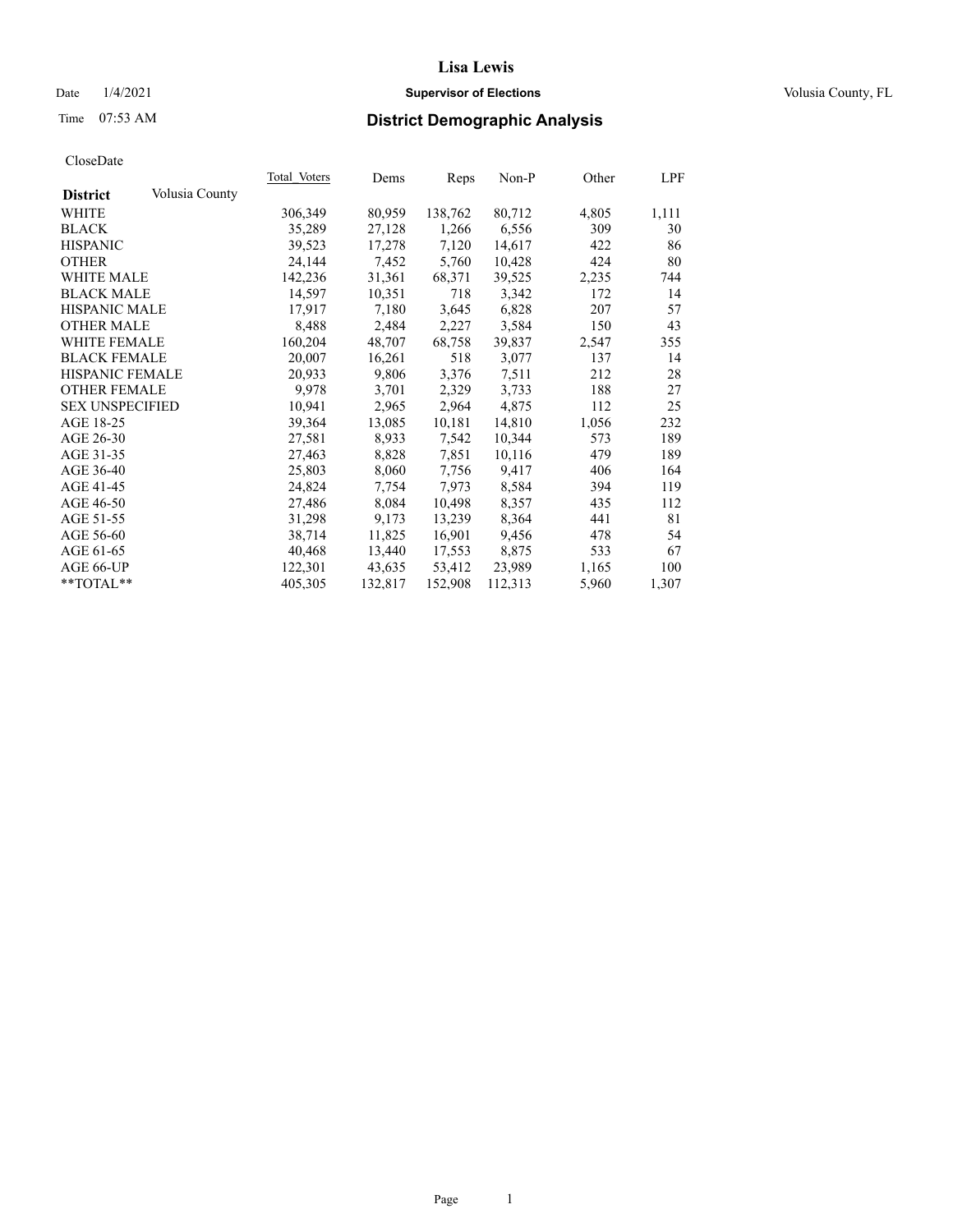# Date  $1/4/2021$  **Supervisor of Elections Supervisor of Elections** Volusia County, FL

|                                              | Total Voters | Dems   | Reps   | Non-P  | Other | LPF |
|----------------------------------------------|--------------|--------|--------|--------|-------|-----|
| County Council District 1<br><b>District</b> |              |        |        |        |       |     |
| WHITE                                        | 61,571       | 15,994 | 29,170 | 15,280 | 881   | 246 |
| <b>BLACK</b>                                 | 6,028        | 4,713  | 218    | 1,041  | 50    | 6   |
| <b>HISPANIC</b>                              | 8,661        | 3,648  | 1,618  | 3,267  | 107   | 21  |
| <b>OTHER</b>                                 | 4,716        | 1,475  | 1,143  | 2,017  | 61    | 20  |
| <b>WHITE MALE</b>                            | 28,064       | 6,061  | 14,061 | 7,376  | 405   | 161 |
| <b>BLACK MALE</b>                            | 2,459        | 1,789  | 113    | 528    | 26    | 3   |
| <b>HISPANIC MALE</b>                         | 3,735        | 1,428  | 794    | 1,450  | 48    | 15  |
| <b>OTHER MALE</b>                            | 1,615        | 483    | 438    | 668    | 17    | 9   |
| <b>WHITE FEMALE</b>                          | 32,747       | 9,768  | 14,775 | 7,654  | 468   | 82  |
| <b>BLACK FEMALE</b>                          | 3,450        | 2,833  | 97     | 493    | 24    | 3   |
| HISPANIC FEMALE                              | 4,767        | 2,145  | 801    | 1,757  | 58    | 6   |
| <b>OTHER FEMALE</b>                          | 1,931        | 729    | 439    | 726    | 31    | 6   |
| <b>SEX UNSPECIFIED</b>                       | 2,207        | 594    | 630    | 953    | 22    | 8   |
| AGE 18-25                                    | 8,097        | 2,600  | 2,245  | 3,004  | 194   | 54  |
| AGE 26-30                                    | 5,597        | 1,677  | 1,717  | 2,040  | 118   | 45  |
| AGE 31-35                                    | 5,628        | 1,715  | 1,718  | 2,069  | 90    | 36  |
| AGE 36-40                                    | 5,345        | 1,558  | 1,765  | 1,903  | 77    | 42  |
| AGE 41-45                                    | 5,105        | 1,509  | 1,829  | 1,675  | 70    | 22  |
| AGE 46-50                                    | 5,518        | 1,587  | 2,197  | 1,633  | 85    | 16  |
| AGE 51-55                                    | 6,138        | 1,742  | 2,744  | 1,554  | 77    | 21  |
| AGE 56-60                                    | 7,317        | 2,189  | 3,336  | 1,697  | 78    | 17  |
| AGE 61-65                                    | 7,503        | 2,418  | 3,460  | 1,527  | 84    | 14  |
| AGE 66-UP                                    | 24,728       | 8,835  | 11,138 | 4,503  | 226   | 26  |
| $*$ $TOTAL**$                                | 80,976       | 25,830 | 32,149 | 21,605 | 1,099 | 293 |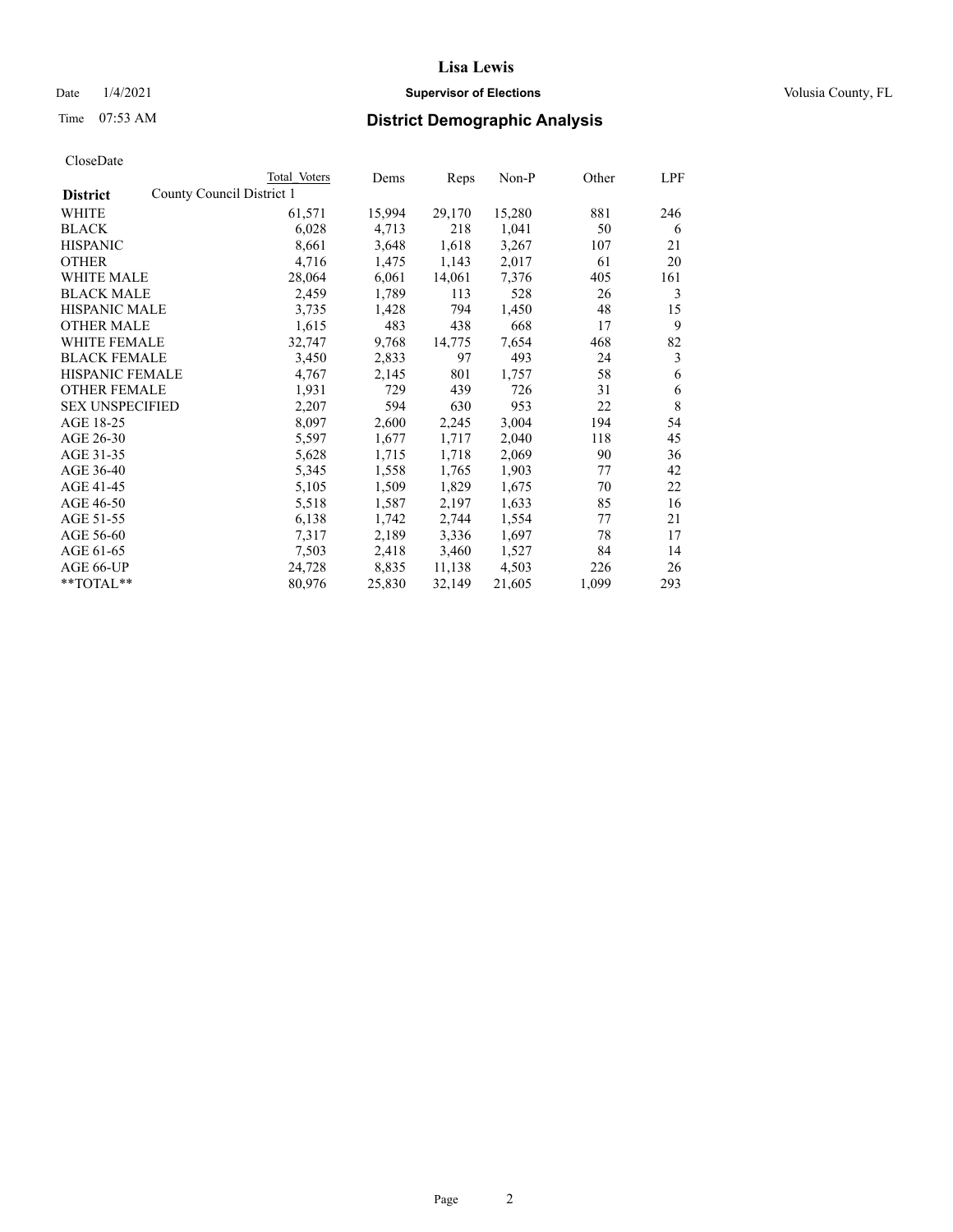# Date  $1/4/2021$  **Supervisor of Elections Supervisor of Elections** Volusia County, FL

|                        |                           | Total Voters | Dems   | Reps   | Non-P  | Other | <u>LPF</u>     |
|------------------------|---------------------------|--------------|--------|--------|--------|-------|----------------|
| <b>District</b>        | County Council District 2 |              |        |        |        |       |                |
| WHITE                  |                           | 57,930       | 16,077 | 24,931 | 15,685 | 1,024 | 213            |
| <b>BLACK</b>           |                           | 11,719       | 9,227  | 331    | 2,068  | 89    | $\overline{4}$ |
| <b>HISPANIC</b>        |                           | 3,283        | 1,382  | 708    | 1,139  | 41    | 13             |
| <b>OTHER</b>           |                           | 5,022        | 1,613  | 1,087  | 2,198  | 106   | 18             |
| WHITE MALE             |                           | 27,076       | 6,284  | 12,419 | 7,739  | 498   | 136            |
| <b>BLACK MALE</b>      |                           | 4,641        | 3,416  | 180    | 995    | 50    | $\mathbf{0}$   |
| <b>HISPANIC MALE</b>   |                           | 1,498        | 568    | 370    | 526    | 25    | 9              |
| <b>OTHER MALE</b>      |                           | 1,742        | 531    | 433    | 731    | 37    | 10             |
| <b>WHITE FEMALE</b>    |                           | 30,060       | 9,583  | 12,206 | 7,675  | 521   | 75             |
| <b>BLACK FEMALE</b>    |                           | 6,810        | 5,604  | 143    | 1,021  | 39    | 3              |
| HISPANIC FEMALE        |                           | 1,719        | 791    | 329    | 579    | 16    | 4              |
| <b>OTHER FEMALE</b>    |                           | 2,103        | 795    | 457    | 797    | 48    | 6              |
| <b>SEX UNSPECIFIED</b> |                           | 2,305        | 727    | 520    | 1,027  | 26    | 5              |
| AGE 18-25              |                           | 8,364        | 3,439  | 1,655  | 3,006  | 219   | 45             |
| AGE 26-30              |                           | 5,448        | 2,027  | 1,258  | 1,981  | 143   | 39             |
| AGE 31-35              |                           | 5,098        | 1,898  | 1,287  | 1,776  | 99    | 38             |
| AGE 36-40              |                           | 4,458        | 1,633  | 1,212  | 1,499  | 85    | 29             |
| AGE 41-45              |                           | 4,098        | 1,505  | 1,155  | 1,357  | 62    | 19             |
| AGE 46-50              |                           | 4,553        | 1,555  | 1,563  | 1,340  | 74    | 21             |
| AGE 51-55              |                           | 5,600        | 1,853  | 2,134  | 1,519  | 80    | 14             |
| AGE 56-60              |                           | 7,380        | 2,496  | 2,987  | 1,788  | 101   | 8              |
| AGE 61-65              |                           | 7,990        | 2,873  | 3,282  | 1,715  | 107   | 13             |
| AGE 66-UP              |                           | 24,965       | 9,020  | 10,524 | 5,109  | 290   | 22             |
| **TOTAL**              |                           | 77,954       | 28,299 | 27,057 | 21,090 | 1,260 | 248            |
|                        |                           |              |        |        |        |       |                |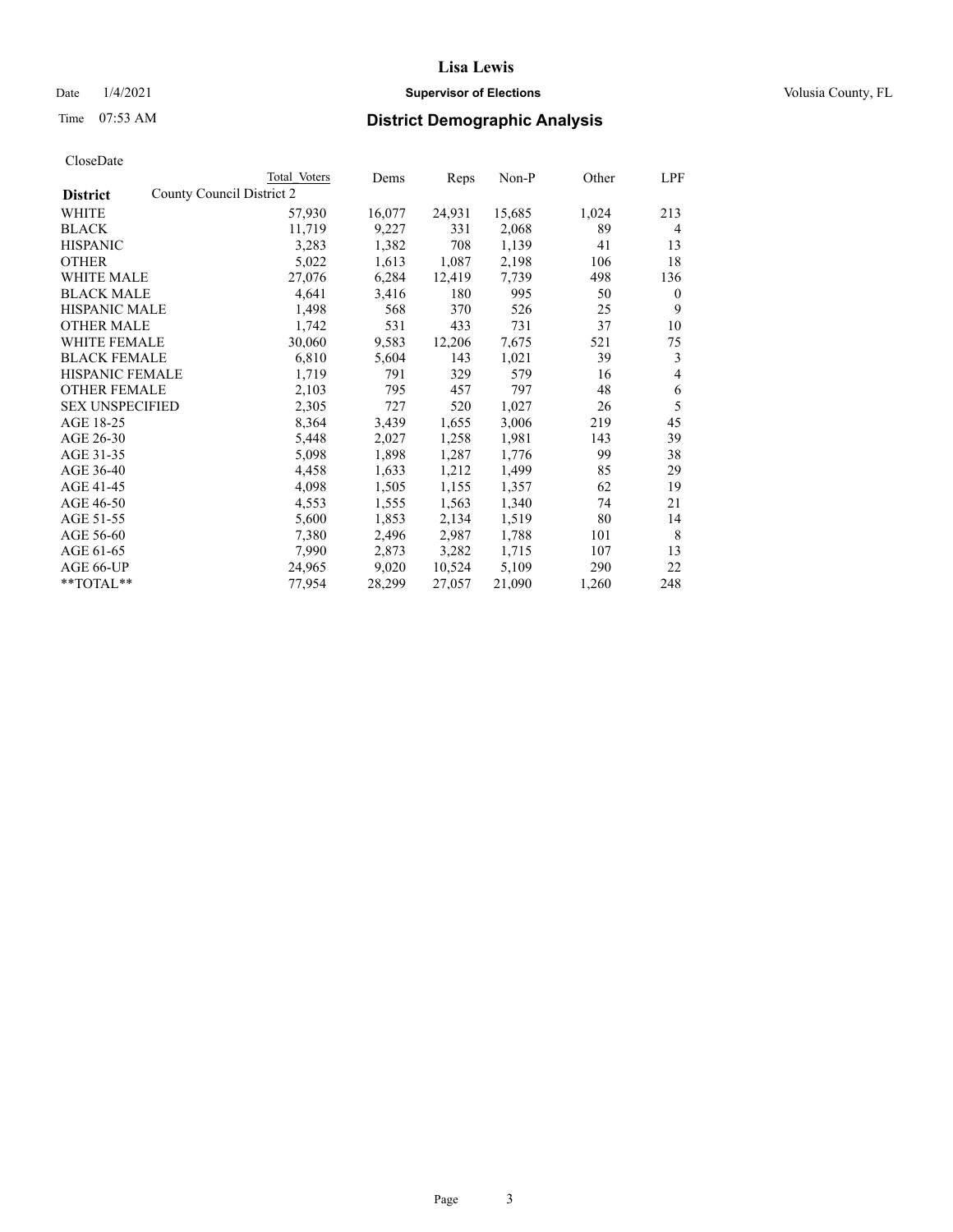# Date  $1/4/2021$  **Supervisor of Elections Supervisor of Elections** Volusia County, FL

# Time 07:53 AM **District Demographic Analysis**

|                        |                           | Total Voters | Dems   | Reps   | Non-P  | Other | <u>LPF</u>     |
|------------------------|---------------------------|--------------|--------|--------|--------|-------|----------------|
| <b>District</b>        | County Council District 3 |              |        |        |        |       |                |
| WHITE                  |                           | 77,790       | 19,963 | 36,161 | 20,139 | 1,289 | 238            |
| <b>BLACK</b>           |                           | 2,280        | 1,727  | 110    | 415    | 23    | 5              |
| <b>HISPANIC</b>        |                           | 2,285        | 804    | 624    | 805    | 46    | 6              |
| <b>OTHER</b>           |                           | 3,954        | 1,093  | 1,150  | 1,630  | 67    | 14             |
| <b>WHITE MALE</b>      |                           | 36,434       | 7,811  | 18,009 | 9,864  | 593   | 157            |
| <b>BLACK MALE</b>      |                           | 1,055        | 746    | 61     | 232    | 13    | 3              |
| <b>HISPANIC MALE</b>   |                           | 1,033        | 330    | 305    | 371    | 23    | $\overline{4}$ |
| <b>OTHER MALE</b>      |                           | 1,383        | 369    | 421    | 557    | 29    | 7              |
| WHITE FEMALE           |                           | 40,441       | 11,943 | 17,753 | 9,976  | 692   | 77             |
| <b>BLACK FEMALE</b>    |                           | 1,185        | 946    | 48     | 179    | 10    | $\overline{2}$ |
| HISPANIC FEMALE        |                           | 1,204        | 455    | 306    | 418    | 23    | $\overline{2}$ |
| <b>OTHER FEMALE</b>    |                           | 1,602        | 550    | 468    | 552    | 26    | 6              |
| <b>SEX UNSPECIFIED</b> |                           | 1,971        | 437    | 674    | 839    | 16    | 5              |
| AGE 18-25              |                           | 6,744        | 1,746  | 2,315  | 2,407  | 239   | 37             |
| AGE 26-30              |                           | 4,818        | 1,222  | 1,628  | 1,813  | 116   | 39             |
| AGE 31-35              |                           | 4,927        | 1,294  | 1,687  | 1,803  | 100   | 43             |
| AGE 36-40              |                           | 4,867        | 1,225  | 1,760  | 1,772  | 81    | 29             |
| AGE 41-45              |                           | 4,942        | 1,133  | 1,933  | 1,756  | 98    | 22             |
| AGE 46-50              |                           | 5,850        | 1,319  | 2,652  | 1,740  | 111   | 28             |
| AGE 51-55              |                           | 6,648        | 1,497  | 3,299  | 1,721  | 110   | 21             |
| AGE 56-60              |                           | 8,724        | 2,144  | 4,344  | 2,104  | 117   | 15             |
| AGE 61-65              |                           | 9,356        | 2,677  | 4,416  | 2,107  | 145   | 11             |
| AGE 66-UP              |                           | 29,430       | 9,330  | 14,009 | 5,765  | 308   | 18             |
| **TOTAL**              |                           | 86,309       | 23,587 | 38,045 | 22,989 | 1,425 | 263            |
|                        |                           |              |        |        |        |       |                |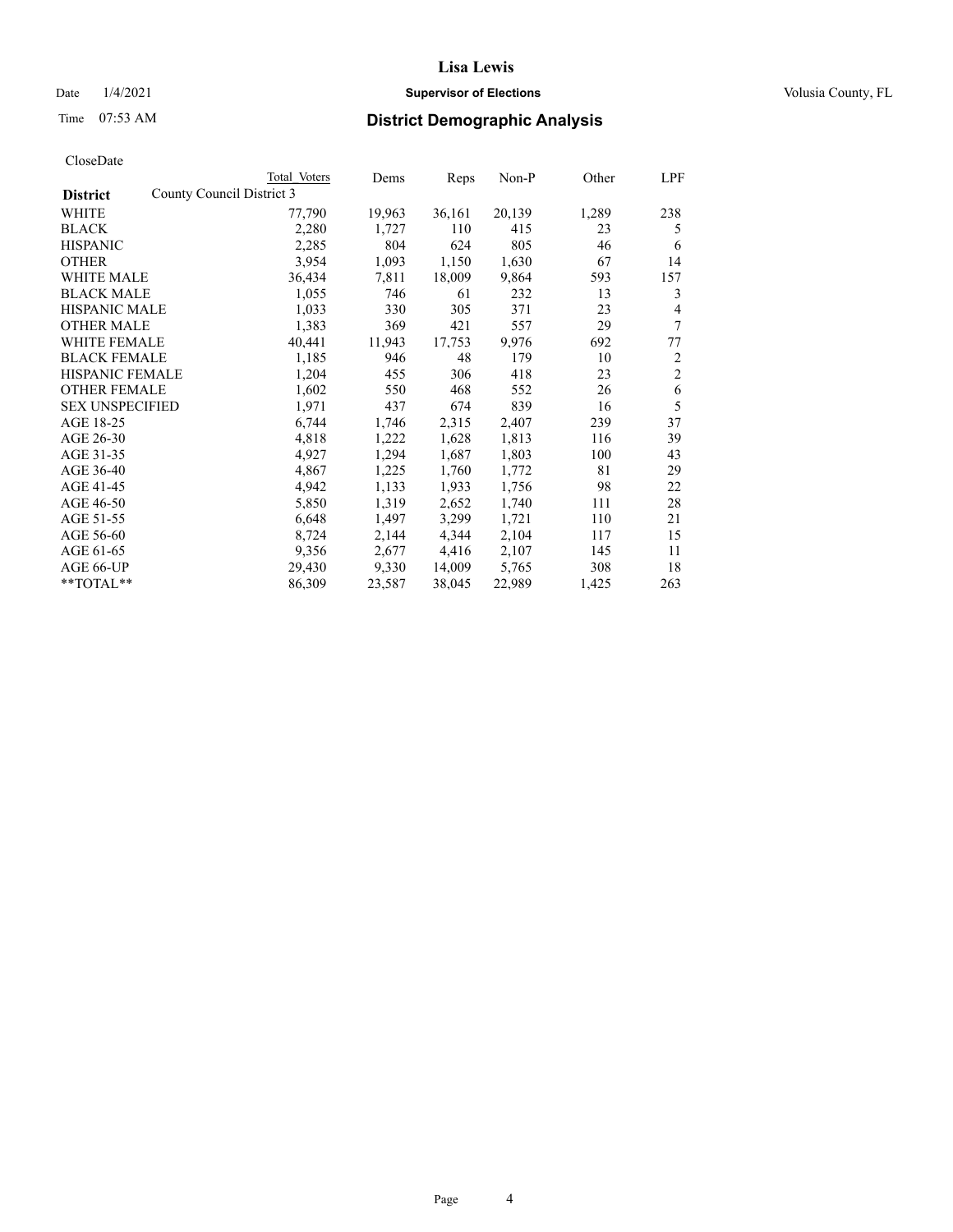# Date  $1/4/2021$  **Supervisor of Elections Supervisor of Elections** Volusia County, FL

# Time 07:53 AM **District Demographic Analysis**

|                        | Total Voters              | Dems   | Reps   | Non-P  | Other | LPF            |
|------------------------|---------------------------|--------|--------|--------|-------|----------------|
| <b>District</b>        | County Council District 4 |        |        |        |       |                |
| WHITE                  | 64,762                    | 17,833 | 28,960 | 16,731 | 1,013 | 225            |
| <b>BLACK</b>           | 7,947                     | 6,104  | 274    | 1,479  | 81    | 9              |
| <b>HISPANIC</b>        | 2,981                     | 1,191  | 695    | 1,029  | 52    | 14             |
| <b>OTHER</b>           | 5,002                     | 1,516  | 1,239  | 2,142  | 93    | 12             |
| WHITE MALE             | 29,898                    | 6,842  | 14,219 | 8,211  | 464   | 162            |
| <b>BLACK MALE</b>      | 3,170                     | 2,202  | 161    | 757    | 44    | 6              |
| <b>HISPANIC MALE</b>   | 1,303                     | 457    | 331    | 476    | 30    | 9              |
| <b>OTHER MALE</b>      | 1,824                     | 532    | 482    | 766    | 38    | 6              |
| <b>WHITE FEMALE</b>    | 34,092                    | 10,837 | 14,423 | 8,224  | 546   | 62             |
| <b>BLACK FEMALE</b>    | 4,627                     | 3,791  | 106    | 690    | 37    | 3              |
| <b>HISPANIC FEMALE</b> | 1,612                     | 712    | 351    | 523    | 21    | 5              |
| <b>OTHER FEMALE</b>    | 2,040                     | 724    | 508    | 763    | 40    | 5              |
| <b>SEX UNSPECIFIED</b> | 2,125                     | 547    | 586    | 971    | 19    | $\overline{2}$ |
| AGE 18-25              | 7,567                     | 2,505  | 2,139  | 2,673  | 199   | 51             |
| AGE 26-30              | 5,112                     | 1,805  | 1,394  | 1,794  | 90    | 29             |
| AGE 31-35              | 4,902                     | 1,661  | 1,393  | 1,722  | 93    | 33             |
| AGE 36-40              | 4,604                     | 1,501  | 1,385  | 1,620  | 67    | 31             |
| AGE 41-45              | 4,419                     | 1,397  | 1,413  | 1,502  | 77    | 30             |
| AGE 46-50              | 5,123                     | 1,484  | 2,017  | 1,503  | 94    | 25             |
| AGE 51-55              | 6,152                     | 1,778  | 2,655  | 1,609  | 97    | 13             |
| AGE 56-60              | 7,851                     | 2,380  | 3,446  | 1,897  | 123   | 5              |
| AGE 61-65              | 8,631                     | 2,891  | 3,710  | 1,864  | 147   | 19             |
| AGE 66-UP              | 26,331                    | 9,242  | 11,616 | 5,197  | 252   | 24             |
| **TOTAL**              | 80,692                    | 26,644 | 31,168 | 21,381 | 1,239 | 260            |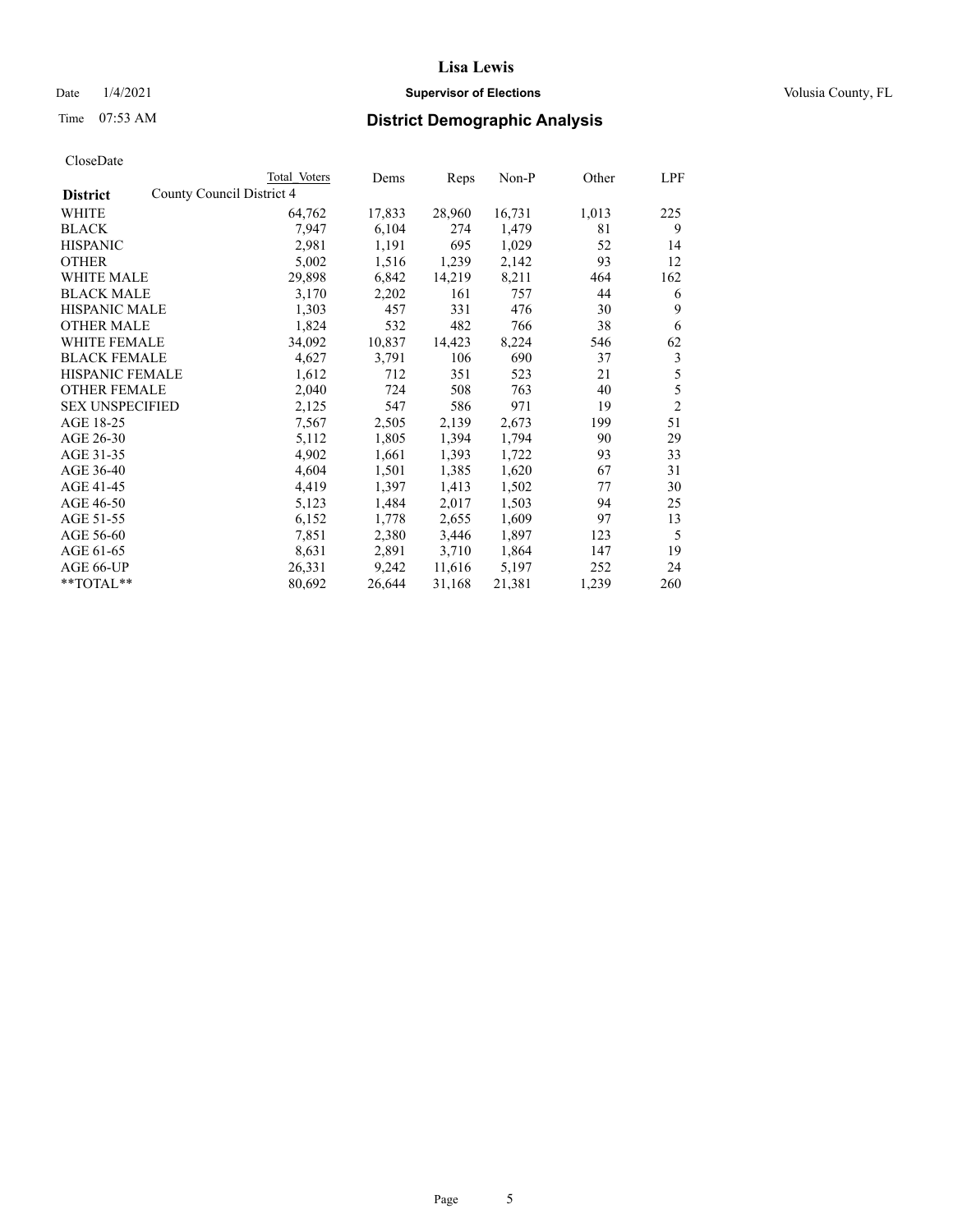# Date  $1/4/2021$  **Supervisor of Elections Supervisor of Elections** Volusia County, FL

| Total Voters | Dems                      |        | Non-P  | Other | LPF |
|--------------|---------------------------|--------|--------|-------|-----|
|              |                           |        |        |       |     |
| 44,296       | 11,092                    | 19,540 | 12,877 | 598   | 189 |
| 7,315        | 5,357                     | 333    | 1,553  | 66    | 6   |
| 22,313       | 10,253                    | 3,475  | 8,377  | 176   | 32  |
| 5,450        | 1,755                     | 1,141  | 2,441  | 97    | 16  |
| 20,764       | 4,363                     | 9,663  | 6,335  | 275   | 128 |
| 3,272        | 2,198                     | 203    | 830    | 39    | 2   |
| 10,348       | 4,397                     | 1,845  | 4,005  | 81    | 20  |
| 1,924        | 569                       | 453    | 862    | 29    | 11  |
| 22,864       | 6,576                     | 9,601  | 6,308  | 320   | 59  |
| 3,935        | 3,087                     | 124    | 694    | 27    | 3   |
| 11,631       | 5,703                     | 1,589  | 4,234  | 94    | 11  |
| 2,302        | 903                       | 457    | 895    | 43    | 4   |
| 2,333        | 660                       | 554    | 1,085  | 29    | 5   |
| 8,592        | 2,795                     | 1,827  | 3,720  | 205   | 45  |
| 6,606        | 2,202                     | 1,545  | 2,716  | 106   | 37  |
| 6,908        | 2,260                     | 1,766  | 2,746  | 97    | 39  |
| 6,529        | 2,143                     | 1,634  | 2,623  | 96    | 33  |
| 6,260        | 2,210                     | 1,643  | 2,294  | 87    | 26  |
| 6,442        | 2,139                     | 2,069  | 2,141  | 71    | 22  |
| 6,760        | 2,303                     | 2,407  | 1,961  | 77    | 12  |
| 7,442        | 2,616                     | 2,788  | 1,970  | 59    | 9   |
| 6,988        | 2,581                     | 2,685  | 1,662  | 50    | 10  |
| 16,847       | 7,208                     | 6,125  | 3,415  | 89    | 10  |
| 79,374       | 28,457                    | 24,489 | 25,248 | 937   | 243 |
|              | County Council District 5 |        | Reps   |       |     |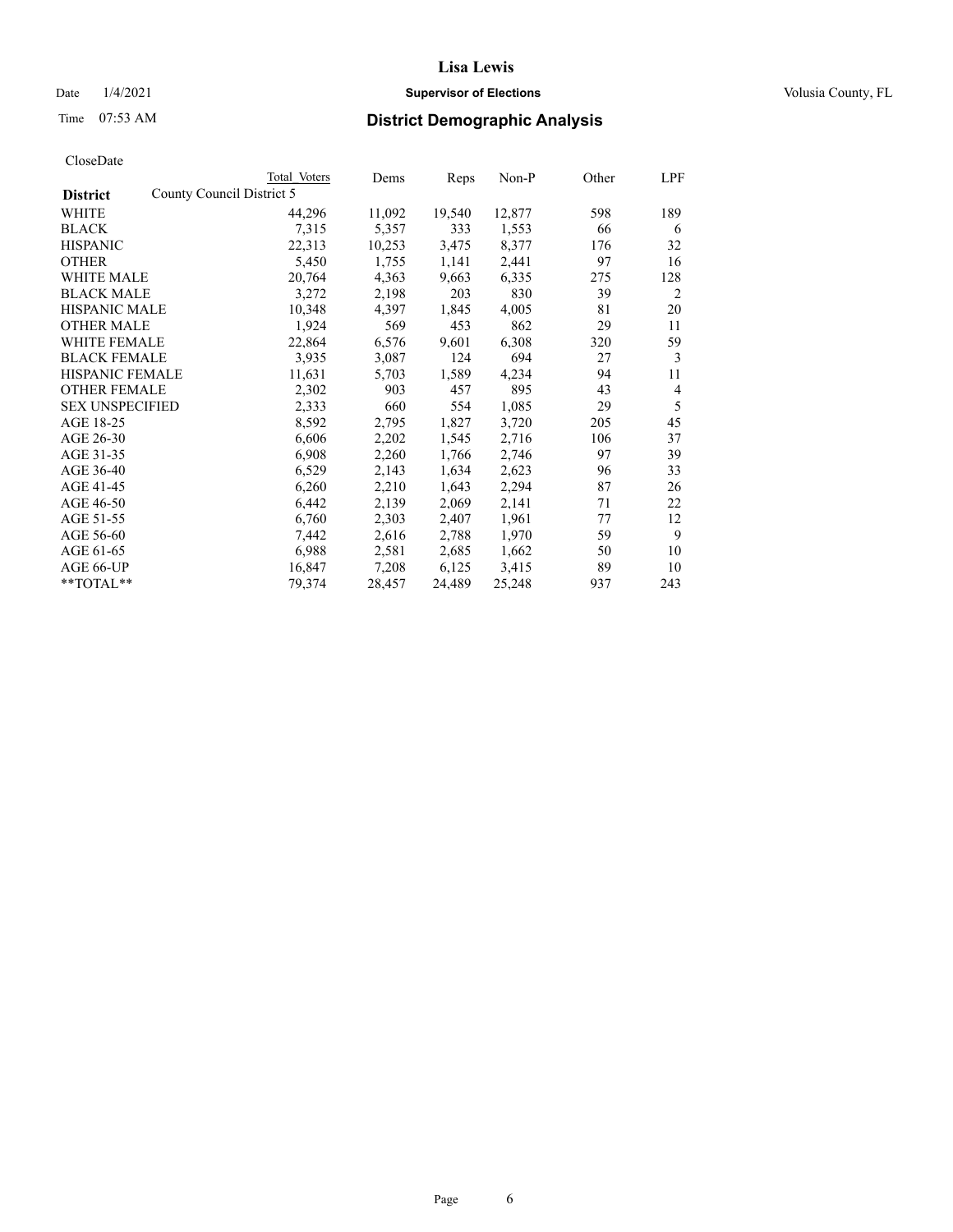# Date  $1/4/2021$  **Supervisor of Elections Supervisor of Elections** Volusia County, FL

# Time 07:53 AM **District Demographic Analysis**

|                        | Total Voters                 | Dems | Reps           | Non-P | Other          | LPF            |
|------------------------|------------------------------|------|----------------|-------|----------------|----------------|
| <b>District</b>        | Indigo Community Development |      |                |       |                |                |
| WHITE                  | 1,474                        | 329  | 726            | 382   | 30             |                |
| <b>BLACK</b>           | 194                          | 128  | 17             | 45    | 4              | $\theta$       |
| <b>HISPANIC</b>        | 100                          | 28   | 35             | 35    | 2              | 0              |
| <b>OTHER</b>           | 160                          | 42   | 38             | 76    | 3              | 1              |
| <b>WHITE MALE</b>      | 728                          | 127  | 366            | 209   | 19             | 7              |
| <b>BLACK MALE</b>      | 103                          | 55   | 13             | 31    | 4              | $\theta$       |
| <b>HISPANIC MALE</b>   | 43                           | 11   | 16             | 16    | 0              | 0              |
| <b>OTHER MALE</b>      | 69                           | 16   | 15             | 37    | $\theta$       |                |
| <b>WHITE FEMALE</b>    | 733                          | 200  | 351            | 171   | 11             | $\theta$       |
| <b>BLACK FEMALE</b>    | 86                           | 69   | $\overline{4}$ | 13    | $\theta$       | $\theta$       |
| HISPANIC FEMALE        | 56                           | 16   | 19             | 19    | $\overline{c}$ | $\theta$       |
| <b>OTHER FEMALE</b>    | 67                           | 22   | 15             | 28    | $\overline{2}$ | $\theta$       |
| <b>SEX UNSPECIFIED</b> | 42                           | 11   | 16             | 14    | 1              | $\mathbf{0}$   |
| AGE 18-25              | 175                          | 57   | 51             | 64    |                | $\overline{2}$ |
| AGE 26-30              | 127                          | 39   | 49             | 36    | 2              |                |
| AGE 31-35              | 149                          | 36   | 51             | 57    | 4              | 1              |
| AGE 36-40              | 125                          | 36   | 41             | 48    | $\theta$       | 0              |
| AGE 41-45              | 115                          | 42   | 39             | 30    | 3              | 1              |
| AGE 46-50              | 157                          | 38   | 68             | 44    | 5              | 2              |
| AGE 51-55              | 133                          | 36   | 51             | 44    | $\overline{2}$ | $\theta$       |
| AGE 56-60              | 188                          | 39   | 89             | 54    | 6              | 0              |
| AGE 61-65              | 199                          | 61   | 99             | 34    | 4              | 1              |
| AGE 66-UP              | 560                          | 143  | 278            | 127   | 12             | $\mathbf{0}$   |
| **TOTAL**              | 1,928                        | 527  | 816            | 538   | 39             | 8              |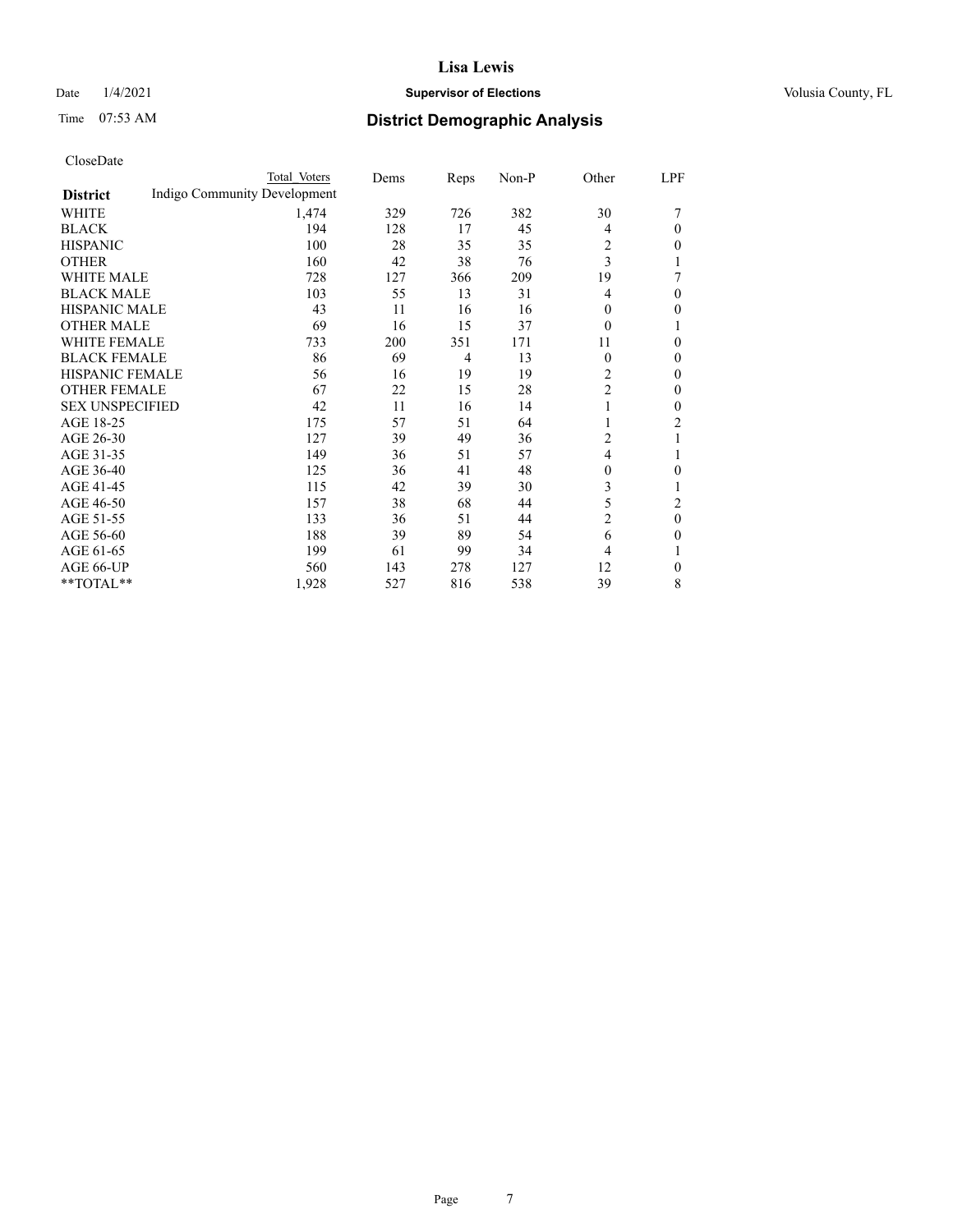# Date  $1/4/2021$  **Supervisor of Elections Supervisor of Elections** Volusia County, FL

# Time 07:53 AM **District Demographic Analysis**

|                        |                  | Total Voters | Dems           | Reps | Non-P | Other    | LPF |
|------------------------|------------------|--------------|----------------|------|-------|----------|-----|
| <b>District</b>        | Orlandia Heights |              |                |      |       |          |     |
| WHITE                  |                  | 736          | 177            | 368  | 185   | 5        |     |
| <b>BLACK</b>           |                  | 13           | 7              | 2    | 4     | 0        | 0   |
| <b>HISPANIC</b>        |                  | 40           | 6              | 14   | 19    | $\theta$ |     |
| <b>OTHER</b>           |                  | 42           | 9              | 10   | 23    | 0        | 0   |
| <b>WHITE MALE</b>      |                  | 374          | 82             | 184  | 103   | 4        |     |
| <b>BLACK MALE</b>      |                  | 6            | 4              | 1    |       | 0        | 0   |
| <b>HISPANIC MALE</b>   |                  | 18           |                | 8    | 8     | $_{0}$   |     |
| <b>OTHER MALE</b>      |                  | 14           | 2              | 5    | 7     | 0        | 0   |
| <b>WHITE FEMALE</b>    |                  | 350          | 93             | 179  | 77    |          | 0   |
| <b>BLACK FEMALE</b>    |                  | 6            | 3              | 1    | 2     | 0        | 0   |
| HISPANIC FEMALE        |                  | 20           | 5              | 5    | 10    | 0        | 0   |
| <b>OTHER FEMALE</b>    |                  | 19           | 7              | 4    | 8     | $\theta$ | 0   |
| <b>SEX UNSPECIFIED</b> |                  | 24           | $\overline{c}$ | 7    | 15    | 0        | 0   |
| AGE 18-25              |                  | 80           | 16             | 27   | 35    |          |     |
| AGE 26-30              |                  | 51           | 10             | 19   | 22    | 0        | 0   |
| AGE 31-35              |                  | 63           | 16             | 31   | 16    | 0        | 0   |
| AGE 36-40              |                  | 53           | 6              | 27   | 20    | 0        | 0   |
| AGE 41-45              |                  | 52           | 8              | 23   | 21    | 0        | 0   |
| AGE 46-50              |                  | 67           | 11             | 28   | 27    | $\theta$ |     |
| AGE 51-55              |                  | 75           | 13             | 48   | 14    | 0        | 0   |
| AGE 56-60              |                  | 108          | 23             | 55   | 28    | 2        | 0   |
| AGE 61-65              |                  | 97           | 23             | 56   | 17    |          | 0   |
| AGE 66-UP              |                  | 185          | 73             | 80   | 31    |          | 0   |
| **TOTAL**              |                  | 831          | 199            | 394  | 231   | 5        | 2   |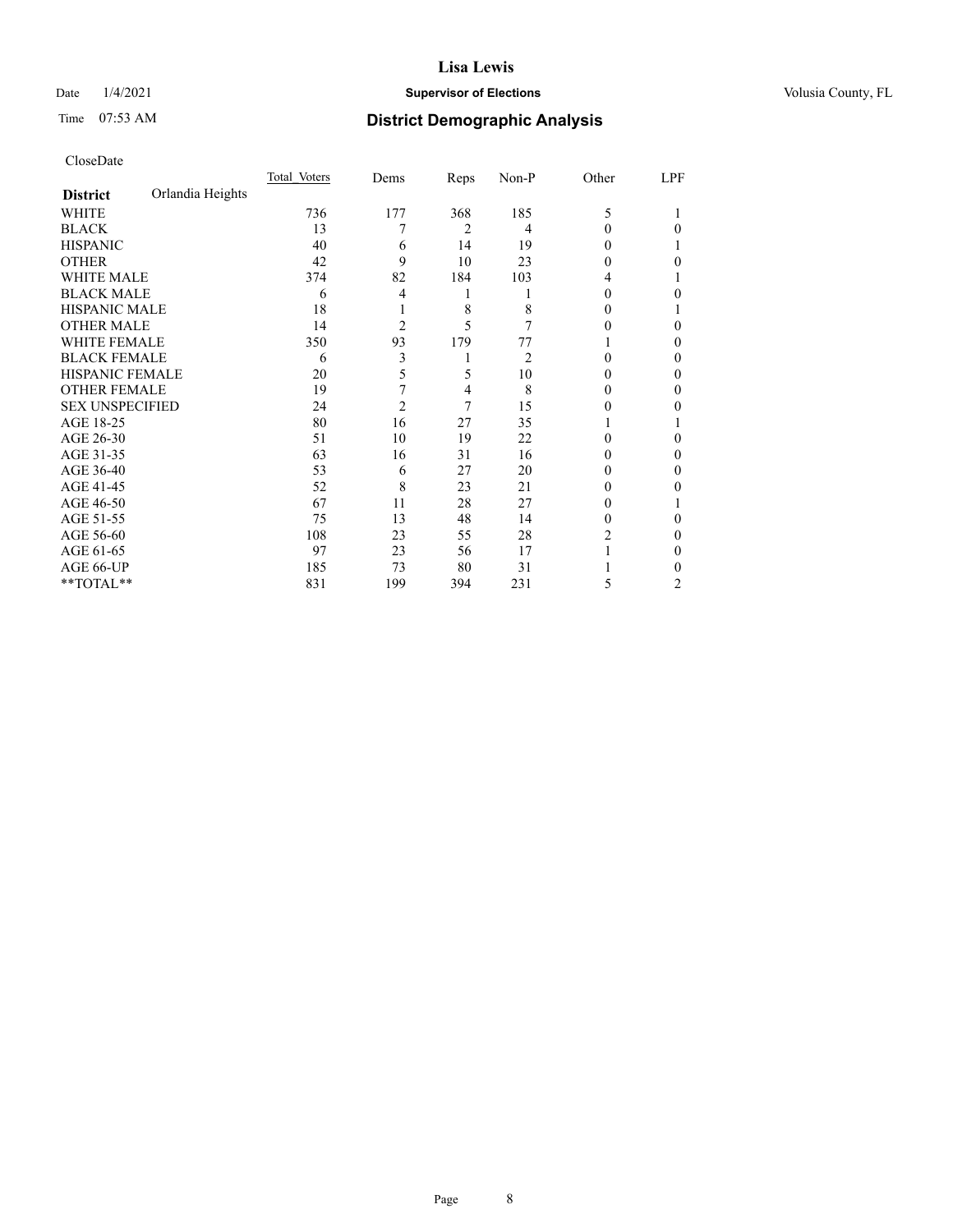# Date  $1/4/2021$  **Supervisor of Elections Supervisor of Elections** Volusia County, FL

# Time 07:53 AM **District Demographic Analysis**

|                        | Total Voters             | Dems    | Reps    | Non-P   | Other | LPF   |
|------------------------|--------------------------|---------|---------|---------|-------|-------|
| <b>District</b>        | Congressional District 6 |         |         |         |       |       |
| WHITE                  | 306,349                  | 80,959  | 138,762 | 80,712  | 4,805 | 1,111 |
| <b>BLACK</b>           | 35,289                   | 27,128  | 1,266   | 6,556   | 309   | 30    |
| <b>HISPANIC</b>        | 39,523                   | 17,278  | 7,120   | 14,617  | 422   | 86    |
| <b>OTHER</b>           | 24,144                   | 7,452   | 5,760   | 10,428  | 424   | 80    |
| WHITE MALE             | 142,236                  | 31,361  | 68,371  | 39,525  | 2,235 | 744   |
| <b>BLACK MALE</b>      | 14,597                   | 10,351  | 718     | 3,342   | 172   | 14    |
| <b>HISPANIC MALE</b>   | 17,917                   | 7,180   | 3,645   | 6,828   | 207   | 57    |
| <b>OTHER MALE</b>      | 8,488                    | 2,484   | 2,227   | 3,584   | 150   | 43    |
| <b>WHITE FEMALE</b>    | 160,204                  | 48,707  | 68,758  | 39,837  | 2,547 | 355   |
| <b>BLACK FEMALE</b>    | 20,007                   | 16,261  | 518     | 3,077   | 137   | 14    |
| <b>HISPANIC FEMALE</b> | 20,933                   | 9,806   | 3,376   | 7,511   | 212   | 28    |
| <b>OTHER FEMALE</b>    | 9,978                    | 3,701   | 2,329   | 3,733   | 188   | 27    |
| <b>SEX UNSPECIFIED</b> | 10,941                   | 2,965   | 2,964   | 4,875   | 112   | 25    |
| AGE 18-25              | 39,364                   | 13,085  | 10,181  | 14,810  | 1,056 | 232   |
| AGE 26-30              | 27,581                   | 8,933   | 7,542   | 10,344  | 573   | 189   |
| AGE 31-35              | 27,463                   | 8,828   | 7,851   | 10,116  | 479   | 189   |
| AGE 36-40              | 25,803                   | 8,060   | 7,756   | 9,417   | 406   | 164   |
| AGE 41-45              | 24,824                   | 7,754   | 7,973   | 8,584   | 394   | 119   |
| AGE 46-50              | 27,486                   | 8,084   | 10,498  | 8,357   | 435   | 112   |
| AGE 51-55              | 31,298                   | 9,173   | 13,239  | 8,364   | 441   | 81    |
| AGE 56-60              | 38,714                   | 11,825  | 16,901  | 9,456   | 478   | 54    |
| AGE 61-65              | 40,468                   | 13,440  | 17,553  | 8,875   | 533   | 67    |
| AGE 66-UP              | 122,301                  | 43,635  | 53,412  | 23,989  | 1,165 | 100   |
| $*$ $TOTAL**$          | 405,305                  | 132,817 | 152,908 | 112,313 | 5,960 | 1,307 |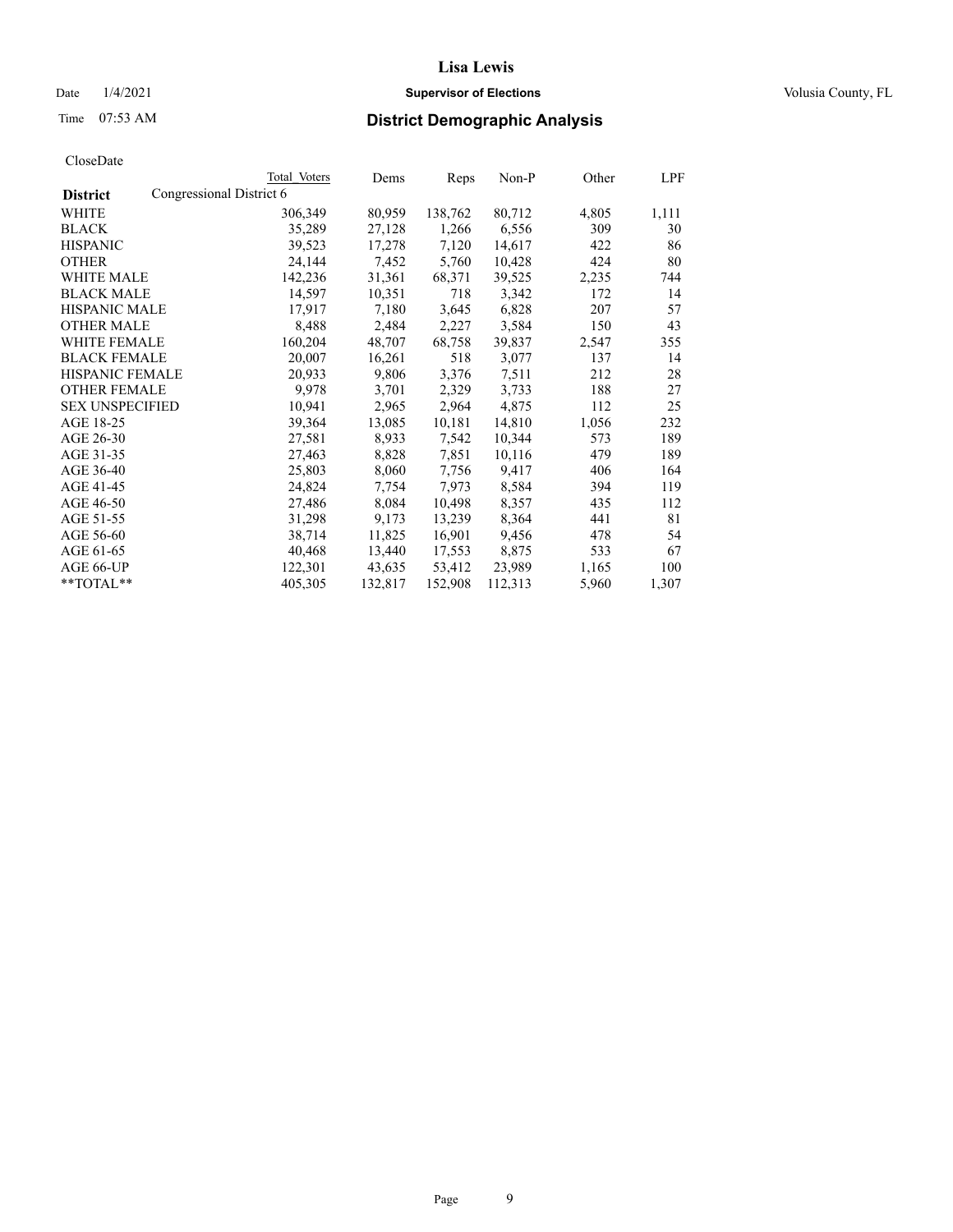# Date  $1/4/2021$  **Supervisor of Elections Supervisor of Elections** Volusia County, FL

|                                        | Total Voters | Dems   | Reps   | $Non-P$ | Other | LPF            |
|----------------------------------------|--------------|--------|--------|---------|-------|----------------|
| Unincorporated Area<br><b>District</b> |              |        |        |         |       |                |
| WHITE                                  | 74,358       | 18,223 | 35,843 | 18,959  | 1,059 | 274            |
| <b>BLACK</b>                           | 3,231        | 2,455  | 139    | 600     | 32    | 5              |
| <b>HISPANIC</b>                        | 4,987        | 2,003  | 1,074  | 1,833   | 62    | 15             |
| <b>OTHER</b>                           | 4,332        | 1,112  | 1,307  | 1,835   | 63    | 15             |
| <b>WHITE MALE</b>                      | 35,272       | 7,271  | 17,956 | 9,362   | 506   | 177            |
| <b>BLACK MALE</b>                      | 1,411        | 990    | 74     | 328     | 17    | 2              |
| HISPANIC MALE                          | 2,255        | 798    | 535    | 879     | 33    | 10             |
| <b>OTHER MALE</b>                      | 1,492        | 352    | 501    | 608     | 22    | 9              |
| WHITE FEMALE                           | 38,114       | 10,772 | 17,437 | 9,265   | 547   | 93             |
| <b>BLACK FEMALE</b>                    | 1,753        | 1,410  | 60     | 265     | 15    | 3              |
| HISPANIC FEMALE                        | 2,621        | 1,156  | 519    | 912     | 29    | 5              |
| <b>OTHER FEMALE</b>                    | 1,694        | 555    | 491    | 619     | 25    | $\overline{4}$ |
| <b>SEX UNSPECIFIED</b>                 | 2,295        | 489    | 790    | 988     | 22    | 6              |
| AGE 18-25                              | 7,647        | 1,948  | 2,648  | 2,791   | 214   | 46             |
| AGE 26-30                              | 5,328        | 1,318  | 1,875  | 2,000   | 101   | 34             |
| AGE 31-35                              | 5,427        | 1,412  | 1,888  | 1,987   | 96    | 44             |
| AGE 36-40                              | 5,010        | 1,221  | 1,861  | 1,810   | 82    | 36             |
| AGE 41-45                              | 4,971        | 1,195  | 1,955  | 1,717   | 70    | 34             |
| AGE 46-50                              | 5,838        | 1,331  | 2,617  | 1,765   | 104   | 21             |
| AGE 51-55                              | 6,977        | 1,587  | 3,453  | 1,838   | 80    | 19             |
| AGE 56-60                              | 9,095        | 2,252  | 4,542  | 2,163   | 123   | 15             |
| AGE 61-65                              | 9,387        | 2,679  | 4,549  | 2,010   | 127   | 22             |
| AGE 66-UP                              | 27,228       | 8,850  | 12,975 | 5,146   | 219   | 38             |
| $*$ TOTAL $*$                          | 86,908       | 23,793 | 38,363 | 23,227  | 1,216 | 309            |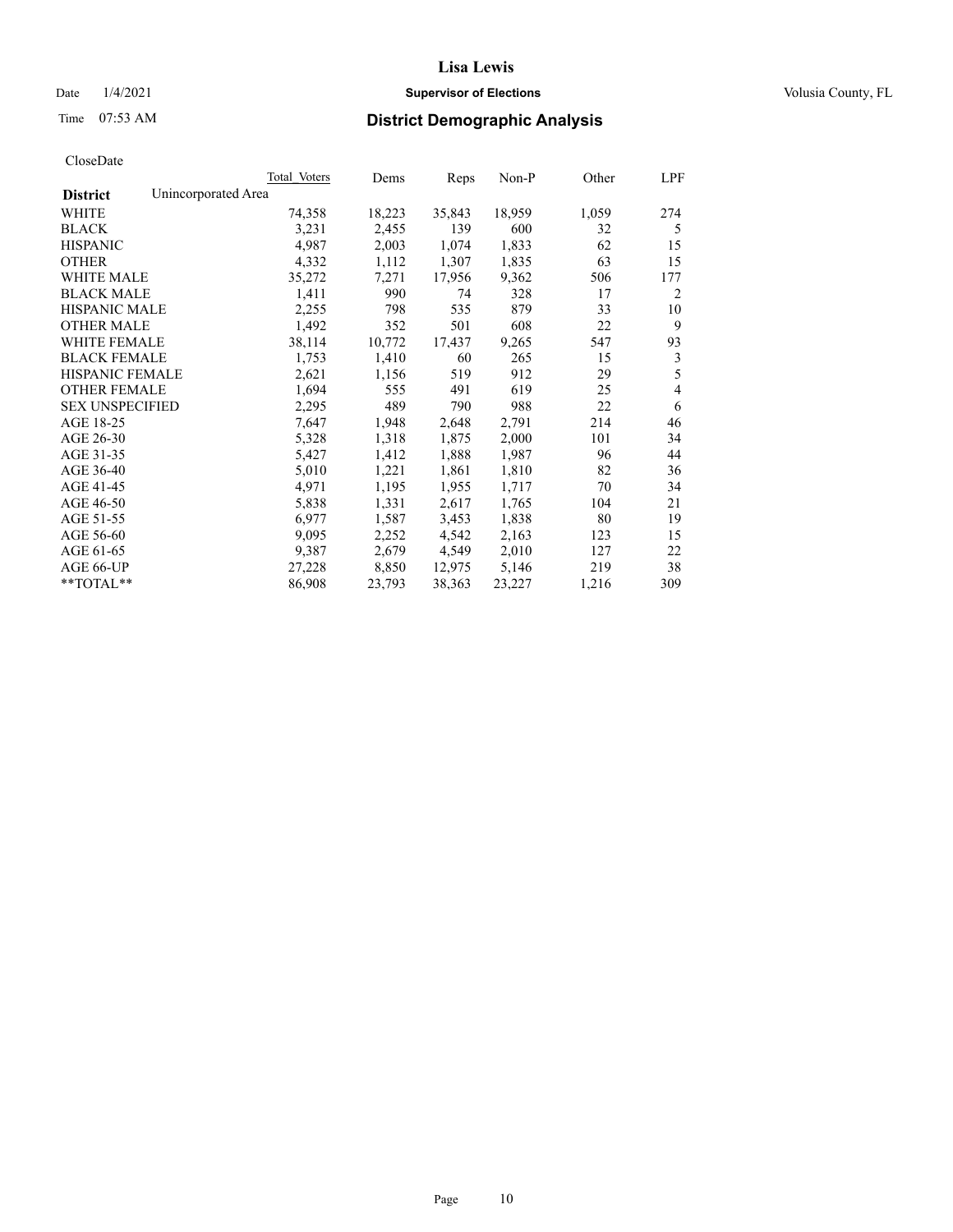# Date  $1/4/2021$  **Supervisor of Elections Supervisor of Elections** Volusia County, FL

# Time 07:53 AM **District Demographic Analysis**

| Total Voters | Dems   | Reps   | Non-P  | Other | LPF            |
|--------------|--------|--------|--------|-------|----------------|
|              |        |        |        |       |                |
| 27,093       | 7,704  | 11,230 | 7,466  | 561   | 132            |
| 14,467       | 11,498 | 377    | 2,471  | 117   | 4              |
| 2,335        | 1,039  | 428    | 819    | 42    | 7              |
| 3,609        | 1,264  | 629    | 1,631  | 73    | 12             |
| 13,047       | 3,080  | 5,760  | 3,849  | 270   | 88             |
| 5,669        | 4,195  | 212    | 1,194  | 67    | 1              |
| 1,055        | 427    | 218    | 383    | 23    | $\overline{4}$ |
| 1,251        | 426    | 261    | 532    | 26    | 6              |
| 13,690       | 4,523  | 5,346  | 3,487  | 291   | 43             |
| 8,459        | 7,038  | 155    | 1,213  | 50    | 3              |
| 1,230        | 592    | 204    | 412    | 19    | 3              |
| 1,463        | 600    | 244    | 577    | 36    | 6              |
| 1,639        | 624    | 263    | 740    | 11    | 1              |
| 6,959        | 3,368  | 1,008  | 2,393  | 151   | 39             |
| 3,942        | 1,863  | 671    | 1,291  | 90    | 27             |
| 3,455        | 1,595  | 616    | 1,149  | 74    | 21             |
| 2,866        | 1,363  | 563    | 879    | 48    | 13             |
| 2,624        | 1,264  | 501    | 816    | 33    | 10             |
| 2,950        | 1,292  | 791    | 794    | 58    | 15             |
| 3,343        | 1,439  | 1,007  | 833    | 59    | 5              |
| 4,277        | 1,802  | 1,411  | 1,006  | 55    | 3              |
| 4,626        | 2,039  | 1,597  | 912    | 66    | 12             |
| 12,462       | 5,480  | 4,499  | 2,314  | 159   | 10             |
| 47,504       | 21,505 | 12,664 | 12,387 | 793   | 155            |
|              |        |        |        |       |                |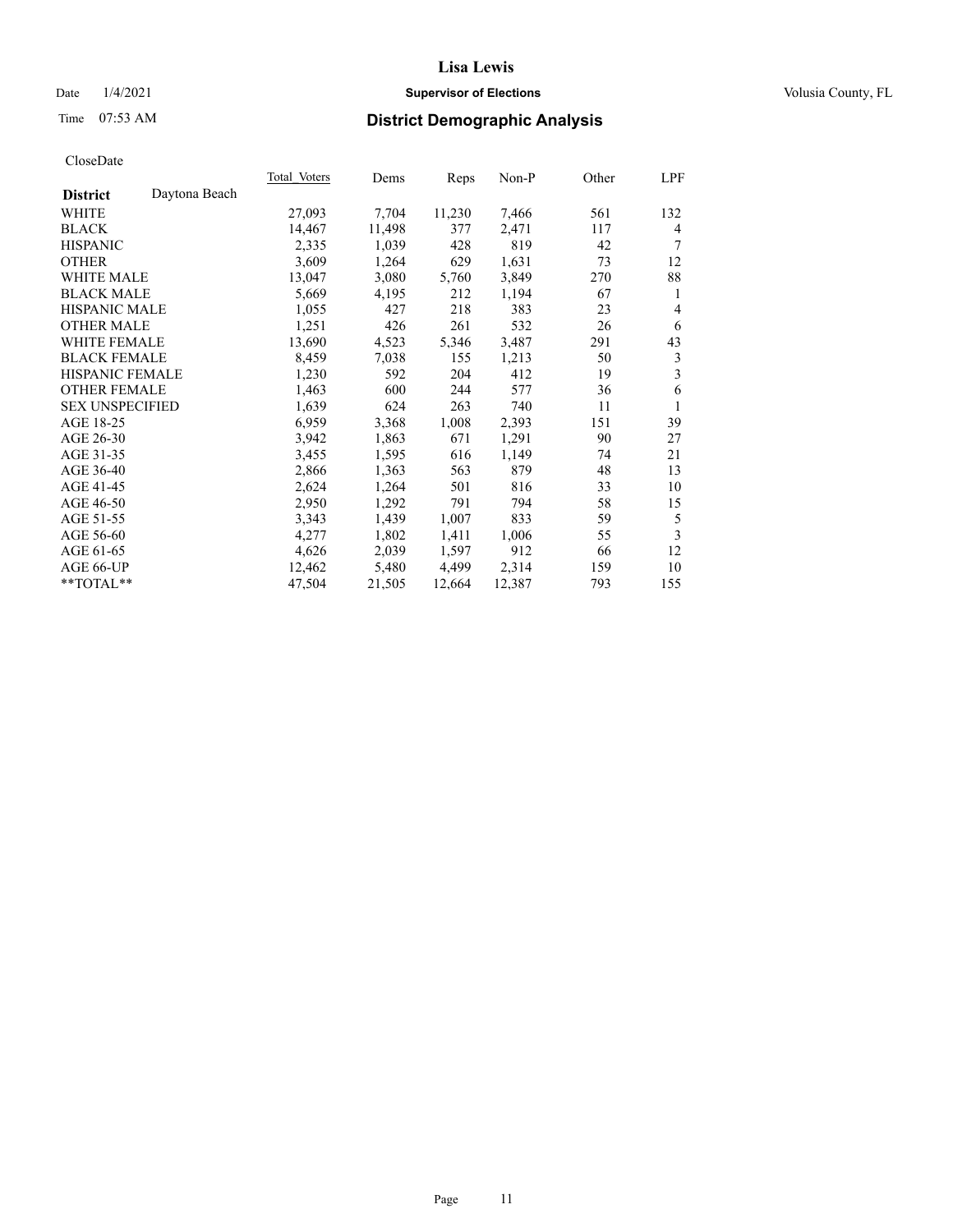# Date  $1/4/2021$  **Supervisor of Elections Supervisor of Elections** Volusia County, FL

# Time 07:53 AM **District Demographic Analysis**

|                        | Total Voters         | Dems       | Reps  | Non-P | Other          | LPF |
|------------------------|----------------------|------------|-------|-------|----------------|-----|
| <b>District</b>        | Daytona Beach Shores |            |       |       |                |     |
| WHITE                  | 4,193                | 959        | 2,142 | 1,022 | 61             | 9   |
| <b>BLACK</b>           |                      | 69<br>47   | 5     | 16    |                | 0   |
| <b>HISPANIC</b>        |                      | 120<br>39  | 48    | 32    |                | 0   |
| <b>OTHER</b>           |                      | 300<br>87  | 97    | 112   | 3              |     |
| WHITE MALE             | 1,973                | 392        | 1,029 | 514   | 33             | 5   |
| <b>BLACK MALE</b>      |                      | 20<br>32   | 2     | 9     |                | 0   |
| <b>HISPANIC MALE</b>   |                      | 55<br>12   | 23    | 19    |                | 0   |
| <b>OTHER MALE</b>      |                      | 32<br>114  | 40    | 41    |                | 0   |
| WHITE FEMALE           | 2,170                | 555        | 1,088 | 496   | 27             | 4   |
| <b>BLACK FEMALE</b>    |                      | 27<br>36   | 3     | 6     | $\Omega$       | 0   |
| <b>HISPANIC FEMALE</b> |                      | 63<br>26   | 24    | 13    | $_{0}$         | 0   |
| <b>OTHER FEMALE</b>    |                      | 142<br>46  | 41    | 53    |                |     |
| <b>SEX UNSPECIFIED</b> |                      | 97<br>22   | 42    | 31    | $\overline{c}$ | 0   |
| AGE 18-25              |                      | 42<br>152  | 52    | 52    | 5              |     |
| AGE 26-30              |                      | 97<br>27   | 35    | 32    | $\overline{2}$ |     |
| AGE 31-35              |                      | 105<br>25  | 37    | 36    | 3              | 4   |
| AGE 36-40              |                      | 115<br>26  | 47    | 41    |                | 0   |
| AGE 41-45              |                      | 32<br>123  | 47    | 41    | 2              |     |
| AGE 46-50              |                      | 30<br>159  | 73    | 53    | 3              | 0   |
| AGE 51-55              |                      | 271<br>59  | 119   | 89    | 3              |     |
| AGE 56-60              |                      | 462<br>97  | 243   | 112   | 10             | 0   |
| AGE 61-65              |                      | 591<br>127 | 310   | 144   | 9              |     |
| AGE 66-UP              | 2,607                | 667        | 1,329 | 582   | 28             |     |
| **TOTAL**              | 4,682                | 1,132      | 2,292 | 1,182 | 66             | 10  |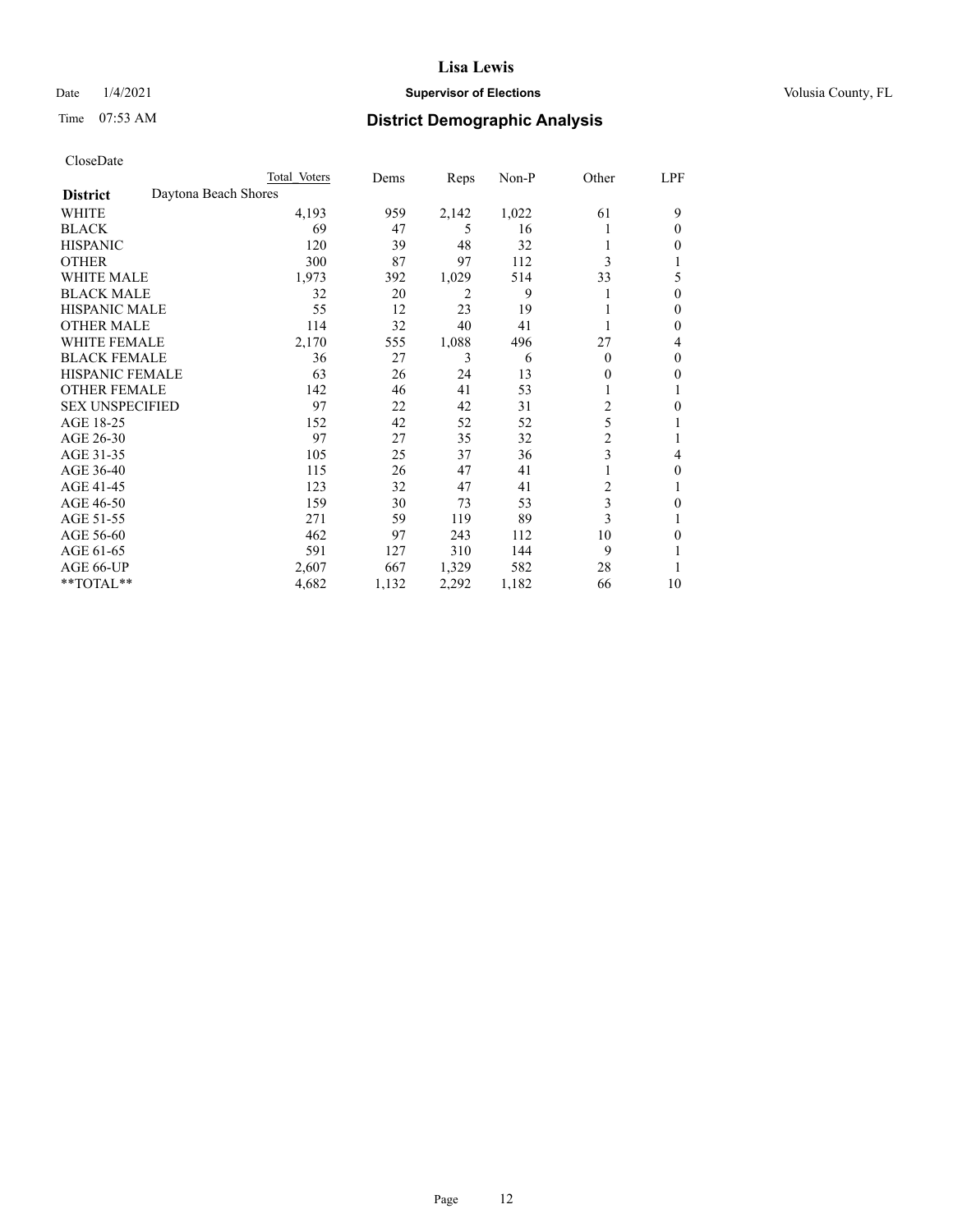# Date  $1/4/2021$  **Supervisor of Elections Supervisor of Elections** Volusia County, FL

# Time 07:53 AM **District Demographic Analysis**

|                        |        | Total Voters | Dems  | Reps  | Non-P | Other | LPF              |
|------------------------|--------|--------------|-------|-------|-------|-------|------------------|
| <b>District</b>        | DeBary |              |       |       |       |       |                  |
| WHITE                  |        | 13,616       | 2,994 | 6,900 | 3,478 | 186   | 58               |
| <b>BLACK</b>           |        | 804          | 575   | 37    | 183   | 9     | $\mathbf{0}$     |
| <b>HISPANIC</b>        |        | 1,784        | 744   | 434   | 577   | 25    | 4                |
| <b>OTHER</b>           |        | 1,088        | 279   | 286   | 501   | 20    | $\overline{2}$   |
| WHITE MALE             |        | 6,348        | 1,156 | 3,375 | 1,694 | 84    | 39               |
| <b>BLACK MALE</b>      |        | 377          | 243   | 19    | 109   | 6     | $\boldsymbol{0}$ |
| <b>HISPANIC MALE</b>   |        | 797          | 304   | 216   | 262   | 12    | 3                |
| <b>OTHER MALE</b>      |        | 367          | 87    | 103   | 170   | 6     | 1                |
| <b>WHITE FEMALE</b>    |        | 7,076        | 1,805 | 3,442 | 1,713 | 98    | 18               |
| <b>BLACK FEMALE</b>    |        | 415          | 323   | 18    | 71    | 3     | $\boldsymbol{0}$ |
| <b>HISPANIC FEMALE</b> |        | 960          | 428   | 212   | 306   | 13    |                  |
| <b>OTHER FEMALE</b>    |        | 478          | 153   | 123   | 190   | 11    | 1                |
| <b>SEX UNSPECIFIED</b> |        | 474          | 93    | 149   | 224   | 7     | 1                |
| AGE 18-25              |        | 1,473        | 367   | 467   | 578   | 48    | 13               |
| AGE 26-30              |        | 1,071        | 267   | 384   | 394   | 19    | 7                |
| AGE 31-35              |        | 1,218        | 326   | 438   | 429   | 18    | 7                |
| AGE 36-40              |        | 1,186        | 274   | 466   | 420   | 14    | 12               |
| AGE 41-45              |        | 1,153        | 304   | 436   | 383   | 22    | 8                |
| AGE 46-50              |        | 1,285        | 294   | 581   | 382   | 18    | 10               |
| AGE 51-55              |        | 1,433        | 347   | 687   | 378   | 19    | 2                |
| AGE 56-60              |        | 1,621        | 408   | 808   | 384   | 18    | 3                |
| AGE 61-65              |        | 1,715        | 454   | 833   | 400   | 26    | $\mathfrak{2}$   |
| AGE 66-UP              |        | 5,137        | 1,551 | 2,557 | 991   | 38    | $\theta$         |
| **TOTAL**              |        | 17,292       | 4,592 | 7,657 | 4,739 | 240   | 64               |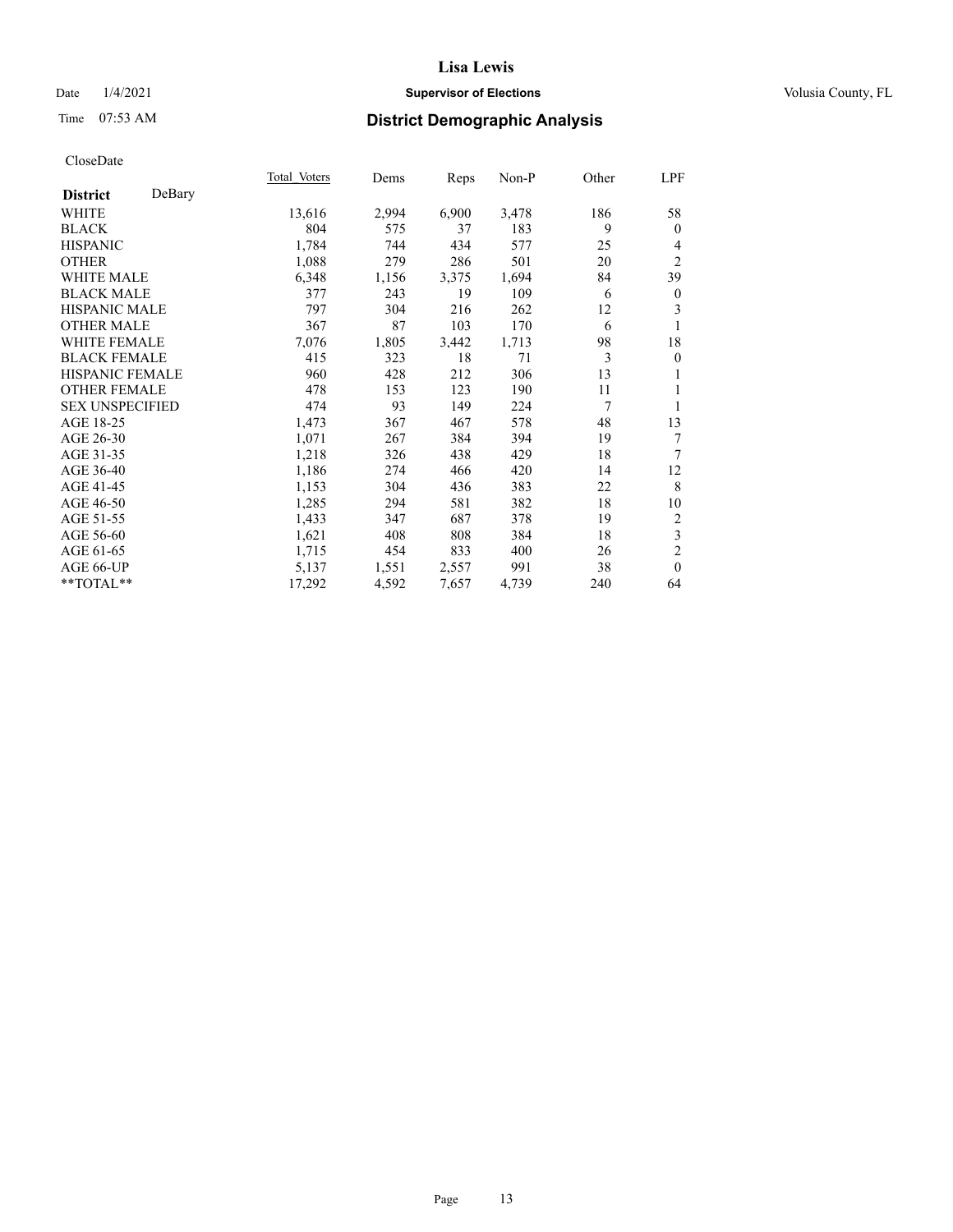# Date  $1/4/2021$  **Supervisor of Elections Supervisor of Elections** Volusia County, FL

# Time 07:53 AM **District Demographic Analysis**

|                        |        | Total Voters | Dems  | Reps  | Non-P | Other          | <u>LPF</u>     |
|------------------------|--------|--------------|-------|-------|-------|----------------|----------------|
| <b>District</b>        | DeLand |              |       |       |       |                |                |
| WHITE                  |        | 16,859       | 5,041 | 7,391 | 4,087 | 267            | 73             |
| <b>BLACK</b>           |        | 3,138        | 2,461 | 110   | 545   | 20             | 2              |
| <b>HISPANIC</b>        |        | 2,743        | 1,170 | 524   | 1,002 | 38             | 9              |
| <b>OTHER</b>           |        | 1,609        | 601   | 299   | 682   | 19             | 8              |
| <b>WHITE MALE</b>      |        | 7,373        | 1,841 | 3,428 | 1,929 | 123            | 52             |
| <b>BLACK MALE</b>      |        | 1,233        | 899   | 56    | 267   | 10             | 1              |
| <b>HISPANIC MALE</b>   |        | 1,132        | 428   | 253   | 426   | 18             | 7              |
| <b>OTHER MALE</b>      |        | 569          | 203   | 121   | 236   | 7              | $\overline{2}$ |
| <b>WHITE FEMALE</b>    |        | 9,301        | 3,138 | 3,900 | 2,100 | 143            | 20             |
| <b>BLACK FEMALE</b>    |        | 1,842        | 1,513 | 50    | 268   | 10             | 1              |
| <b>HISPANIC FEMALE</b> |        | 1,570        | 722   | 263   | 564   | 19             | $\overline{2}$ |
| <b>OTHER FEMALE</b>    |        | 673          | 286   | 115   | 258   | 10             | $\overline{4}$ |
| <b>SEX UNSPECIFIED</b> |        | 656          | 243   | 138   | 268   | $\overline{4}$ | 3              |
| AGE 18-25              |        | 2,674        | 1,096 | 562   | 938   | 60             | 18             |
| AGE 26-30              |        | 1,730        | 644   | 431   | 607   | 28             | 20             |
| AGE 31-35              |        | 1,809        | 657   | 476   | 637   | 26             | 13             |
| AGE 36-40              |        | 1,710        | 643   | 454   | 576   | 27             | 10             |
| AGE 41-45              |        | 1,642        | 593   | 516   | 504   | 24             | 5              |
| AGE 46-50              |        | 1,640        | 595   | 524   | 496   | 23             | $\sqrt{2}$     |
| AGE 51-55              |        | 1,709        | 583   | 680   | 414   | 24             | $\,8\,$        |
| AGE 56-60              |        | 1,942        | 738   | 754   | 427   | 18             | 5              |
| AGE 61-65              |        | 2,000        | 773   | 804   | 395   | 25             | $\mathfrak{Z}$ |
| AGE 66-UP              |        | 7,493        | 2,951 | 3,123 | 1,322 | 89             | 8              |
| **TOTAL**              |        | 24,349       | 9,273 | 8,324 | 6,316 | 344            | 92             |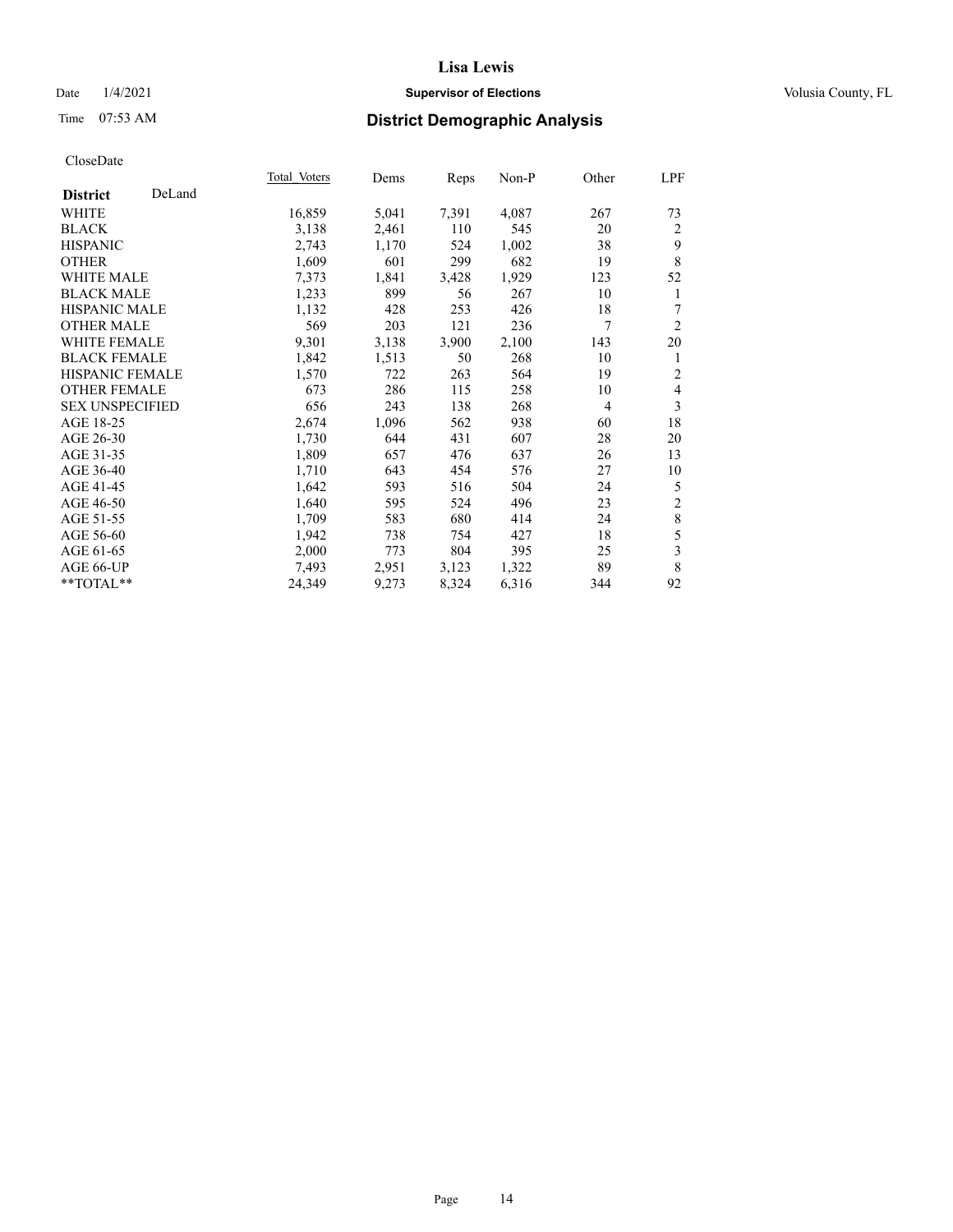# Date  $1/4/2021$  **Supervisor of Elections Supervisor of Elections** Volusia County, FL

# Time 07:53 AM **District Demographic Analysis**

| Total Voters | Dems   |        | Non-P  | Other | LPF            |
|--------------|--------|--------|--------|-------|----------------|
|              |        |        |        |       |                |
| 34,033       | 8,908  | 14,386 | 10,142 | 451   | 146            |
| 6,690        | 4,925  | 301    | 1,400  | 58    | 6              |
| 20,917       | 9,694  | 3,121  | 7,914  | 158   | 30             |
| 4,673        | 1,560  | 914    | 2,098  | 87    | 14             |
| 15,856       | 3,499  | 7,089  | 4,962  | 208   | 98             |
| 2,985        | 2,016  | 186    | 747    | 34    | $\overline{2}$ |
| 9,681        | 4,151  | 1,663  | 3,778  | 70    | 19             |
| 1,660        | 508    | 371    | 745    | 26    | 10             |
| 17,675       | 5,290  | 7,090  | 5,006  | 242   | 47             |
| 3,605        | 2,843  | 109    | 626    | 24    | 3              |
| 10,919       | 5,395  | 1,425  | 4,002  | 87    | 10             |
| 1,966        | 796    | 360    | 768    | 39    | 3              |
| 1,965        | 588    | 429    | 920    | 24    | $\overline{4}$ |
| 7,364        | 2,509  | 1,422  | 3,231  | 167   | 35             |
| 5,698        | 1,995  | 1,203  | 2,374  | 93    | 33             |
| 5,819        | 1,979  | 1,351  | 2,373  | 83    | 33             |
| 5,526        | 1,903  | 1,253  | 2,262  | 84    | 24             |
| 5,318        | 1,968  | 1,282  | 1,982  | 66    | 20             |
| 5,387        | 1,912  | 1,594  | 1,810  | 56    | 15             |
| 5,617        | 2,046  | 1,842  | 1,660  | 58    | 11             |
| 6,123        | 2,310  | 2,115  | 1,644  | 47    | 7              |
| 5,715        | 2,228  | 2,056  | 1,384  | 37    | 10             |
| 13,746       | 6,237  | 4,604  | 2,834  | 63    | 8              |
| 66,313       | 25,087 | 18,722 | 21,554 | 754   | 196            |
|              |        |        | Reps   |       |                |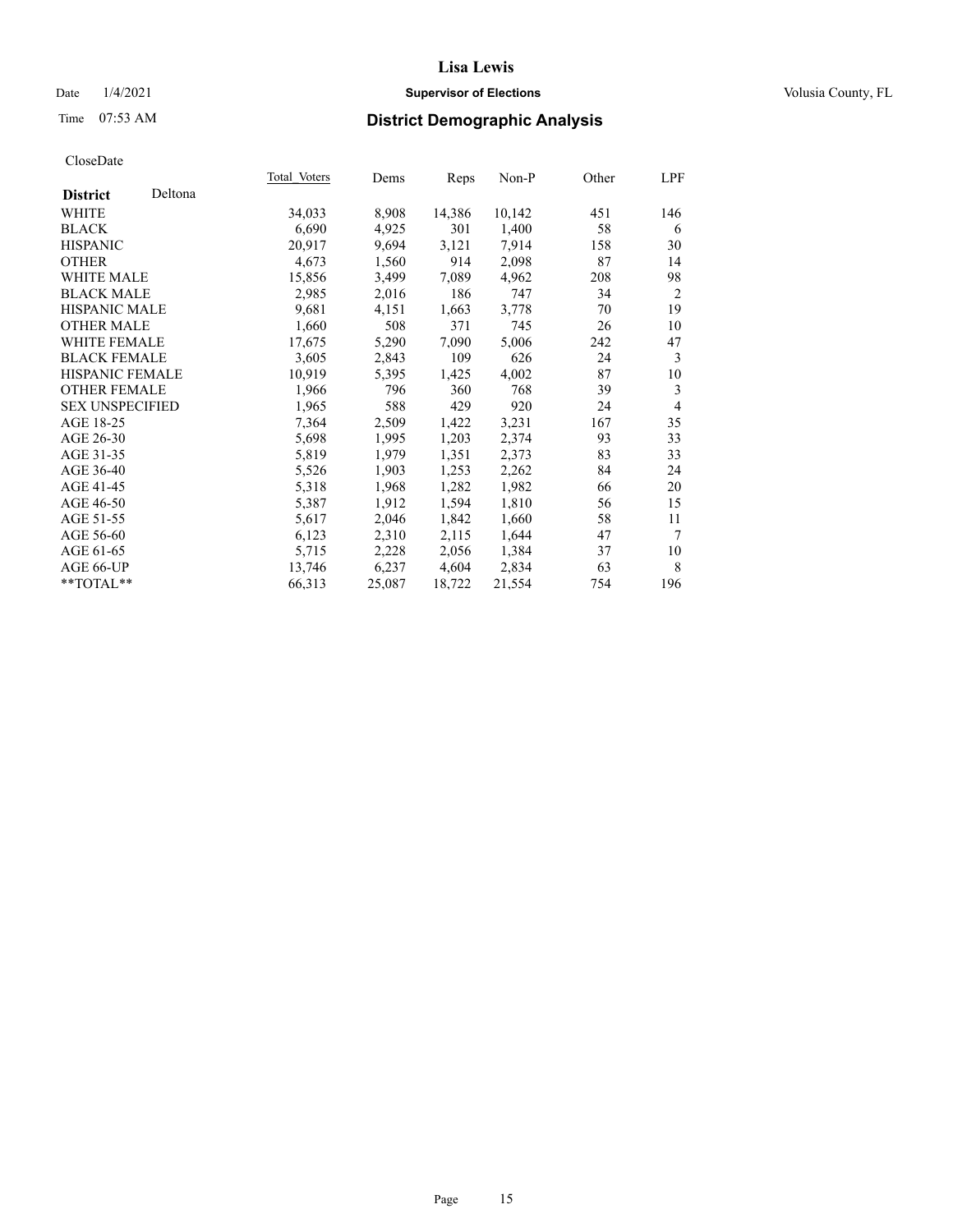# Date  $1/4/2021$  **Supervisor of Elections Supervisor of Elections** Volusia County, FL

# Time 07:53 AM **District Demographic Analysis**

|                        |           | Total Voters | Dems  | Reps  | Non-P | Other | <u>LPF</u>     |
|------------------------|-----------|--------------|-------|-------|-------|-------|----------------|
| <b>District</b>        | Edgewater |              |       |       |       |       |                |
| WHITE                  |           | 16,094       | 4,380 | 6,879 | 4,536 | 251   | 48             |
| <b>BLACK</b>           |           | 406          | 297   | 26    | 75    | 8     | $\mathbf{0}$   |
| <b>HISPANIC</b>        |           | 377          | 144   | 88    | 132   | 12    | 1              |
| <b>OTHER</b>           |           | 726          | 201   | 205   | 305   | 12    | 3              |
| <b>WHITE MALE</b>      |           | 7,380        | 1,669 | 3,404 | 2,165 | 109   | 33             |
| <b>BLACK MALE</b>      |           | 196          | 129   | 17    | 43    | 7     | $\mathbf{0}$   |
| <b>HISPANIC MALE</b>   |           | 163          | 51    | 41    | 65    | 6     | $\theta$       |
| <b>OTHER MALE</b>      |           | 246          | 71    | 71    | 100   | 4     | $\Omega$       |
| WHITE FEMALE           |           | 8,521        | 2,671 | 3,386 | 2,307 | 142   | 15             |
| <b>BLACK FEMALE</b>    |           | 201          | 161   | 9     | 30    |       | $\mathbf{0}$   |
| <b>HISPANIC FEMALE</b> |           | 203          | 86    | 45    | 65    | 6     | 1              |
| <b>OTHER FEMALE</b>    |           | 257          | 85    | 72    | 93    | 5     | $\overline{c}$ |
| <b>SEX UNSPECIFIED</b> |           | 436          | 99    | 153   | 180   | 3     |                |
| AGE 18-25              |           | 1,268        | 314   | 405   | 488   | 51    | 10             |
| AGE 26-30              |           | 1,104        | 282   | 357   | 433   | 25    | 7              |
| AGE 31-35              |           | 1,111        | 280   | 381   | 421   | 19    | 10             |
| AGE 36-40              |           | 1,016        | 269   | 325   | 398   | 15    | 9              |
| AGE 41-45              |           | 1,012        | 248   | 378   | 369   | 15    | 2              |
| AGE 46-50              |           | 1,161        | 261   | 492   | 388   | 13    | 7              |
| AGE 51-55              |           | 1,253        | 312   | 584   | 328   | 26    | 3              |
| AGE 56-60              |           | 1,750        | 476   | 792   | 455   | 26    | 1              |
| AGE 61-65              |           | 1,859        | 529   | 834   | 472   | 24    | $\mathbf{0}$   |
| AGE 66-UP              |           | 6,069        | 2,051 | 2,650 | 1,296 | 69    | 3              |
| $*$ $*$ TOTAL $*$ $*$  |           | 17,603       | 5,022 | 7,198 | 5,048 | 283   | 52             |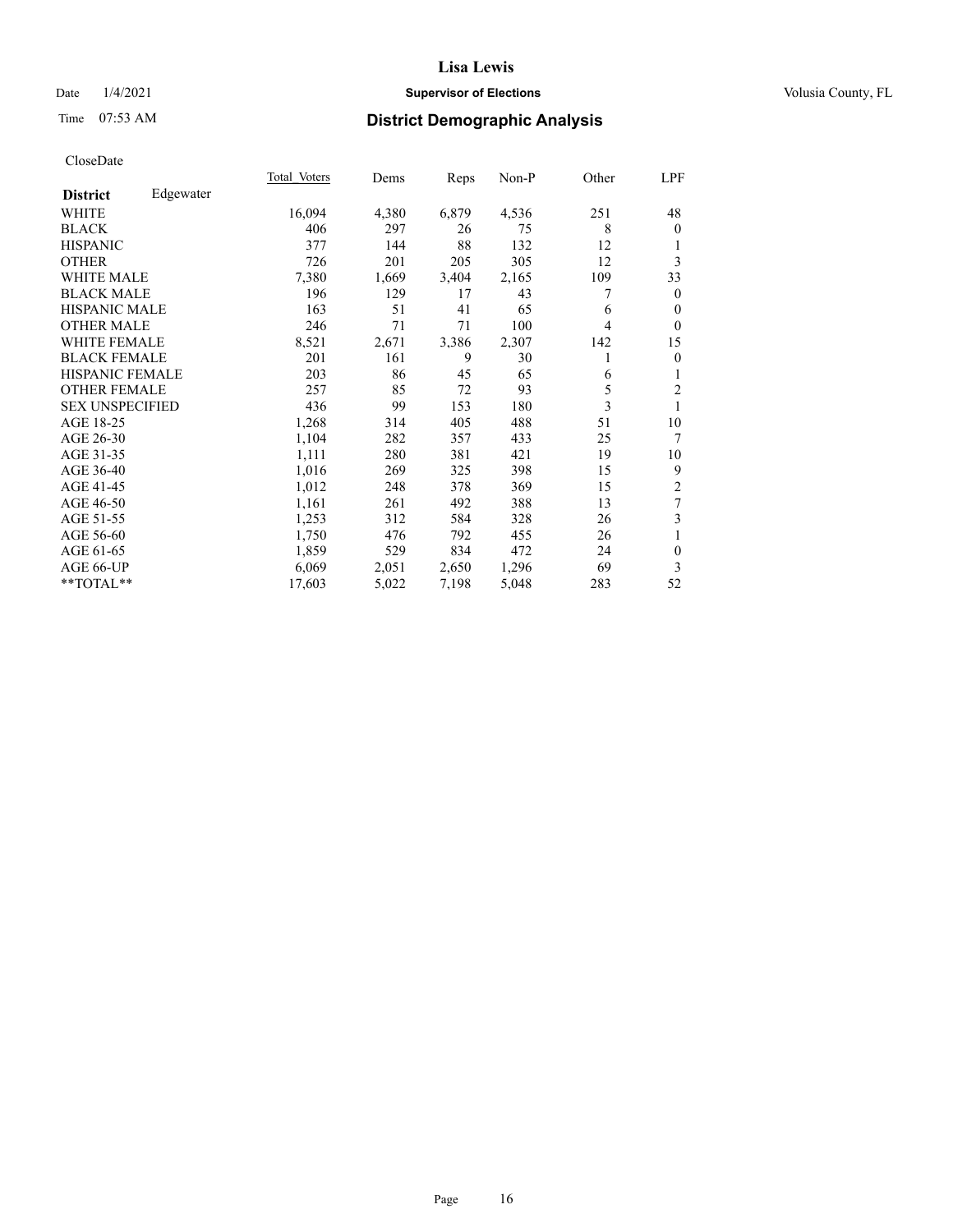# Date  $1/4/2021$  **Supervisor of Elections Supervisor of Elections** Volusia County, FL

# Time 07:53 AM **District Demographic Analysis**

|                        |            | Total Voters | Dems  | Reps  | Non-P | Other          | LPF              |
|------------------------|------------|--------------|-------|-------|-------|----------------|------------------|
| <b>District</b>        | Holly Hill |              |       |       |       |                |                  |
| WHITE                  |            | 6,365        | 1,898 | 2,453 | 1,881 | 106            | 27               |
| <b>BLACK</b>           |            | 1,182        | 878   | 36    | 258   | 8              | $\overline{2}$   |
| <b>HISPANIC</b>        |            | 374          | 168   | 61    | 141   | 3              | 1                |
| <b>OTHER</b>           |            | 526          | 185   | 107   | 227   | 7              | $\theta$         |
| <b>WHITE MALE</b>      |            | 2,925        | 720   | 1,221 | 918   | 48             | 18               |
| <b>BLACK MALE</b>      |            | 453          | 301   | 20    | 127   | 3              | $\overline{c}$   |
| HISPANIC MALE          |            | 185          | 76    | 33    | 73    | $\overline{2}$ | 1                |
| <b>OTHER MALE</b>      |            | 180          | 60    | 47    | 72    | 1              | $\boldsymbol{0}$ |
| <b>WHITE FEMALE</b>    |            | 3,355        | 1,161 | 1,198 | 929   | 58             | 9                |
| <b>BLACK FEMALE</b>    |            | 711          | 565   | 16    | 125   | 5              | $\mathbf{0}$     |
| <b>HISPANIC FEMALE</b> |            | 181          | 89    | 27    | 64    |                | $\boldsymbol{0}$ |
| <b>OTHER FEMALE</b>    |            | 214          | 99    | 38    | 75    | 2              | $\mathbf{0}$     |
| <b>SEX UNSPECIFIED</b> |            | 243          | 58    | 57    | 124   | 4              | $\boldsymbol{0}$ |
| AGE 18-25              |            | 724          | 247   | 163   | 295   | 16             | 3                |
| AGE 26-30              |            | 618          | 255   | 118   | 236   | 6              | 3                |
| AGE 31-35              |            | 619          | 228   | 134   | 240   | 11             | 6                |
| AGE 36-40              |            | 551          | 208   | 113   | 216   | 9              | 5                |
| AGE 41-45              |            | 534          | 187   | 143   | 188   | 16             | $\boldsymbol{0}$ |
| AGE 46-50              |            | 561          | 189   | 162   | 199   | 9              | $\overline{c}$   |
| AGE 51-55              |            | 682          | 229   | 240   | 201   | 7              | 5                |
| AGE 56-60              |            | 908          | 319   | 329   | 245   | 13             | $\overline{c}$   |
| AGE 61-65              |            | 877          | 342   | 316   | 204   | 12             | 3                |
| AGE 66-UP              |            | 2,373        | 925   | 939   | 483   | 25             |                  |
| **TOTAL**              |            | 8,447        | 3,129 | 2,657 | 2,507 | 124            | 30               |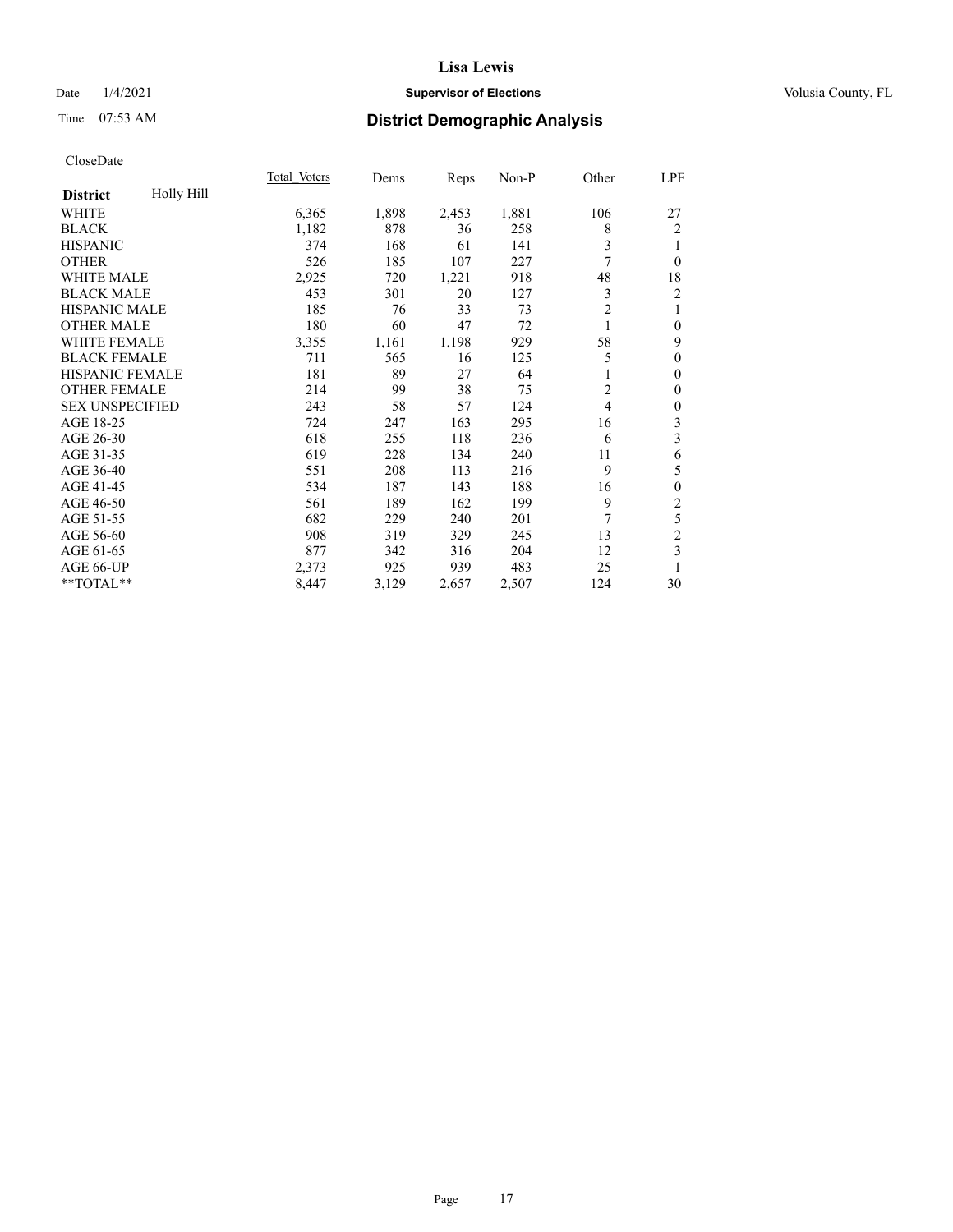# Date  $1/4/2021$  **Supervisor of Elections Supervisor of Elections** Volusia County, FL

# Time 07:53 AM **District Demographic Analysis**

|                        |            | Total Voters | Dems | Reps           | Non-P | Other          | LPF          |
|------------------------|------------|--------------|------|----------------|-------|----------------|--------------|
| <b>District</b>        | Lake Helen |              |      |                |       |                |              |
| WHITE                  |            | 1,935        | 498  | 889            | 517   | 27             | 4            |
| <b>BLACK</b>           |            | 169          | 140  | 7              | 21    |                | 0            |
| <b>HISPANIC</b>        |            | 95           | 35   | 28             | 30    | 1              |              |
| <b>OTHER</b>           |            | 81           | 31   | 20             | 28    | $\Omega$       | 2            |
| <b>WHITE MALE</b>      |            | 876          | 189  | 418            | 257   | 8              | 4            |
| <b>BLACK MALE</b>      |            | 76           | 63   | 5              | 8     | $\theta$       | 0            |
| <b>HISPANIC MALE</b>   |            | 42           | 17   | 10             | 14    | 0              |              |
| <b>OTHER MALE</b>      |            | 23           | 12   | $\overline{4}$ | 6     | $\theta$       |              |
| <b>WHITE FEMALE</b>    |            | 1,037        | 306  | 459            | 253   | 19             | 0            |
| <b>BLACK FEMALE</b>    |            | 89           | 76   | 1              | 11    | 1              | 0            |
| <b>HISPANIC FEMALE</b> |            | 50           | 17   | 17             | 15    |                | 0            |
| <b>OTHER FEMALE</b>    |            | 35           | 17   | 6              | 12    | $\theta$       | 0            |
| <b>SEX UNSPECIFIED</b> |            | 52           | 7    | 24             | 20    | $\mathbf{0}$   |              |
| AGE 18-25              |            | 179          | 38   | 69             | 68    | 3              |              |
| AGE 26-30              |            | 158          | 35   | 63             | 55    | 4              |              |
| AGE 31-35              |            | 149          | 52   | 43             | 49    | 5              | 0            |
| AGE 36-40              |            | 146          | 35   | 49             | 60    | $\overline{2}$ | 0            |
| AGE 41-45              |            | 152          | 32   | 53             | 65    | 1              |              |
| AGE 46-50              |            | 154          | 36   | 66             | 46    | 3              | 3            |
| AGE 51-55              |            | 183          | 50   | 88             | 43    | $\overline{c}$ | $\mathbf{0}$ |
| AGE 56-60              |            | 233          | 71   | 108            | 50    | 4              | 0            |
| AGE 61-65              |            | 258          | 85   | 123            | 48    | $\overline{c}$ | 0            |
| AGE 66-UP              |            | 668          | 270  | 282            | 112   | 3              |              |
| **TOTAL**              |            | 2,280        | 704  | 944            | 596   | 29             | 7            |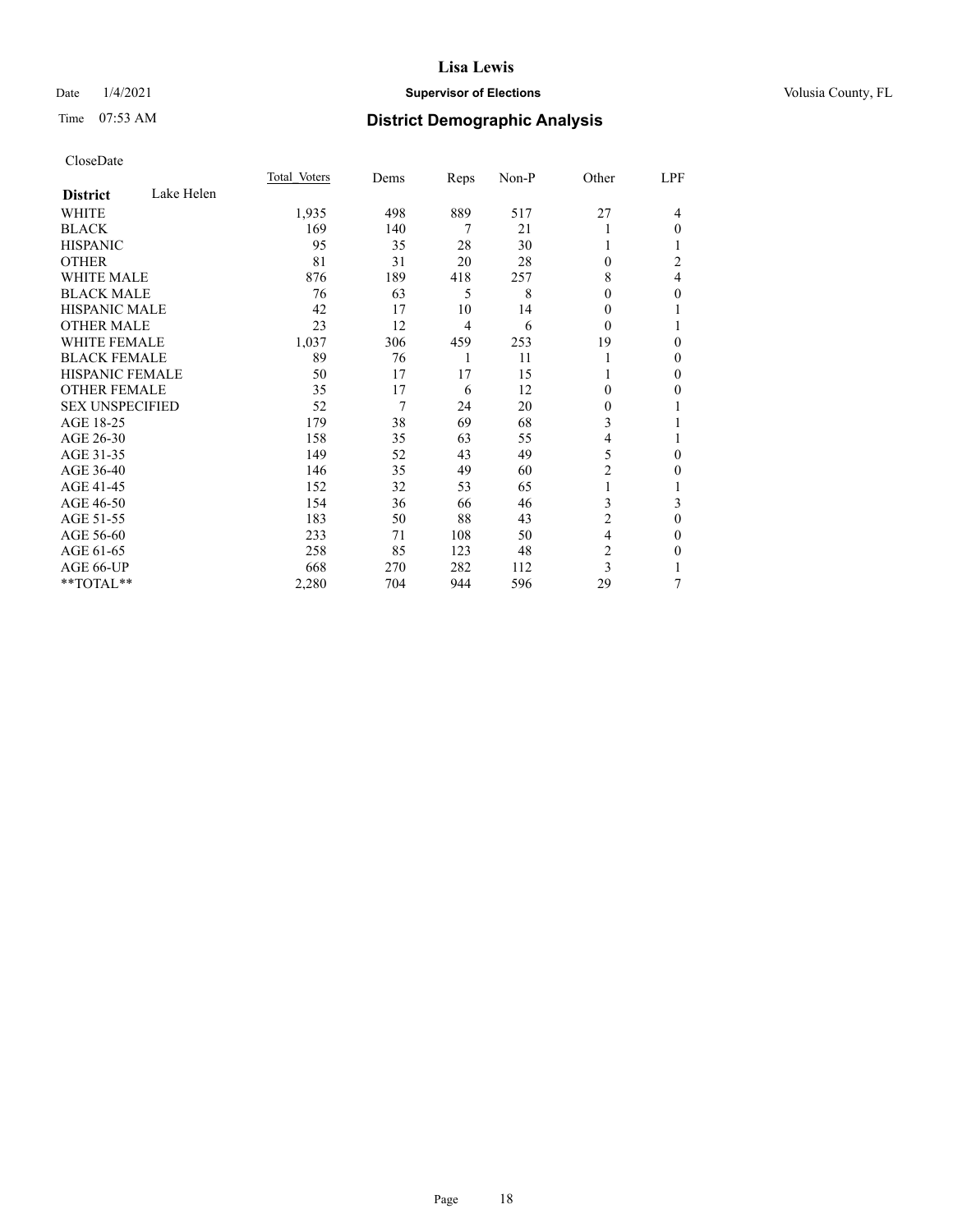# Date  $1/4/2021$  **Supervisor of Elections Supervisor of Elections** Volusia County, FL

| CloseDate |
|-----------|
|-----------|

|                                     | Total Voters | Dems  | Reps   | Non-P | Other | LPF                     |
|-------------------------------------|--------------|-------|--------|-------|-------|-------------------------|
| New Smyrna Beach<br><b>District</b> |              |       |        |       |       |                         |
| WHITE                               | 22,440       | 5,971 | 10,626 | 5,319 | 460   | 64                      |
| <b>BLACK</b>                        | 821          | 644   | 30     | 137   | 8     | 2                       |
| <b>HISPANIC</b>                     | 548          | 188   | 178    | 167   | 13    | $\overline{2}$          |
| <b>OTHER</b>                        | 954          | 258   | 285    | 392   | 16    | $\overline{\mathbf{3}}$ |
| <b>WHITE MALE</b>                   | 10,329       | 2,269 | 5,181  | 2,620 | 215   | 44                      |
| <b>BLACK MALE</b>                   | 353          | 260   | 13     | 74    | 4     | $\overline{2}$          |
| <b>HISPANIC MALE</b>                | 257          | 88    | 84     | 78    | 6     | 1                       |
| <b>OTHER MALE</b>                   | 325          | 84    | 102    | 131   | 6     | $\overline{2}$          |
| <b>WHITE FEMALE</b>                 | 11,895       | 3,636 | 5,357  | 2,638 | 245   | 19                      |
| <b>BLACK FEMALE</b>                 | 452          | 370   | 16     | 62    | 4     | $\overline{0}$          |
| <b>HISPANIC FEMALE</b>              | 277          | 97    | 89     | 83    | 7     | 1                       |
| <b>OTHER FEMALE</b>                 | 393          | 134   | 126    | 126   | 6     | 1                       |
| <b>SEX UNSPECIFIED</b>              | 482          | 123   | 151    | 203   | 4     | 1                       |
| AGE 18-25                           | 1,564        | 425   | 550    | 519   | 62    | 8                       |
| AGE 26-30                           | 1,191        | 322   | 384    | 438   | 37    | 10                      |
| AGE 31-35                           | 1,237        | 346   | 404    | 442   | 34    | 11                      |
| AGE 36-40                           | 1,231        | 344   | 443    | 412   | 24    | 8                       |
| AGE 41-45                           | 1,210        | 295   | 453    | 419   | 35    | $\,8\,$                 |
| AGE 46-50                           | 1,456        | 355   | 659    | 389   | 48    | 5                       |
| AGE 51-55                           | 1,820        | 430   | 899    | 448   | 38    | $\mathfrak s$           |
| AGE 56-60                           | 2,485        | 592   | 1,300  | 549   | 40    | 4                       |
| AGE 61-65                           | 2,910        | 830   | 1,404  | 619   | 52    | 5                       |
| AGE 66-UP                           | 9,659        | 3,122 | 4,623  | 1,780 | 127   | 7                       |
| **TOTAL**                           | 24,763       | 7,061 | 11,119 | 6,015 | 497   | 71                      |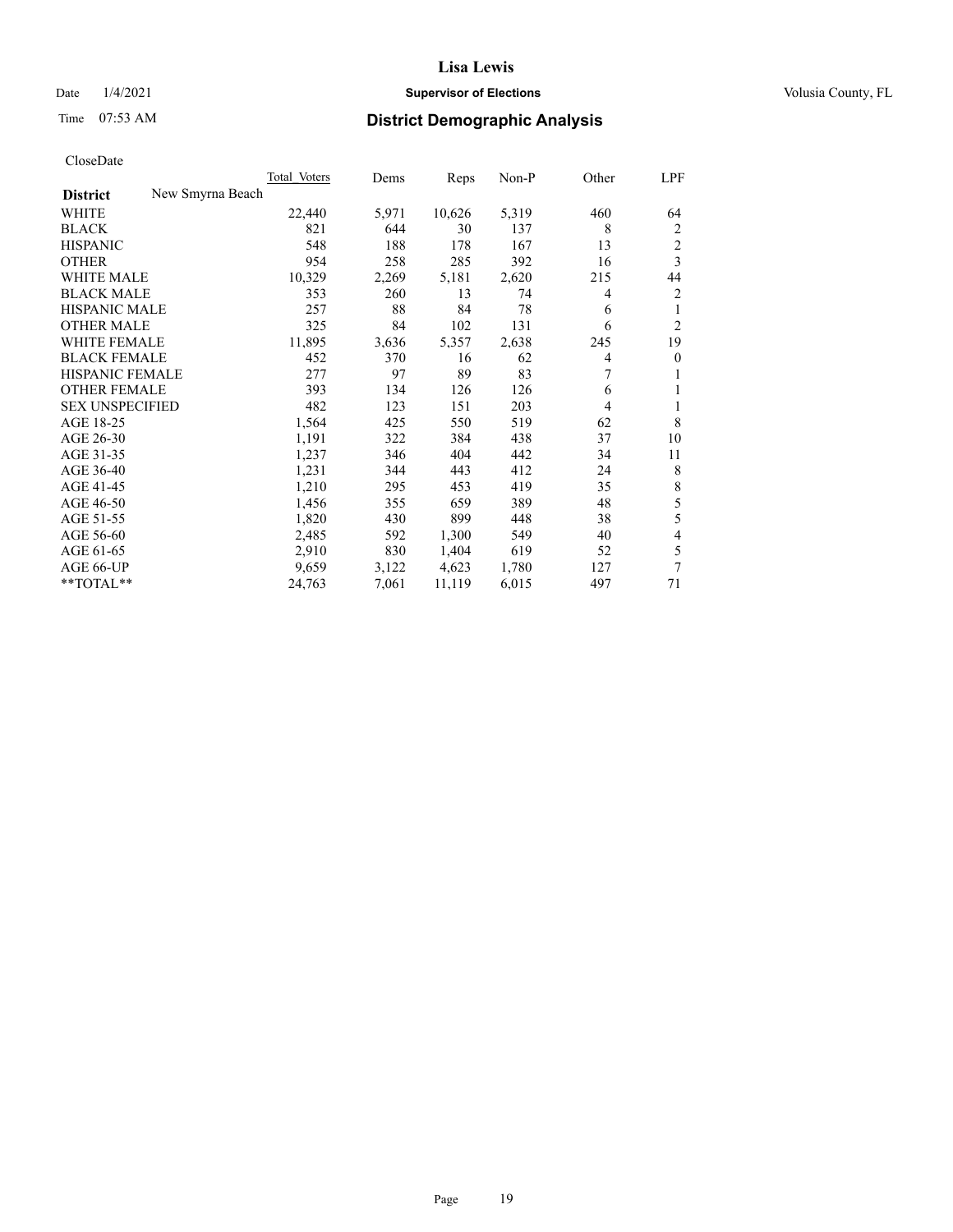# Date  $1/4/2021$  **Supervisor of Elections Supervisor of Elections** Volusia County, FL

# Time 07:53 AM **District Demographic Analysis**

|                        |          | Total Voters | Dems | Reps           | Non-P | Other    | LPF |
|------------------------|----------|--------------|------|----------------|-------|----------|-----|
| <b>District</b>        | Oak Hill |              |      |                |       |          |     |
| WHITE                  |          | 1,466        | 328  | 747            | 362   | 25       | 4   |
| <b>BLACK</b>           |          | 158          | 132  | 5              | 21    | 0        | 0   |
| <b>HISPANIC</b>        |          | 17           | 6    | $\overline{2}$ | 8     |          | 0   |
| <b>OTHER</b>           |          | 53           | 16   | 21             | 15    |          | 0   |
| <b>WHITE MALE</b>      |          | 731          | 143  | 386            | 191   | 8        | 3   |
| <b>BLACK MALE</b>      |          | 77           | 60   | 4              | 13    | 0        | 0   |
| <b>HISPANIC MALE</b>   |          | 6            |      | 1              | 4     | $_{0}$   | 0   |
| <b>OTHER MALE</b>      |          | 21           | 6    | 8              | 6     |          | 0   |
| <b>WHITE FEMALE</b>    |          | 718          | 182  | 351            | 167   | 17       |     |
| <b>BLACK FEMALE</b>    |          | 81           | 72   | 1              | 8     | $\Omega$ | 0   |
| <b>HISPANIC FEMALE</b> |          | 11           | 5    | 1              | 4     |          | 0   |
| <b>OTHER FEMALE</b>    |          | 19           | 8    | 8              | 3     | 0        | 0   |
| <b>SEX UNSPECIFIED</b> |          | 30           | 5    | 15             | 10    | 0        | 0   |
| AGE 18-25              |          | 119          | 36   | 40             | 38    | 5        | 0   |
| AGE 26-30              |          | 80           | 24   | 32             | 20    | 3        |     |
| AGE 31-35              |          | 71           | 20   | 26             | 24    |          | 0   |
| AGE 36-40              |          | 85           | 20   | 35             | 27    | 2        |     |
| AGE 41-45              |          | 87           | 27   | 30             | 30    | $\theta$ | 0   |
| AGE 46-50              |          | 96           | 25   | 40             | 28    | 3        | 0   |
| AGE 51-55              |          | 126          | 29   | 69             | 26    | 2        | 0   |
| AGE 56-60              |          | 178          | 54   | 79             | 42    | 3        | 0   |
| AGE 61-65              |          | 221          | 67   | 114            | 37    | 1        | 2   |
| AGE 66-UP              |          | 631          | 180  | 310            | 134   | 7        | 0   |
| **TOTAL**              |          | 1,694        | 482  | 775            | 406   | 27       | 4   |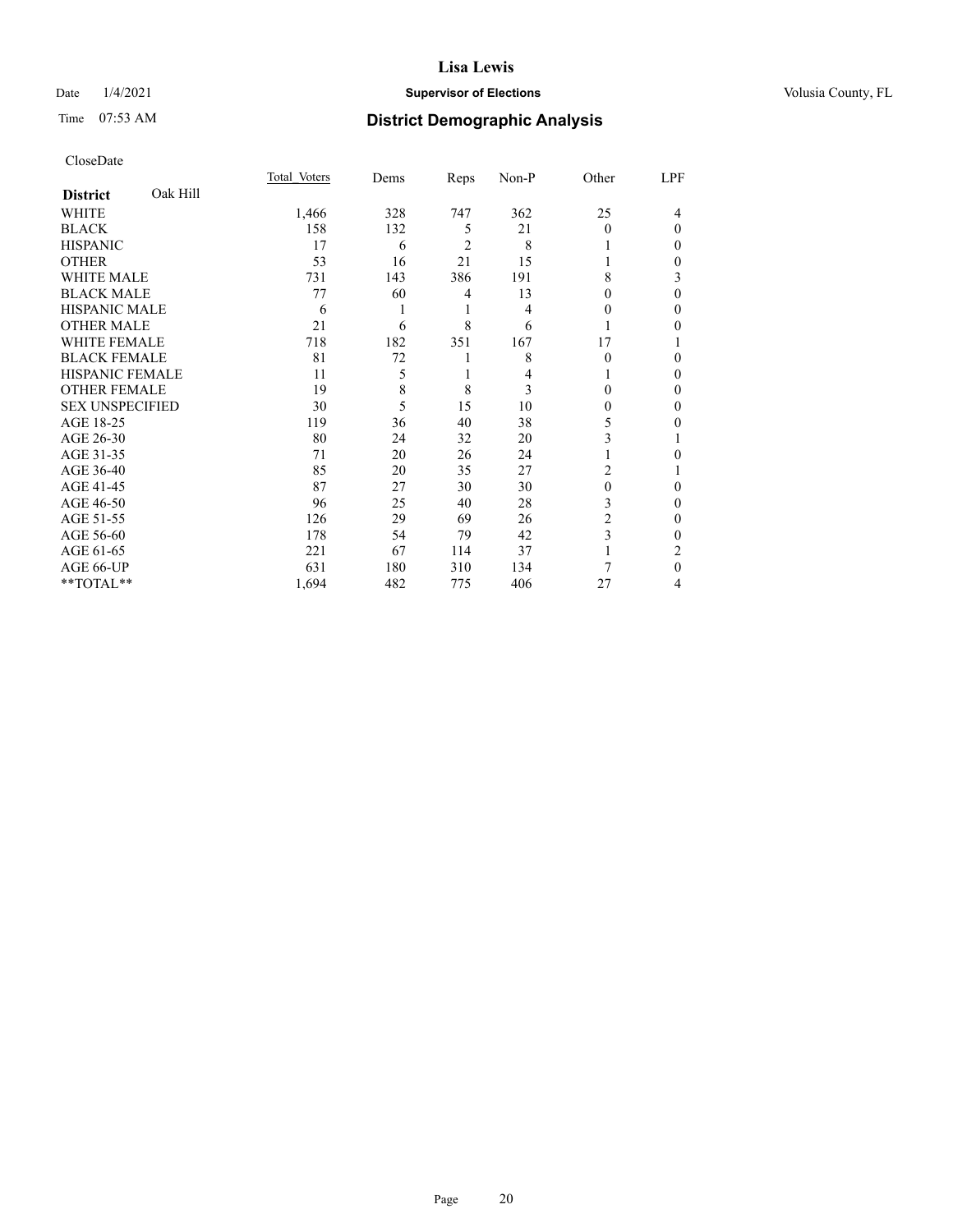# Date  $1/4/2021$  **Supervisor of Elections Supervisor of Elections** Volusia County, FL

# Time 07:53 AM **District Demographic Analysis**

|                                | Total Voters | Dems  | Reps  | Non-P | Other          | <u>LPF</u>       |
|--------------------------------|--------------|-------|-------|-------|----------------|------------------|
| Orange City<br><b>District</b> |              |       |       |       |                |                  |
| WHITE                          | 6,121        | 1,631 | 2,742 | 1,632 | 94             | 22               |
| <b>BLACK</b>                   | 546          | 406   | 26    | 104   | 8              | 2                |
| <b>HISPANIC</b>                | 1,616        | 689   | 271   | 633   | 22             | 1                |
| <b>OTHER</b>                   | 493          | 143   | 113   | 228   | 7              | $\overline{2}$   |
| <b>WHITE MALE</b>              | 2,637        | 578   | 1,244 | 766   | 38             | 11               |
| <b>BLACK MALE</b>              | 206          | 134   | 15    | 53    | 3              | 1                |
| <b>HISPANIC MALE</b>           | 676          | 267   | 137   | 262   | 10             | $\overline{0}$   |
| <b>OTHER MALE</b>              | 170          | 42    | 48    | 79    | $\theta$       | 1                |
| <b>WHITE FEMALE</b>            | 3,418        | 1,044 | 1,467 | 841   | 55             | 11               |
| <b>BLACK FEMALE</b>            | 331          | 266   | 11    | 48    | 5              | 1                |
| <b>HISPANIC FEMALE</b>         | 918          | 414   | 131   | 360   | 12             | 1                |
| <b>OTHER FEMALE</b>            | 220          | 82    | 51    | 80    | 6              | 1                |
| <b>SEX UNSPECIFIED</b>         | 199          | 42    | 47    | 108   | $\overline{2}$ | $\boldsymbol{0}$ |
| AGE 18-25                      | 763          | 258   | 177   | 299   | 23             | 6                |
| AGE 26-30                      | 579          | 170   | 136   | 245   | 23             | 5                |
| AGE 31-35                      | 571          | 186   | 154   | 221   | 9              | $\mathbf{1}$     |
| AGE 36-40                      | 543          | 169   | 142   | 221   | 4              | 7                |
| AGE 41-45                      | 529          | 169   | 157   | 194   | 9              | $\boldsymbol{0}$ |
| AGE 46-50                      | 629          | 182   | 241   | 199   | 5              | $\mathfrak{2}$   |
| AGE 51-55                      | 612          | 192   | 229   | 178   | 12             | 1                |
| AGE 56-60                      | 673          | 203   | 256   | 204   | 8              | $\overline{2}$   |
| AGE 61-65                      | 753          | 249   | 309   | 186   | 8              | 1                |
| AGE 66-UP                      | 3,124        | 1,091 | 1,351 | 650   | 30             | $\overline{2}$   |
| $*$ $TOTAL**$                  | 8,776        | 2,869 | 3,152 | 2,597 | 131            | 27               |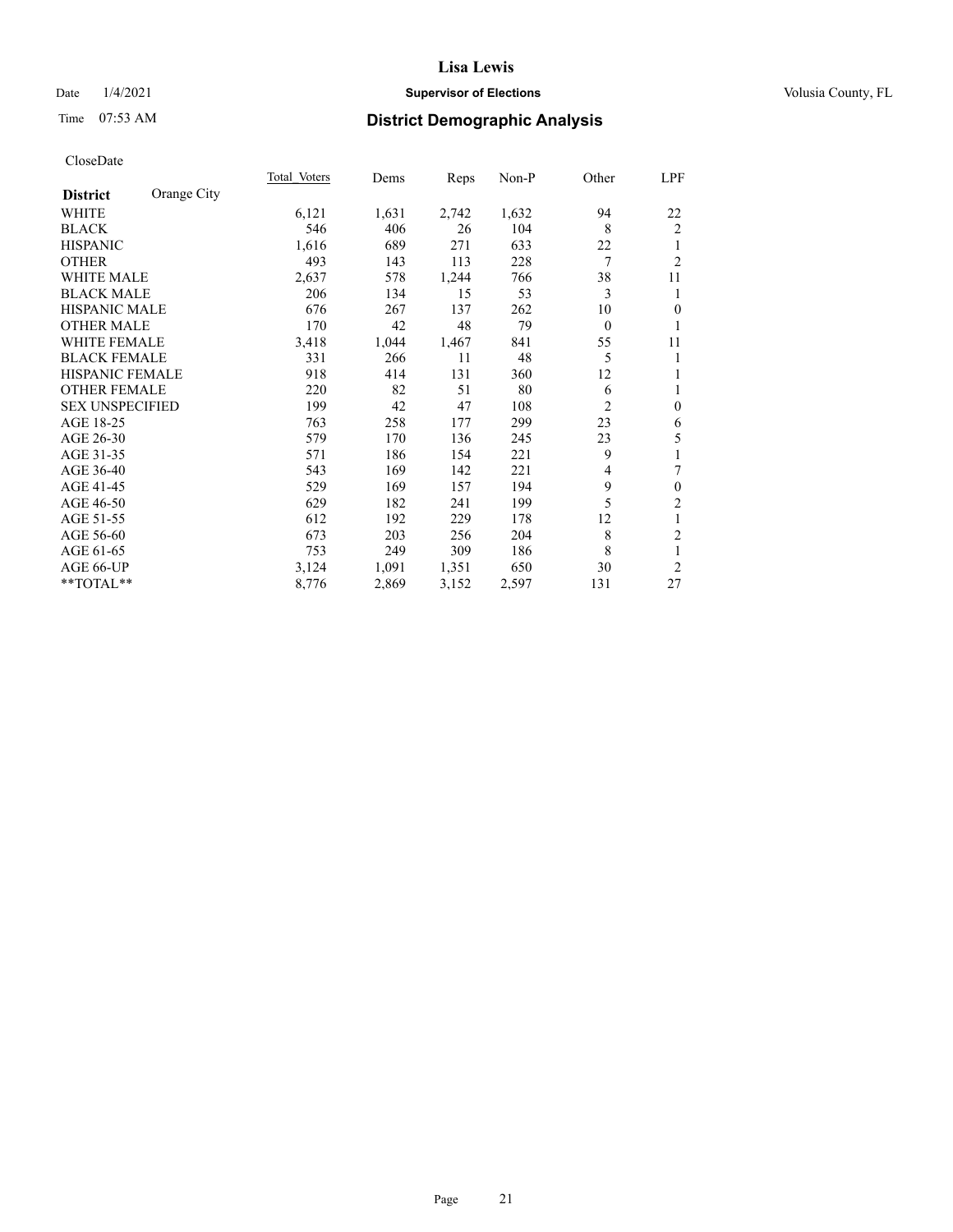# Date  $1/4/2021$  **Supervisor of Elections Supervisor of Elections** Volusia County, FL

# Time 07:53 AM **District Demographic Analysis**

|                        |              | Total Voters | Dems   | Reps   | Non-P | Other          | LPF            |
|------------------------|--------------|--------------|--------|--------|-------|----------------|----------------|
| <b>District</b>        | Ormond Beach |              |        |        |       |                |                |
| <b>WHITE</b>           |              | 30,010       | 8,440  | 13,679 | 7,391 | 415            | 85             |
| <b>BLACK</b>           |              | 1,185        | 885    | 52     | 231   | 14             | 3              |
| <b>HISPANIC</b>        |              | 1,060        | 411    | 270    | 357   | 18             | 4              |
| <b>OTHER</b>           |              | 2,186        | 659    | 576    | 903   | 45             | 3              |
| <b>WHITE MALE</b>      |              | 13,642       | 3,182  | 6,634  | 3,584 | 176            | 66             |
| <b>BLACK MALE</b>      |              | 522          | 357    | 27     | 130   | 6              | $\overline{c}$ |
| <b>HISPANIC MALE</b>   |              | 427          | 148    | 121    | 146   | 10             | $\sqrt{2}$     |
| <b>OTHER MALE</b>      |              | 815          | 237    | 211    | 345   | 20             | $\overline{2}$ |
| <b>WHITE FEMALE</b>    |              | 16,042       | 5,182  | 6,924  | 3,681 | 236            | 19             |
| <b>BLACK FEMALE</b>    |              | 644          | 515    | 24     | 96    | 8              | $\mathbf{1}$   |
| HISPANIC FEMALE        |              | 616          | 260    | 145    | 202   | $\overline{7}$ | $\overline{2}$ |
| <b>OTHER FEMALE</b>    |              | 924          | 314    | 259    | 334   | 17             | $\mathbf{0}$   |
| <b>SEX UNSPECIFIED</b> |              | 809          | 200    | 232    | 364   | 12             | 1              |
| AGE 18-25              |              | 2,922        | 830    | 991    | 1,002 | 81             | 18             |
| AGE 26-30              |              | 1,973        | 579    | 653    | 693   | 40             | 8              |
| AGE 31-35              |              | 2,001        | 603    | 675    | 679   | 33             | 11             |
| AGE 36-40              |              | 2,025        | 525    | 736    | 722   | 26             | 16             |
| AGE 41-45              |              | 1,907        | 500    | 714    | 640   | 40             | 13             |
| AGE 46-50              |              | 2,201        | 554    | 974    | 625   | 36             | 12             |
| AGE 51-55              |              | 2,751        | 689    | 1,323  | 687   | 47             | 5              |
| AGE 56-60              |              | 3,207        | 907    | 1,490  | 766   | 42             | $\sqrt{2}$     |
| AGE 61-65              |              | 3,503        | 1,129  | 1,579  | 739   | 54             | $\sqrt{2}$     |
| AGE 66-UP              |              | 11,951       | 4,079  | 5,442  | 2,329 | 93             | $\,$ 8 $\,$    |
| **TOTAL**              |              | 34,441       | 10,395 | 14,577 | 8,882 | 492            | 95             |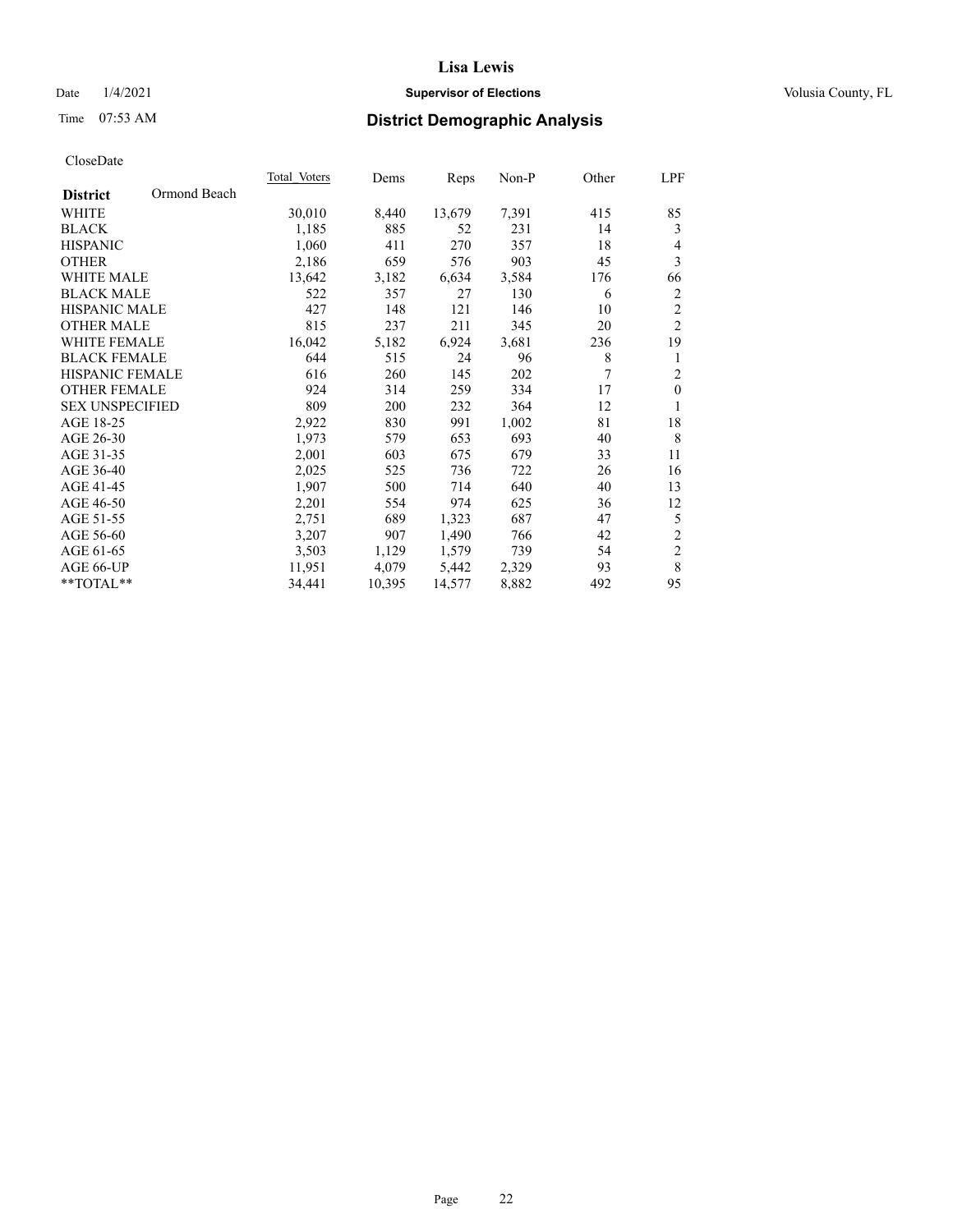# Date  $1/4/2021$  **Supervisor of Elections Supervisor of Elections** Volusia County, FL

# Time 07:53 AM **District Demographic Analysis**

|                        |         | Total Voters | Dems           | Reps     | Non-P          | Other    | LPF      |
|------------------------|---------|--------------|----------------|----------|----------------|----------|----------|
| <b>District</b>        | Pierson |              |                |          |                |          |          |
| WHITE                  |         | 598          | 138            | 328      | 118            | 10       | 4        |
| <b>BLACK</b>           |         | 38           | 31             | 1        | 6              | 0        | $\Omega$ |
| <b>HISPANIC</b>        |         | 190          | 85             | 12       | 92             |          | $\Omega$ |
| <b>OTHER</b>           |         | 38           | 9              | 7        | 22             | 0        | $\Omega$ |
| WHITE MALE             |         | 295          | 65             | 164      | 58             | 5        | 3        |
| <b>BLACK MALE</b>      |         | 19           | 16             | 1        | 2              | 0        | $\theta$ |
| <b>HISPANIC MALE</b>   |         | 102          | 51             | 6        | 44             |          | $\Omega$ |
| <b>OTHER MALE</b>      |         | 15           | 3              | 5        | 7              | $\Omega$ | $\Omega$ |
| <b>WHITE FEMALE</b>    |         | 298          | 72             | 161      | 59             | 5        |          |
| <b>BLACK FEMALE</b>    |         | 19           | 15             | $\theta$ | $\overline{4}$ | 0        | 0        |
| <b>HISPANIC FEMALE</b> |         | 85           | 32             | 6        | 47             | 0        | $\Omega$ |
| <b>OTHER FEMALE</b>    |         | 13           | $\overline{4}$ | 1        | 8              | $\Omega$ | $\Omega$ |
| <b>SEX UNSPECIFIED</b> |         | 18           | 5              | 4        | 9              | 0        | $\Omega$ |
| AGE 18-25              |         | 136          | 40             | 28       | 67             |          | 0        |
| AGE 26-30              |         | 80           | 29             | 21       | 27             |          | 2        |
| AGE 31-35              |         | 63           | 19             | 19       | 24             |          | 0        |
| AGE 36-40              |         | 64           | 10             | 29       | 24             | 0        |          |
| AGE 41-45              |         | 47           | 8              | 19       | 19             | 0        |          |
| AGE 46-50              |         | 55           | 14             | 25       | 15             |          | $\Omega$ |
| AGE 51-55              |         | 51           | 17             | 22       | 11             |          | $\Omega$ |
| AGE 56-60              |         | 80           | 25             | 40       | 14             |          | 0        |
| AGE 61-65              |         | 94           | 29             | 44       | 20             |          | $\Omega$ |
| AGE 66-UP              |         | 194          | 72             | 101      | 17             | 4        | 0        |
| **TOTAL**              |         | 864          | 263            | 348      | 238            | 11       | 4        |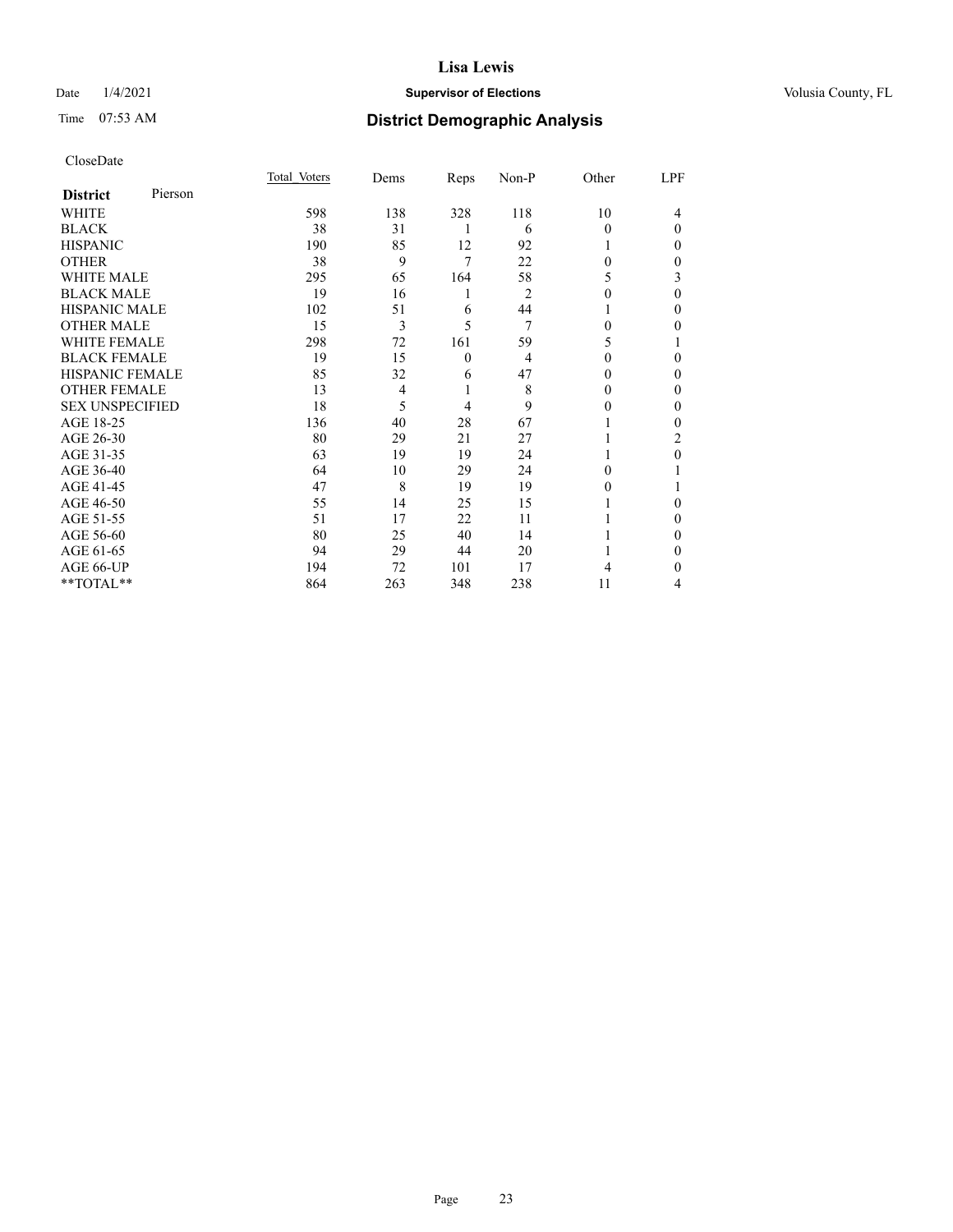# Date  $1/4/2021$  **Supervisor of Elections Supervisor of Elections** Volusia County, FL

# Time 07:53 AM **District Demographic Analysis**

|                        |             | Total Voters | Dems | Reps     | $Non-P$ | Other          | LPF              |
|------------------------|-------------|--------------|------|----------|---------|----------------|------------------|
| <b>District</b>        | Ponce Inlet |              |      |          |         |                |                  |
| WHITE                  |             | 3,149        | 709  | 1,682    | 699     | 51             | 8                |
| <b>BLACK</b>           |             | 15           | 5    | 3        | 7       | 0              | $\mathbf{0}$     |
| <b>HISPANIC</b>        |             | 66           | 13   | 30       | 22      | 0              |                  |
| <b>OTHER</b>           |             | 128          | 37   | 47       | 44      | 0              | $\mathbf{0}$     |
| <b>WHITE MALE</b>      |             | 1,506        | 282  | 827      | 363     | 28             | 6                |
| <b>BLACK MALE</b>      |             | 10           | 3    | 3        | 4       | 0              | $\boldsymbol{0}$ |
| <b>HISPANIC MALE</b>   |             | 25           | 5    | 11       | 9       | 0              | $\mathbf{0}$     |
| <b>OTHER MALE</b>      |             | 47           | 13   | 18       | 16      | 0              | $\mathbf{0}$     |
| <b>WHITE FEMALE</b>    |             | 1,615        | 420  | 845      | 325     | 23             | 2                |
| <b>BLACK FEMALE</b>    |             | 5            | 2    | $\theta$ | 3       | 0              | $\mathbf{0}$     |
| <b>HISPANIC FEMALE</b> |             | 40           | 8    | 19       | 12      | $_{0}$         | 1                |
| <b>OTHER FEMALE</b>    |             | 49           | 15   | 18       | 16      | 0              | $\theta$         |
| <b>SEX UNSPECIFIED</b> |             | 61           | 16   | 21       | 24      | 0              | $\mathbf{0}$     |
| AGE 18-25              |             | 193          | 39   | 87       | 58      | 6              | 3                |
| AGE 26-30              |             | 96           | 25   | 34       | 35      |                | 1                |
| AGE 31-35              |             | 86           | 23   | 29       | 33      |                | $\mathbf{0}$     |
| AGE 36-40              |             | 80           | 22   | 31       | 27      | 0              | $\mathbf{0}$     |
| AGE 41-45              |             | 102          | 16   | 50       | 33      | 2              |                  |
| AGE 46-50              |             | 157          | 30   | 84       | 41      | $\overline{2}$ | $\theta$         |
| AGE 51-55              |             | 214          | 31   | 123      | 55      | 3              | 2                |
| AGE 56-60              |             | 369          | 80   | 196      | 85      | 7              |                  |
| AGE 61-65              |             | 471          | 96   | 278      | 87      | 10             | $\mathbf{0}$     |
| AGE 66-UP              |             | 1,590        | 402  | 850      | 318     | 19             |                  |
| **TOTAL**              |             | 3,358        | 764  | 1,762    | 772     | 51             | 9                |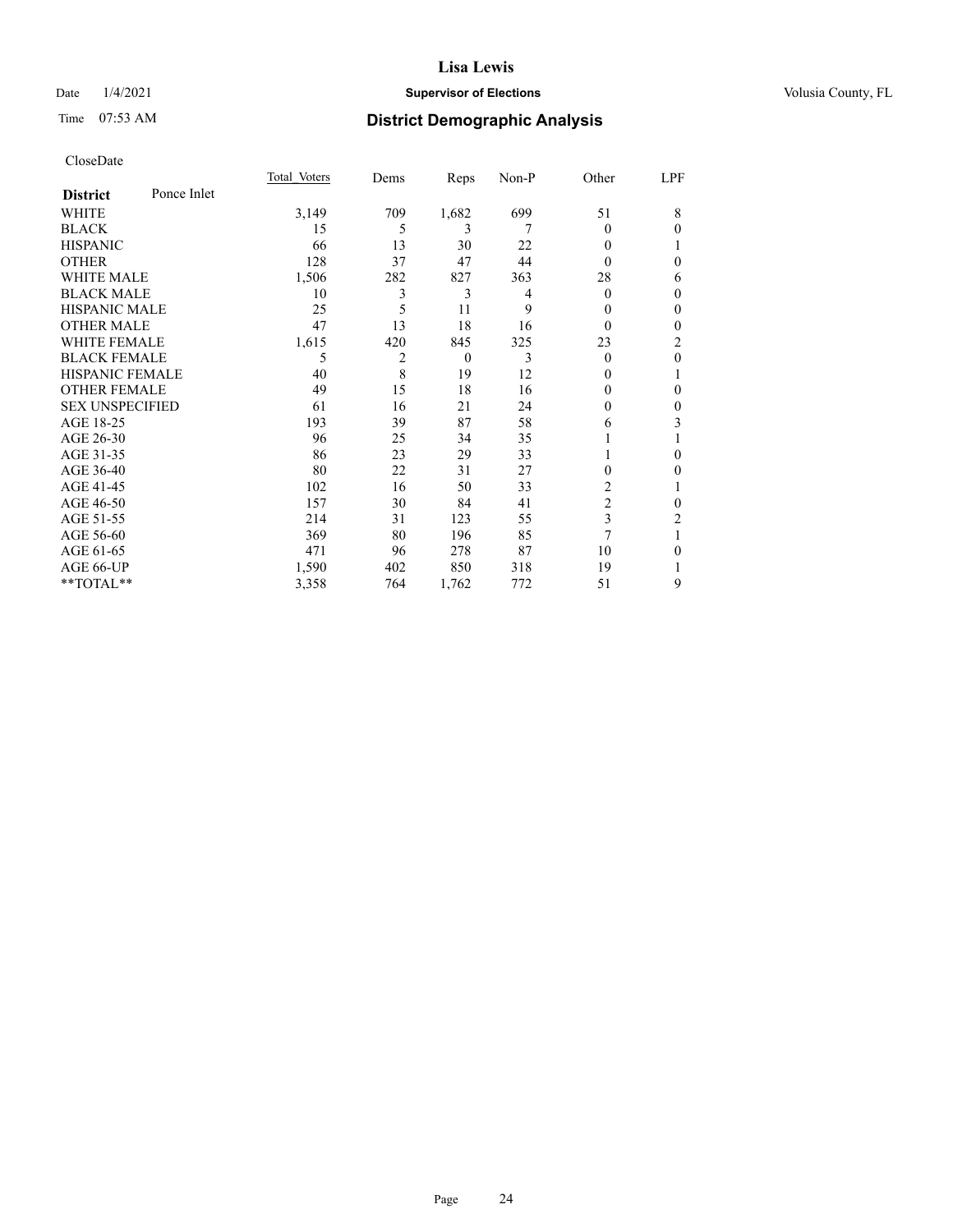# Date  $1/4/2021$  **Supervisor of Elections Supervisor of Elections** Volusia County, FL

# Time 07:53 AM **District Demographic Analysis**

|                                | Total Voters | Dems   | Reps   | Non-P  | Other | LPF            |
|--------------------------------|--------------|--------|--------|--------|-------|----------------|
| Port Orange<br><b>District</b> |              |        |        |        |       |                |
| WHITE                          | 40,572       | 10,931 | 17,778 | 11,086 | 645   | 132            |
| <b>BLACK</b>                   | 1,629        | 1,184  | 87     | 340    | 15    | 3              |
| <b>HISPANIC</b>                | 1,936        | 698    | 465    | 744    | 22    | 7              |
| <b>OTHER</b>                   | 2,864        | 853    | 735    | 1,205  | 59    | 12             |
| <b>WHITE MALE</b>              | 18,652       | 4,201  | 8,735  | 5,323  | 309   | 84             |
| <b>BLACK MALE</b>              | 700          | 463    | 51     | 176    | 9     | 1              |
| <b>HISPANIC MALE</b>           | 898          | 297    | 247    | 334    | 14    | 6              |
| <b>OTHER MALE</b>              | 1,031        | 296    | 274    | 430    | 23    | $\,$ 8 $\,$    |
| WHITE FEMALE                   | 21,331       | 6,588  | 8,799  | 5,567  | 331   | 46             |
| <b>BLACK FEMALE</b>            | 909          | 706    | 35     | 161    | 6     | 1              |
| <b>HISPANIC FEMALE</b>         | 1,002        | 392    | 209    | 392    | 8     | 1              |
| <b>OTHER FEMALE</b>            | 1,228        | 428    | 323    | 448    | 26    | 3              |
| <b>SEX UNSPECIFIED</b>         | 1,250        | 295    | 392    | 544    | 15    | 4              |
| AGE 18-25                      | 4,445        | 1,287  | 1,292  | 1,708  | 134   | 24             |
| AGE 26-30                      | 3,199        | 891    | 991    | 1,214  | 81    | 22             |
| AGE 31-35                      | 3,036        | 847    | 988    | 1,121  | 54    | 26             |
| AGE 36-40                      | 3,079        | 834    | 1,046  | 1,124  | 57    | 18             |
| AGE 41-45                      | 2,868        | 741    | 1,078  | 993    | 44    | 12             |
| AGE 46-50                      | 3,196        | 810    | 1,361  | 959    | 49    | 17             |
| AGE 51-55                      | 3,538        | 901    | 1,575  | 996    | 54    | 12             |
| AGE 56-60                      | 4,367        | 1,179  | 2,044  | 1,084  | 51    | 9              |
| AGE 61-65                      | 4,512        | 1,444  | 1,995  | 1,009  | 60    | $\overline{4}$ |
| AGE 66-UP                      | 14,758       | 4,732  | 6,693  | 3,166  | 157   | 10             |
| **TOTAL**                      | 47,001       | 13,666 | 19,065 | 13,375 | 741   | 154            |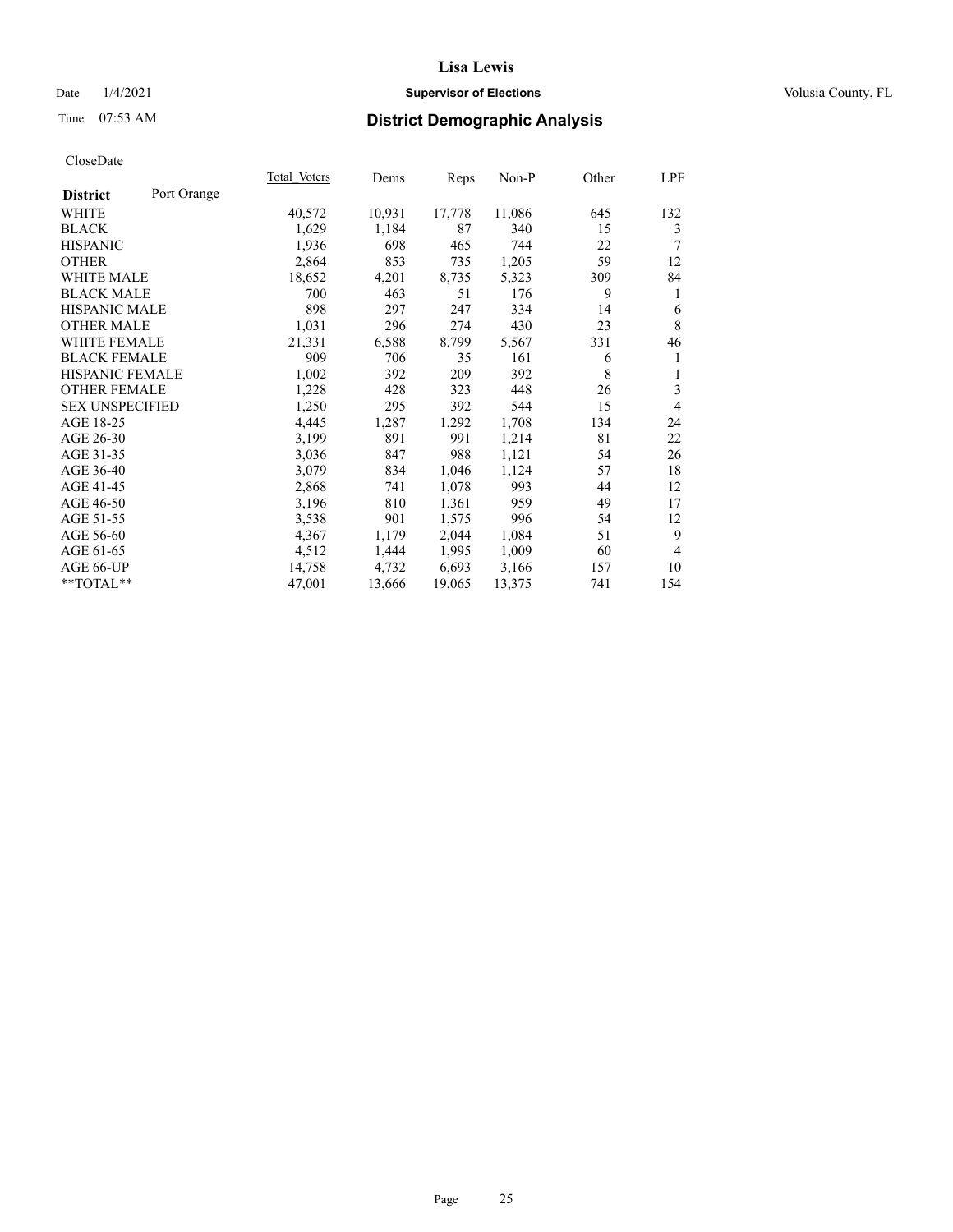# Date  $1/4/2021$  **Supervisor of Elections Supervisor of Elections** Volusia County, FL

# Time 07:53 AM **District Demographic Analysis**

|                        |               | Total Voters | Dems  | Reps  | Non-P | Other          | LPF              |
|------------------------|---------------|--------------|-------|-------|-------|----------------|------------------|
| <b>District</b>        | South Daytona |              |       |       |       |                |                  |
| WHITE                  |               | 7,383        | 2,177 | 3,044 | 2,006 | 135            | 21               |
| <b>BLACK</b>           |               | 740          | 565   | 24    | 141   | 9              | 1                |
| <b>HISPANIC</b>        |               | 358          | 152   | 86    | 114   | 3              | 3                |
| <b>OTHER</b>           |               | 483          | 156   | 112   | 200   | 12             | 3                |
| <b>WHITE MALE</b>      |               | 3,368        | 814   | 1,508 | 967   | 66             | 13               |
| <b>BLACK MALE</b>      |               | 277          | 202   | 13    | 58    | 4              | $\boldsymbol{0}$ |
| HISPANIC MALE          |               | 161          | 59    | 46    | 52    | 1              | 3                |
| <b>OTHER MALE</b>      |               | 161          | 51    | 42    | 60    | 7              | 1                |
| <b>WHITE FEMALE</b>    |               | 3,911        | 1,343 | 1,497 | 996   | 68             | 7                |
| <b>BLACK FEMALE</b>    |               | 455          | 359   | 10    | 80    | 5              | 1                |
| HISPANIC FEMALE        |               | 187          | 87    | 40    | 58    | 2              | $\mathbf{0}$     |
| <b>OTHER FEMALE</b>    |               | 210          | 79    | 53    | 73    | 4              | 1                |
| <b>SEX UNSPECIFIED</b> |               | 234          | 56    | 57    | 117   | $\overline{2}$ | $\overline{c}$   |
| AGE 18-25              |               | 781          | 241   | 220   | 285   | 28             | 7                |
| AGE 26-30              |               | 637          | 207   | 154   | 250   | 19             | 7                |
| AGE 31-35              |               | 686          | 230   | 192   | 251   | 11             | $\mathfrak{2}$   |
| AGE 36-40              |               | 570          | 194   | 163   | 198   | 11             | $\overline{4}$   |
| AGE 41-45              |               | 545          | 175   | 161   | 191   | 15             | 3                |
| AGE 46-50              |               | 561          | 174   | 214   | 168   | 4              | $\mathbf{1}$     |
| AGE 51-55              |               | 716          | 231   | 299   | 178   | 6              | $\overline{2}$   |
| AGE 56-60              |               | 933          | 308   | 391   | 223   | 11             | $\boldsymbol{0}$ |
| AGE 61-65              |               | 970          | 339   | 404   | 208   | 19             | $\mathbf{0}$     |
| AGE 66-UP              |               | 2,565        | 951   | 1,068 | 509   | 35             | $\overline{2}$   |
| **TOTAL**              |               | 8,964        | 3,050 | 3,266 | 2,461 | 159            | 28               |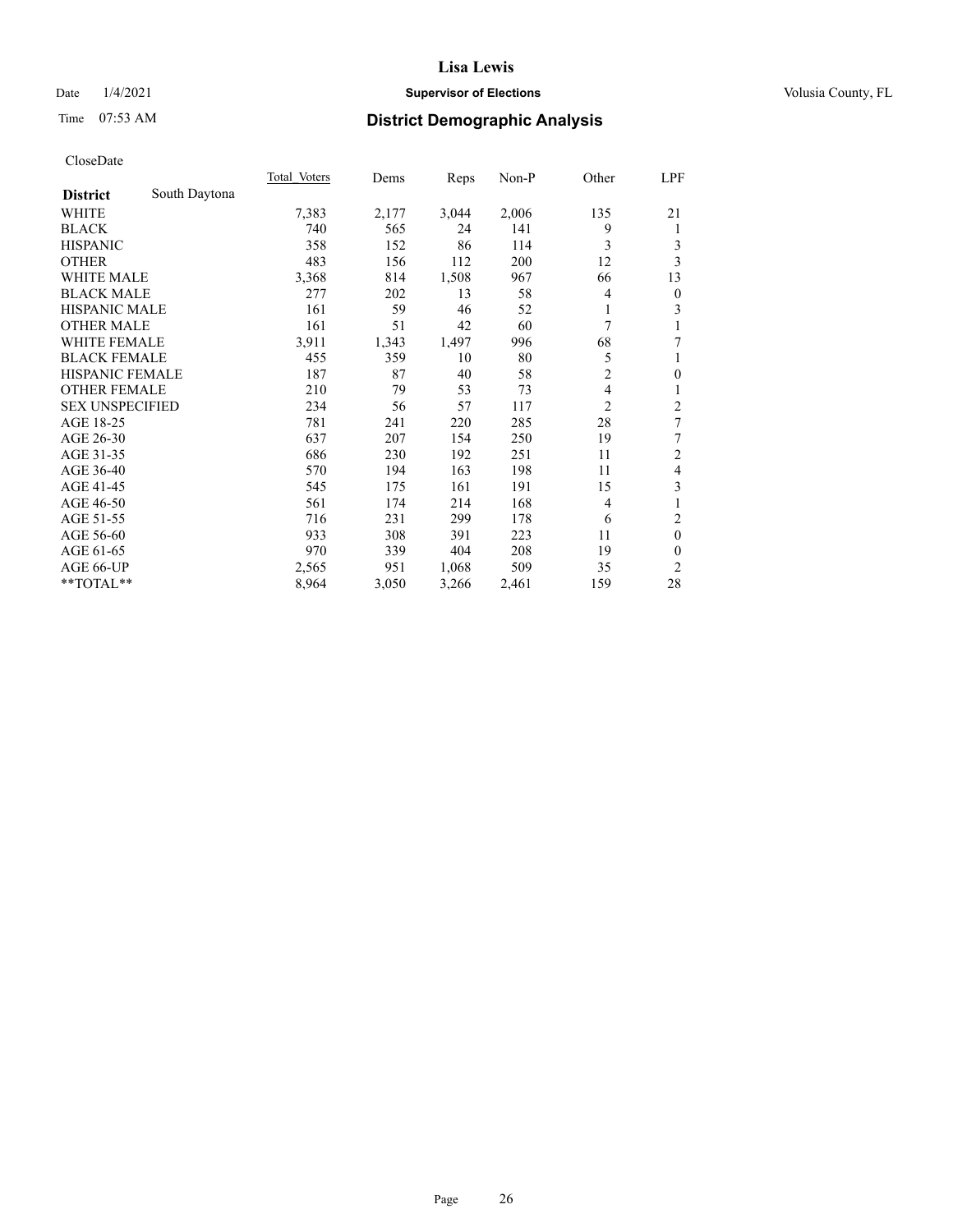# Date  $1/4/2021$  **Supervisor of Elections Supervisor of Elections** Volusia County, FL

# Time 07:53 AM **District Demographic Analysis**

|                        |               | Total Voters | Dems | Reps     | Non-P | Other | LPF |
|------------------------|---------------|--------------|------|----------|-------|-------|-----|
| <b>District</b>        | Flagler Beach |              |      |          |       |       |     |
| WHITE                  |               | 64           | 29   | 23       | 11    |       | 0   |
| <b>BLACK</b>           |               |              | 0    | 0        | 0     |       |     |
| <b>HISPANIC</b>        |               |              |      | $\theta$ |       |       |     |
| <b>OTHER</b>           |               |              |      | 0        |       |       |     |
| WHITE MALE             |               | 26           | 10   | 12       |       |       |     |
| <b>BLACK MALE</b>      |               |              | 0    | 0        |       |       |     |
| <b>HISPANIC MALE</b>   |               |              |      | 0        |       |       |     |
| <b>OTHER MALE</b>      |               |              |      | 0        |       |       |     |
| <b>WHITE FEMALE</b>    |               | 37           | 19   | 11       |       |       |     |
| <b>BLACK FEMALE</b>    |               |              | 0    | $\Omega$ |       |       |     |
| HISPANIC FEMALE        |               |              |      | 0        |       |       |     |
| OTHER FEMALE           |               |              |      | $_{0}$   |       |       |     |
| <b>SEX UNSPECIFIED</b> |               |              |      |          |       |       |     |
| AGE 18-25              |               |              |      |          |       |       |     |
| AGE 26-30              |               |              |      |          |       |       |     |
| AGE 31-35              |               |              |      |          |       |       |     |
| AGE 36-40              |               |              |      |          |       |       |     |
| AGE 41-45              |               |              |      |          |       |       |     |
| AGE 46-50              |               |              |      | 0        |       |       |     |
| AGE 51-55              |               |              |      |          |       |       |     |
| AGE 56-60              |               | 11           |      |          |       |       |     |
| AGE 61-65              |               | 6            |      |          |       |       |     |
| AGE 66-UP              |               | 46           | 24   | 16       |       |       |     |
| **TOTAL**              |               | 66           | 30   | 23       | 11    | 2     |     |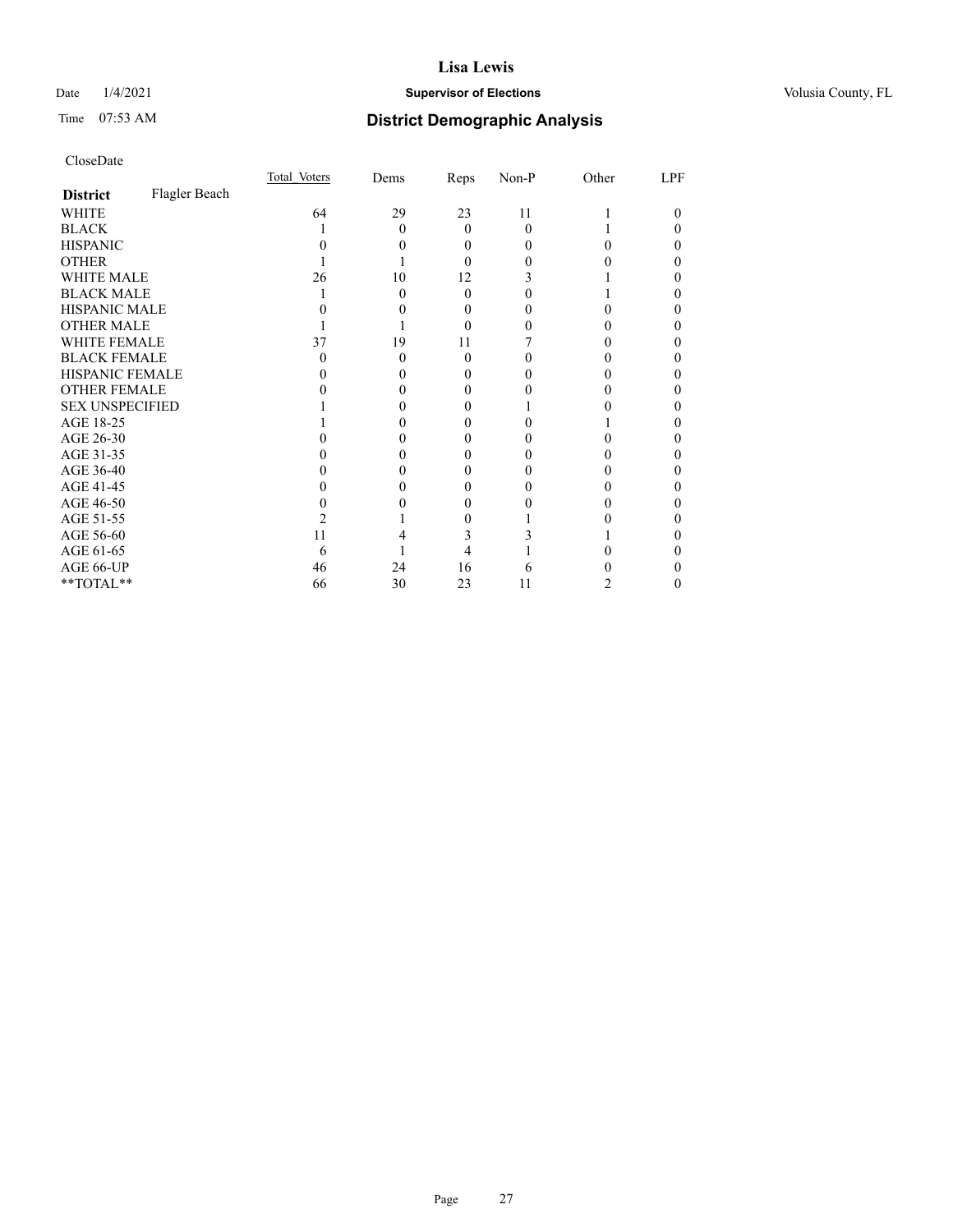# Date  $1/4/2021$  **Supervisor of Elections Supervisor of Elections** Volusia County, FL

# Time 07:53 AM **District Demographic Analysis**

|                        |                           | Total Voters | Dems   | Reps   | Non-P  | Other | LPF |
|------------------------|---------------------------|--------------|--------|--------|--------|-------|-----|
| <b>District</b>        | <b>Hospital Authority</b> |              |        |        |        |       |     |
| WHITE                  |                           | 111,539      | 28,194 | 51,649 | 29,679 | 1,555 | 462 |
| <b>BLACK</b>           |                           | 13,513       | 10,183 | 558    | 2,640  | 118   | 14  |
| <b>HISPANIC</b>        |                           | 31,363       | 14,064 | 5,170  | 11,785 | 289   | 55  |
| <b>OTHER</b>           |                           | 10,530       | 3,312  | 2,398  | 4,623  | 161   | 36  |
| WHITE MALE             |                           | 51,554       | 10,879 | 25,220 | 14,442 | 709   | 304 |
| <b>BLACK MALE</b>      |                           | 5,801        | 4,028  | 321    | 1,381  | 66    | 5   |
| <b>HISPANIC MALE</b>   |                           | 14,264       | 5,894  | 2,683  | 5,517  | 134   | 36  |
| <b>OTHER MALE</b>      |                           | 3,662        | 1,079  | 936    | 1,579  | 48    | 20  |
| <b>WHITE FEMALE</b>    |                           | 58,488       | 16,990 | 25,780 | 14,731 | 835   | 152 |
| <b>BLACK FEMALE</b>    |                           | 7,482        | 5,989  | 223    | 1,210  | 52    | 8   |
| <b>HISPANIC FEMALE</b> |                           | 16,598       | 7,939  | 2,422  | 6,066  | 153   | 18  |
| <b>OTHER FEMALE</b>    |                           | 4,378        | 1,676  | 938    | 1,679  | 75    | 10  |
| <b>SEX UNSPECIFIED</b> |                           | 4,716        | 1,278  | 1,251  | 2,122  | 51    | 14  |
| AGE 18-25              |                           | 17,378       | 5,533  | 4,359  | 6,962  | 418   | 106 |
| AGE 26-30              |                           | 12,746       | 3,980  | 3,489  | 4,949  | 238   | 90  |
| AGE 31-35              |                           | 13,055       | 4,085  | 3,689  | 5,001  | 201   | 79  |
| AGE 36-40              |                           | 12,333       | 3,793  | 3,598  | 4,687  | 176   | 79  |
| AGE 41-45              |                           | 11,841       | 3,803  | 3,670  | 4,153  | 165   | 50  |
| AGE 46-50              |                           | 12,506       | 3,819  | 4,551  | 3,935  | 162   | 39  |
| AGE 51-55              |                           | 13,492       | 4,167  | 5,474  | 3,660  | 156   | 35  |
| AGE 56-60              |                           | 15,498       | 4,965  | 6,510  | 3,852  | 144   | 27  |
| AGE 61-65              |                           | 15,136       | 5,155  | 6,470  | 3,346  | 141   | 24  |
| AGE 66-UP              |                           | 42,960       | 16,453 | 17,965 | 8,182  | 322   | 38  |
| $*$ TOTAL $*$          |                           | 166,945      | 55,753 | 59,775 | 48,727 | 2,123 | 567 |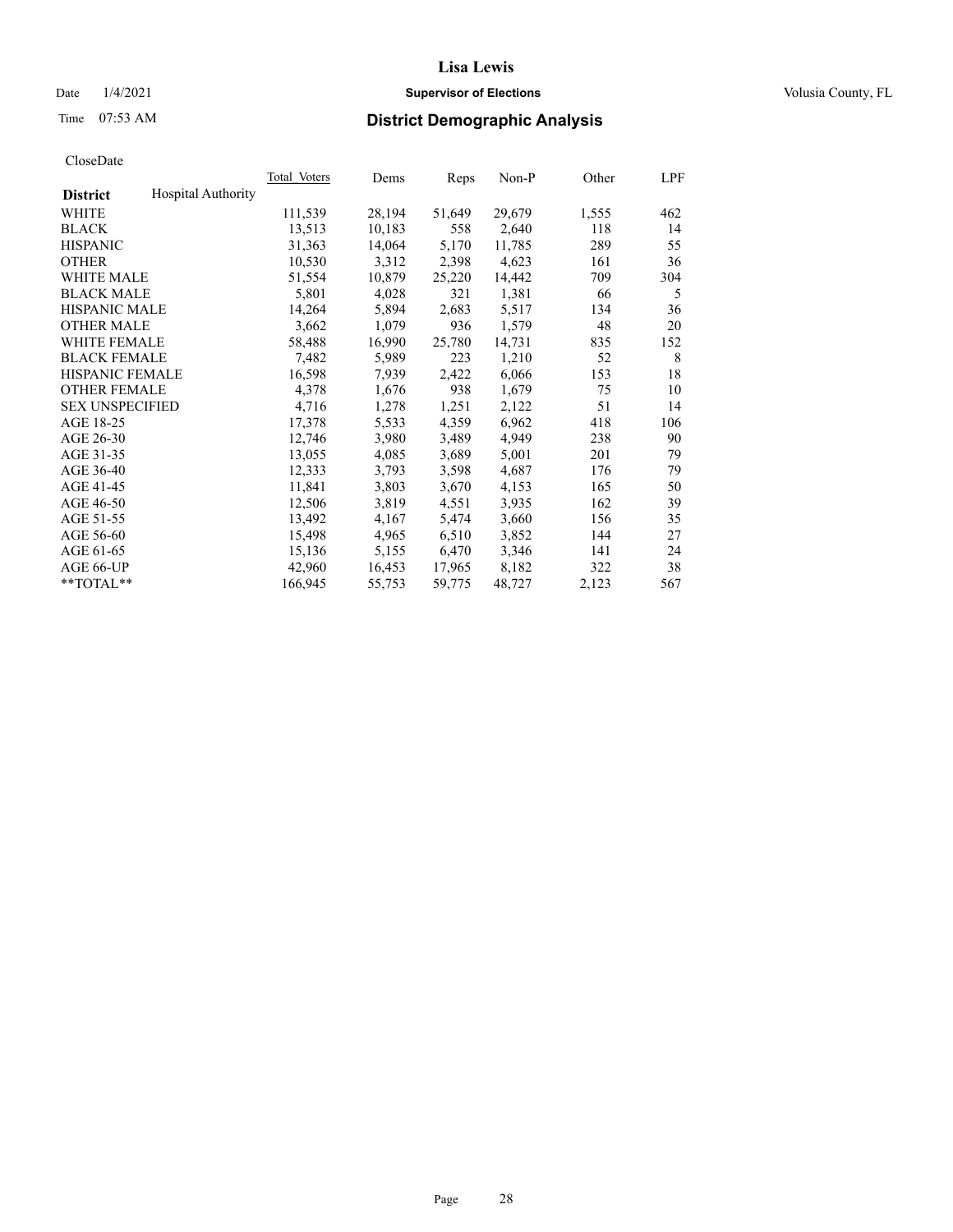# Date  $1/4/2021$  **Supervisor of Elections Supervisor of Elections** Volusia County, FL

| CloseDate |
|-----------|
|-----------|

|                                              | Total Voters | Dems  | Reps   | Non-P | Other | LPF                      |
|----------------------------------------------|--------------|-------|--------|-------|-------|--------------------------|
| Florida House District 24<br><b>District</b> |              |       |        |       |       |                          |
| WHITE                                        | 20,934       | 5,127 | 10,477 | 4,980 | 278   | 72                       |
| <b>BLACK</b>                                 | 577          | 444   | 23     | 101   | 7     | 2                        |
| <b>HISPANIC</b>                              | 1,653        | 650   | 317    | 674   | 12    | $\mathbf{0}$             |
| <b>OTHER</b>                                 | 1,121        | 271   | 359    | 466   | 21    | $\overline{4}$           |
| <b>WHITE MALE</b>                            | 9,798        | 2,007 | 5,140  | 2,466 | 140   | 45                       |
| <b>BLACK MALE</b>                            | 262          | 186   | 15     | 55    | 5     | 1                        |
| <b>HISPANIC MALE</b>                         | 731          | 272   | 143    | 310   | 6     | $\boldsymbol{0}$         |
| <b>OTHER MALE</b>                            | 356          | 74    | 126    | 148   | 5     | 3                        |
| WHITE FEMALE                                 | 10,912       | 3,087 | 5,231  | 2,431 | 136   | 27                       |
| <b>BLACK FEMALE</b>                          | 306          | 250   | 7      | 46    | 2     | 1                        |
| HISPANIC FEMALE                              | 884          | 362   | 168    | 348   | 6     | $\mathbf{0}$             |
| <b>OTHER FEMALE</b>                          | 456          | 133   | 151    | 161   | 11    | $\mathbf{0}$             |
| <b>SEX UNSPECIFIED</b>                       | 580          | 121   | 195    | 256   | 7     | 1                        |
| AGE 18-25                                    | 1,946        | 496   | 672    | 727   | 42    | 9                        |
| AGE 26-30                                    | 1,266        | 326   | 448    | 458   | 26    | $\,$ $\,$                |
| AGE 31-35                                    | 1,198        | 302   | 432    | 438   | 20    | 6                        |
| AGE 36-40                                    | 1,125        | 272   | 457    | 366   | 21    | 9                        |
| AGE 41-45                                    | 1,144        | 259   | 464    | 402   | 10    | 9                        |
| AGE 46-50                                    | 1,317        | 255   | 644    | 387   | 24    | 7                        |
| AGE 51-55                                    | 1,682        | 339   | 887    | 432   | 20    | $\overline{\mathcal{A}}$ |
| AGE 56-60                                    | 2,439        | 572   | 1,279  | 545   | 38    | 5                        |
| AGE 61-65                                    | 2,835        | 777   | 1,412  | 601   | 39    | 6                        |
| AGE 66-UP                                    | 9,333        | 2,894 | 4,481  | 1,865 | 78    | 15                       |
| **TOTAL**                                    | 24,285       | 6,492 | 11,176 | 6,221 | 318   | 78                       |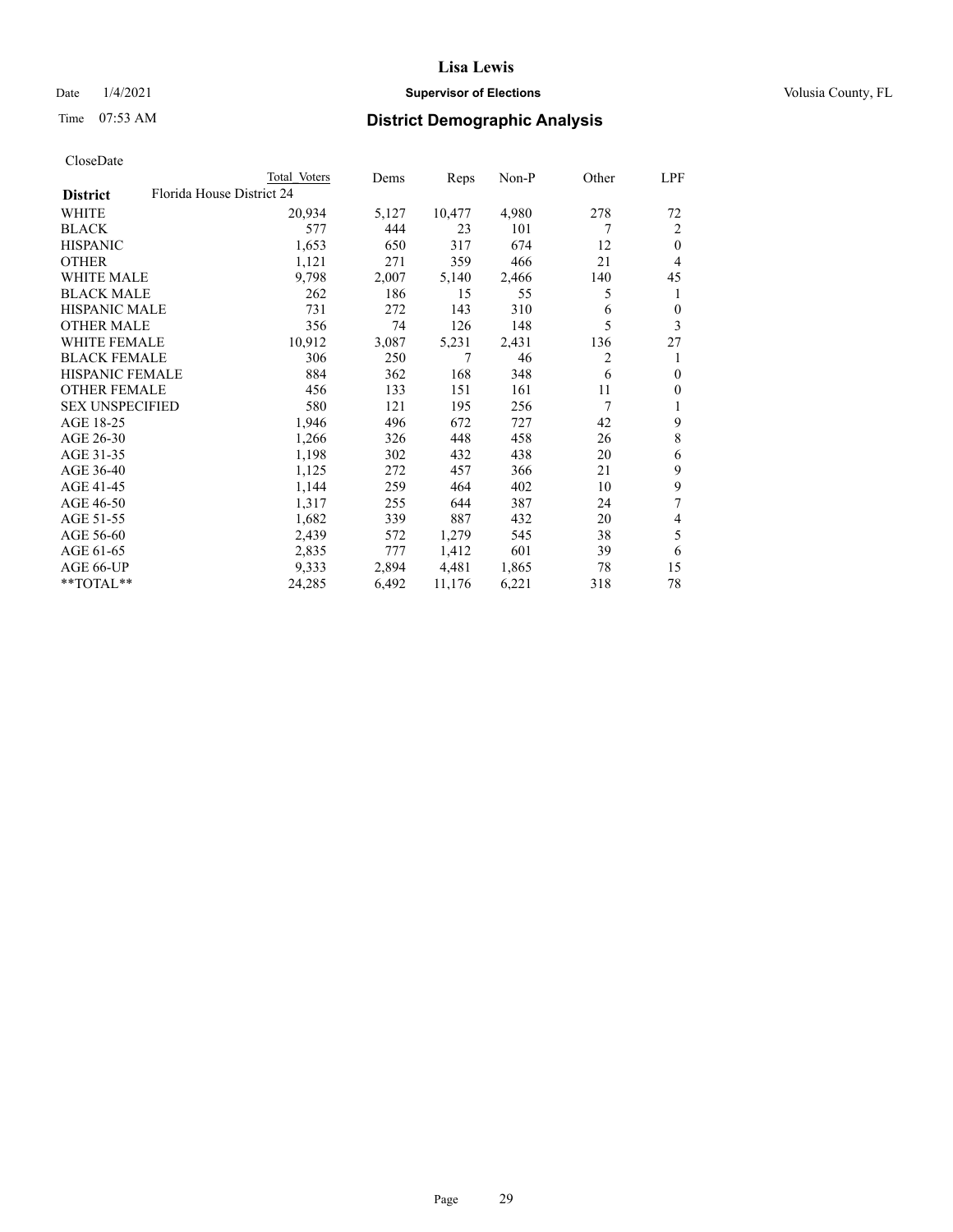# Date  $1/4/2021$  **Supervisor of Elections Supervisor of Elections** Volusia County, FL

|                                              | Total Voters | Dems   | Reps   | Non-P  | Other | LPF |
|----------------------------------------------|--------------|--------|--------|--------|-------|-----|
| Florida House District 25<br><b>District</b> |              |        |        |        |       |     |
| WHITE                                        | 121,458      | 32,614 | 55,659 | 30,830 | 1,970 | 385 |
| <b>BLACK</b>                                 | 4,006        | 2,933  | 204    | 816    | 46    | 7   |
| <b>HISPANIC</b>                              | 4,310        | 1,564  | 1,159  | 1,503  | 68    | 16  |
| <b>OTHER</b>                                 | 7,558        | 2,175  | 2,068  | 3,147  | 147   | 21  |
| <b>WHITE MALE</b>                            | 56,430       | 12,696 | 27,391 | 15,148 | 933   | 262 |
| <b>BLACK MALE</b>                            | 1,787        | 1,189  | 111    | 454    | 28    | 5   |
| <b>HISPANIC MALE</b>                         | 1,923        | 643    | 567    | 664    | 39    | 10  |
| <b>OTHER MALE</b>                            | 2,752        | 761    | 779    | 1,138  | 61    | 13  |
| <b>WHITE FEMALE</b>                          | 63,562       | 19,555 | 27,664 | 15,196 | 1,028 | 119 |
| <b>BLACK FEMALE</b>                          | 2,159        | 1,698  | 88     | 354    | 18    | 1   |
| HISPANIC FEMALE                              | 2,307        | 898    | 570    | 804    | 29    | 6   |
| <b>OTHER FEMALE</b>                          | 3,177        | 1,084  | 884    | 1,143  | 60    | 6   |
| <b>SEX UNSPECIFIED</b>                       | 3,235        | 762    | 1,036  | 1,395  | 35    | 7   |
| AGE 18-25                                    | 10,879       | 3,001  | 3,556  | 3,913  | 347   | 62  |
| AGE 26-30                                    | 7,723        | 2,121  | 2,505  | 2,858  | 185   | 54  |
| AGE 31-35                                    | 7,734        | 2,182  | 2,558  | 2,767  | 158   | 69  |
| AGE 36-40                                    | 7,678        | 2,025  | 2,720  | 2,745  | 136   | 52  |
| AGE 41-45                                    | 7,384        | 1,880  | 2,797  | 2,520  | 142   | 45  |
| AGE 46-50                                    | 8,717        | 2,135  | 3,802  | 2,555  | 179   | 46  |
| AGE 51-55                                    | 10,599       | 2,559  | 4,991  | 2,843  | 179   | 27  |
| AGE 56-60                                    | 13,523       | 3,489  | 6,587  | 3,244  | 184   | 19  |
| AGE 61-65                                    | 14,705       | 4,381  | 6,876  | 3,207  | 223   | 18  |
| AGE 66-UP                                    | 48,387       | 15,513 | 22,696 | 9,643  | 498   | 37  |
| **TOTAL**                                    | 137,332      | 39,286 | 59,090 | 36,296 | 2,231 | 429 |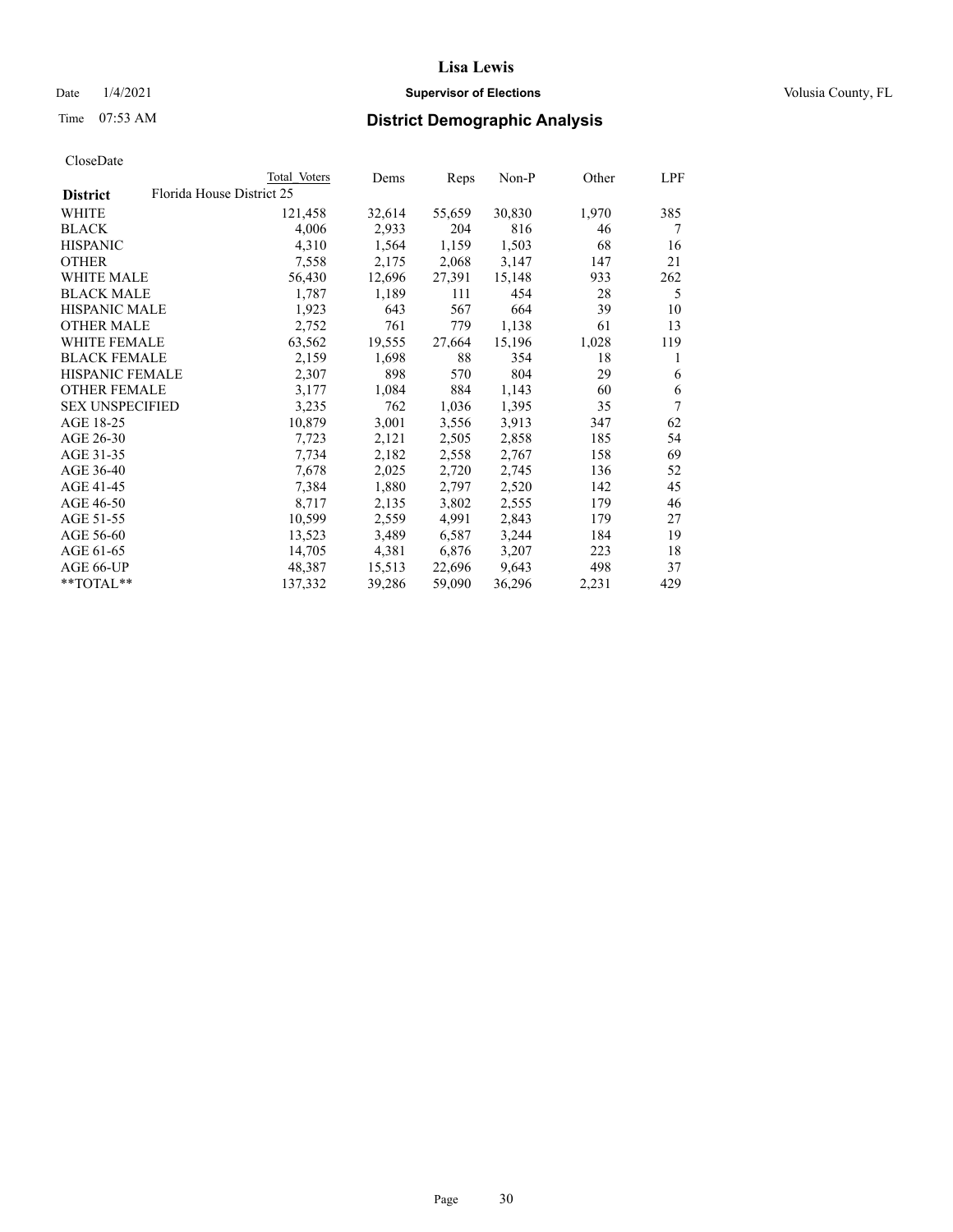# Date  $1/4/2021$  **Supervisor of Elections Supervisor of Elections** Volusia County, FL

| CloseDate |
|-----------|
|-----------|

|                        |                           | Total Voters | Dems   | Reps   | Non-P  | Other | LPF |
|------------------------|---------------------------|--------------|--------|--------|--------|-------|-----|
| <b>District</b>        | Florida House District 26 |              |        |        |        |       |     |
| WHITE                  |                           | 80,752       | 22,468 | 34,757 | 21,800 | 1,385 | 342 |
| <b>BLACK</b>           |                           | 21,856       | 17,245 | 636    | 3,787  | 176   | 12  |
| <b>HISPANIC</b>        |                           | 8,109        | 3,474  | 1,530  | 2,965  | 110   | 30  |
| <b>OTHER</b>           |                           | 7,813        | 2,654  | 1,572  | 3,439  | 120   | 28  |
| <b>WHITE MALE</b>      |                           | 37,285       | 8,540  | 17,170 | 10,700 | 647   | 228 |
| <b>BLACK MALE</b>      |                           | 8,585        | 6,312  | 347    | 1,831  | 90    | 5   |
| <b>HISPANIC MALE</b>   |                           | 3,577        | 1,362  | 765    | 1,370  | 58    | 22  |
| <b>OTHER MALE</b>      |                           | 2,689        | 884    | 637    | 1,114  | 43    | 11  |
| <b>WHITE FEMALE</b>    |                           | 42,381       | 13,673 | 17,164 | 10,701 | 734   | 109 |
| <b>BLACK FEMALE</b>    |                           | 12,786       | 10,562 | 271    | 1,860  | 86    | 7   |
| HISPANIC FEMALE        |                           | 4,367        | 2,043  | 741    | 1,525  | 50    | 8   |
| <b>OTHER FEMALE</b>    |                           | 3,156        | 1,272  | 602    | 1,213  | 56    | 13  |
| <b>SEX UNSPECIFIED</b> |                           | 3,702        | 1,193  | 796    | 1,677  | 27    | 9   |
| AGE 18-25              |                           | 14,470       | 5,878  | 2,995  | 5,162  | 341   | 94  |
| AGE 26-30              |                           | 9,256        | 3,599  | 2,115  | 3,277  | 197   | 68  |
| AGE 31-35              |                           | 8,908        | 3,382  | 2,167  | 3,146  | 158   | 55  |
| AGE 36-40              |                           | 7,892        | 3,017  | 1,997  | 2,712  | 119   | 47  |
| AGE 41-45              |                           | 7,394        | 2,757  | 2,063  | 2,428  | 118   | 28  |
| AGE 46-50              |                           | 7,881        | 2,849  | 2,589  | 2,309  | 116   | 18  |
| AGE 51-55              |                           | 8,788        | 3,134  | 3,296  | 2,222  | 107   | 29  |
| AGE 56-60              |                           | 10,862       | 3,960  | 4,142  | 2,612  | 130   | 18  |
| AGE 61-65              |                           | 11,196       | 4,374  | 4,348  | 2,296  | 153   | 25  |
| AGE 66-UP              |                           | 31,883       | 12,891 | 12,783 | 5,827  | 352   | 30  |
| **TOTAL**              |                           | 118,530      | 45,841 | 38,495 | 31,991 | 1,791 | 412 |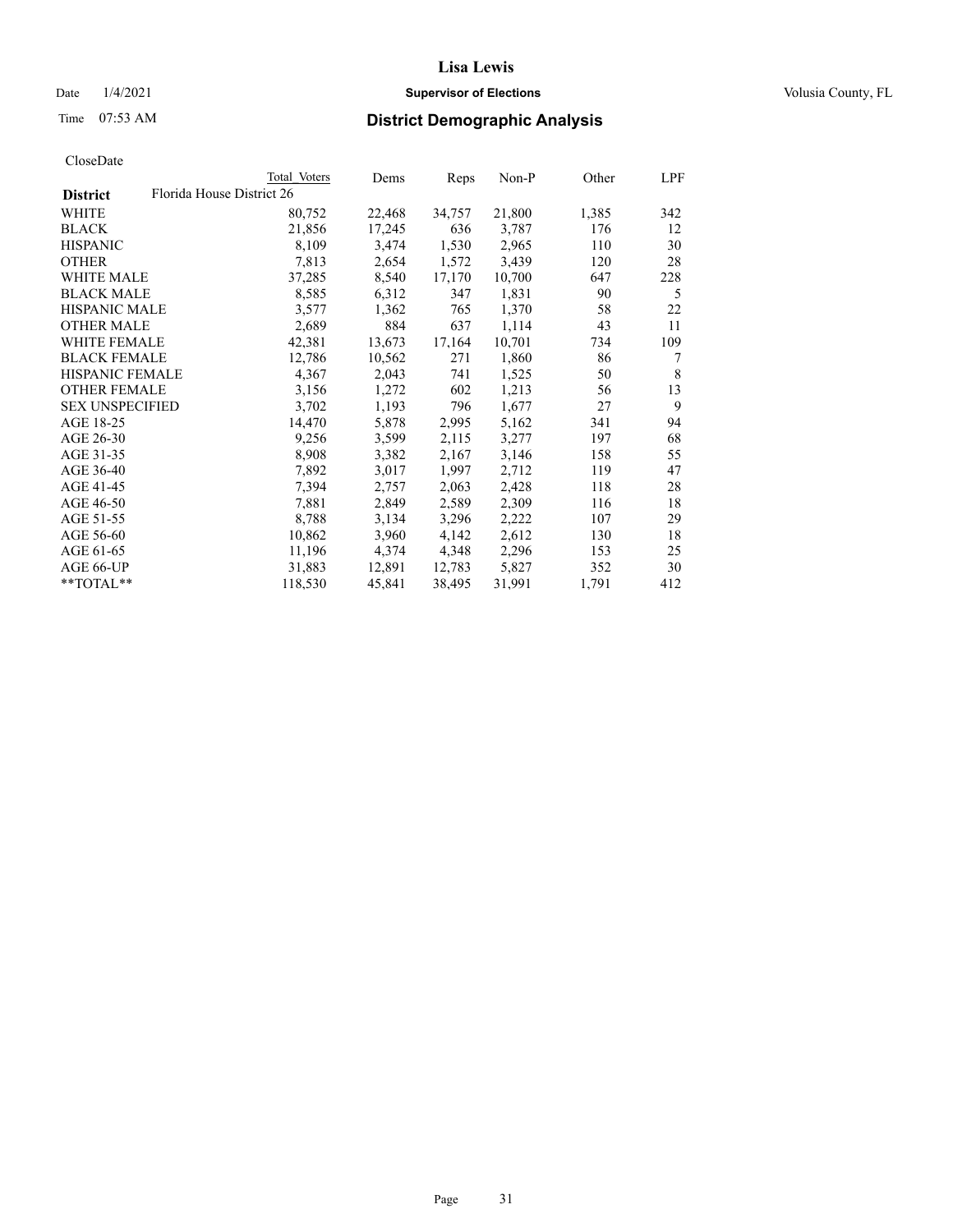# Date  $1/4/2021$  **Supervisor of Elections Supervisor of Elections** Volusia County, FL

# Time 07:53 AM **District Demographic Analysis**

| <b>District</b>        |                           |        | Reps   | $Non-P$ | Other | LPF |
|------------------------|---------------------------|--------|--------|---------|-------|-----|
|                        | Florida House District 27 |        |        |         |       |     |
| WHITE                  | 83,205                    | 20,750 | 37,869 | 23,102  | 1,172 | 312 |
| <b>BLACK</b>           | 8,850                     | 6,506  | 403    | 1,852   | 80    | 9   |
| <b>HISPANIC</b>        | 25,451                    | 11,590 | 4,114  | 9,475   | 232   | 40  |
| <b>OTHER</b>           | 7,652                     | 2,352  | 1,761  | 3,376   | 136   | 27  |
| <b>WHITE MALE</b>      | 38,723                    | 8,118  | 18,670 | 11,211  | 515   | 209 |
| <b>BLACK MALE</b>      | 3,963                     | 2,664  | 245    | 1,002   | 49    | 3   |
| <b>HISPANIC MALE</b>   | 11,686                    | 4,903  | 2,170  | 4,484   | 104   | 25  |
| <b>OTHER MALE</b>      | 2,691                     | 765    | 685    | 1,184   | 41    | 16  |
| <b>WHITE FEMALE</b>    | 43,349                    | 12,392 | 18,699 | 11,509  | 649   | 100 |
| <b>BLACK FEMALE</b>    | 4,756                     | 3,751  | 152    | 817     | 31    | 5   |
| HISPANIC FEMALE        | 13,375                    | 6,503  | 1,897  | 4,834   | 127   | 14  |
| <b>OTHER FEMALE</b>    | 3,189                     | 1,212  | 692    | 1,216   | 61    | 8   |
| <b>SEX UNSPECIFIED</b> | 3,424                     | 889    | 937    | 1,547   | 43    | 8   |
| AGE 18-25              | 12,069                    | 3,710  | 2,958  | 5,008   | 326   | 67  |
| AGE 26-30              | 9,336                     | 2,887  | 2,474  | 3,751   | 165   | 59  |
| AGE 31-35              | 9,623                     | 2,962  | 2,694  | 3,765   | 143   | 59  |
| AGE 36-40              | 9,108                     | 2,746  | 2,582  | 3,594   | 130   | 56  |
| AGE 41-45              | 8,902                     | 2,858  | 2,649  | 3,234   | 124   | 37  |
| AGE 46-50              | 9,571                     | 2,845  | 3,463  | 3,106   | 116   | 41  |
| AGE 51-55              | 10,229                    | 3,141  | 4,065  | 2,867   | 135   | 21  |
| AGE 56-60              | 11,890                    | 3,804  | 4,893  | 3,055   | 126   | 12  |
| AGE 61-65              | 11,732                    | 3,908  | 4,917  | 2,771   | 118   | 18  |
| AGE 66-UP              | 32,698                    | 12,337 | 13,452 | 6,654   | 237   | 18  |
| **TOTAL**              | 125,158                   | 41,198 | 44,147 | 37,805  | 1,620 | 388 |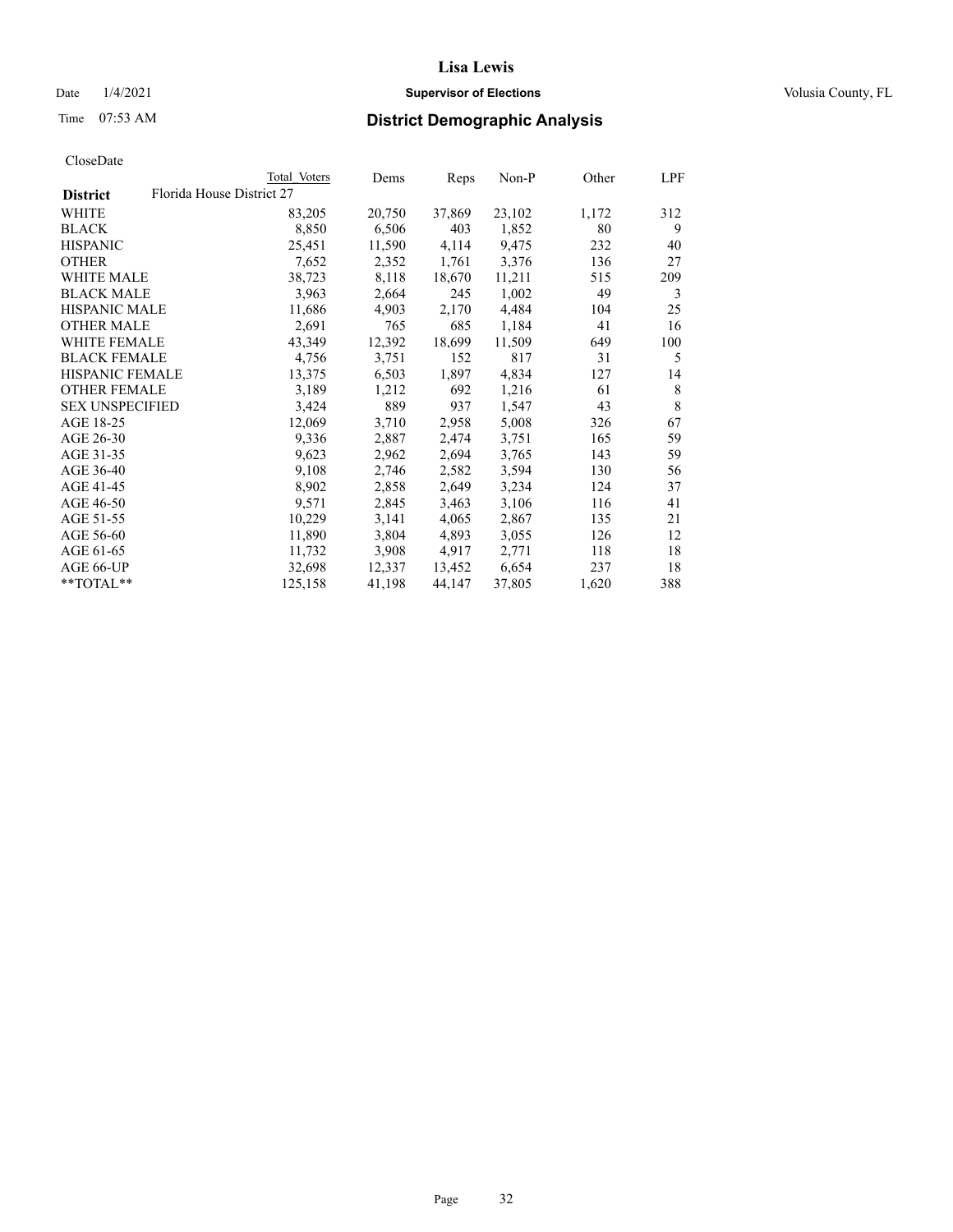# Date  $1/4/2021$  **Supervisor of Elections Supervisor of Elections** Volusia County, FL

# Time 07:53 AM **District Demographic Analysis**

|                        | Total Voters            | Dems   | Reps   | Non-P  | Other | LPF |
|------------------------|-------------------------|--------|--------|--------|-------|-----|
| <b>District</b>        | School Board District 1 |        |        |        |       |     |
| WHITE                  | 64,608                  | 16,543 | 30,614 | 16,242 | 941   | 268 |
| <b>BLACK</b>           | 6,254                   | 4,843  | 234    | 1,118  | 55    | 4   |
| <b>HISPANIC</b>        | 9,050                   | 3,783  | 1,783  | 3,345  | 116   | 23  |
| <b>OTHER</b>           | 5,011                   | 1,534  | 1,218  | 2,174  | 65    | 20  |
| WHITE MALE             | 29,538                  | 6,261  | 14,811 | 7,857  | 432   | 177 |
| <b>BLACK MALE</b>      | 2,570                   | 1,852  | 119    | 568    | 29    | 2   |
| <b>HISPANIC MALE</b>   | 3,942                   | 1,499  | 873    | 1,499  | 55    | 16  |
| <b>OTHER MALE</b>      | 1,715                   | 501    | 462    | 725    | 19    | 8   |
| WHITE FEMALE           | 34,244                  | 10,100 | 15,449 | 8,108  | 500   | 87  |
| <b>BLACK FEMALE</b>    | 3,563                   | 2,900  | 107    | 528    | 26    | 2   |
| <b>HISPANIC FEMALE</b> | 4,953                   | 2,212  | 883    | 1,791  | 60    | 7   |
| <b>OTHER FEMALE</b>    | 2,079                   | 764    | 481    | 794    | 33    | 7   |
| <b>SEX UNSPECIFIED</b> | 2,318                   | 614    | 663    | 1,009  | 23    | 9   |
| AGE 18-25              | 8,504                   | 2,674  | 2,377  | 3,178  | 215   | 60  |
| AGE 26-30              | 5,865                   | 1,732  | 1,820  | 2,143  | 123   | 47  |
| AGE 31-35              | 6,066                   | 1,838  | 1,885  | 2,209  | 96    | 38  |
| AGE 36-40              | 5,773                   | 1,680  | 1,906  | 2,061  | 80    | 46  |
| AGE 41-45              | 5,529                   | 1,625  | 1,972  | 1,822  | 84    | 26  |
| AGE 46-50              | 5,988                   | 1,688  | 2,383  | 1,802  | 93    | 22  |
| AGE 51-55              | 6,562                   | 1,818  | 2,949  | 1,692  | 83    | 20  |
| AGE 56-60              | 7,691                   | 2,282  | 3,516  | 1,797  | 78    | 18  |
| AGE 61-65              | 7,862                   | 2,510  | 3,612  | 1,632  | 94    | 14  |
| AGE 66-UP              | 25,083                  | 8,856  | 11,429 | 4,543  | 231   | 24  |
| **TOTAL**              | 84,923                  | 26,703 | 33,849 | 22,879 | 1,177 | 315 |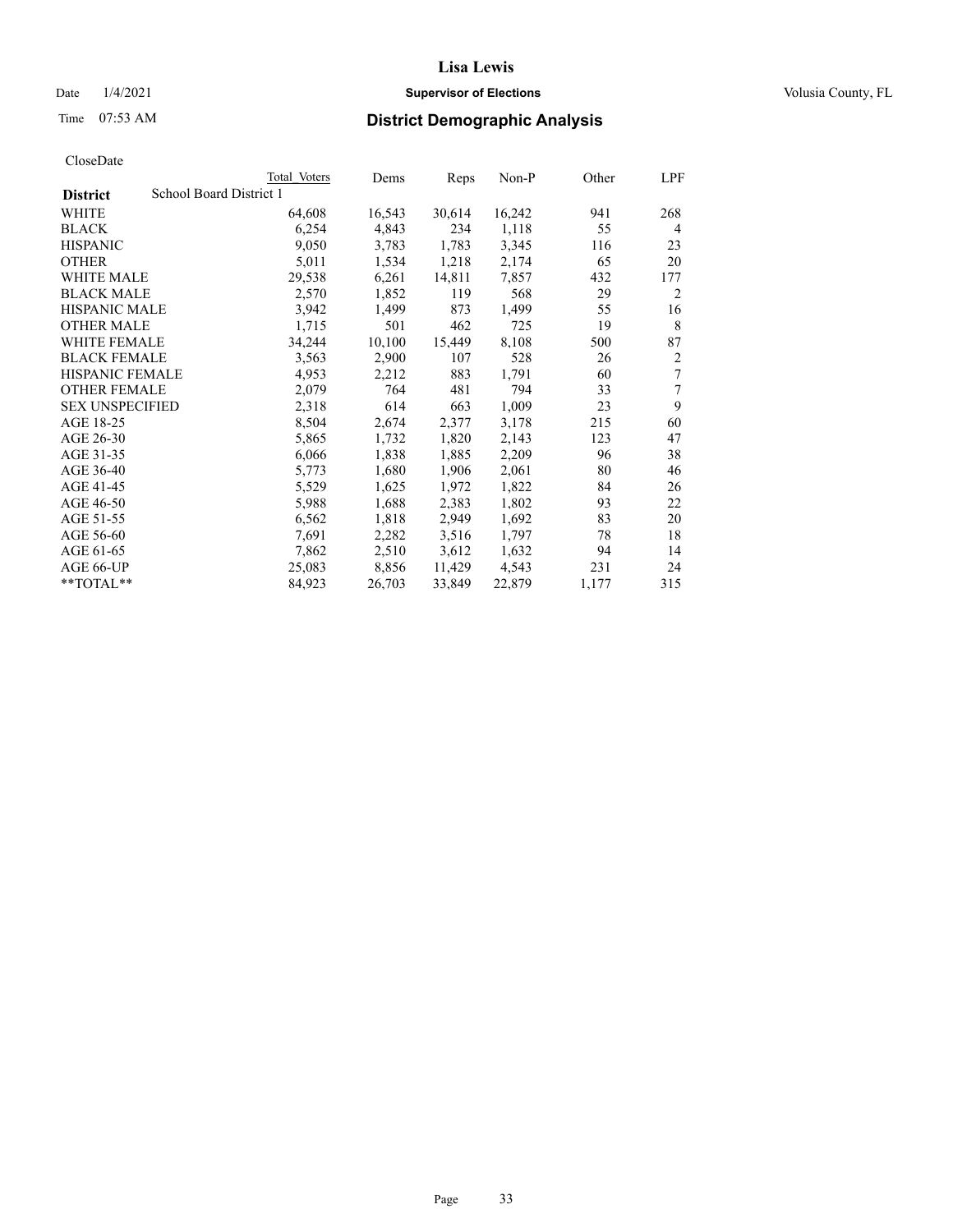# Date  $1/4/2021$  **Supervisor of Elections Supervisor of Elections** Volusia County, FL

# Time 07:53 AM **District Demographic Analysis**

|                        |                         | Total Voters | Dems   | Reps   | Non-P  | Other | LPF      |
|------------------------|-------------------------|--------------|--------|--------|--------|-------|----------|
| <b>District</b>        | School Board District 2 |              |        |        |        |       |          |
| WHITE                  |                         | 53,317       | 14,953 | 22,607 | 14,606 | 948   | 203      |
| <b>BLACK</b>           |                         | 13,227       | 10,432 | 369    | 2,314  | 106   | 6        |
| <b>HISPANIC</b>        |                         | 3,204        | 1,377  | 655    | 1,118  | 44    | 10       |
| <b>OTHER</b>           |                         | 4,973        | 1,635  | 1,026  | 2,191  | 103   | 18       |
| WHITE MALE             |                         | 25,078       | 5,874  | 11,394 | 7,230  | 454   | 126      |
| <b>BLACK MALE</b>      |                         | 5,153        | 3,794  | 204    | 1,098  | 57    | $\theta$ |
| <b>HISPANIC MALE</b>   |                         | 1,450        | 567    | 330    | 519    | 27    | 7        |
| <b>OTHER MALE</b>      |                         | 1,743        | 541    | 415    | 739    | 38    | 10       |
| <b>WHITE FEMALE</b>    |                         | 27,475       | 8,879  | 10,926 | 7,105  | 490   | 75       |
| <b>BLACK FEMALE</b>    |                         | 7,766        | 6,399  | 156    | 1,157  | 49    | 5        |
| <b>HISPANIC FEMALE</b> |                         | 1,684        | 782    | 316    | 566    | 17    | 3        |
| <b>OTHER FEMALE</b>    |                         | 2,032        | 793    | 411    | 775    | 47    | 6        |
| <b>SEX UNSPECIFIED</b> |                         | 2,340        | 768    | 505    | 1,040  | 22    | 5        |
| AGE 18-25              |                         | 8,815        | 3,748  | 1,647  | 3,146  | 226   | 48       |
| AGE 26-30              |                         | 5,426        | 2,163  | 1,149  | 1,938  | 138   | 38       |
| AGE 31-35              |                         | 5,004        | 1,964  | 1,153  | 1,753  | 100   | 34       |
| AGE 36-40              |                         | 4,293        | 1,682  | 1,068  | 1,434  | 80    | 29       |
| AGE 41-45              |                         | 3,914        | 1,512  | 1,023  | 1,302  | 59    | 18       |
| AGE 46-50              |                         | 4,370        | 1,579  | 1,424  | 1,279  | 68    | 20       |
| AGE 51-55              |                         | 5,407        | 1,883  | 1,980  | 1,454  | 77    | 13       |
| AGE 56-60              |                         | 7,125        | 2,514  | 2,764  | 1,745  | 95    | $\tau$   |
| AGE 61-65              |                         | 7,590        | 2,848  | 3,031  | 1,601  | 99    | 11       |
| AGE 66-UP              |                         | 22,777       | 8,504  | 9,418  | 4,577  | 259   | 19       |
| $*$ TOTAL $*$          |                         | 74,721       | 28,397 | 24,657 | 20,229 | 1,201 | 237      |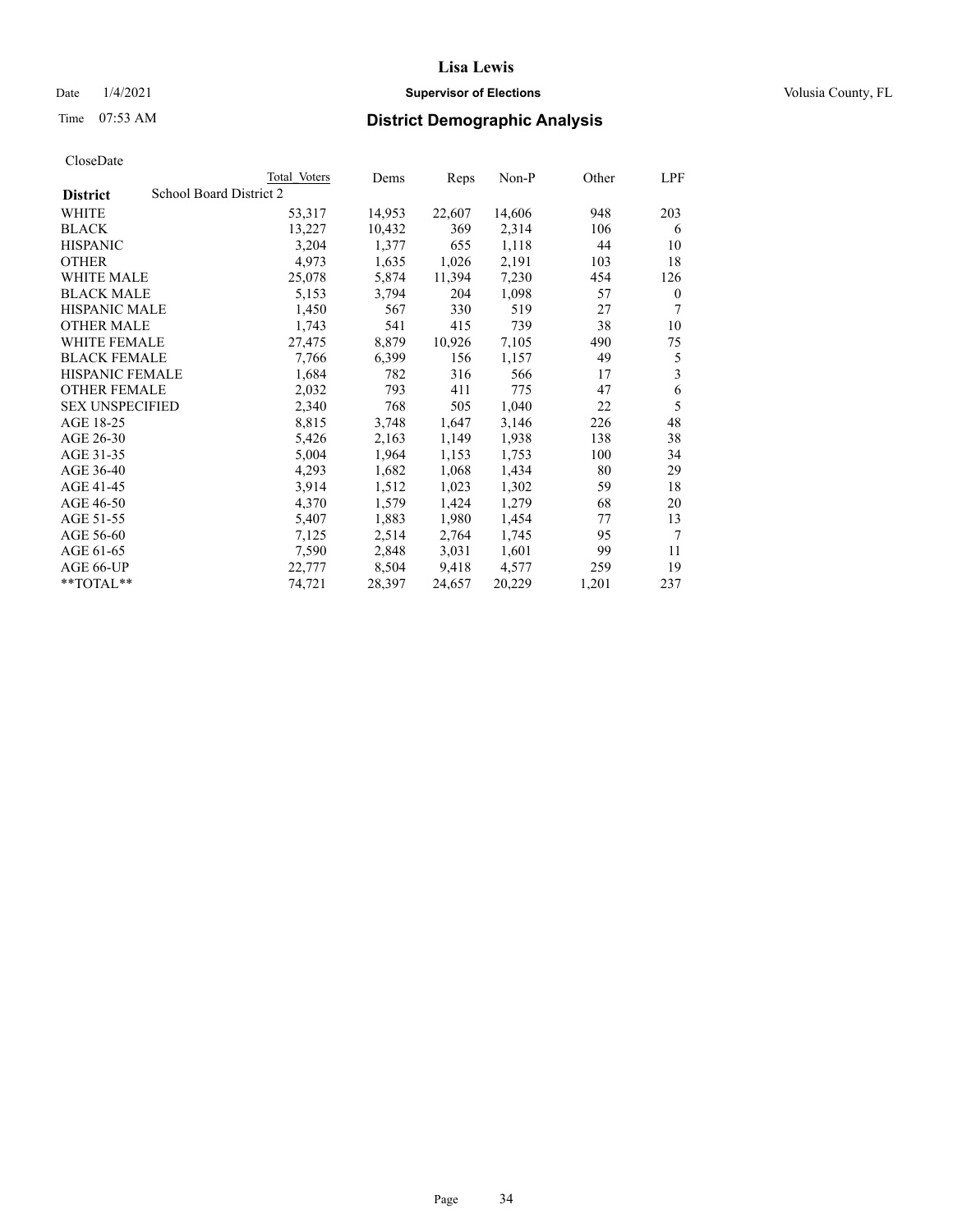# Date  $1/4/2021$  **Supervisor of Elections Supervisor of Elections** Volusia County, FL

# Time 07:53 AM **District Demographic Analysis**

|                        | Total Voters            | Dems   | Reps   | Non-P  | Other | LPF          |
|------------------------|-------------------------|--------|--------|--------|-------|--------------|
| <b>District</b>        | School Board District 3 |        |        |        |       |              |
| WHITE                  | 79,475                  | 20,692 | 36,751 | 20,466 | 1,329 | 237          |
| <b>BLACK</b>           | 2,409                   | 1,820  | 112    | 449    | 25    | 3            |
| <b>HISPANIC</b>        | 2,327                   | 793    | 655    | 828    | 42    | 9            |
| <b>OTHER</b>           | 4,087                   | 1,132  | 1,188  | 1,676  | 76    | 15           |
| WHITE MALE             | 37,078                  | 8,079  | 18,185 | 10,027 | 624   | 163          |
| <b>BLACK MALE</b>      | 1,108                   | 781    | 61     | 247    | 16    | 3            |
| <b>HISPANIC MALE</b>   | 1,059                   | 332    | 327    | 374    | 20    | 6            |
| <b>OTHER MALE</b>      | 1,432                   | 387    | 433    | 573    | 31    | 8            |
| <b>WHITE FEMALE</b>    | 41,455                  | 12,391 | 18,166 | 10,128 | 700   | 70           |
| <b>BLACK FEMALE</b>    | 1,258                   | 1,002  | 50     | 197    | 9     | $\mathbf{0}$ |
| <b>HISPANIC FEMALE</b> | 1,216                   | 443    | 314    | 434    | 22    | 3            |
| <b>OTHER FEMALE</b>    | 1,676                   | 567    | 502    | 571    | 30    | 6            |
| <b>SEX UNSPECIFIED</b> | 2,015                   | 455    | 668    | 867    | 20    | 5            |
| AGE 18-25              | 6,814                   | 1,799  | 2,285  | 2,454  | 240   | 36           |
| AGE 26-30              | 4,876                   | 1,270  | 1,622  | 1,830  | 117   | 37           |
| AGE 31-35              | 4,957                   | 1,315  | 1,695  | 1,805  | 96    | 46           |
| AGE 36-40              | 4,942                   | 1,256  | 1,786  | 1,788  | 87    | 25           |
| AGE 41-45              | 4,949                   | 1,181  | 1,927  | 1,723  | 94    | 24           |
| AGE 46-50              | 5,809                   | 1,359  | 2,598  | 1,709  | 115   | 28           |
| AGE 51-55              | 6,615                   | 1,511  | 3,246  | 1,721  | 117   | 20           |
| AGE 56-60              | 8,692                   | 2,174  | 4,324  | 2,059  | 120   | 15           |
| AGE 61-65              | 9,508                   | 2,732  | 4,480  | 2,133  | 150   | 13           |
| AGE 66-UP              | 31,133                  | 9,840  | 14,741 | 6,196  | 336   | 20           |
| $*$ TOTAL $*$          | 88,298                  | 24,437 | 38,706 | 23,419 | 1,472 | 264          |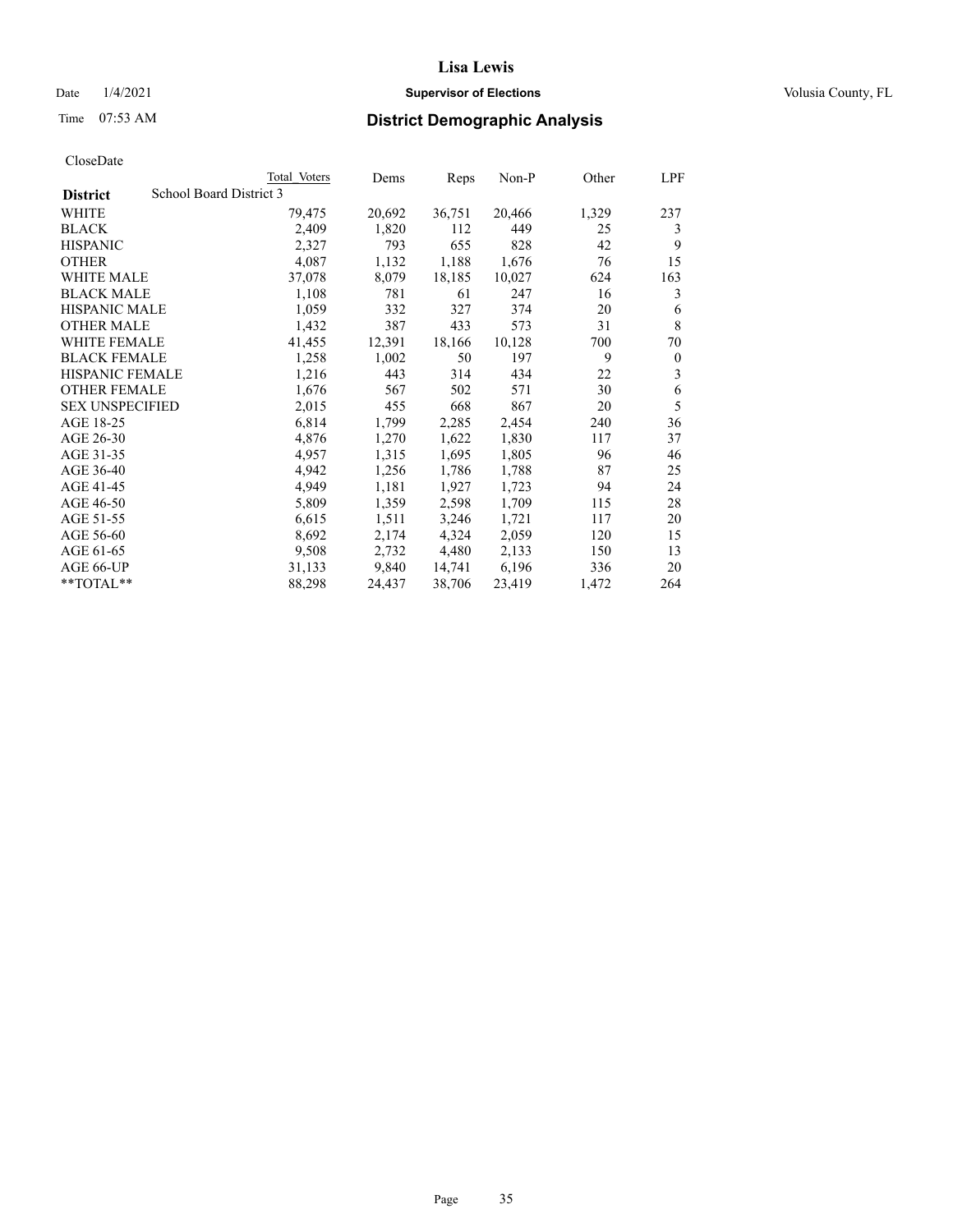# Date  $1/4/2021$  **Supervisor of Elections Supervisor of Elections** Volusia County, FL

# Time 07:53 AM **District Demographic Analysis**

|                        |                         | Total Voters | Dems   | Reps   | Non-P  | Other | LPF |
|------------------------|-------------------------|--------------|--------|--------|--------|-------|-----|
| <b>District</b>        | School Board District 4 |              |        |        |        |       |     |
| WHITE                  |                         | 66,848       | 18,284 | 30,162 | 17,157 | 1,022 | 223 |
| <b>BLACK</b>           |                         | 6,329        | 4,845  | 233    | 1,181  | 61    | 9   |
| <b>HISPANIC</b>        |                         | 3,272        | 1,307  | 730    | 1,170  | 52    | 13  |
| <b>OTHER</b>           |                         | 4,845        | 1,448  | 1,236  | 2,060  | 89    | 12  |
| WHITE MALE             |                         | 30,797       | 7,000  | 14,751 | 8,420  | 468   | 158 |
| <b>BLACK MALE</b>      |                         | 2,612        | 1,803  | 137    | 631    | 34    | 7   |
| <b>HISPANIC MALE</b>   |                         | 1,427        | 499    | 352    | 539    | 29    | 8   |
| <b>OTHER MALE</b>      |                         | 1,747        | 499    | 479    | 729    | 34    | 6   |
| WHITE FEMALE           |                         | 35,290       | 11,133 | 15,089 | 8,453  | 550   | 65  |
| <b>BLACK FEMALE</b>    |                         | 3,608        | 2,963  | 90     | 526    | 27    | 2   |
| <b>HISPANIC FEMALE</b> |                         | 1,779        | 787    | 365    | 600    | 22    | 5   |
| <b>OTHER FEMALE</b>    |                         | 2,008        | 705    | 511    | 748    | 39    | 5   |
| <b>SEX UNSPECIFIED</b> |                         | 2,025        | 495    | 586    | 922    | 21    | 1   |
| AGE 18-25              |                         | 6,916        | 2,150  | 2,079  | 2,459  | 183   | 45  |
| AGE 26-30              |                         | 4,982        | 1,633  | 1,448  | 1,786  | 88    | 27  |
| AGE 31-35              |                         | 4,844        | 1,550  | 1,455  | 1,715  | 91    | 33  |
| AGE 36-40              |                         | 4,588        | 1,417  | 1,439  | 1,632  | 67    | 33  |
| AGE 41-45              |                         | 4,435        | 1,328  | 1,475  | 1,524  | 79    | 29  |
| AGE 46-50              |                         | 5,129        | 1,395  | 2,099  | 1,519  | 91    | 25  |
| AGE 51-55              |                         | 6,232        | 1,732  | 2,762  | 1,629  | 95    | 14  |
| AGE 56-60              |                         | 8,004        | 2,315  | 3,606  | 1,949  | 128   | 6   |
| AGE 61-65              |                         | 8,849        | 2,881  | 3,884  | 1,921  | 144   | 19  |
| AGE 66-UP              |                         | 27,315       | 9,483  | 12,114 | 5,434  | 258   | 26  |
| **TOTAL**              |                         | 81,294       | 25,884 | 32,361 | 21,568 | 1,224 | 257 |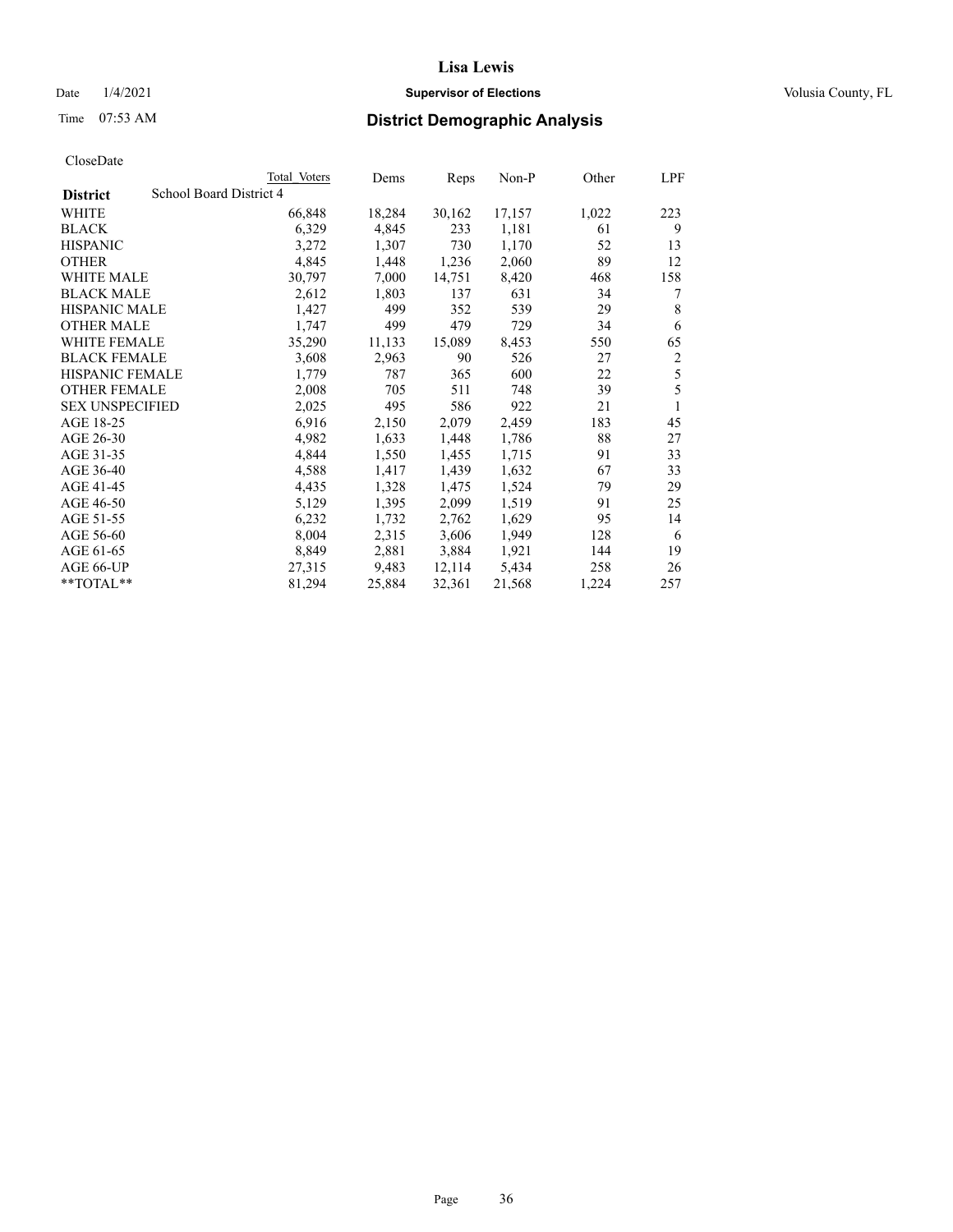## Date  $1/4/2021$  **Supervisor of Elections Supervisor of Elections** Volusia County, FL

# Time 07:53 AM **District Demographic Analysis**

|                        | Total Voters            | Dems   | Reps   | Non-P  | Other | LPF |
|------------------------|-------------------------|--------|--------|--------|-------|-----|
| <b>District</b>        | School Board District 5 |        |        |        |       |     |
| WHITE                  | 42,101                  | 10,487 | 18,628 | 12,241 | 565   | 180 |
| <b>BLACK</b>           | 7,070                   | 5,188  | 318    | 1,494  | 62    | 8   |
| <b>HISPANIC</b>        | 21,670                  | 10,018 | 3,297  | 8,156  | 168   | 31  |
| <b>OTHER</b>           | 5,228                   | 1,703  | 1,092  | 2,327  | 91    | 15  |
| WHITE MALE             | 19,745                  | 4,147  | 9,230  | 5,991  | 257   | 120 |
| <b>BLACK MALE</b>      | 3,154                   | 2,121  | 197    | 798    | 36    | 2   |
| <b>HISPANIC MALE</b>   | 10,039                  | 4,283  | 1,763  | 3,897  | 76    | 20  |
| <b>OTHER MALE</b>      | 1,851                   | 556    | 438    | 818    | 28    | 11  |
| WHITE FEMALE           | 21,740                  | 6,204  | 9,128  | 6,043  | 307   | 58  |
| <b>BLACK FEMALE</b>    | 3,812                   | 2,997  | 115    | 669    | 26    | 5   |
| <b>HISPANIC FEMALE</b> | 11,301                  | 5,582  | 1,498  | 4,120  | 91    | 10  |
| <b>OTHER FEMALE</b>    | 2,183                   | 872    | 424    | 845    | 39    | 3   |
| <b>SEX UNSPECIFIED</b> | 2,243                   | 633    | 542    | 1,037  | 26    | 5   |
| AGE 18-25              | 8,315                   | 2,714  | 1,793  | 3,573  | 192   | 43  |
| AGE 26-30              | 6,432                   | 2,135  | 1,503  | 2,647  | 107   | 40  |
| AGE 31-35              | 6,592                   | 2,161  | 1,663  | 2,634  | 96    | 38  |
| AGE 36-40              | 6,207                   | 2,025  | 1,557  | 2,502  | 92    | 31  |
| AGE 41-45              | 5,997                   | 2,108  | 1,576  | 2,213  | 78    | 22  |
| AGE 46-50              | 6,190                   | 2,063  | 1,994  | 2,048  | 68    | 17  |
| AGE 51-55              | 6,482                   | 2,229  | 2,302  | 1,868  | 69    | 14  |
| AGE 56-60              | 7,202                   | 2,540  | 2,691  | 1,906  | 57    | 8   |
| AGE 61-65              | 6,659                   | 2,469  | 2,546  | 1,588  | 46    | 10  |
| AGE 66-UP              | 15,993                  | 6,952  | 5,710  | 3,239  | 81    | 11  |
| **TOTAL**              | 76,069                  | 27,396 | 23,335 | 24,218 | 886   | 234 |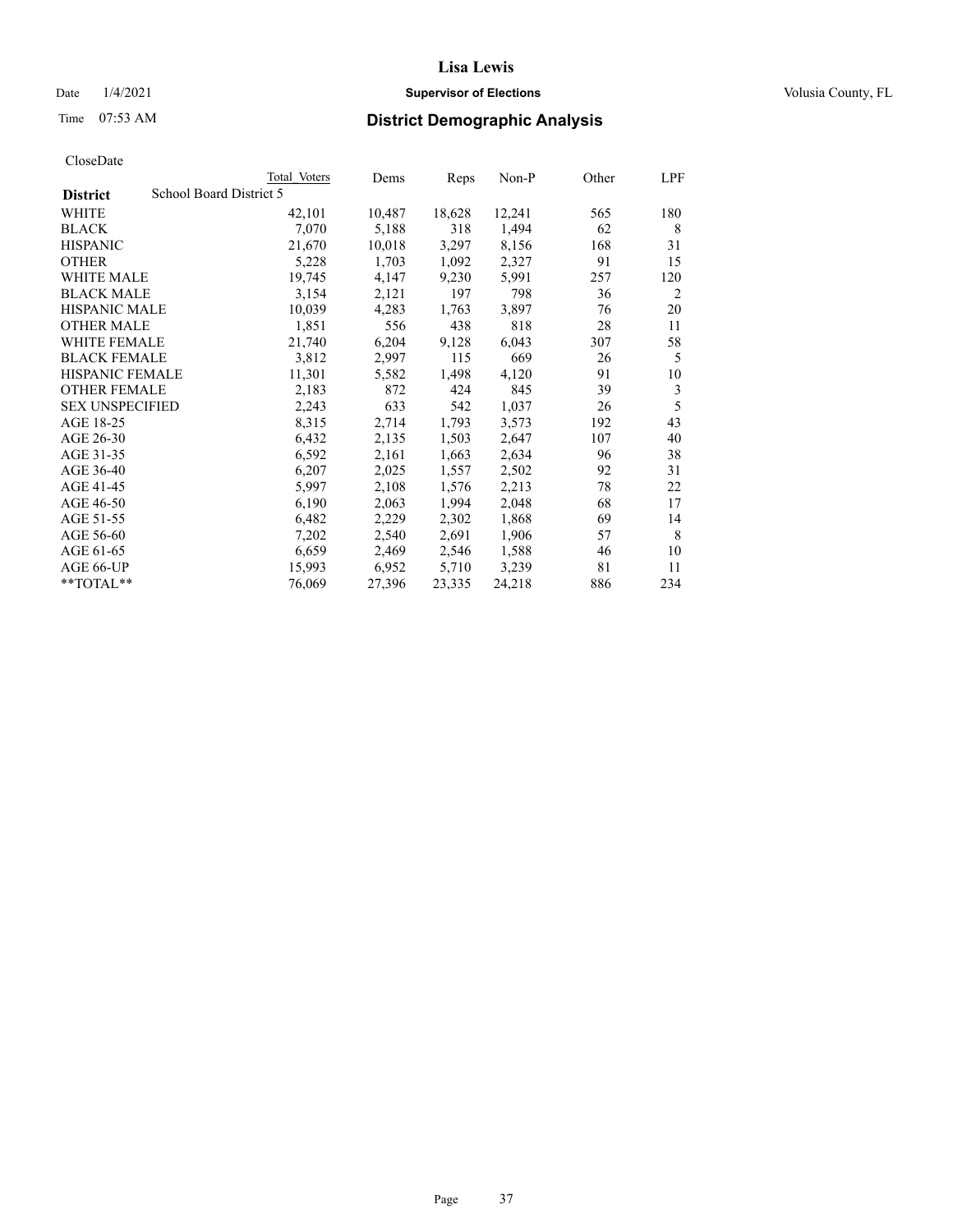## Date  $1/4/2021$  **Supervisor of Elections Supervisor of Elections** Volusia County, FL

|                        |                           | Total Voters | Dems   | Reps   | $Non-P$ | Other | <u>LPF</u> |
|------------------------|---------------------------|--------------|--------|--------|---------|-------|------------|
| <b>District</b>        | Florida Senate District 7 |              |        |        |         |       |            |
| WHITE                  |                           | 111,141      | 30,445 | 49,722 | 28,778  | 1,795 | 401        |
| <b>BLACK</b>           |                           | 18,989       | 14,868 | 558    | 3,388   | 162   | 13         |
| <b>HISPANIC</b>        |                           | 6,633        | 2,755  | 1,366  | 2,400   | 91    | 21         |
| <b>OTHER</b>           |                           | 9,137        | 2,863  | 2,123  | 3,948   | 178   | 25         |
| WHITE MALE             |                           | 51,814       | 11,807 | 24,633 | 14,253  | 845   | 276        |
| <b>BLACK MALE</b>      |                           | 7,552        | 5,474  | 315    | 1,668   | 88    | 7          |
| <b>HISPANIC MALE</b>   |                           | 2,938        | 1,105  | 656    | 1,114   | 50    | 13         |
| <b>OTHER MALE</b>      |                           | 3,209        | 958    | 830    | 1,343   | 66    | 12         |
| <b>WHITE FEMALE</b>    |                           | 57,969       | 18,340 | 24,544 | 14,020  | 942   | 123        |
| <b>BLACK FEMALE</b>    |                           | 11,026       | 9,079  | 228    | 1,639   | 74    | 6          |
| HISPANIC FEMALE        |                           | 3,553        | 1,594  | 687    | 1,224   | 40    | 8          |
| <b>OTHER FEMALE</b>    |                           | 3,748        | 1,386  | 864    | 1,408   | 80    | 10         |
| <b>SEX UNSPECIFIED</b> |                           | 4,090        | 1,188  | 1,011  | 1,845   | 41    | 5          |
| AGE 18-25              |                           | 15,001       | 5,627  | 3,598  | 5,324   | 366   | 86         |
| AGE 26-30              |                           | 9,615        | 3,555  | 2,426  | 3,369   | 206   | 59         |
| AGE 31-35              |                           | 9,165        | 3,302  | 2,439  | 3,188   | 174   | 62         |
| AGE 36-40              |                           | 8,296        | 2,886  | 2,406  | 2,814   | 136   | 54         |
| AGE 41-45              |                           | 7,870        | 2,686  | 2,378  | 2,631   | 129   | 46         |
| AGE 46-50              |                           | 8,953        | 2,800  | 3,334  | 2,625   | 155   | 39         |
| AGE 51-55              |                           | 10,929       | 3,390  | 4,535  | 2,819   | 158   | 27         |
| AGE 56-60              |                           | 14,118       | 4,502  | 5,997  | 3,401   | 204   | 14         |
| AGE 61-65              |                           | 15,311       | 5,330  | 6,491  | 3,239   | 224   | 27         |
| AGE 66-UP              |                           | 46,642       | 16,853 | 20,165 | 9,104   | 474   | 46         |
| $*$ TOTAL $*$          |                           | 145,900      | 50,931 | 53,769 | 38,514  | 2,226 | 460        |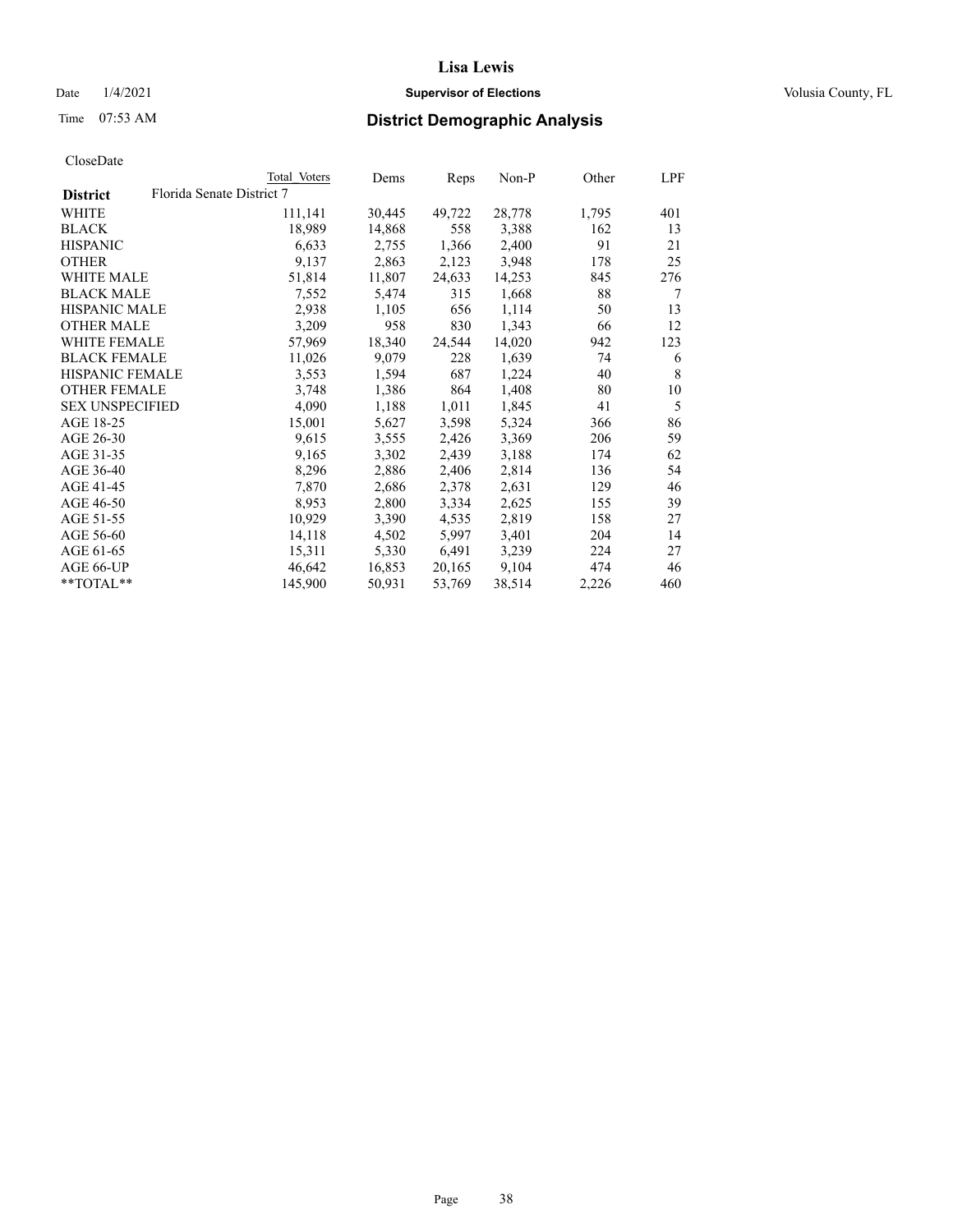## Date  $1/4/2021$  **Supervisor of Elections Supervisor of Elections** Volusia County, FL

## Time 07:53 AM **District Demographic Analysis**

|                        |                           | Total Voters | Dems   | Reps   | $Non-P$ | Other | LPF            |
|------------------------|---------------------------|--------------|--------|--------|---------|-------|----------------|
| <b>District</b>        | Florida Senate District 9 |              |        |        |         |       |                |
| WHITE                  |                           | 28,962       | 6,646  | 14,135 | 7,654   | 409   | 118            |
| <b>BLACK</b>           |                           | 1,848        | 1,342  | 84     | 398     | 22    | 2              |
| <b>HISPANIC</b>        |                           | 4,830        | 2,043  | 987    | 1,728   | 63    | 9              |
| <b>OTHER</b>           |                           | 2,280        | 609    | 612    | 1,017   | 35    | 7              |
| WHITE MALE             |                           | 13,372       | 2,535  | 6,877  | 3,698   | 186   | 76             |
| <b>BLACK MALE</b>      |                           | 804          | 525    | 44     | 221     | 13    | 1              |
| <b>HISPANIC MALE</b>   |                           | 2,151        | 823    | 510    | 780     | 32    | 6              |
| <b>OTHER MALE</b>      |                           | 791          | 204    | 232    | 343     | 8     | $\overline{4}$ |
| WHITE FEMALE           |                           | 15,177       | 4,035  | 7,073  | 3,810   | 218   | 41             |
| <b>BLACK FEMALE</b>    |                           | 1,015        | 797    | 39     | 169     | 9     | 1              |
| HISPANIC FEMALE        |                           | 2,603        | 1,185  | 464    | 920     | 31    | 3              |
| <b>OTHER FEMALE</b>    |                           | 950          | 326    | 245    | 358     | 19    | $\overline{c}$ |
| <b>SEX UNSPECIFIED</b> |                           | 1,056        | 210    | 333    | 498     | 13    | $\overline{2}$ |
| AGE 18-25              |                           | 3,546        | 937    | 1,084  | 1,392   | 107   | 26             |
| AGE 26-30              |                           | 2,594        | 658    | 873    | 990     | 56    | 17             |
| AGE 31-35              |                           | 2,771        | 762    | 925    | 1,030   | 40    | 14             |
| AGE 36-40              |                           | 2,640        | 651    | 951    | 982     | 30    | 26             |
| AGE 41-45              |                           | 2,531        | 678    | 935    | 856     | 49    | 13             |
| AGE 46-50              |                           | 2,860        | 713    | 1,212  | 880     | 40    | 15             |
| AGE 51-55              |                           | 3,105        | 798    | 1,422  | 831     | 46    | 8              |
| AGE 56-60              |                           | 3,554        | 924    | 1,681  | 908     | 35    | 6              |
| AGE 61-65              |                           | 3,523        | 1,002  | 1,675  | 798     | 42    | 6              |
| AGE 66-UP              |                           | 10,796       | 3,517  | 5,060  | 2,130   | 84    | 5              |
| **TOTAL**              |                           | 37,920       | 10,640 | 15,818 | 10,797  | 529   | 136            |
|                        |                           |              |        |        |         |       |                |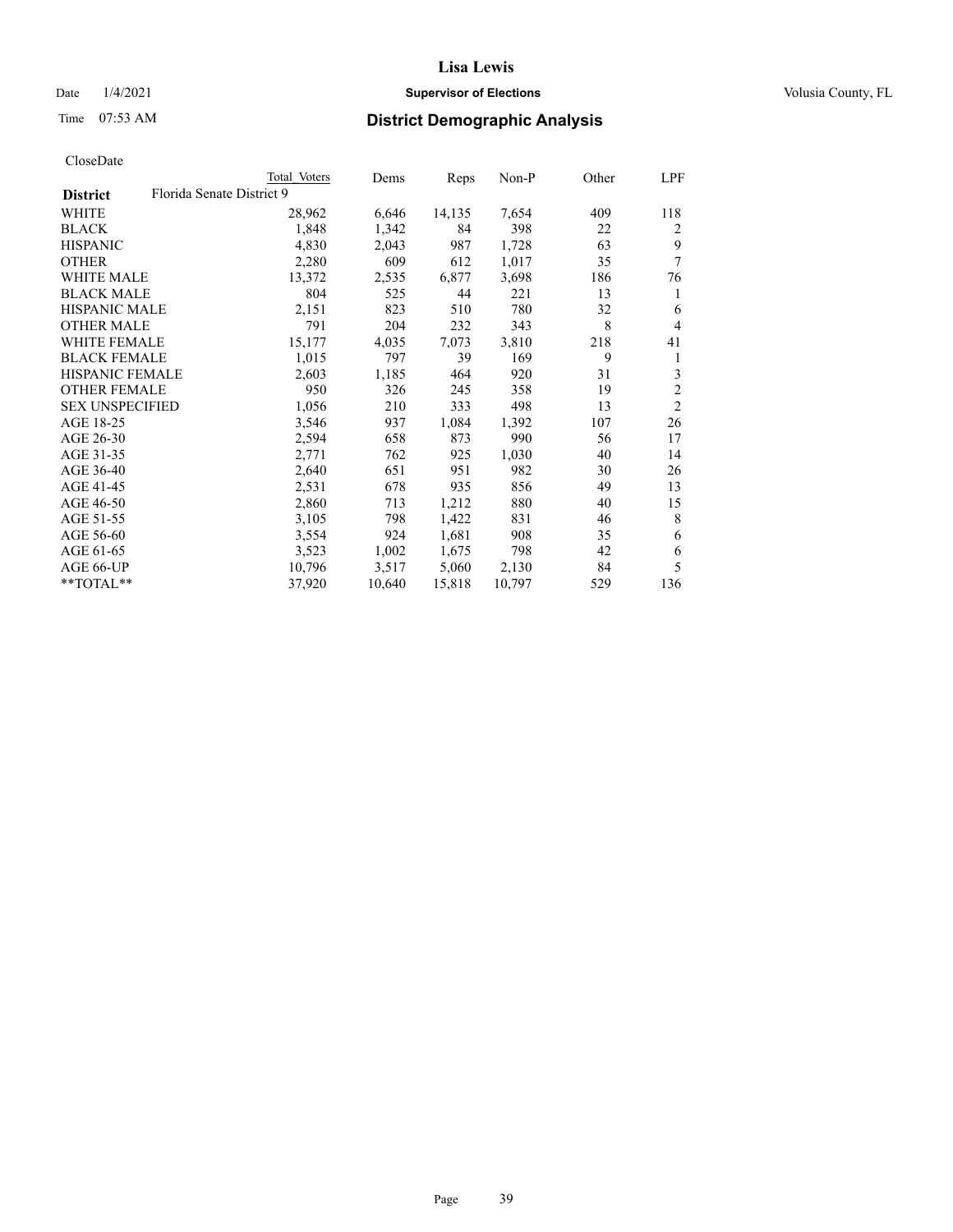## Date  $1/4/2021$  **Supervisor of Elections Supervisor of Elections** Volusia County, FL

|                                               | Total Voters | Dems   | Reps   | Non-P  | Other | LPF |
|-----------------------------------------------|--------------|--------|--------|--------|-------|-----|
| Florida Senate District 14<br><b>District</b> |              |        |        |        |       |     |
| WHITE                                         | 166,246      | 43,868 | 74,905 | 44,280 | 2,601 | 592 |
| <b>BLACK</b>                                  | 14,452       | 10,918 | 624    | 2,770  | 125   | 15  |
| <b>HISPANIC</b>                               | 28,060       | 12,480 | 4,767  | 10,489 | 268   | 56  |
| <b>OTHER</b>                                  | 12,727       | 3,980  | 3,025  | 5,463  | 211   | 48  |
| <b>WHITE MALE</b>                             | 77,050       | 17,019 | 36,861 | 21,574 | 1,204 | 392 |
| <b>BLACK MALE</b>                             | 6,241        | 4,352  | 359    | 1,453  | 71    | 6   |
| <b>HISPANIC MALE</b>                          | 12,828       | 5,252  | 2,479  | 4,934  | 125   | 38  |
| <b>OTHER MALE</b>                             | 4,488        | 1,322  | 1,165  | 1,898  | 76    | 27  |
| <b>WHITE FEMALE</b>                           | 87,058       | 26,332 | 37,141 | 22,007 | 1,387 | 191 |
| <b>BLACK FEMALE</b>                           | 7,966        | 6,385  | 251    | 1,269  | 54    | 7   |
| <b>HISPANIC FEMALE</b>                        | 14,777       | 7,027  | 2,225  | 5,367  | 141   | 17  |
| <b>OTHER FEMALE</b>                           | 5,280        | 1,989  | 1,220  | 1,967  | 89    | 15  |
| <b>SEX UNSPECIFIED</b>                        | 5,795        | 1,567  | 1,620  | 2,532  | 58    | 18  |
| AGE 18-25                                     | 20,817       | 6,521  | 5,499  | 8,094  | 583   | 120 |
| AGE 26-30                                     | 15,372       | 4,720  | 4,243  | 5,985  | 311   | 113 |
| AGE 31-35                                     | 15,527       | 4,764  | 4,487  | 5,898  | 265   | 113 |
| AGE 36-40                                     | 14,867       | 4,523  | 4,399  | 5,621  | 240   | 84  |
| AGE 41-45                                     | 14,423       | 4,390  | 4,660  | 5,097  | 216   | 60  |
| AGE 46-50                                     | 15,673       | 4,571  | 5,952  | 4,852  | 240   | 58  |
| AGE 51-55                                     | 17,264       | 4,985  | 7,282  | 4,714  | 237   | 46  |
| AGE 56-60                                     | 21,042       | 6,399  | 9,223  | 5,147  | 239   | 34  |
| AGE 61-65                                     | 21,634       | 7,108  | 9,387  | 4,838  | 267   | 34  |
| AGE 66-UP                                     | 64,863       | 23,265 | 28,187 | 12,755 | 607   | 49  |
| $*$ TOTAL $*$                                 | 221,485      | 71,246 | 83,321 | 63,002 | 3,205 | 711 |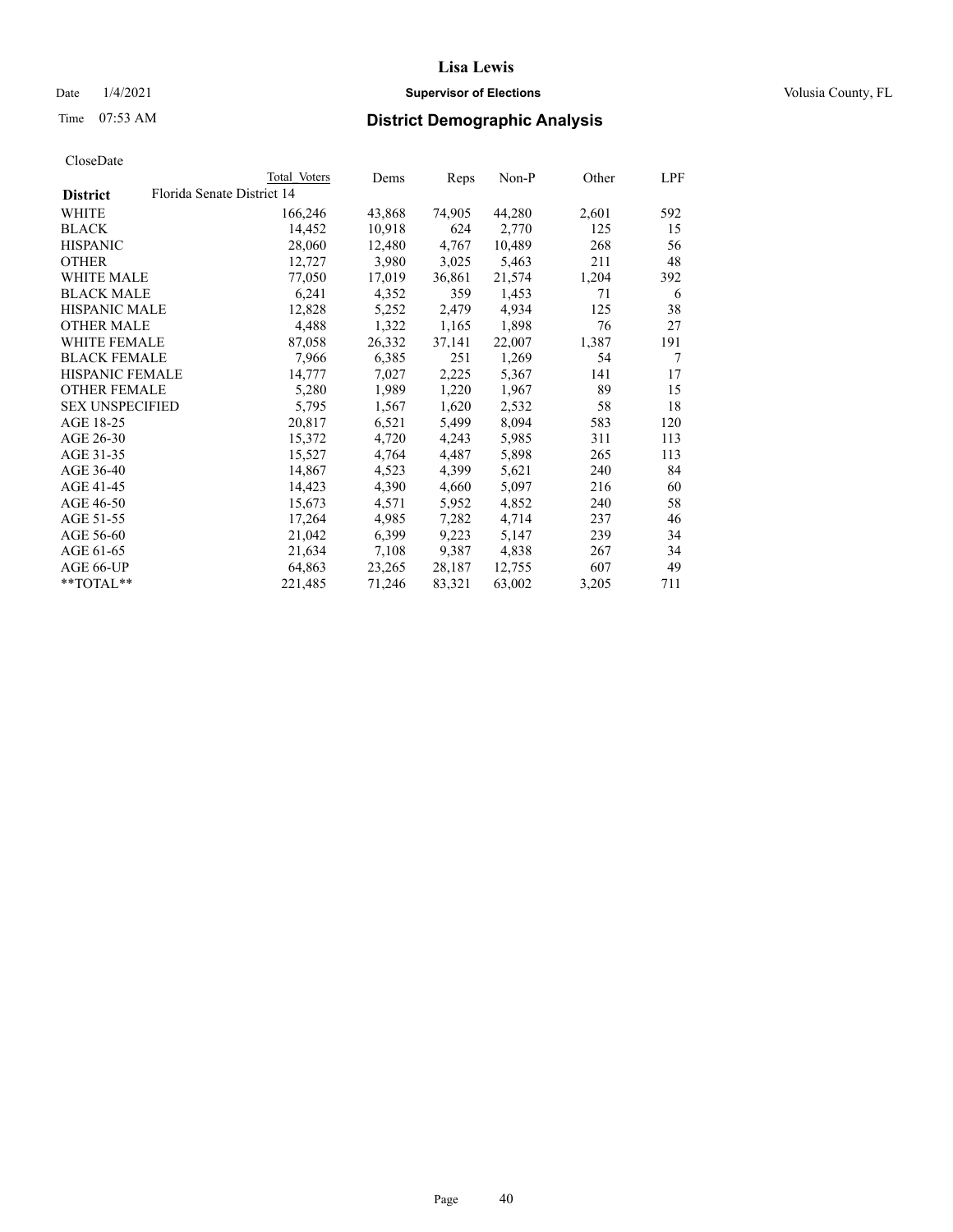## Date  $1/4/2021$  **Supervisor of Elections Supervisor of Elections** Volusia County, FL

# Time 07:53 AM **District Demographic Analysis**

|                        |                      | Total Voters | Dems  | Reps  | Non-P | Other    | LPF            |
|------------------------|----------------------|--------------|-------|-------|-------|----------|----------------|
| <b>District</b>        | Daytona Beach Zone 1 |              |       |       |       |          |                |
| WHITE                  |                      | 5,360        | 1,580 | 2,121 | 1,523 | 113      | 23             |
| <b>BLACK</b>           |                      | 1,249        | 960   | 39    | 237   | 12       | 1              |
| <b>HISPANIC</b>        |                      | 361          | 163   | 64    | 125   | 8        | 1              |
| <b>OTHER</b>           |                      | 567          | 177   | 118   | 254   | 15       | 3              |
| <b>WHITE MALE</b>      |                      | 2,618        | 643   | 1,115 | 792   | 54       | 14             |
| <b>BLACK MALE</b>      |                      | 496          | 352   | 18    | 121   | 5        | $\mathbf{0}$   |
| <b>HISPANIC MALE</b>   |                      | 159          | 59    | 32    | 59    | 8        | 1              |
| <b>OTHER MALE</b>      |                      | 201          | 61    | 41    | 95    | 3        | 1              |
| <b>WHITE FEMALE</b>    |                      | 2,659        | 911   | 975   | 705   | 59       | 9              |
| <b>BLACK FEMALE</b>    |                      | 730          | 591   | 19    | 112   |          | 1              |
| <b>HISPANIC FEMALE</b> |                      | 193          | 102   | 30    | 61    | $\theta$ | $\theta$       |
| <b>OTHER FEMALE</b>    |                      | 244          | 91    | 53    | 90    | 8        | 2              |
| <b>SEX UNSPECIFIED</b> |                      | 237          | 70    | 59    | 104   | 4        | $\mathbf{0}$   |
| AGE 18-25              |                      | 955          | 370   | 183   | 372   | 24       | 6              |
| AGE 26-30              |                      | 646          | 284   | 121   | 217   | 19       | 5              |
| AGE 31-35              |                      | 504          | 190   | 106   | 193   | 12       | 3              |
| AGE 36-40              |                      | 391          | 166   | 99    | 115   | 9        | $\mathfrak{2}$ |
| AGE 41-45              |                      | 393          | 150   | 96    | 141   | 4        | $\overline{c}$ |
| AGE 46-50              |                      | 479          | 170   | 152   | 144   | 11       | $\overline{c}$ |
| AGE 51-55              |                      | 588          | 194   | 211   | 168   | 14       | 1              |
| AGE 56-60              |                      | 690          | 231   | 265   | 180   | 13       |                |
| AGE 61-65              |                      | 744          | 296   | 282   | 155   | 8        | 3              |
| AGE 66-UP              |                      | 2,147        | 829   | 827   | 454   | 34       | 3              |
| **TOTAL**              |                      | 7,537        | 2,880 | 2,342 | 2,139 | 148      | 28             |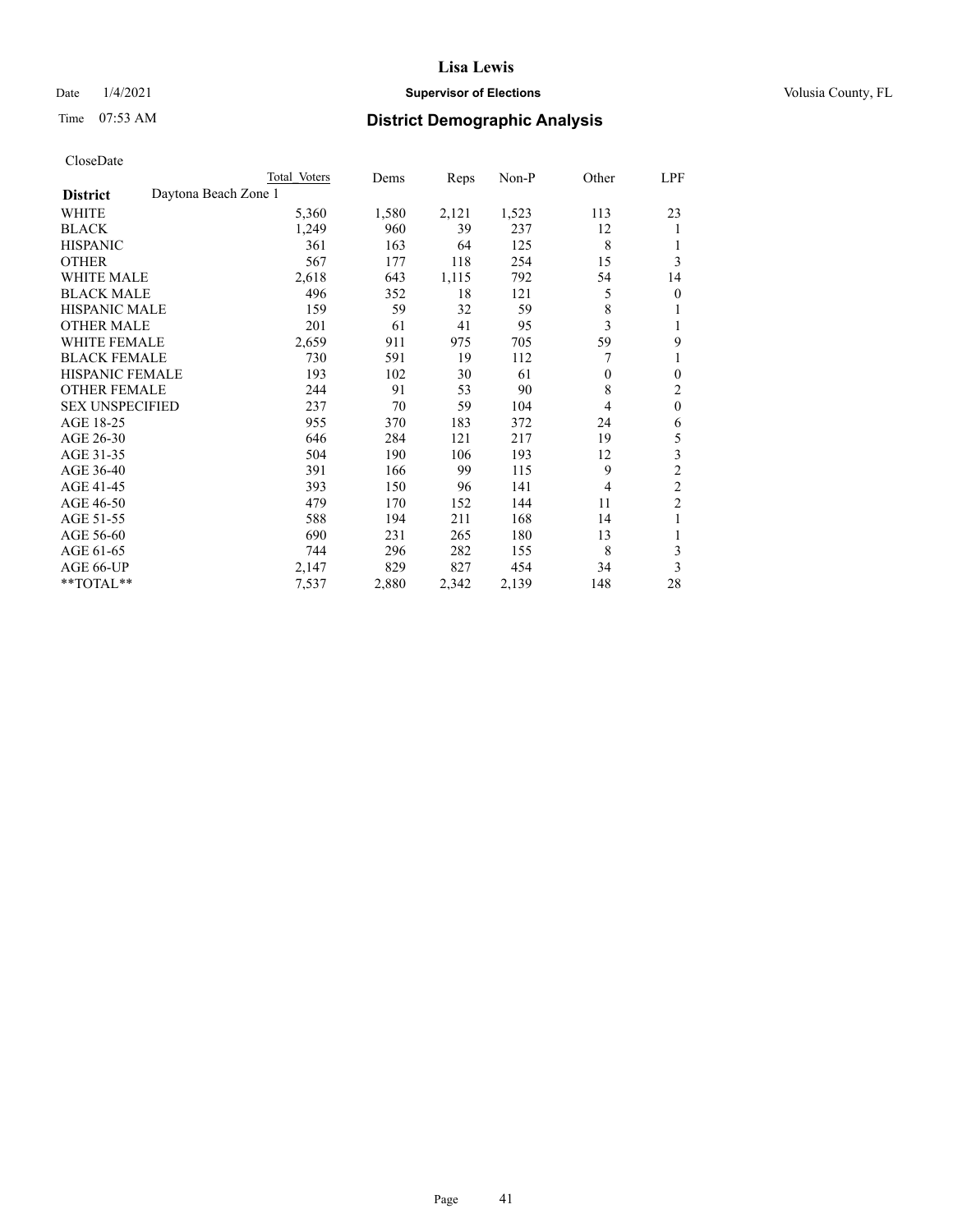## Date  $1/4/2021$  **Supervisor of Elections Supervisor of Elections** Volusia County, FL

| CloseDate |
|-----------|
|-----------|

|                                         | Total Voters | Dems  | Reps  | Non-P | Other          | LPF              |
|-----------------------------------------|--------------|-------|-------|-------|----------------|------------------|
| Daytona Beach Zone 2<br><b>District</b> |              |       |       |       |                |                  |
| WHITE                                   | 4,625        | 1,406 | 1,889 | 1,219 | 88             | 23               |
| <b>BLACK</b>                            | 1,467        | 1,160 | 38    | 259   | 10             | $\mathbf{0}$     |
| <b>HISPANIC</b>                         | 317          | 146   | 47    | 122   | 1              | 1                |
| <b>OTHER</b>                            | 431          | 150   | 87    | 186   | 6              | $\overline{2}$   |
| <b>WHITE MALE</b>                       | 2,257        | 602   | 984   | 612   | 42             | 17               |
| <b>BLACK MALE</b>                       | 603          | 441   | 24    | 132   | 6              | $\overline{0}$   |
| <b>HISPANIC MALE</b>                    | 134          | 65    | 21    | 47    | $\theta$       | 1                |
| <b>OTHER MALE</b>                       | 142          | 44    | 39    | 54    | 3              | 2                |
| <b>WHITE FEMALE</b>                     | 2,314        | 785   | 886   | 591   | 46             | 6                |
| <b>BLACK FEMALE</b>                     | 845          | 705   | 14    | 122   | 4              | $\mathbf{0}$     |
| <b>HISPANIC FEMALE</b>                  | 176          | 78    | 24    | 73    | 1              | $\mathbf{0}$     |
| <b>OTHER FEMALE</b>                     | 192          | 83    | 35    | 72    | $\overline{c}$ | $\mathbf{0}$     |
| <b>SEX UNSPECIFIED</b>                  | 177          | 59    | 34    | 83    | 1              | $\boldsymbol{0}$ |
| AGE 18-25                               | 584          | 233   | 109   | 225   | 14             | 3                |
| AGE 26-30                               | 459          | 204   | 83    | 163   | 7              | $\overline{c}$   |
| AGE 31-35                               | 436          | 194   | 75    | 146   | 15             | 6                |
| AGE 36-40                               | 384          | 177   | 91    | 108   | 5              | 3                |
| AGE 41-45                               | 370          | 165   | 77    | 120   | 6              | $\overline{c}$   |
| AGE 46-50                               | 459          | 183   | 124   | 138   | 10             | 4                |
| AGE 51-55                               | 575          | 208   | 189   | 170   | 8              | $\mathbf{0}$     |
| AGE 56-60                               | 792          | 304   | 293   | 187   | 8              | $\mathbf{0}$     |
| AGE 61-65                               | 759          | 321   | 283   | 145   | 7              | 3                |
| AGE 66-UP                               | 2,022        | 873   | 737   | 384   | 25             | 3                |
| **TOTAL**                               | 6,840        | 2,862 | 2,061 | 1,786 | 105            | 26               |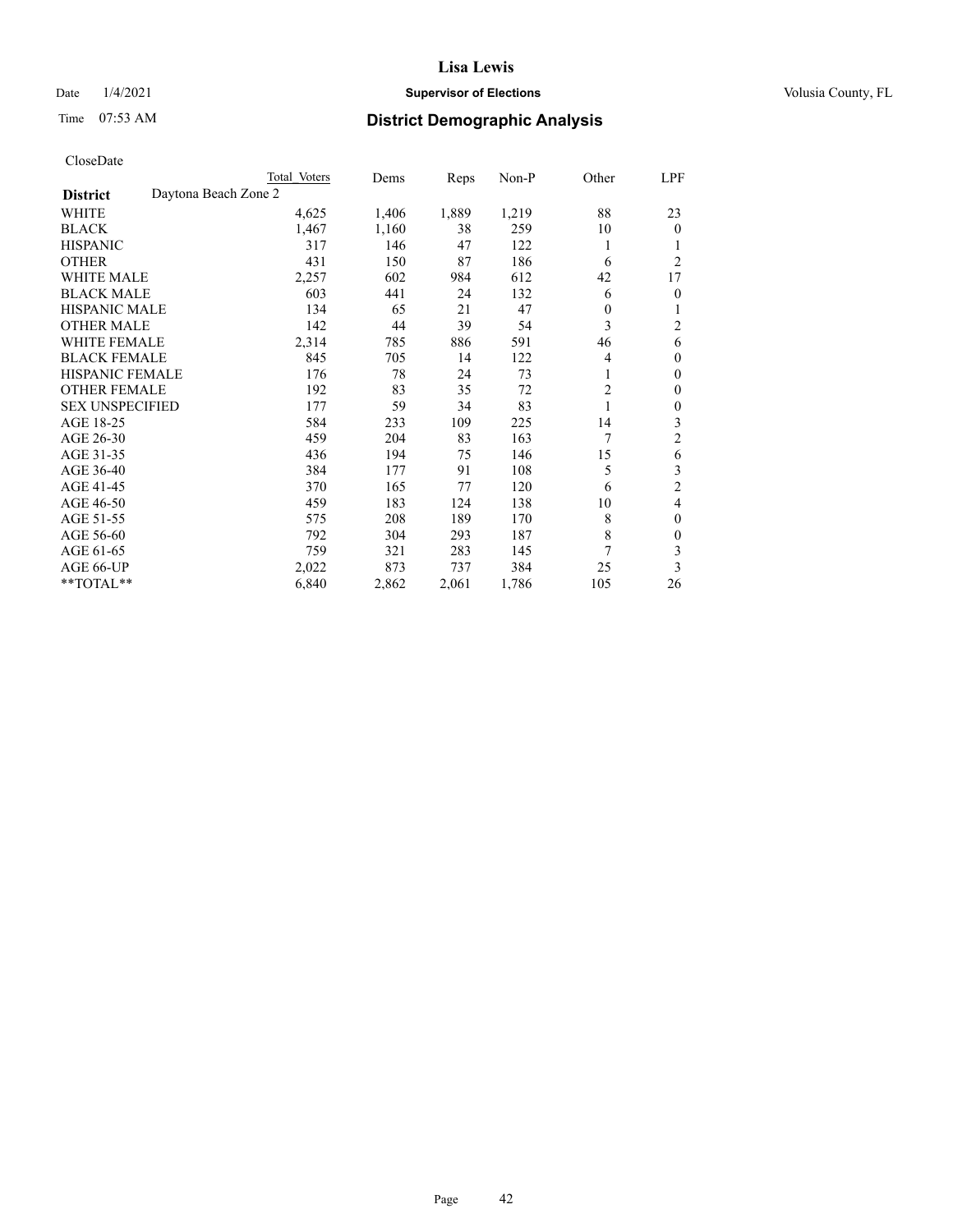## Date  $1/4/2021$  **Supervisor of Elections Supervisor of Elections** Volusia County, FL

|                                         | Total Voters | Dems  | Reps  | Non-P | Other          | LPF            |
|-----------------------------------------|--------------|-------|-------|-------|----------------|----------------|
| Daytona Beach Zone 3<br><b>District</b> |              |       |       |       |                |                |
| WHITE                                   | 3,944        | 1,213 | 1,496 | 1,137 | 77             | 21             |
| <b>BLACK</b>                            | 1,956        | 1,517 | 40    | 386   | 13             | $\theta$       |
| <b>HISPANIC</b>                         | 334          | 163   | 63    | 99    | 8              | 1              |
| <b>OTHER</b>                            | 663          | 231   | 76    | 345   | 10             | 1              |
| <b>WHITE MALE</b>                       | 2,001        | 511   | 824   | 617   | 36             | 13             |
| <b>BLACK MALE</b>                       | 776          | 578   | 23    | 168   | 7              | $\mathbf{0}$   |
| <b>HISPANIC MALE</b>                    | 152          | 70    | 30    | 49    | 3              | $\mathbf{0}$   |
| <b>OTHER MALE</b>                       | 204          | 76    | 34    | 91    | 3              | $\mathbf{0}$   |
| <b>WHITE FEMALE</b>                     | 1,888        | 687   | 655   | 497   | 41             | $\,$ 8 $\,$    |
| <b>BLACK FEMALE</b>                     | 1,075        | 856   | 16    | 197   | 6              | $\mathbf{0}$   |
| <b>HISPANIC FEMALE</b>                  | 173          | 88    | 32    | 47    | 5              | 1              |
| <b>OTHER FEMALE</b>                     | 233          | 101   | 25    | 100   | 6              | 1              |
| <b>SEX UNSPECIFIED</b>                  | 395          | 157   | 36    | 201   | 1              | $\mathbf{0}$   |
| AGE 18-25                               | 1,699        | 1,046 | 100   | 533   | 18             | $\overline{c}$ |
| AGE 26-30                               | 436          | 185   | 79    | 161   | 9              | $\sqrt{2}$     |
| AGE 31-35                               | 395          | 166   | 78    | 139   | 7              | 5              |
| AGE 36-40                               | 343          | 120   | 80    | 126   | 14             | 3              |
| AGE 41-45                               | 302          | 124   | 68    | 101   | $\,$ 8 $\,$    | 1              |
| AGE 46-50                               | 357          | 131   | 103   | 112   | 7              | 4              |
| AGE 51-55                               | 434          | 154   | 153   | 117   | 9              | 1              |
| AGE 56-60                               | 554          | 191   | 187   | 173   | $\overline{2}$ | 1              |
| AGE 61-65                               | 646          | 245   | 227   | 160   | 13             | 1              |
| AGE 66-UP                               | 1,731        | 762   | 600   | 345   | 21             | 3              |
| **TOTAL**                               | 6,897        | 3,124 | 1,675 | 1,967 | 108            | 23             |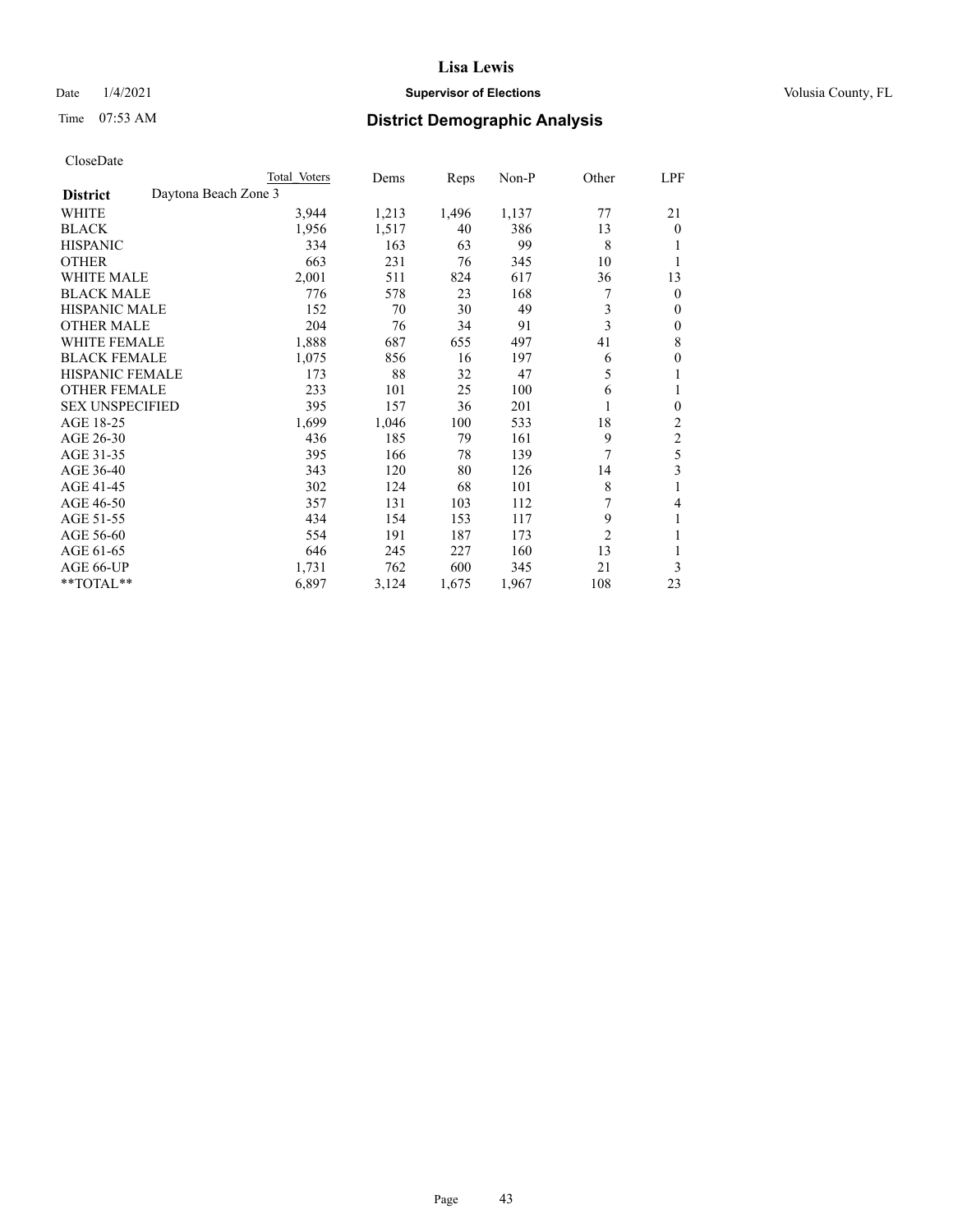## Date  $1/4/2021$  **Supervisor of Elections Supervisor of Elections** Volusia County, FL

|                                         | Total Voters | Dems  | Reps  | Non-P | Other | LPF            |
|-----------------------------------------|--------------|-------|-------|-------|-------|----------------|
| Daytona Beach Zone 4<br><b>District</b> |              |       |       |       |       |                |
| WHITE                                   | 8,909        | 2,196 | 4,202 | 2,281 | 191   | 39             |
| <b>BLACK</b>                            | 1,369        | 993   | 47    | 300   | 28    | 1              |
| <b>HISPANIC</b>                         | 534          | 197   | 142   | 181   | 13    | 1              |
| <b>OTHER</b>                            | 810          | 227   | 198   | 366   | 17    | $\overline{2}$ |
| <b>WHITE MALE</b>                       | 4,157        | 819   | 2,037 | 1,180 | 94    | 27             |
| <b>BLACK MALE</b>                       | 566          | 355   | 32    | 160   | 18    | 1              |
| <b>HISPANIC MALE</b>                    | 249          | 85    | 75    | 84    | 5     | $\theta$       |
| <b>OTHER MALE</b>                       | 296          | 76    | 78    | 136   | 5     | 1              |
| <b>WHITE FEMALE</b>                     | 4,670        | 1,352 | 2,135 | 1,074 | 97    | 12             |
| <b>BLACK FEMALE</b>                     | 777          | 616   | 14    | 137   | 10    | $\overline{0}$ |
| <b>HISPANIC FEMALE</b>                  | 278          | 110   | 67    | 92    | 8     | 1              |
| <b>OTHER FEMALE</b>                     | 356          | 110   | 84    | 152   | 9     | 1              |
| <b>SEX UNSPECIFIED</b>                  | 272          | 90    | 66    | 113   | 3     | $\overline{0}$ |
| AGE 18-25                               | 1,137        | 397   | 282   | 408   | 37    | 13             |
| AGE 26-30                               | 889          | 314   | 217   | 319   | 28    | 11             |
| AGE 31-35                               | 782          | 282   | 211   | 263   | 23    | 3              |
| AGE 36-40                               | 621          | 211   | 167   | 228   | 12    | 3              |
| AGE 41-45                               | 527          | 195   | 152   | 171   | 7     | $\frac{2}{5}$  |
| AGE 46-50                               | 642          | 185   | 252   | 185   | 15    |                |
| AGE 51-55                               | 701          | 196   | 303   | 188   | 13    | 1              |
| AGE 56-60                               | 1,069        | 289   | 489   | 265   | 26    | $\mathbf{0}$   |
| AGE 61-65                               | 1,348        | 398   | 632   | 288   | 26    | 4              |
| AGE 66-UP                               | 3,906        | 1,146 | 1,884 | 813   | 62    | 1              |
| **TOTAL**                               | 11,622       | 3,613 | 4,589 | 3,128 | 249   | 43             |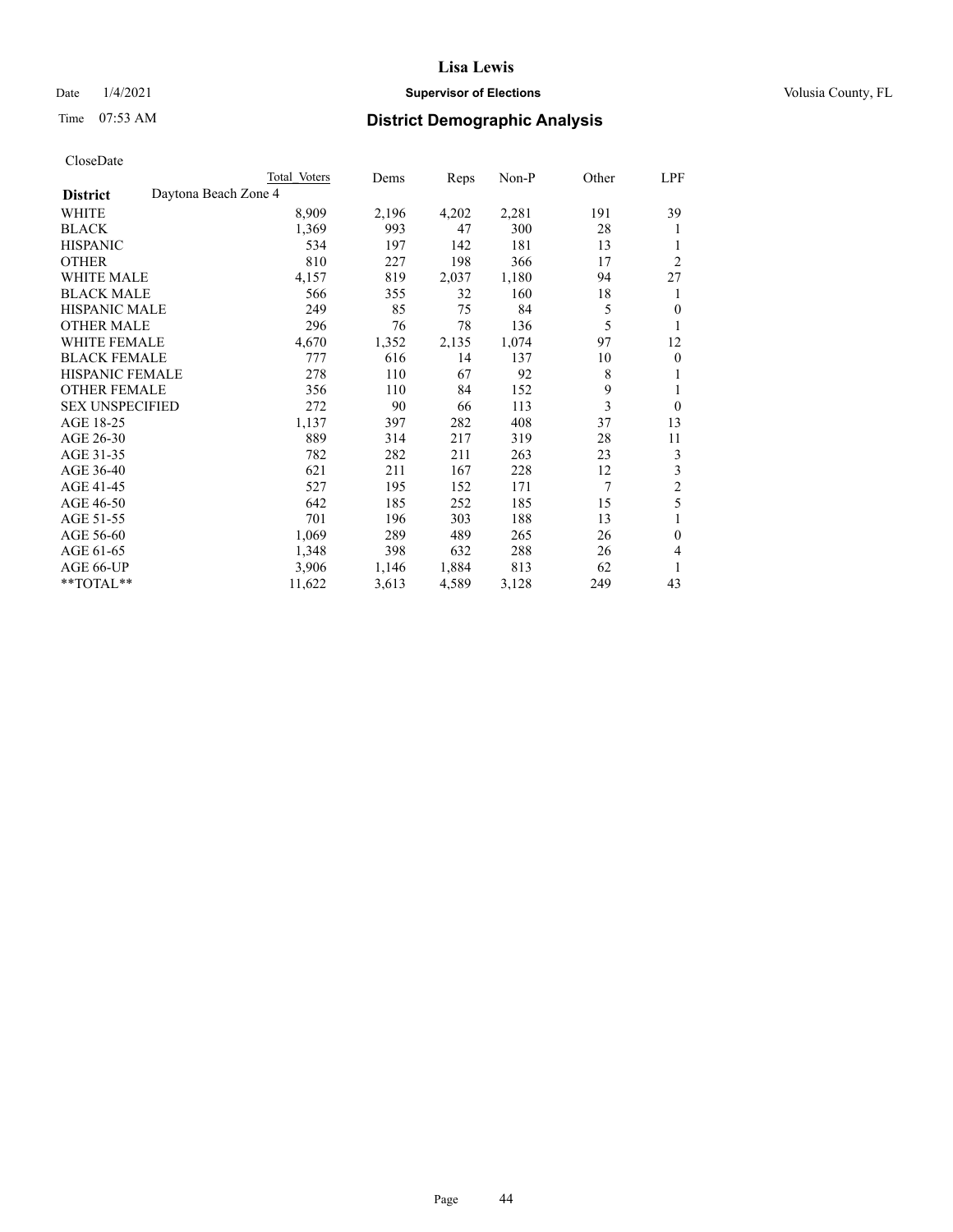## Date  $1/4/2021$  **Supervisor of Elections Supervisor of Elections** Volusia County, FL

## Time 07:53 AM **District Demographic Analysis**

|                                         | Total Voters | Dems  | Reps  | Non-P | Other          | LPF            |
|-----------------------------------------|--------------|-------|-------|-------|----------------|----------------|
| Daytona Beach Zone 5<br><b>District</b> |              |       |       |       |                |                |
| WHITE                                   | 2,768        | 839   | 1,030 | 819   | 64             | 16             |
| <b>BLACK</b>                            | 4,675        | 3,792 | 118   | 727   | 36             | 2              |
| <b>HISPANIC</b>                         | 462          | 204   | 77    | 171   | 7              | 3              |
| <b>OTHER</b>                            | 651          | 266   | 91    | 279   | 13             | $\overline{c}$ |
| <b>WHITE MALE</b>                       | 1,295        | 323   | 528   | 402   | 31             | 11             |
| <b>BLACK MALE</b>                       | 1,772        | 1,341 | 69    | 342   | 20             | $\overline{0}$ |
| <b>HISPANIC MALE</b>                    | 205          | 78    | 39    | 81    | 5              | 2              |
| <b>OTHER MALE</b>                       | 249          | 103   | 37    | 101   | 8              | $\theta$       |
| WHITE FEMALE                            | 1,442        | 507   | 494   | 403   | 33             | 5              |
| <b>BLACK FEMALE</b>                     | 2,819        | 2,388 | 45    | 368   | 16             | 2              |
| <b>HISPANIC FEMALE</b>                  | 251          | 123   | 38    | 87    | 2              | 1              |
| <b>OTHER FEMALE</b>                     | 260          | 117   | 32    | 104   | 5              | 2              |
| <b>SEX UNSPECIFIED</b>                  | 263          | 121   | 34    | 108   | $\theta$       | $\theta$       |
| AGE 18-25                               | 1,449        | 752   | 189   | 466   | 31             | 11             |
| AGE 26-30                               | 922          | 501   | 137   | 261   | 16             | 7              |
| AGE 31-35                               | 780          | 413   | 90    | 261   | 14             | 2              |
| AGE 36-40                               | 664          | 403   | 77    | 177   | 7              | $\theta$       |
| AGE 41-45                               | 582          | 344   | 73    | 160   | 3              | 2              |
| AGE 46-50                               | 620          | 372   | 103   | 133   | 12             | $\mathbf{0}$   |
| AGE 51-55                               | 577          | 375   | 90    | 102   | 10             | 0              |
| AGE 56-60                               | 705          | 460   | 120   | 121   | $\overline{4}$ | 0              |
| AGE 61-65                               | 646          | 427   | 111   | 96    | 11             |                |
| AGE 66-UP                               | 1,611        | 1,054 | 326   | 219   | 12             | 0              |
| $*$ $TOTAL**$                           | 8,556        | 5,101 | 1,316 | 1,996 | 120            | 23             |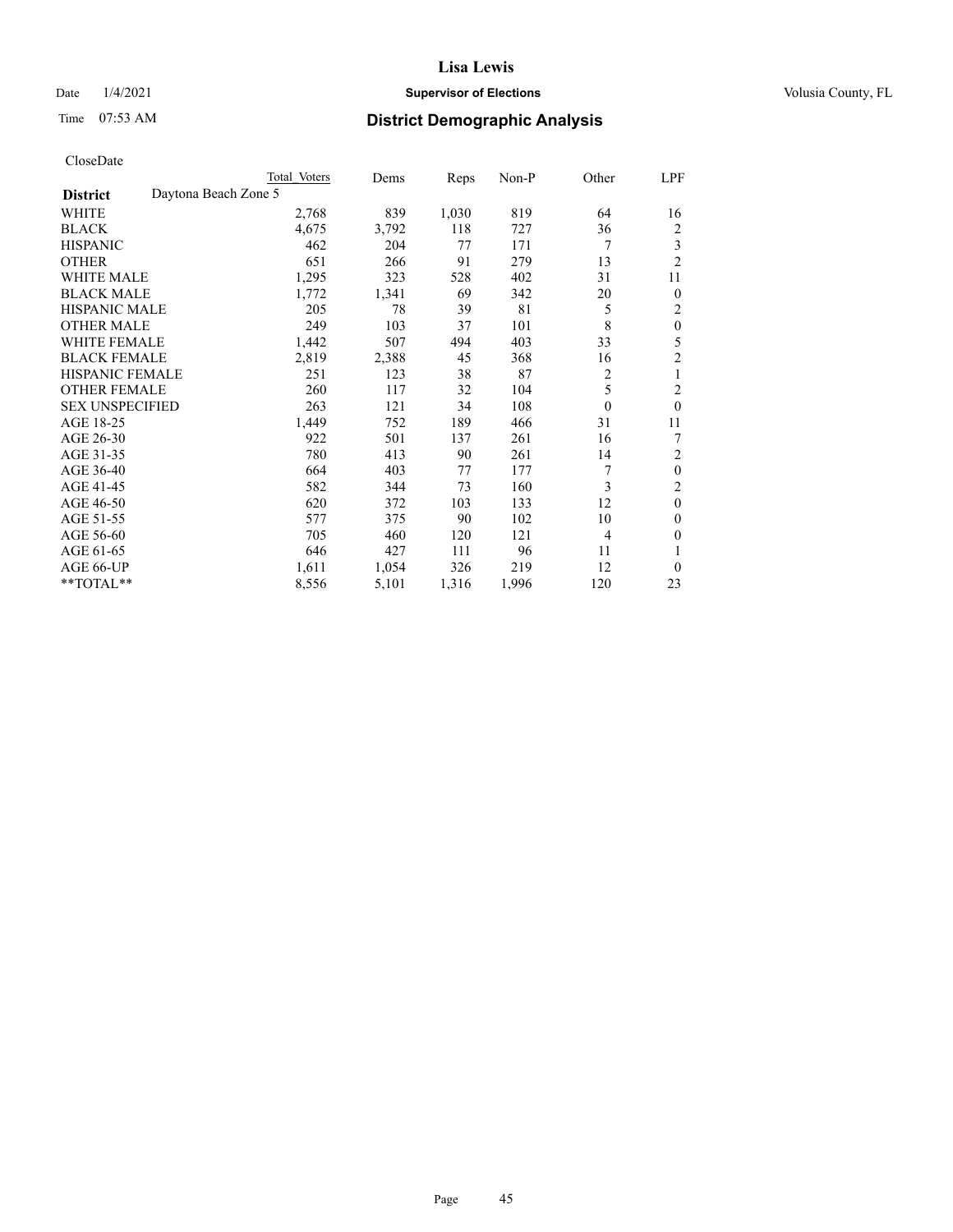## Date  $1/4/2021$  **Supervisor of Elections Supervisor of Elections** Volusia County, FL

|                                         | Total Voters | Dems  | Reps | $Non-P$ | Other          | LPF                     |
|-----------------------------------------|--------------|-------|------|---------|----------------|-------------------------|
| Daytona Beach Zone 6<br><b>District</b> |              |       |      |         |                |                         |
| WHITE                                   | 1,487        | 470   | 492  | 487     | 28             | 10                      |
| <b>BLACK</b>                            | 3,751        | 3,076 | 95   | 562     | 18             | $\theta$                |
| <b>HISPANIC</b>                         | 327          | 166   | 35   | 121     | 5              | $\theta$                |
| <b>OTHER</b>                            | 487          | 213   | 59   | 201     | 12             | 2                       |
| <b>WHITE MALE</b>                       | 719          | 182   | 272  | 246     | 13             | 6                       |
| <b>BLACK MALE</b>                       | 1,456        | 1,128 | 46   | 271     | 11             | $\theta$                |
| HISPANIC MALE                           | 156          | 70    | 21   | 63      | 2              | $\theta$                |
| <b>OTHER MALE</b>                       | 159          | 66    | 32   | 55      | 4              | 2                       |
| WHITE FEMALE                            | 717          | 281   | 201  | 217     | 15             | $\overline{\mathbf{3}}$ |
| <b>BLACK FEMALE</b>                     | 2,213        | 1,882 | 47   | 277     | 7              | $\mathbf{0}$            |
| HISPANIC FEMALE                         | 159          | 91    | 13   | 52      | 3              | $\theta$                |
| <b>OTHER FEMALE</b>                     | 178          | 98    | 15   | 59      | 6              | $\theta$                |
| <b>SEX UNSPECIFIED</b>                  | 295          | 127   | 34   | 131     | $\overline{2}$ | 1                       |
| AGE 18-25                               | 1,135        | 570   | 145  | 389     | 27             | 4                       |
| AGE 26-30                               | 590          | 375   | 34   | 170     | 11             | $\mathbf{0}$            |
| AGE 31-35                               | 558          | 350   | 56   | 147     | 3              | 2                       |
| AGE 36-40                               | 463          | 286   | 49   | 125     |                | $\overline{\mathbf{c}}$ |
| AGE 41-45                               | 450          | 286   | 35   | 123     | 5              |                         |
| AGE 46-50                               | 393          | 251   | 57   | 82      | 3              | $\theta$                |
| AGE 51-55                               | 468          | 312   | 61   | 88      | 5              | 2                       |
| AGE 56-60                               | 467          | 327   | 57   | 80      | $\overline{c}$ | 1                       |
| AGE 61-65                               | 483          | 352   | 62   | 68      | 1              | $\theta$                |
| AGE 66-UP                               | 1,045        | 816   | 125  | 99      | 5              | $\theta$                |
| $**TOTAL**$                             | 6,052        | 3,925 | 681  | 1,371   | 63             | 12                      |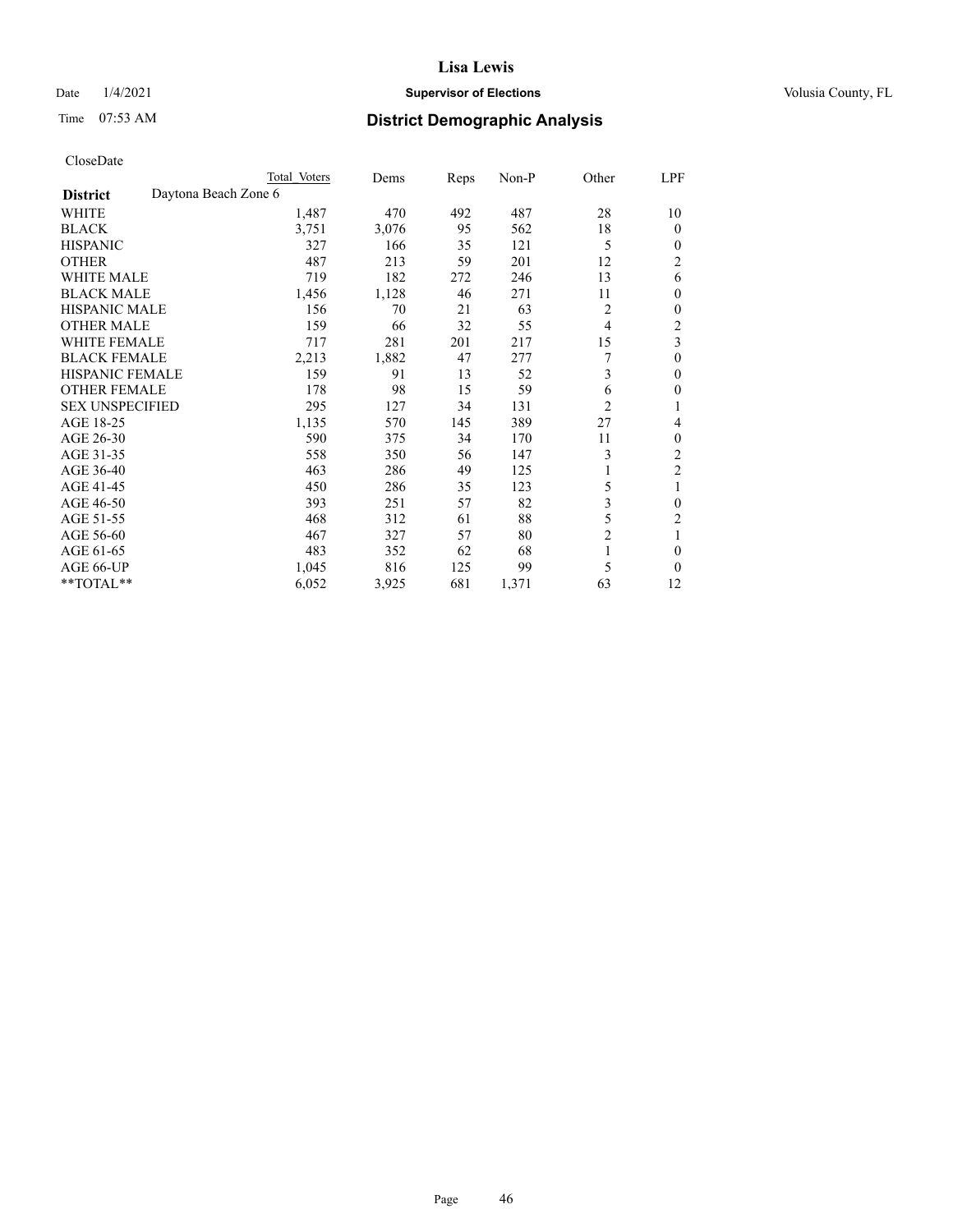## Date  $1/4/2021$  **Supervisor of Elections Supervisor of Elections** Volusia County, FL

|                        | Total Voters         | Dems  | Reps  | Non-P | Other          | LPF    |
|------------------------|----------------------|-------|-------|-------|----------------|--------|
| <b>District</b>        | Daytona Beach Shores |       |       |       |                |        |
| WHITE                  | 4,193                | 959   | 2,142 | 1,022 | 61             | 9      |
| <b>BLACK</b>           | 69                   | 47    | 5     | 16    |                | 0      |
| <b>HISPANIC</b>        | 120                  | 39    | 48    | 32    |                | $_{0}$ |
| <b>OTHER</b>           | 300                  | 87    | 97    | 112   | 3              |        |
| <b>WHITE MALE</b>      | 1,973                | 392   | 1,029 | 514   | 33             | 5      |
| <b>BLACK MALE</b>      | 32                   | 20    | 2     | 9     |                | 0      |
| <b>HISPANIC MALE</b>   | 55                   | 12    | 23    | 19    |                | 0      |
| <b>OTHER MALE</b>      | 114                  | 32    | 40    | 41    |                | 0      |
| WHITE FEMALE           | 2,170                | 555   | 1,088 | 496   | 27             | 4      |
| <b>BLACK FEMALE</b>    | 36                   | 27    | 3     | 6     | $\Omega$       | 0      |
| <b>HISPANIC FEMALE</b> | 63                   | 26    | 24    | 13    | 0              | 0      |
| <b>OTHER FEMALE</b>    | 142                  | 46    | 41    | 53    |                |        |
| <b>SEX UNSPECIFIED</b> | 97                   | 22    | 42    | 31    | 2              | 0      |
| AGE 18-25              | 152                  | 42    | 52    | 52    | 5              |        |
| AGE 26-30              | 97                   | 27    | 35    | 32    | $\overline{c}$ |        |
| AGE 31-35              | 105                  | 25    | 37    | 36    | 3              | 4      |
| AGE 36-40              | 115                  | 26    | 47    | 41    |                | 0      |
| AGE 41-45              | 123                  | 32    | 47    | 41    | 2              |        |
| AGE 46-50              | 159                  | 30    | 73    | 53    | 3              | 0      |
| AGE 51-55              | 271                  | 59    | 119   | 89    | 3              |        |
| AGE 56-60              | 462                  | 97    | 243   | 112   | 10             | 0      |
| AGE 61-65              | 591                  | 127   | 310   | 144   | 9              |        |
| AGE 66-UP              | 2,607                | 667   | 1,329 | 582   | 28             |        |
| **TOTAL**              | 4,682                | 1,132 | 2,292 | 1,182 | 66             | 10     |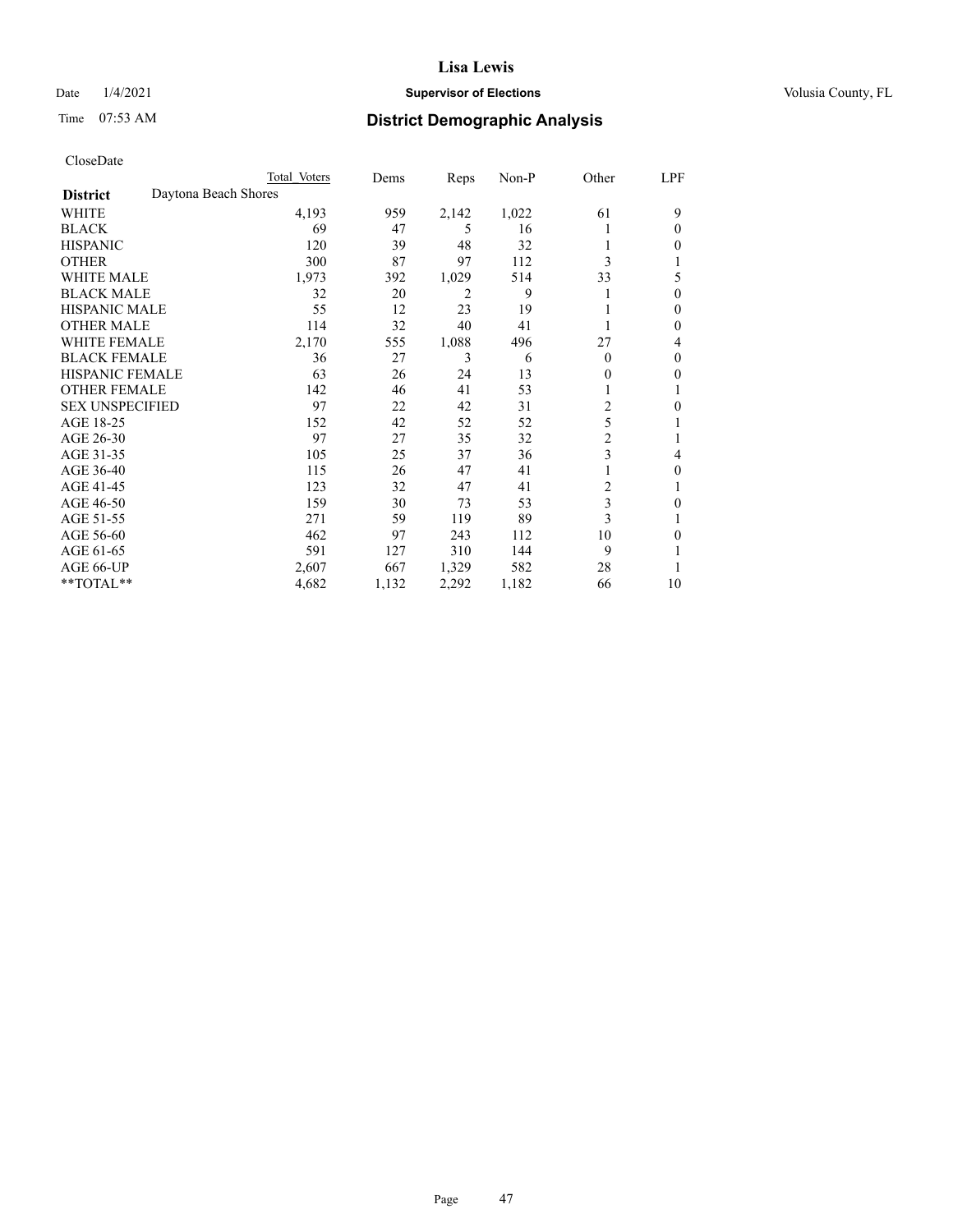## Date  $1/4/2021$  **Supervisor of Elections Supervisor of Elections** Volusia County, FL

## Time 07:53 AM **District Demographic Analysis**

|                        |        | Total Voters | Dems  | Reps  | Non-P | Other | LPF              |
|------------------------|--------|--------------|-------|-------|-------|-------|------------------|
| <b>District</b>        | DeBary |              |       |       |       |       |                  |
| WHITE                  |        | 13,616       | 2,994 | 6,900 | 3,478 | 186   | 58               |
| <b>BLACK</b>           |        | 804          | 575   | 37    | 183   | 9     | $\theta$         |
| <b>HISPANIC</b>        |        | 1,784        | 744   | 434   | 577   | 25    | 4                |
| <b>OTHER</b>           |        | 1,088        | 279   | 286   | 501   | 20    | $\overline{2}$   |
| <b>WHITE MALE</b>      |        | 6,348        | 1,156 | 3,375 | 1,694 | 84    | 39               |
| <b>BLACK MALE</b>      |        | 377          | 243   | 19    | 109   | 6     | $\boldsymbol{0}$ |
| <b>HISPANIC MALE</b>   |        | 797          | 304   | 216   | 262   | 12    | 3                |
| <b>OTHER MALE</b>      |        | 367          | 87    | 103   | 170   | 6     | 1                |
| <b>WHITE FEMALE</b>    |        | 7,076        | 1,805 | 3,442 | 1,713 | 98    | 18               |
| <b>BLACK FEMALE</b>    |        | 415          | 323   | 18    | 71    | 3     | $\boldsymbol{0}$ |
| <b>HISPANIC FEMALE</b> |        | 960          | 428   | 212   | 306   | 13    |                  |
| <b>OTHER FEMALE</b>    |        | 478          | 153   | 123   | 190   | 11    | 1                |
| <b>SEX UNSPECIFIED</b> |        | 474          | 93    | 149   | 224   | 7     | 1                |
| AGE 18-25              |        | 1,473        | 367   | 467   | 578   | 48    | 13               |
| AGE 26-30              |        | 1,071        | 267   | 384   | 394   | 19    | 7                |
| AGE 31-35              |        | 1,218        | 326   | 438   | 429   | 18    | $\tau$           |
| AGE 36-40              |        | 1,186        | 274   | 466   | 420   | 14    | 12               |
| AGE 41-45              |        | 1,153        | 304   | 436   | 383   | 22    | 8                |
| AGE 46-50              |        | 1,285        | 294   | 581   | 382   | 18    | 10               |
| AGE 51-55              |        | 1,433        | 347   | 687   | 378   | 19    | 2                |
| AGE 56-60              |        | 1,621        | 408   | 808   | 384   | 18    | 3                |
| AGE 61-65              |        | 1,715        | 454   | 833   | 400   | 26    | $\mathfrak{2}$   |
| AGE 66-UP              |        | 5,137        | 1,551 | 2,557 | 991   | 38    | $\mathbf{0}$     |
| **TOTAL**              |        | 17,292       | 4,592 | 7,657 | 4,739 | 240   | 64               |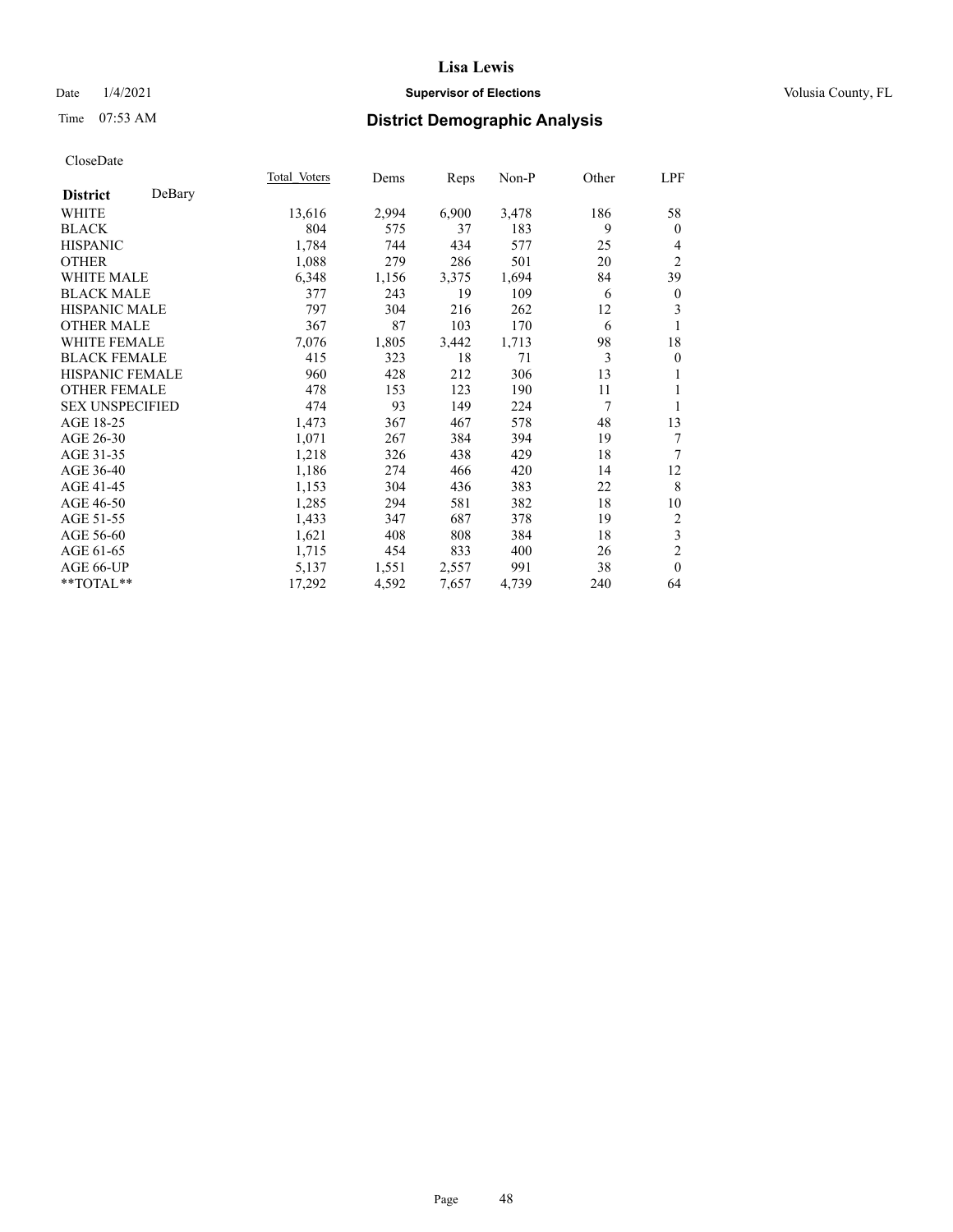## Date  $1/4/2021$  **Supervisor of Elections Supervisor of Elections** Volusia County, FL

## Time 07:53 AM **District Demographic Analysis**

|                        |        | Total Voters | Dems  | Reps  | Non-P | Other | LPF            |
|------------------------|--------|--------------|-------|-------|-------|-------|----------------|
| <b>District</b>        | DeLand |              |       |       |       |       |                |
| WHITE                  |        | 16,859       | 5,041 | 7,391 | 4,087 | 267   | 73             |
| <b>BLACK</b>           |        | 3,138        | 2,461 | 110   | 545   | 20    | $\overline{2}$ |
| <b>HISPANIC</b>        |        | 2,743        | 1,170 | 524   | 1,002 | 38    | 9              |
| <b>OTHER</b>           |        | 1,609        | 601   | 299   | 682   | 19    | 8              |
| <b>WHITE MALE</b>      |        | 7,373        | 1,841 | 3,428 | 1,929 | 123   | 52             |
| <b>BLACK MALE</b>      |        | 1,233        | 899   | 56    | 267   | 10    | 1              |
| <b>HISPANIC MALE</b>   |        | 1,132        | 428   | 253   | 426   | 18    | 7              |
| <b>OTHER MALE</b>      |        | 569          | 203   | 121   | 236   | 7     | $\overline{2}$ |
| <b>WHITE FEMALE</b>    |        | 9,301        | 3,138 | 3,900 | 2,100 | 143   | 20             |
| <b>BLACK FEMALE</b>    |        | 1,842        | 1,513 | 50    | 268   | 10    | 1              |
| <b>HISPANIC FEMALE</b> |        | 1,570        | 722   | 263   | 564   | 19    | $\overline{2}$ |
| <b>OTHER FEMALE</b>    |        | 673          | 286   | 115   | 258   | 10    | $\overline{4}$ |
| <b>SEX UNSPECIFIED</b> |        | 656          | 243   | 138   | 268   | 4     | 3              |
| AGE 18-25              |        | 2,674        | 1,096 | 562   | 938   | 60    | 18             |
| AGE 26-30              |        | 1,730        | 644   | 431   | 607   | 28    | 20             |
| AGE 31-35              |        | 1,809        | 657   | 476   | 637   | 26    | 13             |
| AGE 36-40              |        | 1,710        | 643   | 454   | 576   | 27    | 10             |
| AGE 41-45              |        | 1,642        | 593   | 516   | 504   | 24    | 5              |
| AGE 46-50              |        | 1,640        | 595   | 524   | 496   | 23    | $\sqrt{2}$     |
| AGE 51-55              |        | 1,709        | 583   | 680   | 414   | 24    | $\,$ $\,$      |
| AGE 56-60              |        | 1,942        | 738   | 754   | 427   | 18    | 5              |
| AGE 61-65              |        | 2,000        | 773   | 804   | 395   | 25    | $\overline{3}$ |
| AGE 66-UP              |        | 7,493        | 2,951 | 3,123 | 1,322 | 89    | $\,8\,$        |
| $**TOTAL**$            |        | 24,349       | 9,273 | 8,324 | 6,316 | 344   | 92             |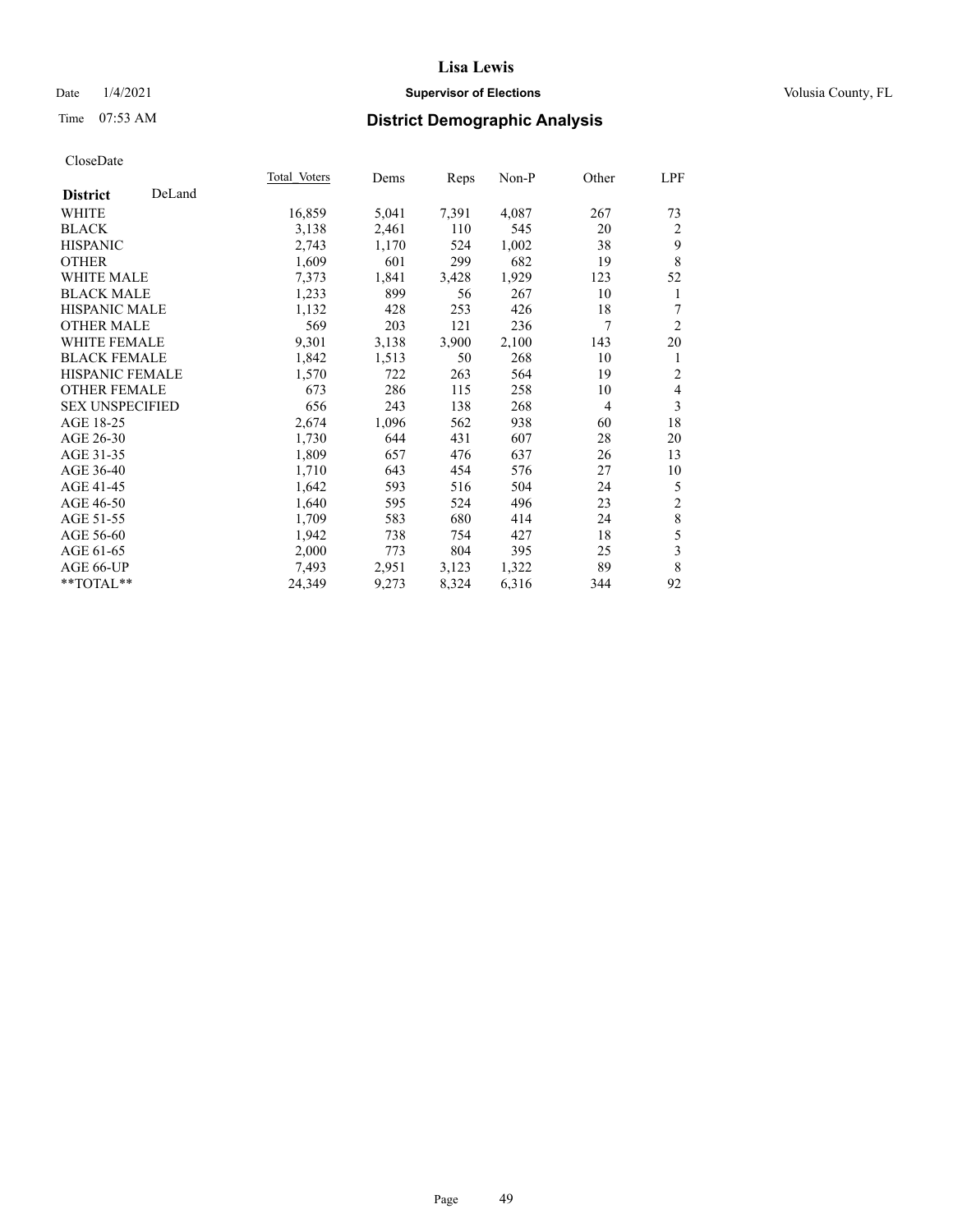## Date  $1/4/2021$  **Supervisor of Elections Supervisor of Elections** Volusia County, FL

# Time 07:53 AM **District Demographic Analysis**

|                        |                    | Total Voters | Dems  | Reps  | Non-P | Other          | LPF            |
|------------------------|--------------------|--------------|-------|-------|-------|----------------|----------------|
| <b>District</b>        | Deltona District 1 |              |       |       |       |                |                |
| WHITE                  |                    | 5,161        | 1,316 | 2,124 | 1,640 | 60             | 21             |
| <b>BLACK</b>           |                    | 1,256        | 924   | 52    | 270   | 9              | 1              |
| <b>HISPANIC</b>        |                    | 3,292        | 1,565 | 459   | 1,240 | 27             | 1              |
| <b>OTHER</b>           |                    | 751          | 243   | 133   | 361   | 13             | 1              |
| <b>WHITE MALE</b>      |                    | 2,422        | 516   | 1,057 | 807   | 29             | 13             |
| <b>BLACK MALE</b>      |                    | 537          | 353   | 31    | 148   | 5              | $\mathbf{0}$   |
| <b>HISPANIC MALE</b>   |                    | 1,473        | 657   | 227   | 578   | 10             | 1              |
| <b>OTHER MALE</b>      |                    | 259          | 77    | 50    | 127   | $\overline{4}$ | 1              |
| WHITE FEMALE           |                    | 2,673        | 787   | 1,043 | 804   | 31             | 8              |
| <b>BLACK FEMALE</b>    |                    | 700          | 558   | 19    | 118   | $\overline{4}$ | 1              |
| <b>HISPANIC FEMALE</b> |                    | 1,764        | 883   | 225   | 639   | 17             | $\theta$       |
| <b>OTHER FEMALE</b>    |                    | 311          | 120   | 59    | 126   | 6              | $\theta$       |
| <b>SEX UNSPECIFIED</b> |                    | 321          | 97    | 57    | 164   | 3              | $\mathbf{0}$   |
| AGE 18-25              |                    | 1,260        | 420   | 223   | 591   | 24             | 2              |
| AGE 26-30              |                    | 1,001        | 350   | 194   | 432   | 17             | $\,$ $\,$      |
| AGE 31-35              |                    | 1,048        | 370   | 237   | 426   | 12             | 3              |
| AGE 36-40              |                    | 940          | 323   | 219   | 382   | 13             | 3              |
| AGE 41-45              |                    | 893          | 358   | 217   | 305   | 9              | 4              |
| AGE 46-50              |                    | 855          | 328   | 229   | 286   | 12             | $\mathbf{0}$   |
| AGE 51-55              |                    | 908          | 316   | 317   | 267   | 7              | 1              |
| AGE 56-60              |                    | 951          | 376   | 313   | 254   | 6              | $\overline{c}$ |
| AGE 61-65              |                    | 822          | 329   | 291   | 199   | $\overline{2}$ | 1              |
| AGE 66-UP              |                    | 1,782        | 878   | 528   | 369   | 7              | $\theta$       |
| $**TOTAL**$            |                    | 10,460       | 4,048 | 2,768 | 3,511 | 109            | 24             |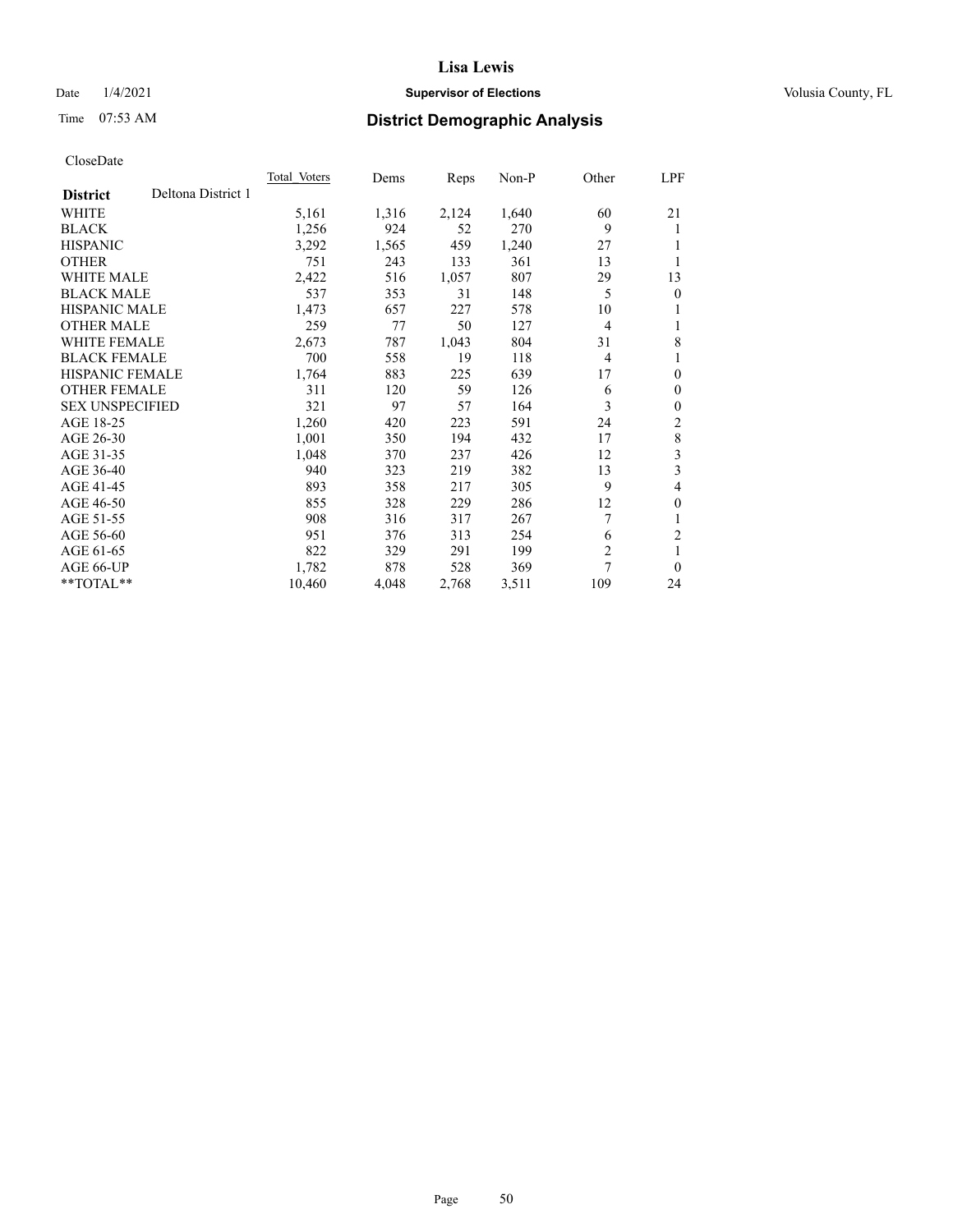## Date  $1/4/2021$  **Supervisor of Elections Supervisor of Elections** Volusia County, FL

# Time 07:53 AM **District Demographic Analysis**

| Total Voters | Dems  | Reps  | Non-P | Other | LPF            |
|--------------|-------|-------|-------|-------|----------------|
|              |       |       |       |       |                |
| 6,103        | 1,623 | 2,642 | 1,731 | 86    | 21             |
| 1,054        | 780   | 55    | 205   | 12    | 2              |
| 3,475        | 1,575 | 593   | 1,270 | 29    | 8              |
| 790          | 301   | 125   | 350   | 12    | $\overline{2}$ |
| 2,808        | 653   | 1,259 | 844   | 38    | 14             |
| 484          | 322   | 32    | 123   | 6     | 1              |
| 1,615        | 668   | 319   | 609   | 15    | 4              |
| 298          | 109   | 54    | 131   | 3     | 1              |
| 3,219        | 956   | 1,345 | 864   | 47    | 7              |
| 559          | 450   | 23    | 80    | 6     | $\theta$       |
| 1,812        | 884   | 269   | 642   | 14    | 3              |
| 326          | 147   | 42    | 129   | 7     | 1              |
| 301          | 90    | 72    | 134   | 3     | 2              |
| 1,188        | 425   | 232   | 491   | 31    | 9              |
| 913          | 288   | 216   | 390   | 16    | 3              |
| 923          | 316   | 224   | 361   | 16    | 6              |
| 920          | 323   | 208   | 366   | 16    | 7              |
| 947          | 351   | 251   | 333   | 10    | $\mathfrak{2}$ |
| 913          | 316   | 259   | 326   | 9     | 3              |
| 950          | 354   | 317   | 273   | 6     | $\theta$       |
| 980          | 362   | 334   | 274   | 9     | 1              |
| 1,058        | 425   | 381   | 246   | 6     | 0              |
| 2,630        | 1,119 | 993   | 496   | 20    | $\overline{2}$ |
| 11,422       | 4,279 | 3,415 | 3,556 | 139   | 33             |
|              |       |       |       |       |                |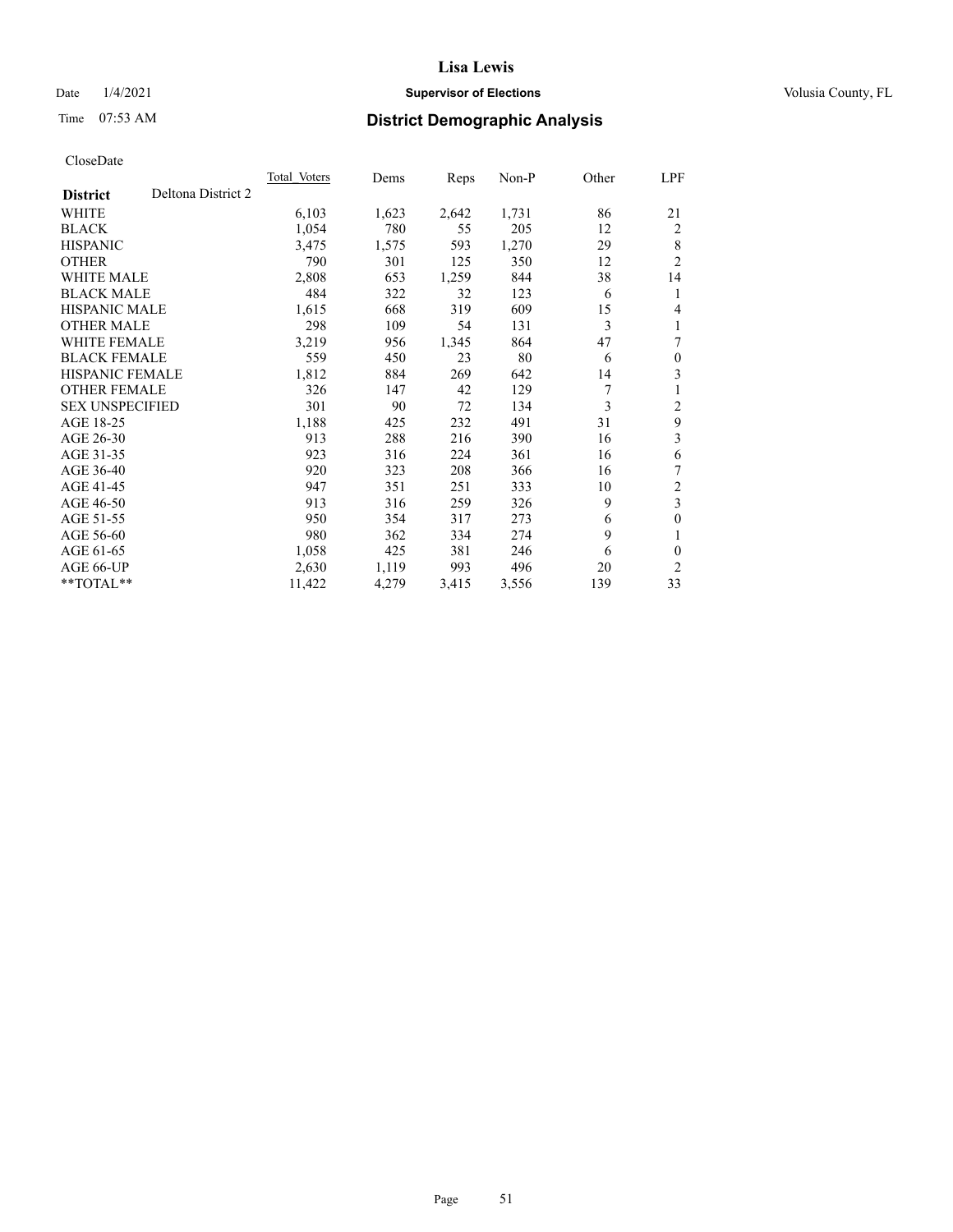## Date  $1/4/2021$  **Supervisor of Elections Supervisor of Elections** Volusia County, FL

# Time 07:53 AM **District Demographic Analysis**

| Total Voters | Dems  | Reps  | Non-P | Other | LPF            |
|--------------|-------|-------|-------|-------|----------------|
|              |       |       |       |       |                |
| 5,564        | 1,494 | 2,250 | 1,715 | 82    | 23             |
| 1,016        | 761   | 35    | 213   | 7     | $\mathbf{0}$   |
| 3,612        | 1,662 | 512   | 1,408 | 23    | 7              |
| 801          | 268   | 148   | 371   | 13    | 1              |
| 2,579        | 581   | 1,120 | 828   | 34    | 16             |
| 463          | 321   | 25    | 113   | 4     | $\overline{0}$ |
| 1,670        | 703   | 267   | 684   | 12    | 4              |
| 296          | 90    | 67    | 133   | 5     | 1              |
| 2,889        | 879   | 1,098 | 857   | 48    | 7              |
| 538          | 432   | 10    | 93    | 3     | $\theta$       |
| 1,886        | 935   | 239   | 698   | 11    | 3              |
| 339          | 140   | 53    | 141   | 5     | $\theta$       |
| 333          | 104   | 66    | 160   | 3     | $\theta$       |
| 1,121        | 377   | 192   | 519   | 28    | 5              |
| 995          | 379   | 197   | 398   | 16    | 5              |
| 977          | 322   | 228   | 403   | 18    | 6              |
| 936          | 327   | 186   | 407   | 13    | 3              |
| 841          | 301   | 194   | 332   | 12    | $\mathfrak{2}$ |
| 897          | 313   | 285   | 293   | 3     | 3              |
| 937          | 341   | 290   | 295   | 9     | $\overline{c}$ |
| 1,011        | 385   | 317   | 299   | 10    | $\theta$       |
| 907          | 350   | 295   | 255   | 5     | $\overline{c}$ |
| 2,371        | 1,090 | 761   | 506   | 11    | 3              |
| 10,993       | 4,185 | 2,945 | 3,707 | 125   | 31             |
|              |       |       |       |       |                |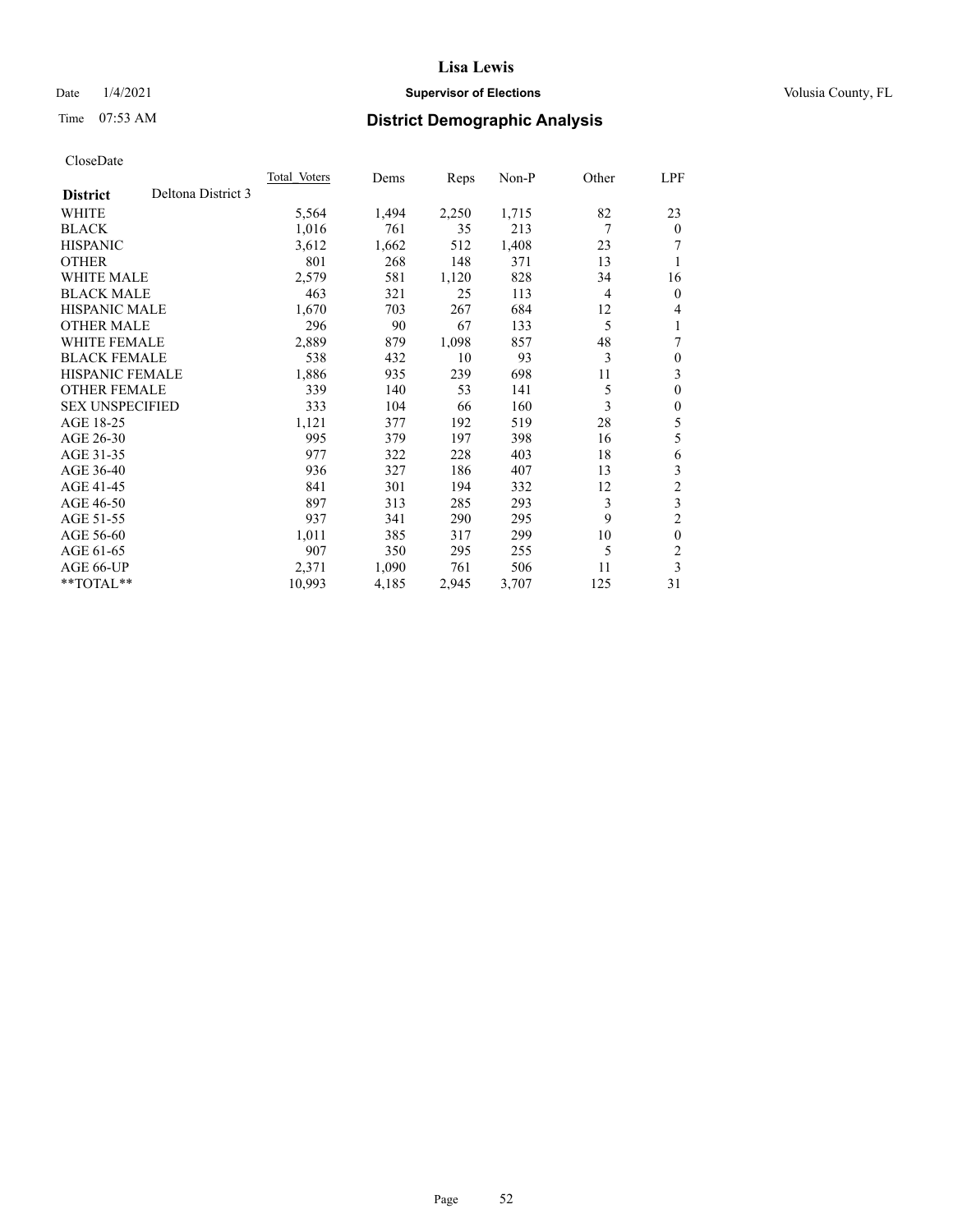## Date  $1/4/2021$  **Supervisor of Elections Supervisor of Elections** Volusia County, FL

# Time 07:53 AM **District Demographic Analysis**

| <b>Total Voters</b> | Dems  | Reps  | Non-P | Other          | LPF              |
|---------------------|-------|-------|-------|----------------|------------------|
|                     |       |       |       |                |                  |
| 5,549               | 1,546 | 2,292 | 1,625 | 57             | 29               |
| 1,107               | 773   | 62    | 260   | 9              | 3                |
| 4,081               | 1,991 | 557   | 1,504 | 27             | $\overline{2}$   |
| 877                 | 302   | 191   | 365   | 18             | 1                |
| 2,561               | 602   | 1,111 | 794   | 33             | 21               |
| 491                 | 314   | 37    | 134   | 5              | 1                |
| 1,916               | 883   | 293   | 728   | 12             | $\theta$         |
| 290                 | 80    | 72    | 135   | $\overline{2}$ | 1                |
| 2,909               | 922   | 1,150 | 806   | 24             | 7                |
| 599                 | 449   | 22    | 122   | $\overline{4}$ | $\overline{2}$   |
| 2,100               | 1,077 | 257   | 750   | 14             | $\overline{2}$   |
| 399                 | 172   | 84    | 134   | 9              | $\boldsymbol{0}$ |
| 349                 | 113   | 76    | 151   | 8              | 1                |
| 1,284               | 431   | 261   | 565   | 22             | 5                |
| 962                 | 381   | 181   | 379   | 14             | 7                |
| 1,028               | 373   | 201   | 433   | 14             | 7                |
| 928                 | 341   | 192   | 379   | 11             | 5                |
| 907                 | 359   | 181   | 356   | 9              | $\mathfrak{2}$   |
| 914                 | 331   | 274   | 297   |                | 3                |
| 982                 | 378   | 308   | 283   | 11             | $\overline{c}$   |
| 1,070               | 447   | 341   | 273   | 8              | 1                |
| 962                 | 407   | 306   | 241   | 6              | $\overline{c}$   |
| 2,577               | 1,164 | 857   | 548   | 7              | 1                |
| 11,614              | 4,612 | 3,102 | 3,754 | 111            | 35               |
|                     |       |       |       |                | 9                |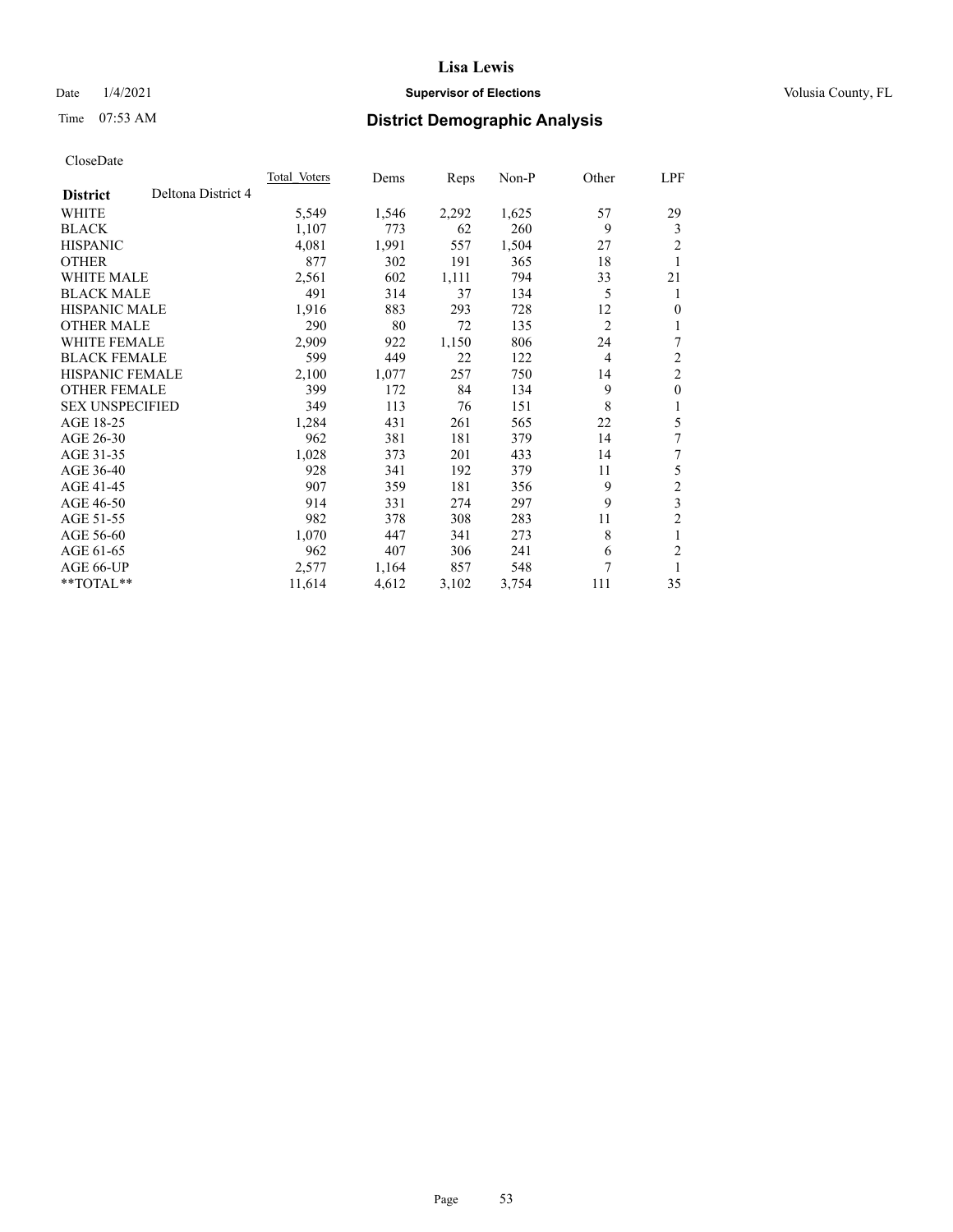## Date  $1/4/2021$  **Supervisor of Elections Supervisor of Elections** Volusia County, FL

# Time 07:53 AM **District Demographic Analysis**

|                                       | Total Voters | Dems  | Reps  | Non-P | Other          | LPF          |
|---------------------------------------|--------------|-------|-------|-------|----------------|--------------|
| Deltona District 5<br><b>District</b> |              |       |       |       |                |              |
| WHITE                                 | 5,474        | 1,435 | 2,326 | 1,612 | 78             | 23           |
| <b>BLACK</b>                          | 1,159        | 881   | 46    | 221   | 11             | $\mathbf{0}$ |
| <b>HISPANIC</b>                       | 3,455        | 1,531 | 573   | 1,324 | 24             | 3            |
| <b>OTHER</b>                          | 710          | 214   | 146   | 328   | 15             | 7            |
| WHITE MALE                            | 2,576        | 557   | 1,172 | 802   | 29             | 16           |
| <b>BLACK MALE</b>                     | 508          | 357   | 30    | 114   | 7              | $\mathbf{0}$ |
| <b>HISPANIC MALE</b>                  | 1,604        | 645   | 324   | 626   | 7              | 2            |
| <b>OTHER MALE</b>                     | 243          | 73    | 58    | 99    | 8              | 5            |
| WHITE FEMALE                          | 2,813        | 860   | 1,119 | 778   | 49             | 7            |
| <b>BLACK FEMALE</b>                   | 628          | 507   | 15    | 102   | 4              | $\theta$     |
| HISPANIC FEMALE                       | 1,806        | 857   | 247   | 684   | 17             | 1            |
| <b>OTHER FEMALE</b>                   | 290          | 103   | 56    | 125   | 5              | 1            |
| <b>SEX UNSPECIFIED</b>                | 329          | 101   | 70    | 155   | $\overline{2}$ | 1            |
| AGE 18-25                             | 1,286        | 451   | 260   | 537   | 30             | 8            |
| AGE 26-30                             | 873          | 284   | 188   | 383   | 14             | 4            |
| AGE 31-35                             | 921          | 292   | 226   | 381   | 16             | 6            |
| AGE 36-40                             | 868          | 286   | 201   | 363   | 15             | 3            |
| AGE 41-45                             | 865          | 324   | 192   | 332   | 11             | 6            |
| AGE 46-50                             | 884          | 308   | 262   | 302   | 11             |              |
| AGE 51-55                             | 914          | 346   | 317   | 240   | 9              | 2            |
| AGE 56-60                             | 1,016        | 371   | 374   | 266   | 5              | $\mathbf{0}$ |
| AGE 61-65                             | 956          | 364   | 362   | 220   | 7              | 3            |
| AGE 66-UP                             | 2,215        | 1,035 | 709   | 461   | 10             | $\mathbf{0}$ |
| **TOTAL**                             | 10,798       | 4,061 | 3,091 | 3,485 | 128            | 33           |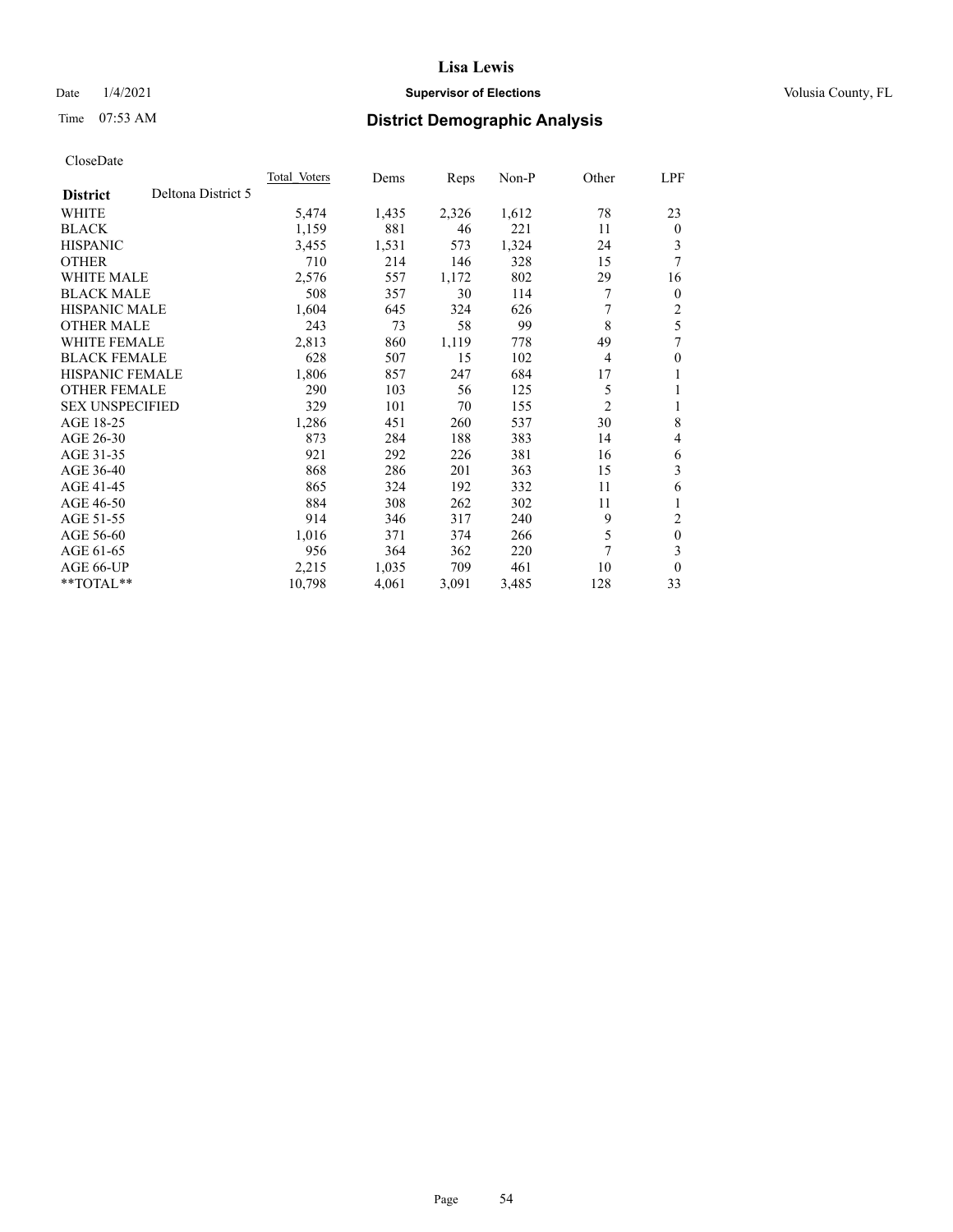## Date  $1/4/2021$  **Supervisor of Elections Supervisor of Elections** Volusia County, FL

# Time 07:53 AM **District Demographic Analysis**

|                        |                    | Total Voters | Dems  | Reps  | Non-P | Other | LPF            |
|------------------------|--------------------|--------------|-------|-------|-------|-------|----------------|
| <b>District</b>        | Deltona District 6 |              |       |       |       |       |                |
| WHITE                  |                    | 6,182        | 1,494 | 2,752 | 1,819 | 88    | 29             |
| <b>BLACK</b>           |                    | 1,098        | 806   | 51    | 231   | 10    | $\mathbf{0}$   |
| <b>HISPANIC</b>        |                    | 3,002        | 1,370 | 427   | 1,168 | 28    | 9              |
| <b>OTHER</b>           |                    | 744          | 232   | 171   | 323   | 16    | $\overline{2}$ |
| WHITE MALE             |                    | 2,910        | 590   | 1,370 | 887   | 45    | 18             |
| <b>BLACK MALE</b>      |                    | 502          | 349   | 31    | 115   | 7     | $\mathbf{0}$   |
| <b>HISPANIC MALE</b>   |                    | 1,403        | 595   | 233   | 553   | 14    | 8              |
| <b>OTHER MALE</b>      |                    | 274          | 79    | 70    | 120   | 4     | 1              |
| WHITE FEMALE           |                    | 3,172        | 886   | 1,335 | 897   | 43    | 11             |
| <b>BLACK FEMALE</b>    |                    | 581          | 447   | 20    | 111   | 3     | $\mathbf{0}$   |
| <b>HISPANIC FEMALE</b> |                    | 1,551        | 759   | 188   | 589   | 14    | 1              |
| <b>OTHER FEMALE</b>    |                    | 301          | 114   | 66    | 113   | 7     | 1              |
| <b>SEX UNSPECIFIED</b> |                    | 332          | 83    | 88    | 156   | 5     | $\theta$       |
| AGE 18-25              |                    | 1,225        | 405   | 254   | 528   | 32    | 6              |
| AGE 26-30              |                    | 954          | 313   | 227   | 392   | 16    | 6              |
| AGE 31-35              |                    | 922          | 306   | 235   | 369   | 7     | 5              |
| AGE 36-40              |                    | 934          | 303   | 247   | 365   | 16    | 3              |
| AGE 41-45              |                    | 865          | 275   | 247   | 324   | 15    | 4              |
| AGE 46-50              |                    | 924          | 316   | 285   | 306   | 12    | 5              |
| AGE 51-55              |                    | 926          | 311   | 293   | 302   | 16    | 4              |
| AGE 56-60              |                    | 1,095        | 369   | 436   | 278   | 9     | 3              |
| AGE 61-65              |                    | 1,010        | 353   | 421   | 223   | 11    | $\overline{2}$ |
| AGE 66-UP              |                    | 2,171        | 951   | 756   | 454   | 8     | $\overline{2}$ |
| $**TOTAL**$            |                    | 11,026       | 3,902 | 3,401 | 3,541 | 142   | 40             |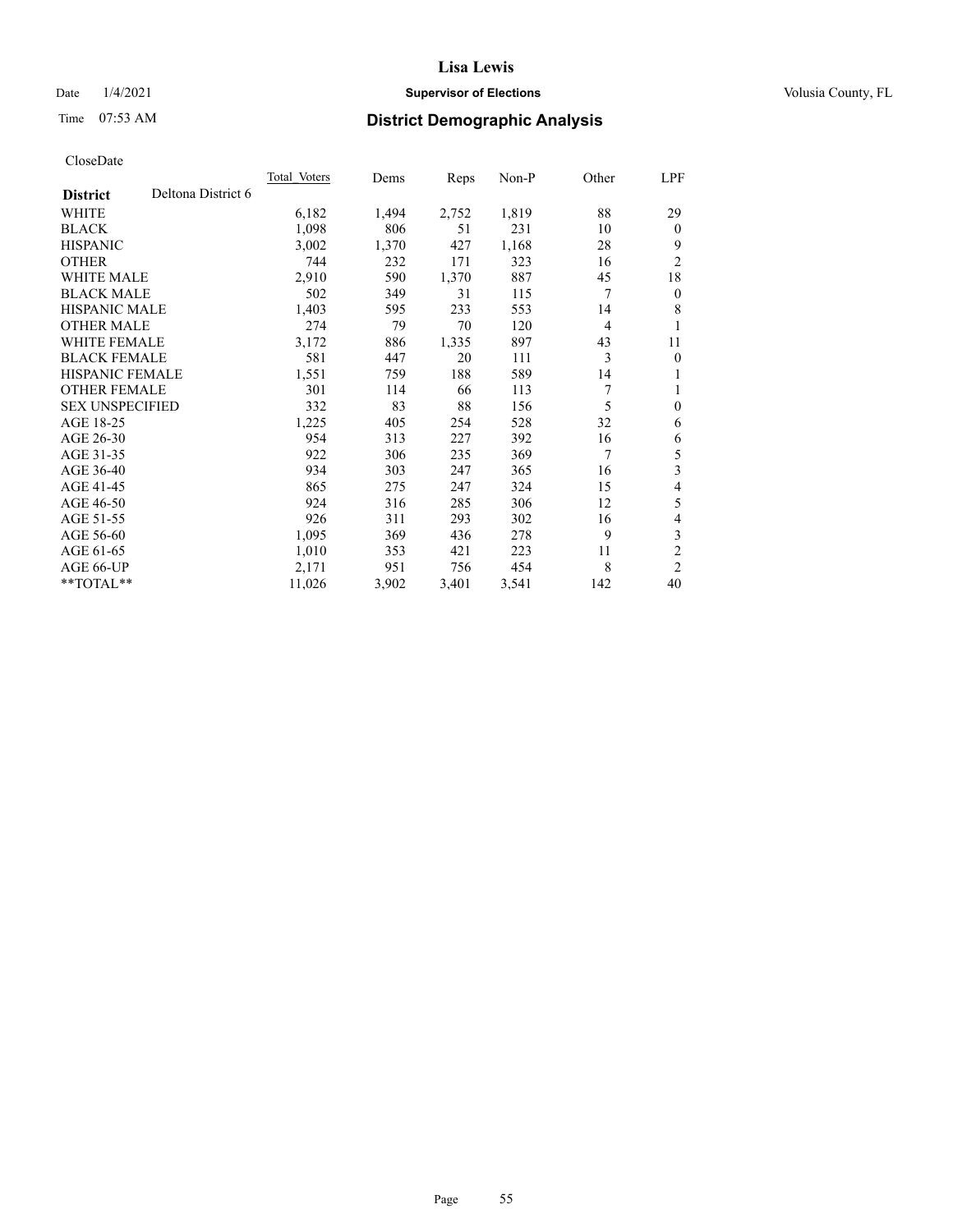## Date  $1/4/2021$  **Supervisor of Elections Supervisor of Elections** Volusia County, FL

# Time 07:53 AM **District Demographic Analysis**

|                        |                      | Total Voters | Dems  | Reps     | Non-P | Other    | LPF    |
|------------------------|----------------------|--------------|-------|----------|-------|----------|--------|
| <b>District</b>        | Edgewater District 1 |              |       |          |       |          |        |
| WHITE                  |                      | 3,589        | 1,035 | 1,483    | 1,002 | 55       | 14     |
| <b>BLACK</b>           |                      | 99           | 71    | 5        | 21    | 2        | 0      |
| <b>HISPANIC</b>        |                      | 85           | 32    | 20       | 32    | 1        | $_{0}$ |
| <b>OTHER</b>           |                      | 189          | 62    | 44       | 80    | 3        | 0      |
| WHITE MALE             |                      | 1,658        | 392   | 756      | 477   | 23       | 10     |
| <b>BLACK MALE</b>      |                      | 50           | 30    | 5        | 13    | 2        | 0      |
| <b>HISPANIC MALE</b>   |                      | 35           | 10    | 9        | 16    | 0        | 0      |
| <b>OTHER MALE</b>      |                      | 67           | 24    | 16       | 26    |          | 0      |
| WHITE FEMALE           |                      | 1,877        | 629   | 705      | 507   | 32       | 4      |
| <b>BLACK FEMALE</b>    |                      | 47           | 39    | $\theta$ | 8     | $\Omega$ | 0      |
| <b>HISPANIC FEMALE</b> |                      | 48           | 20    | 11       | 16    |          | 0      |
| <b>OTHER FEMALE</b>    |                      | 64           | 23    | 16       | 24    |          | 0      |
| <b>SEX UNSPECIFIED</b> |                      | 116          | 33    | 34       | 48    |          | 0      |
| AGE 18-25              |                      | 273          | 68    | 86       | 106   | 11       | 2      |
| AGE 26-30              |                      | 233          | 67    | 75       | 82    | 7        | 2      |
| AGE 31-35              |                      | 278          | 68    | 95       | 109   | 3        | 3      |
| AGE 36-40              |                      | 228          | 66    | 63       | 93    | 3        | 3      |
| AGE 41-45              |                      | 236          | 71    | 79       | 84    |          |        |
| AGE 46-50              |                      | 263          | 49    | 119      | 91    | 2        | 2      |
| AGE 51-55              |                      | 289          | 81    | 128      | 75    | 5        | 0      |
| AGE 56-60              |                      | 454          | 129   | 199      | 121   | 5        | 0      |
| AGE 61-65              |                      | 486          | 150   | 195      | 133   | 8        | 0      |
| AGE 66-UP              |                      | 1,222        | 451   | 513      | 241   | 16       |        |
| **TOTAL**              |                      | 3,962        | 1,200 | 1,552    | 1,135 | 61       | 14     |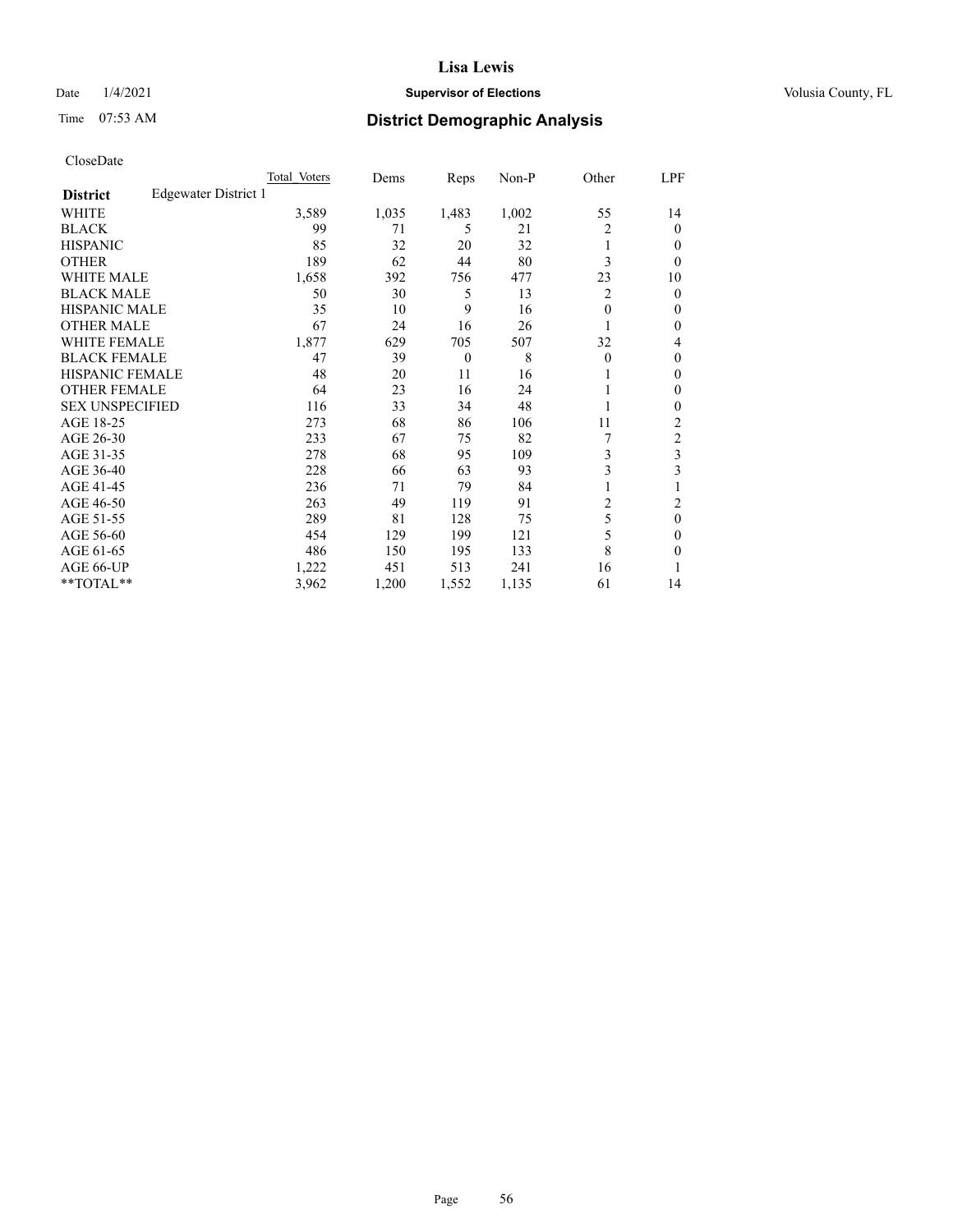## Date  $1/4/2021$  **Supervisor of Elections Supervisor of Elections** Volusia County, FL

# Time 07:53 AM **District Demographic Analysis**

|                        | Total Voters         | Dems  | Reps  | Non-P | Other          | LPF            |
|------------------------|----------------------|-------|-------|-------|----------------|----------------|
| <b>District</b>        | Edgewater District 2 |       |       |       |                |                |
| WHITE                  | 3,907                | 1,071 | 1,652 | 1,104 | 70             | 10             |
| <b>BLACK</b>           | 72                   | 55    | 5     | 10    | 2              | 0              |
| <b>HISPANIC</b>        | 84                   | 35    | 19    | 24    | 6              | $_{0}$         |
| <b>OTHER</b>           | 162                  | 44    | 50    | 65    |                | $\overline{c}$ |
| WHITE MALE             | 1,804                | 435   | 813   | 517   | 30             | 9              |
| <b>BLACK MALE</b>      | 31                   | 22    | 2     | 6     | 1              | 0              |
| <b>HISPANIC MALE</b>   | 45                   | 13    | 12    | 16    | 4              | 0              |
| <b>OTHER MALE</b>      | 53                   | 15    | 14    | 24    | $\Omega$       | 0              |
| WHITE FEMALE           | 2,062                | 623   | 825   | 573   | 40             |                |
| <b>BLACK FEMALE</b>    | 40                   | 32    | 3     | 4     | 1              | 0              |
| <b>HISPANIC FEMALE</b> | 37                   | 22    | 6     | 7     | $\overline{c}$ | 0              |
| <b>OTHER FEMALE</b>    | 58                   | 20    | 18    | 18    | 1              |                |
| <b>SEX UNSPECIFIED</b> | 95                   | 23    | 33    | 38    | $\Omega$       |                |
| AGE 18-25              | 308                  | 88    | 102   | 102   | 15             |                |
| AGE 26-30              | 316                  | 77    | 106   | 121   | 9              | 3              |
| AGE 31-35              | 273                  | 71    | 87    | 108   | 4              | 3              |
| AGE 36-40              | 281                  | 76    | 90    | 106   | 6              | 3              |
| AGE 41-45              | 262                  | 59    | 99    | 97    |                | 0              |
| AGE 46-50              | 314                  | 75    | 116   | 117   | 4              | 2              |
| AGE 51-55              | 331                  | 71    | 157   | 92    | 11             | 0              |
| AGE 56-60              | 398                  | 100   | 192   | 98    | 8              | 0              |
| AGE 61-65              | 432                  | 139   | 187   | 104   | 2              | 0              |
| AGE 66-UP              | 1,310                | 449   | 590   | 258   | 13             | 0              |
| $*$ $TOTAL**$          | 4,225                | 1,205 | 1,726 | 1,203 | 79             | 12             |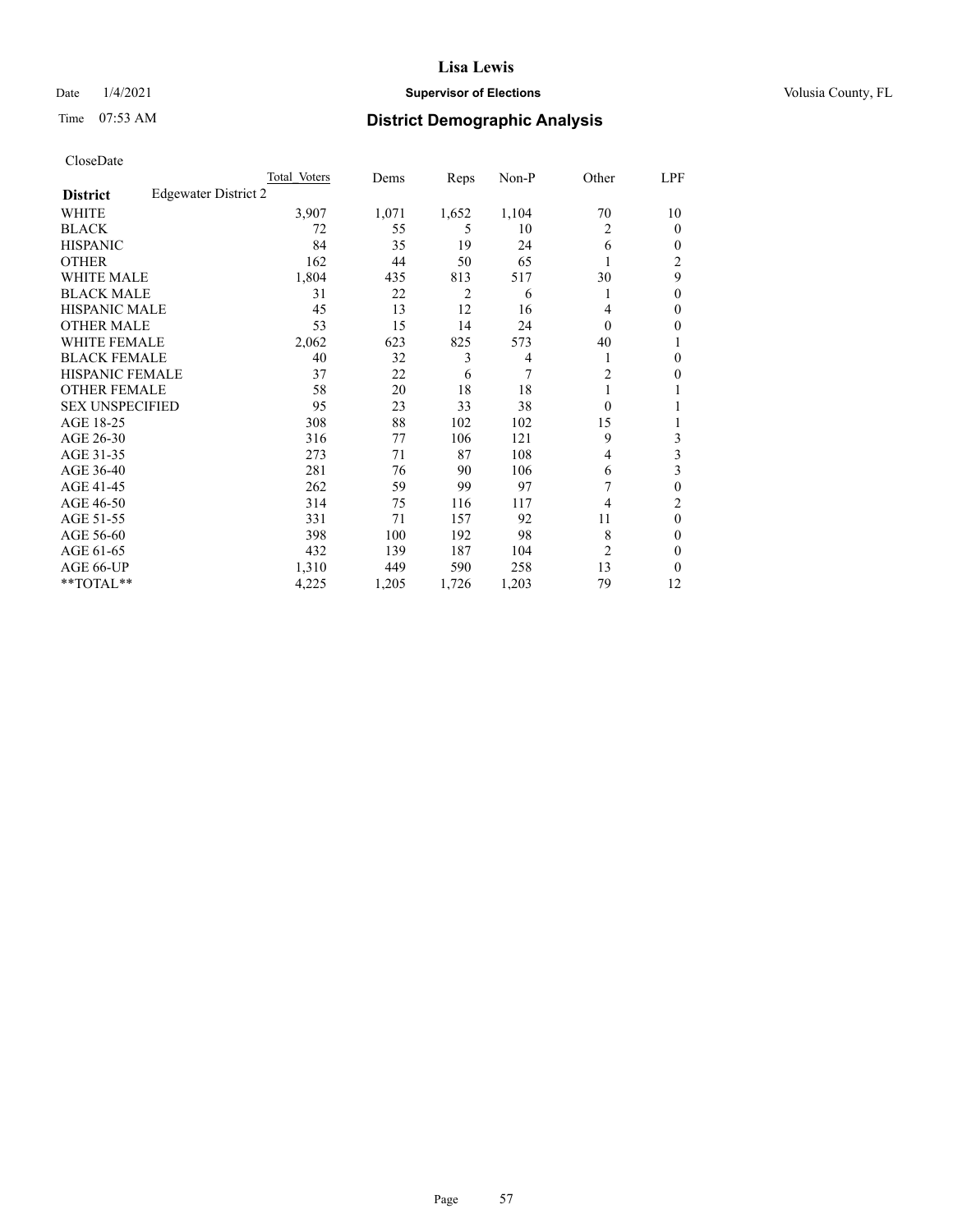## Date  $1/4/2021$  **Supervisor of Elections Supervisor of Elections** Volusia County, FL

# Time 07:53 AM **District Demographic Analysis**

|                        |                      | Total Voters | Dems  | Reps  | Non-P | Other    | LPF |
|------------------------|----------------------|--------------|-------|-------|-------|----------|-----|
| <b>District</b>        | Edgewater District 3 |              |       |       |       |          |     |
| WHITE                  |                      | 3,684        | 1,012 | 1,556 | 1,046 | 62       | 8   |
| <b>BLACK</b>           |                      | 125          | 92    | 7     | 24    | 2        | 0   |
| <b>HISPANIC</b>        |                      | 100          | 36    | 20    | 40    | 3        |     |
| <b>OTHER</b>           |                      | 193          | 51    | 54    | 84    | 3        |     |
| WHITE MALE             |                      | 1,684        | 378   | 764   | 512   | 25       | 5   |
| <b>BLACK MALE</b>      |                      | 61           | 46    | 3     | 10    | 2        | 0   |
| <b>HISPANIC MALE</b>   |                      | 43           | 14    | 10    | 18    |          | 0   |
| <b>OTHER MALE</b>      |                      | 62           | 14    | 19    | 28    | 1        | 0   |
| WHITE FEMALE           |                      | 1,945        | 628   | 763   | 514   | 37       | 3   |
| <b>BLACK FEMALE</b>    |                      | 60           | 44    | 4     | 12    | $\Omega$ | 0   |
| <b>HISPANIC FEMALE</b> |                      | 52           | 18    | 10    | 21    | 2        |     |
| <b>OTHER FEMALE</b>    |                      | 69           | 22    | 22    | 23    |          |     |
| <b>SEX UNSPECIFIED</b> |                      | 126          | 27    | 42    | 56    |          | 0   |
| AGE 18-25              |                      | 347          | 76    | 110   | 143   | 15       | 3   |
| AGE 26-30              |                      | 287          | 80    | 87    | 113   | 6        | 1   |
| AGE 31-35              |                      | 282          | 77    | 97    | 102   | 6        | 0   |
| AGE 36-40              |                      | 238          | 58    | 84    | 93    | 3        | 0   |
| AGE 41-45              |                      | 233          | 51    | 101   | 80    |          | 0   |
| AGE 46-50              |                      | 282          | 67    | 121   | 88    | 4        | 2   |
| AGE 51-55              |                      | 334          | 90    | 136   | 99    | 6        | 3   |
| AGE 56-60              |                      | 411          | 130   | 166   | 107   | 7        |     |
| AGE 61-65              |                      | 404          | 116   | 180   | 101   | 7        | 0   |
| AGE 66-UP              |                      | 1,284        | 446   | 555   | 268   | 15       | 0   |
| **TOTAL**              |                      | 4,102        | 1,191 | 1,637 | 1,194 | 70       | 10  |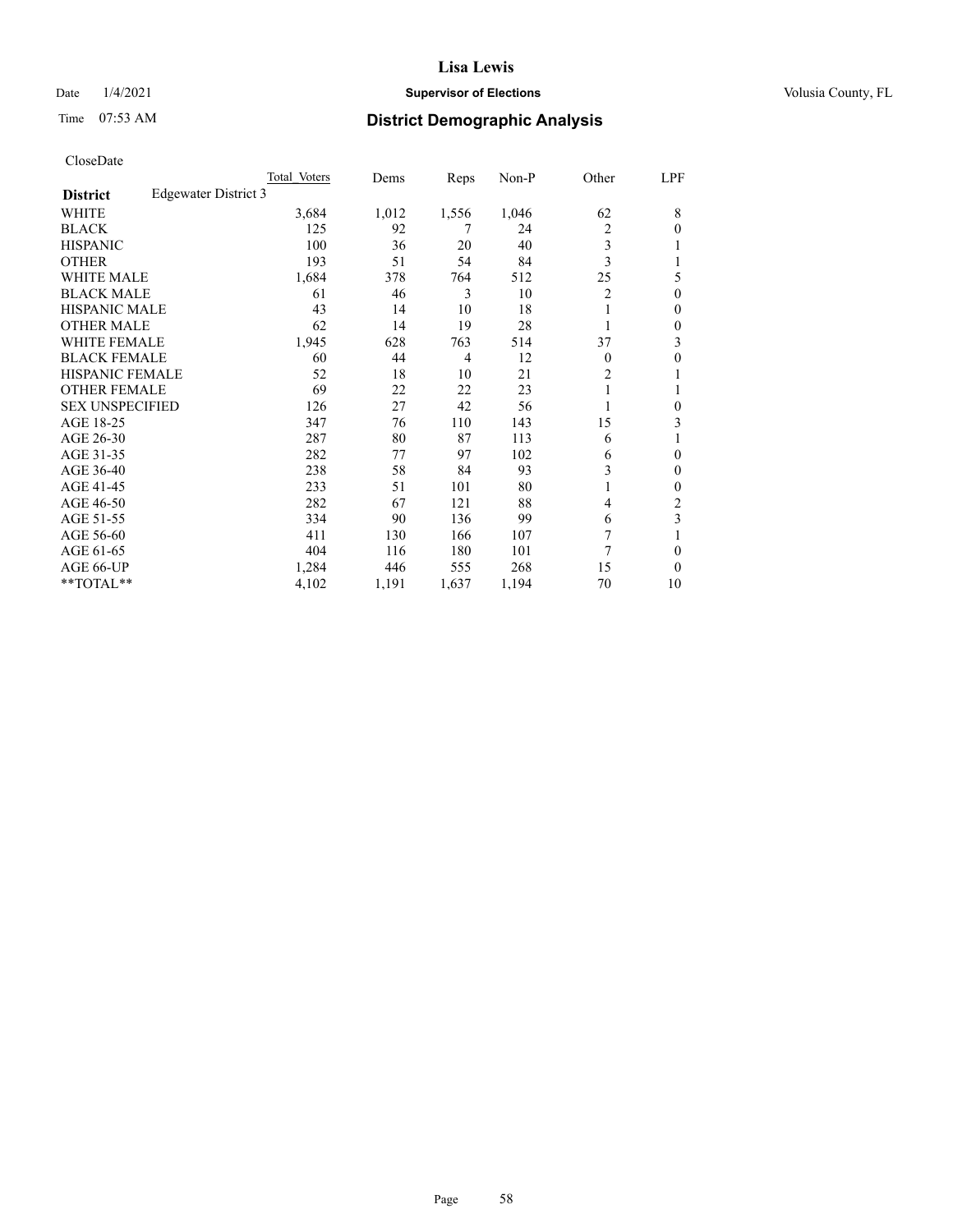## Date  $1/4/2021$  **Supervisor of Elections Supervisor of Elections** Volusia County, FL

# Time 07:53 AM **District Demographic Analysis**

|                        |                      | Total Voters | Dems  | Reps  | Non-P | Other          | LPF    |
|------------------------|----------------------|--------------|-------|-------|-------|----------------|--------|
| <b>District</b>        | Edgewater District 4 |              |       |       |       |                |        |
| WHITE                  |                      | 4,914        | 1,262 | 2,188 | 1,384 | 64             | 16     |
| <b>BLACK</b>           |                      | 110          | 79    | 9     | 20    | 2              | 0      |
| <b>HISPANIC</b>        |                      | 108          | 41    | 29    | 36    | $\overline{c}$ | $_{0}$ |
| <b>OTHER</b>           |                      | 182          | 44    | 57    | 76    | 5              | 0      |
| WHITE MALE             |                      | 2,234        | 464   | 1,071 | 659   | 31             | 9      |
| <b>BLACK MALE</b>      |                      | 54           | 31    | 7     | 14    | $\overline{c}$ | 0      |
| <b>HISPANIC MALE</b>   |                      | 40           | 14    | 10    | 15    |                | 0      |
| <b>OTHER MALE</b>      |                      | 64           | 18    | 22    | 22    | $\overline{2}$ | 0      |
| WHITE FEMALE           |                      | 2,637        | 791   | 1,093 | 713   | 33             | 7      |
| <b>BLACK FEMALE</b>    |                      | 54           | 46    | 2     | 6     | $\Omega$       | 0      |
| <b>HISPANIC FEMALE</b> |                      | 66           | 26    | 18    | 21    |                | 0      |
| <b>OTHER FEMALE</b>    |                      | 66           | 20    | 16    | 28    | 2              | 0      |
| <b>SEX UNSPECIFIED</b> |                      | 99           | 16    | 44    | 38    |                | 0      |
| AGE 18-25              |                      | 340          | 82    | 107   | 137   | 10             | 4      |
| AGE 26-30              |                      | 268          | 58    | 89    | 117   | 3              | 1      |
| AGE 31-35              |                      | 278          | 64    | 102   | 102   | 6              | 4      |
| AGE 36-40              |                      | 269          | 69    | 88    | 106   | 3              | 3      |
| AGE 41-45              |                      | 281          | 67    | 99    | 108   | 6              |        |
| AGE 46-50              |                      | 302          | 70    | 136   | 92    | 3              |        |
| AGE 51-55              |                      | 299          | 70    | 163   | 62    | 4              | 0      |
| AGE 56-60              |                      | 487          | 117   | 235   | 129   | 6              | 0      |
| AGE 61-65              |                      | 537          | 124   | 272   | 134   | 7              | 0      |
| AGE 66-UP              |                      | 2,253        | 705   | 992   | 529   | 25             | 2      |
| **TOTAL**              |                      | 5,314        | 1,426 | 2,283 | 1,516 | 73             | 16     |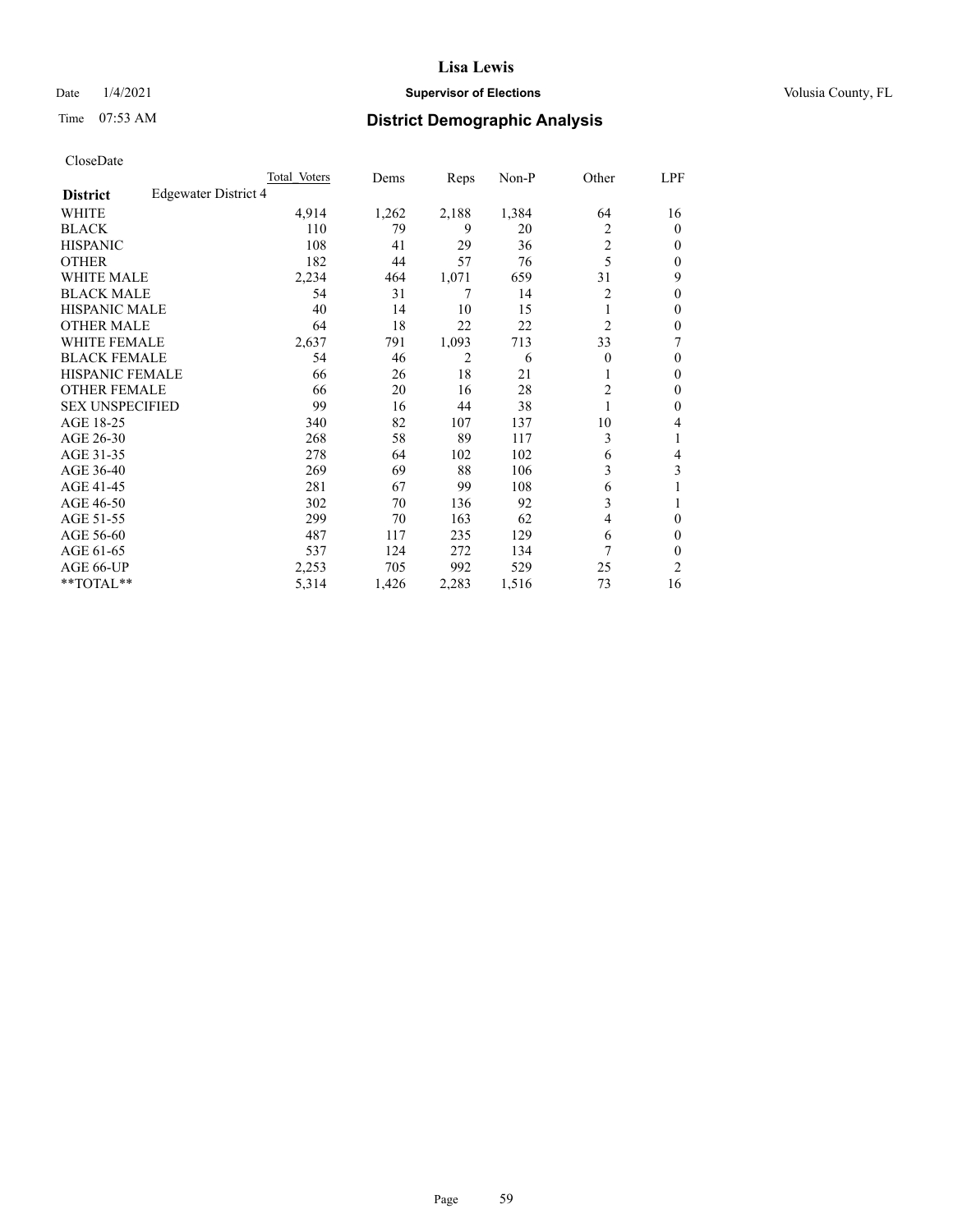## Date  $1/4/2021$  **Supervisor of Elections Supervisor of Elections** Volusia County, FL

# Time 07:53 AM **District Demographic Analysis**

|                                          | Total Voters | Dems | Reps | Non-P | Other          | LPF          |
|------------------------------------------|--------------|------|------|-------|----------------|--------------|
| Holly Hill District 1<br><b>District</b> |              |      |      |       |                |              |
| WHITE                                    | 1,706        | 484  | 684  | 500   | 31             |              |
| <b>BLACK</b>                             | 247          | 175  | 11   | 58    | $\overline{2}$ |              |
| <b>HISPANIC</b>                          | 125          | 53   | 19   | 51    | 2              | $\Omega$     |
| <b>OTHER</b>                             | 151          | 54   | 37   | 58    | $\overline{2}$ | $\Omega$     |
| WHITE MALE                               | 840          | 196  | 359  | 272   | 9              | 4            |
| <b>BLACK MALE</b>                        | 101          | 68   | 6    | 25    |                |              |
| <b>HISPANIC MALE</b>                     | 61           | 23   | 12   | 25    |                | $\theta$     |
| <b>OTHER MALE</b>                        | 57           | 19   | 16   | 22    | $\Omega$       | $\mathbf{0}$ |
| WHITE FEMALE                             | 845          | 284  | 313  | 223   | 22             | 3            |
| <b>BLACK FEMALE</b>                      | 144          | 105  | 5    | 33    |                | $\theta$     |
| <b>HISPANIC FEMALE</b>                   | 63           | 30   | 7    | 25    |                | $\Omega$     |
| <b>OTHER FEMALE</b>                      | 65           | 28   | 17   | 19    |                | $\theta$     |
| <b>SEX UNSPECIFIED</b>                   | 53           | 13   | 16   | 23    |                | 0            |
| AGE 18-25                                | 182          | 54   | 47   | 71    | 9              |              |
| AGE 26-30                                | 138          | 55   | 26   | 55    | $\overline{c}$ | $\theta$     |
| AGE 31-35                                | 148          | 48   | 40   | 57    | $\overline{c}$ |              |
| AGE 36-40                                | 134          | 39   | 33   | 54    | 5              | 3            |
| AGE 41-45                                | 150          | 43   | 49   | 54    | 4              | $\theta$     |
| AGE 46-50                                | 148          | 53   | 38   | 54    | 3              | $\Omega$     |
| AGE 51-55                                | 199          | 76   | 71   | 49    | $\overline{2}$ |              |
| AGE 56-60                                | 233          | 77   | 100  | 54    | $\overline{2}$ | 0            |
| AGE 61-65                                | 244          | 85   | 90   | 68    | $\mathbf{0}$   |              |
| AGE 66-UP                                | 653          | 236  | 257  | 151   | 8              |              |
| **TOTAL**                                | 2,229        | 766  | 751  | 667   | 37             | 8            |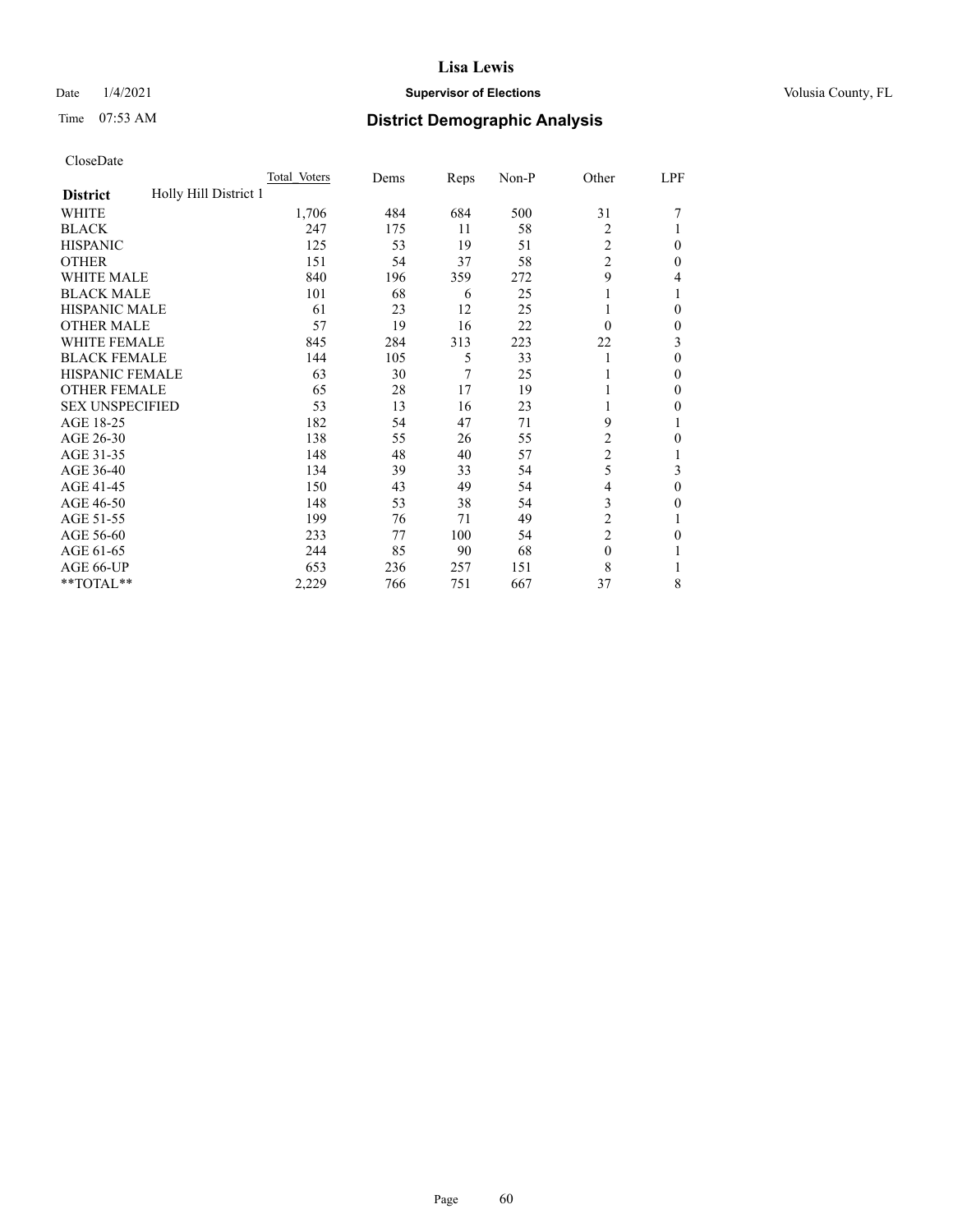## Date  $1/4/2021$  **Supervisor of Elections Supervisor of Elections** Volusia County, FL

# Time 07:53 AM **District Demographic Analysis**

|                                          | Total Voters | Dems | Reps           | Non-P | Other          | LPF      |
|------------------------------------------|--------------|------|----------------|-------|----------------|----------|
| Holly Hill District 2<br><b>District</b> |              |      |                |       |                |          |
| WHITE                                    | 1,577        | 482  | 552            | 506   | 28             | 9        |
| <b>BLACK</b>                             | 295          | 221  | 8              | 66    | $\Omega$       | $\Omega$ |
| <b>HISPANIC</b>                          | 86           | 37   | 19             | 30    | $\Omega$       | 0        |
| <b>OTHER</b>                             | 140          | 43   | 25             | 69    | 3              | 0        |
| WHITE MALE                               | 745          | 183  | 287            | 256   | 13             | 6        |
| <b>BLACK MALE</b>                        | 127          | 86   | 4              | 37    | $\Omega$       | $\Omega$ |
| <b>HISPANIC MALE</b>                     | 44           | 15   | 13             | 16    | $\theta$       | 0        |
| <b>OTHER MALE</b>                        | 51           | 11   | 13             | 27    | $\Omega$       | 0        |
| WHITE FEMALE                             | 807          | 296  | 257            | 236   | 15             | 3        |
| <b>BLACK FEMALE</b>                      | 160          | 130  | $\overline{4}$ | 26    | $\theta$       | 0        |
| <b>HISPANIC FEMALE</b>                   | 41           | 22   | 6              | 13    | $\theta$       | 0        |
| <b>OTHER FEMALE</b>                      | 48           | 26   | 4              | 17    | 1              | 0        |
| <b>SEX UNSPECIFIED</b>                   | 75           | 14   | 16             | 43    | $\overline{2}$ | 0        |
| AGE 18-25                                | 186          | 63   | 41             | 80    |                |          |
| AGE 26-30                                | 166          | 54   | 42             | 67    | $\overline{c}$ |          |
| AGE 31-35                                | 182          | 68   | 36             | 73    | 4              |          |
| AGE 36-40                                | 172          | 69   | 29             | 72    | $\Omega$       | 2        |
| AGE 41-45                                | 139          | 46   | 34             | 54    | 5              | 0        |
| AGE 46-50                                | 160          | 55   | 50             | 51    | 3              |          |
| AGE 51-55                                | 177          | 60   | 66             | 49    | $\Omega$       | 2        |
| AGE 56-60                                | 268          | 95   | 87             | 78    | 8              | $\theta$ |
| AGE 61-65                                | 198          | 88   | 61             | 45    | 3              |          |
| AGE 66-UP                                | 450          | 185  | 158            | 102   | 5              | $\Omega$ |
| **TOTAL**                                | 2,098        | 783  | 604            | 671   | 31             | 9        |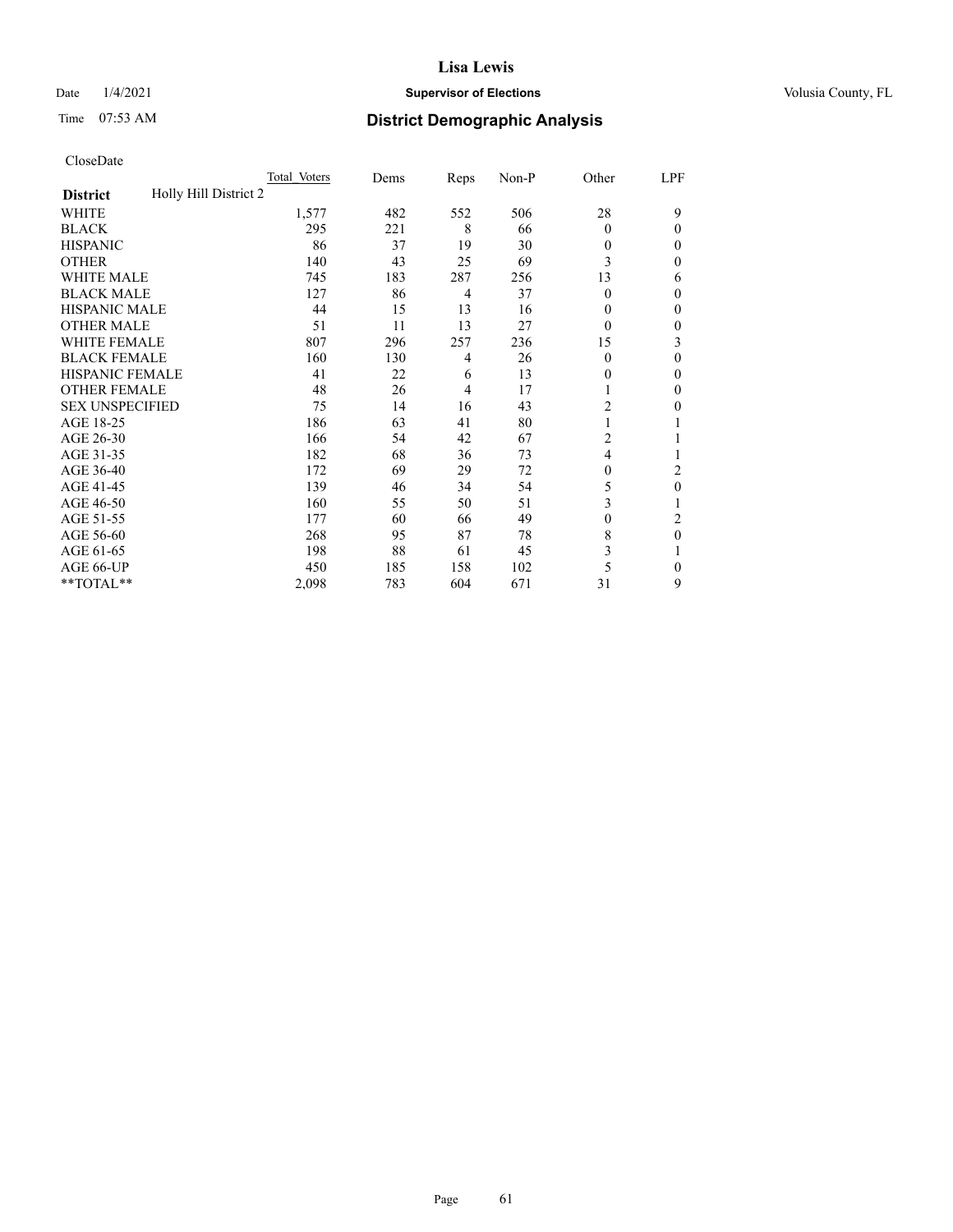## Date  $1/4/2021$  **Supervisor of Elections Supervisor of Elections** Volusia County, FL

# Time 07:53 AM **District Demographic Analysis**

|                                          | Total Voters | Dems | Reps           | Non-P | Other          | LPF          |
|------------------------------------------|--------------|------|----------------|-------|----------------|--------------|
| Holly Hill District 3<br><b>District</b> |              |      |                |       |                |              |
| WHITE                                    | 1,583        | 485  | 643            | 427   | 22             | 6            |
| <b>BLACK</b>                             | 211          | 160  | 10             | 40    |                | $\Omega$     |
| <b>HISPANIC</b>                          | 62           | 29   | 9              | 23    | 1              | 0            |
| <b>OTHER</b>                             | 122          | 43   | 26             | 51    | $\overline{2}$ | 0            |
| WHITE MALE                               | 666          | 171  | 294            | 184   | 12             | 5            |
| <b>BLACK MALE</b>                        | 91           | 60   | 8              | 22    |                | $\Omega$     |
| <b>HISPANIC MALE</b>                     | 35           | 18   | 5              | 11    |                | 0            |
| <b>OTHER MALE</b>                        | 37           | 16   | 9              | 11    | 1              | 0            |
| WHITE FEMALE                             | 897          | 308  | 343            | 235   | 10             |              |
| <b>BLACK FEMALE</b>                      | 119          | 99   | $\overline{2}$ | 18    | $\Omega$       | $\Omega$     |
| <b>HISPANIC FEMALE</b>                   | 26           | 11   | 4              | 11    | $\Omega$       | 0            |
| <b>OTHER FEMALE</b>                      | 47           | 18   | 10             | 19    | $\theta$       | 0            |
| <b>SEX UNSPECIFIED</b>                   | 60           | 16   | 13             | 30    |                | 0            |
| AGE 18-25                                | 134          | 45   | 31             | 55    | $\overline{2}$ |              |
| AGE 26-30                                | 99           | 35   | 23             | 40    | 1              | $\mathbf{0}$ |
| AGE 31-35                                | 87           | 31   | 20             | 34    | $\overline{c}$ | 0            |
| AGE 36-40                                | 90           | 31   | 20             | 38    | 1              | 0            |
| AGE 41-45                                | 104          | 40   | 25             | 36    | 3              | 0            |
| AGE 46-50                                | 112          | 36   | 28             | 47    | $\Omega$       |              |
| AGE 51-55                                | 145          | 42   | 53             | 47    |                | 2            |
| AGE 56-60                                | 195          | 72   | 67             | 54    |                |              |
| AGE 61-65                                | 226          | 82   | 84             | 53    | 6              |              |
| AGE 66-UP                                | 786          | 303  | 337            | 137   | 9              | $\Omega$     |
| **TOTAL**                                | 1,978        | 717  | 688            | 541   | 26             | 6            |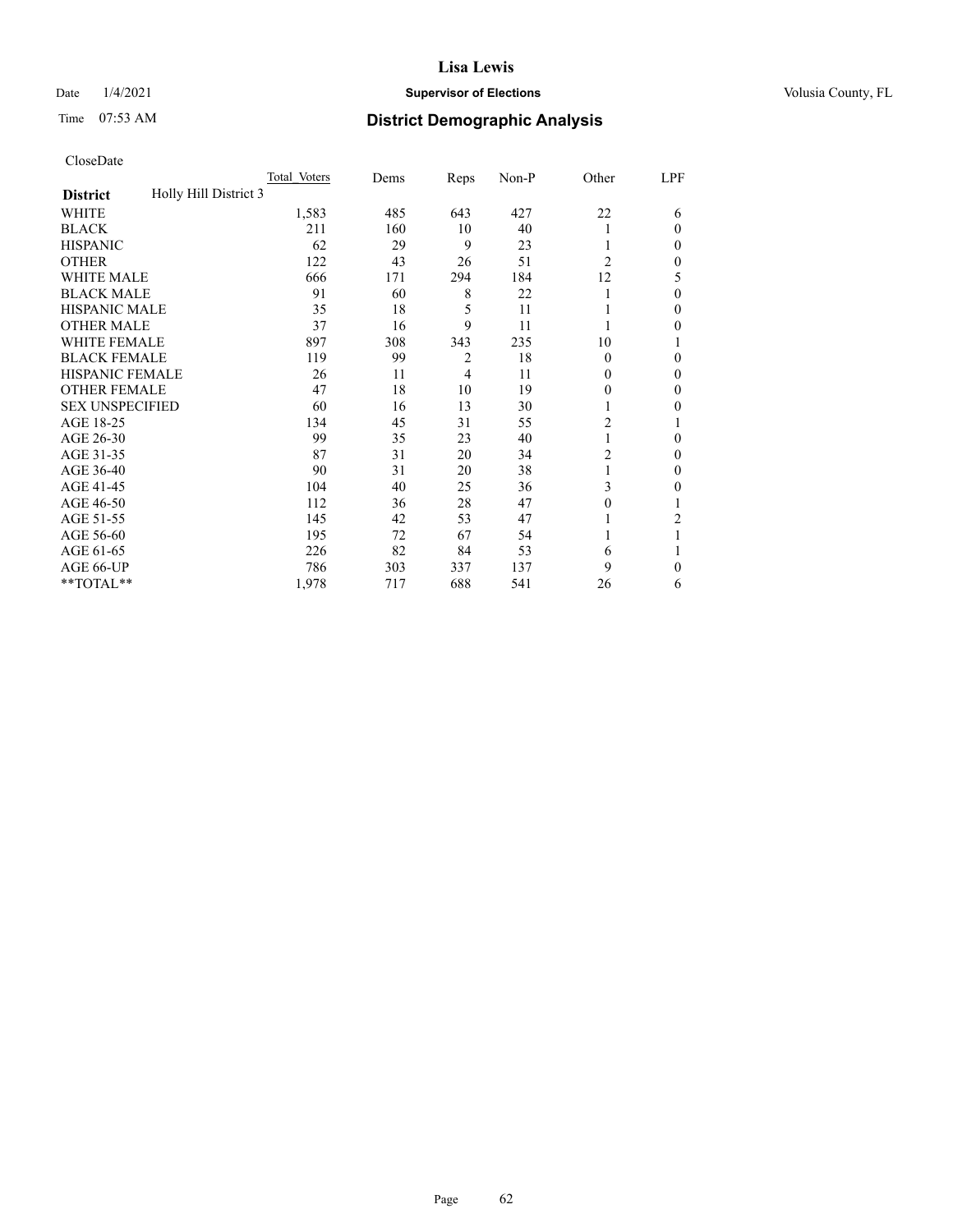## Date  $1/4/2021$  **Supervisor of Elections Supervisor of Elections** Volusia County, FL

# Time 07:53 AM **District Demographic Analysis**

|                                          | Total Voters | Dems | Reps | Non-P | Other          | LPF            |
|------------------------------------------|--------------|------|------|-------|----------------|----------------|
| Holly Hill District 4<br><b>District</b> |              |      |      |       |                |                |
| WHITE                                    | 1,499        | 447  | 574  | 448   | 25             | 5              |
| <b>BLACK</b>                             | 429          | 322  | 7    | 94    | 5              |                |
| <b>HISPANIC</b>                          | 101          | 49   | 14   | 37    | 0              |                |
| <b>OTHER</b>                             | 113          | 45   | 19   | 49    | 0              | 0              |
| <b>WHITE MALE</b>                        | 674          | 170  | 281  | 206   | 14             | 3              |
| <b>BLACK MALE</b>                        | 134          | 87   | 2    | 43    |                |                |
| <b>HISPANIC MALE</b>                     | 45           | 20   | 3    | 21    | 0              | 1              |
| <b>OTHER MALE</b>                        | 35           | 14   | 9    | 12    | 0              | $\mathbf{0}$   |
| WHITE FEMALE                             | 806          | 273  | 285  | 235   | 11             | $\overline{c}$ |
| <b>BLACK FEMALE</b>                      | 288          | 231  | 5    | 48    | 4              | $\theta$       |
| <b>HISPANIC FEMALE</b>                   | 51           | 26   | 10   | 15    | $\Omega$       | $\Omega$       |
| <b>OTHER FEMALE</b>                      | 54           | 27   | 7    | 20    | 0              | $\theta$       |
| <b>SEX UNSPECIFIED</b>                   | 55           | 15   | 12   | 28    | 0              | $\theta$       |
| AGE 18-25                                | 222          | 85   | 44   | 89    | 4              | $\theta$       |
| AGE 26-30                                | 215          | 111  | 27   | 74    | 1              | $\overline{2}$ |
| AGE 31-35                                | 202          | 81   | 38   | 76    | 3              | 4              |
| AGE 36-40                                | 155          | 69   | 31   | 52    | 3              | $\theta$       |
| AGE 41-45                                | 141          | 58   | 35   | 44    | 4              | $\theta$       |
| AGE 46-50                                | 141          | 45   | 46   | 47    | 3              | $\theta$       |
| AGE 51-55                                | 161          | 51   | 50   | 56    | 4              | 0              |
| AGE 56-60                                | 212          | 75   | 75   | 59    | $\overline{2}$ |                |
| AGE 61-65                                | 209          | 87   | 81   | 38    | 3              | $\theta$       |
| AGE 66-UP                                | 484          | 201  | 187  | 93    | 3              | $\Omega$       |
| **TOTAL**                                | 2,142        | 863  | 614  | 628   | 30             | 7              |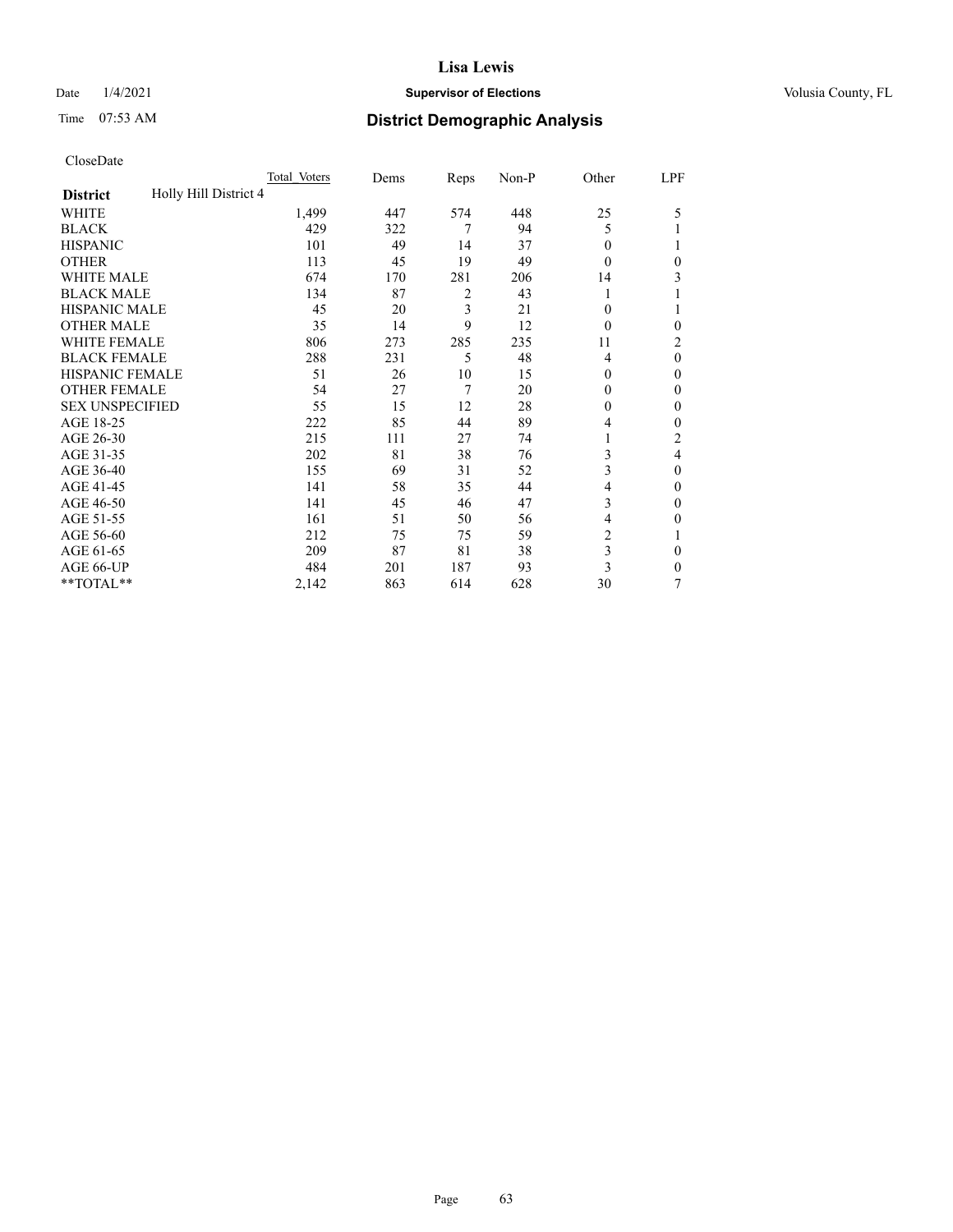## Date  $1/4/2021$  **Supervisor of Elections Supervisor of Elections** Volusia County, FL

# Time 07:53 AM **District Demographic Analysis**

|                        |            | Total Voters | Dems | Reps           | Non-P | Other          | LPF          |
|------------------------|------------|--------------|------|----------------|-------|----------------|--------------|
| <b>District</b>        | Lake Helen |              |      |                |       |                |              |
| WHITE                  |            | 1,935        | 498  | 889            | 517   | 27             | 4            |
| <b>BLACK</b>           |            | 169          | 140  | 7              | 21    |                | 0            |
| <b>HISPANIC</b>        |            | 95           | 35   | 28             | 30    | 1              |              |
| <b>OTHER</b>           |            | 81           | 31   | 20             | 28    | $\Omega$       | 2            |
| <b>WHITE MALE</b>      |            | 876          | 189  | 418            | 257   | 8              | 4            |
| <b>BLACK MALE</b>      |            | 76           | 63   | 5              | 8     | $\theta$       | 0            |
| <b>HISPANIC MALE</b>   |            | 42           | 17   | 10             | 14    | 0              |              |
| <b>OTHER MALE</b>      |            | 23           | 12   | $\overline{4}$ | 6     | $\theta$       |              |
| <b>WHITE FEMALE</b>    |            | 1,037        | 306  | 459            | 253   | 19             | 0            |
| <b>BLACK FEMALE</b>    |            | 89           | 76   | 1              | 11    | 1              | 0            |
| <b>HISPANIC FEMALE</b> |            | 50           | 17   | 17             | 15    |                | 0            |
| <b>OTHER FEMALE</b>    |            | 35           | 17   | 6              | 12    | $\theta$       | 0            |
| <b>SEX UNSPECIFIED</b> |            | 52           | 7    | 24             | 20    | $\mathbf{0}$   |              |
| AGE 18-25              |            | 179          | 38   | 69             | 68    | 3              |              |
| AGE 26-30              |            | 158          | 35   | 63             | 55    | 4              |              |
| AGE 31-35              |            | 149          | 52   | 43             | 49    | 5              | 0            |
| AGE 36-40              |            | 146          | 35   | 49             | 60    | $\overline{2}$ | 0            |
| AGE 41-45              |            | 152          | 32   | 53             | 65    | 1              |              |
| AGE 46-50              |            | 154          | 36   | 66             | 46    | 3              | 3            |
| AGE 51-55              |            | 183          | 50   | 88             | 43    | $\overline{c}$ | $\mathbf{0}$ |
| AGE 56-60              |            | 233          | 71   | 108            | 50    | 4              | 0            |
| AGE 61-65              |            | 258          | 85   | 123            | 48    | $\overline{c}$ | 0            |
| AGE 66-UP              |            | 668          | 270  | 282            | 112   | 3              |              |
| **TOTAL**              |            | 2,280        | 704  | 944            | 596   | 29             | 7            |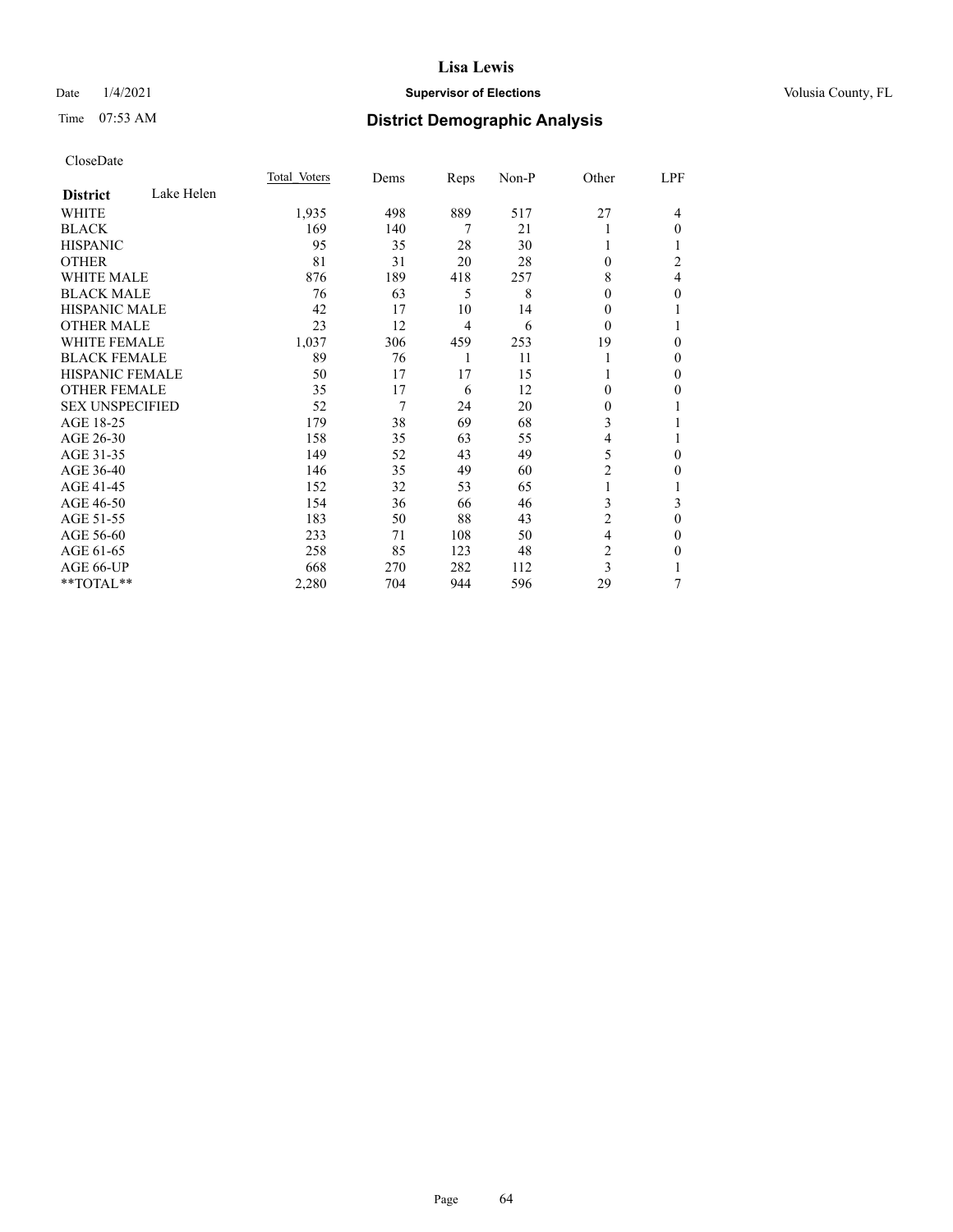## Date  $1/4/2021$  **Supervisor of Elections Supervisor of Elections** Volusia County, FL

| CloseDate |
|-----------|
|-----------|

|                        | Total Voters          | Dems           | Reps           | $Non-P$ | Other          | LPF            |
|------------------------|-----------------------|----------------|----------------|---------|----------------|----------------|
| <b>District</b>        | New Smyrna Bch Zone 1 |                |                |         |                |                |
| WHITE                  | 5,312                 | 1,504          | 2,555          | 1,139   | 100            | 14             |
| <b>BLACK</b>           | 21                    | 12             | 3              | 5       |                | $\theta$       |
| <b>HISPANIC</b>        | 72                    | 25             | 25             | 20      | 2              | $\Omega$       |
| <b>OTHER</b>           | 186                   | 42             | 64             | 76      | $\overline{4}$ | $\Omega$       |
| <b>WHITE MALE</b>      | 2,468                 | 567            | 1,262          | 588     | 43             | 8              |
| <b>BLACK MALE</b>      | 13                    | 9              | $\overline{0}$ | 4       | $\theta$       | $\Omega$       |
| <b>HISPANIC MALE</b>   | 28                    | 9              | 8              | 10      |                | $\Omega$       |
| <b>OTHER MALE</b>      | 61                    | 13             | 27             | 20      |                | $\Omega$       |
| WHITE FEMALE           | 2,789                 | 917            | 1,271          | 538     | 57             | 6              |
| <b>BLACK FEMALE</b>    | 7                     | $\overline{2}$ | 3              | 1       |                | $\Omega$       |
| HISPANIC FEMALE        | 43                    | 15             | 17             | 10      |                | $\Omega$       |
| <b>OTHER FEMALE</b>    | 71                    | 26             | 26             | 17      | 2              | 0              |
| <b>SEX UNSPECIFIED</b> | 111                   | 25             | 33             | 52      |                | $\Omega$       |
| AGE 18-25              | 304                   | 70             | 115            | 102     | 16             |                |
| AGE 26-30              | 211                   | 47             | 75             | 84      | 3              | $\overline{c}$ |
| AGE 31-35              | 236                   | 64             | 75             | 91      | 5              |                |
| AGE 36-40              | 234                   | 74             | 74             | 82      |                | 3              |
| AGE 41-45              | 223                   | 50             | 81             | 82      | 9              |                |
| AGE 46-50              | 273                   | 67             | 122            | 70      | 13             |                |
| AGE 51-55              | 434                   | 105            | 227            | 92      | 9              |                |
| AGE 56-60              | 623                   | 131            | 352            | 127     | 11             | $\overline{2}$ |
| AGE 61-65              | 684                   | 204            | 339            | 129     | 11             |                |
| AGE 66-UP              | 2,369                 | 771            | 1,187          | 381     | 29             |                |
| **TOTAL**              | 5,591                 | 1,583          | 2,647          | 1,240   | 107            | 14             |
|                        |                       |                |                |         |                |                |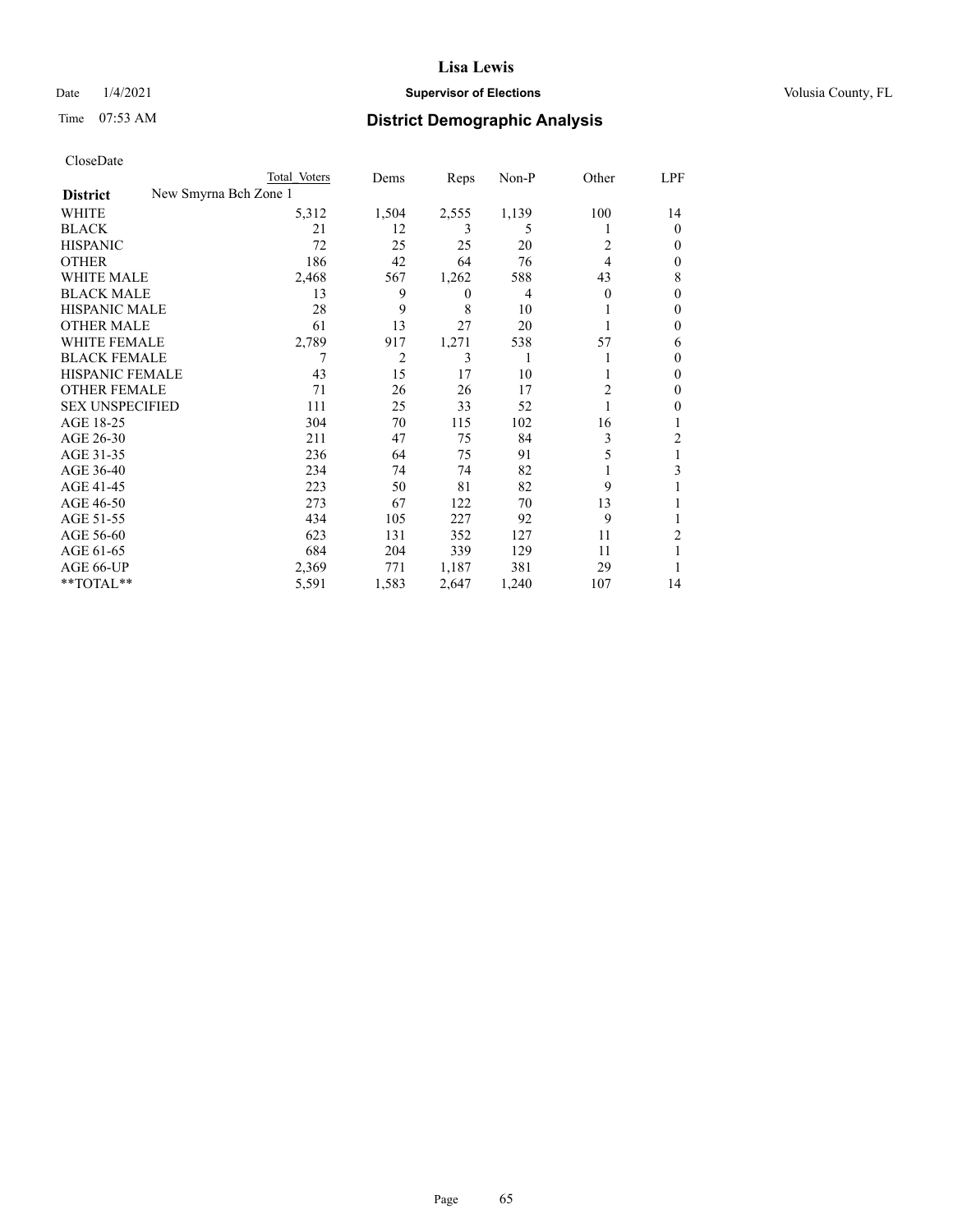## Date  $1/4/2021$  **Supervisor of Elections Supervisor of Elections** Volusia County, FL

| Total Voters | Dems                  | Reps  | Non-P | Other          | LPF            |
|--------------|-----------------------|-------|-------|----------------|----------------|
|              |                       |       |       |                |                |
| 4,360        | 1,331                 | 1,872 | 1,057 | 86             | 14             |
| 90           | 70                    | 3     | 16    |                | 0              |
| 106          | 39                    | 36    | 29    |                |                |
| 178          | 55                    | 57    | 63    | $\overline{c}$ |                |
| 1,965        | 491                   | 895   | 529   | 40             | 10             |
| 33           | 25                    | 2     | 6     | $\mathbf{0}$   | $\overline{0}$ |
| 61           | 18                    | 24    | 19    | 0              | 0              |
| 52           | 15                    | 16    | 20    | $\theta$       |                |
| 2,350        | 822                   | 962   | 516   | 46             | 4              |
| 56           | 44                    | 1     | 10    |                | 0              |
| 44           | 21                    | 12    | 9     |                | 1              |
| 82           | 32                    | 28    | 21    |                | 0              |
| 91           | 27                    | 28    | 35    | 1              | 0              |
| 300          | 100                   | 97    | 92    | 9              | 2              |
| 220          | 69                    | 64    | 77    |                | 3              |
| 212          | 58                    | 68    | 77    | 7              | $\overline{c}$ |
| 226          | 63                    | 73    | 83    | 5              | $\overline{2}$ |
| 263          | 77                    | 81    | 93    | 10             | $\overline{2}$ |
| 302          | 67                    | 130   | 96    | 9              | $\mathbf{0}$   |
| 372          | 89                    | 171   | 105   | 6              | 1              |
| 483          | 122                   | 255   | 96    | 10             | 0              |
| 591          | 199                   | 259   | 121   | 11             |                |
| 1,765        | 651                   | 770   | 325   | 16             | 3              |
| 4,734        | 1,495                 | 1,968 | 1,165 | 90             | 16             |
|              | New Smyrna Bch Zone 2 |       |       |                |                |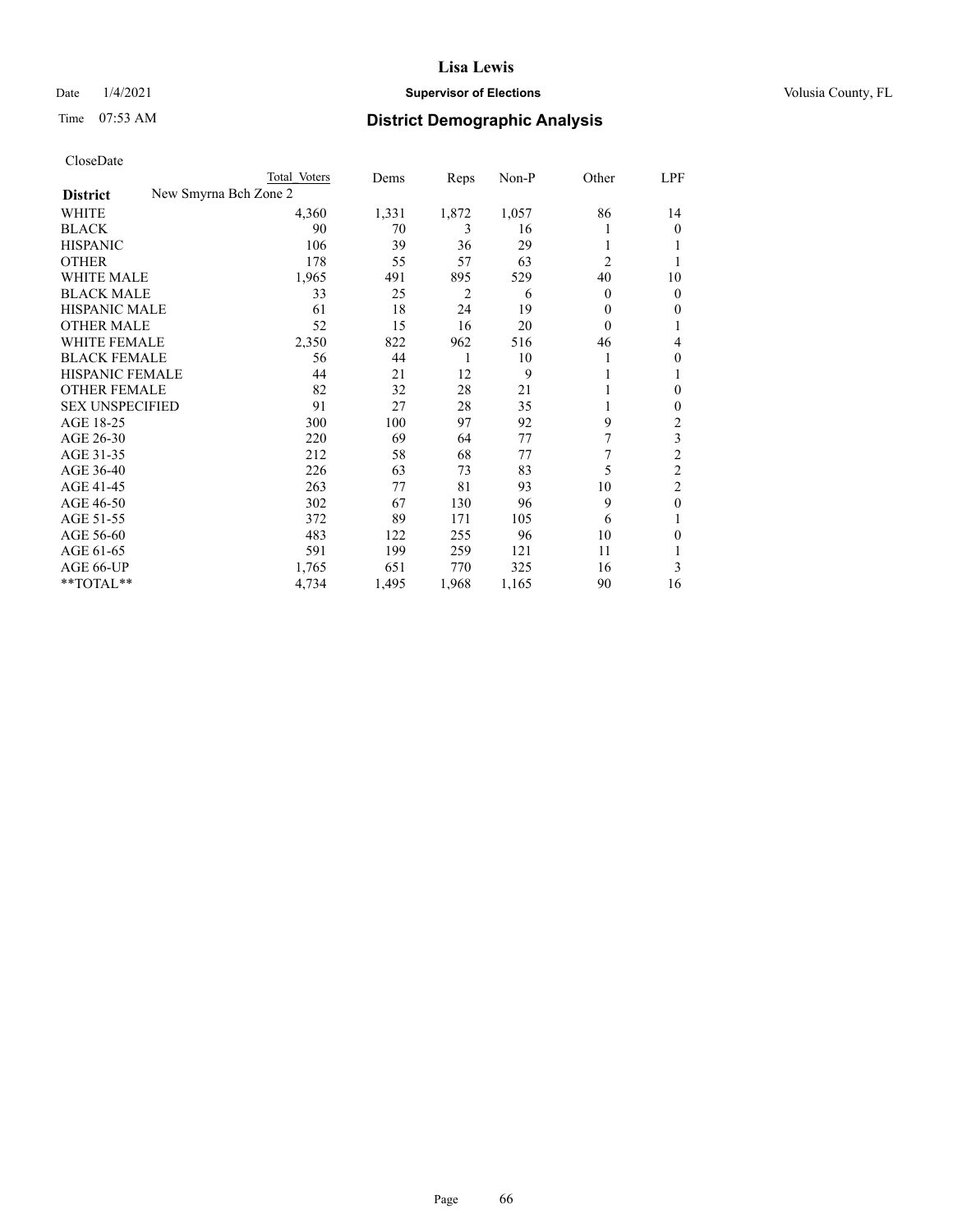## Date  $1/4/2021$  **Supervisor of Elections Supervisor of Elections** Volusia County, FL

| CloseDate |
|-----------|
|-----------|

|                                          | Total Voters | Dems  | Reps  | Non-P | Other          | LPF                     |
|------------------------------------------|--------------|-------|-------|-------|----------------|-------------------------|
| New Smyrna Bch Zone 3<br><b>District</b> |              |       |       |       |                |                         |
| WHITE                                    | 6,294        | 1,510 | 3,044 | 1,581 | 137            | 22                      |
| <b>BLACK</b>                             | 77           | 51    | 4     | 19    | 2              | 1                       |
| <b>HISPANIC</b>                          | 173          | 53    | 54    | 59    | 6              |                         |
| <b>OTHER</b>                             | 238          | 54    | 82    | 97    | 4              | 1                       |
| <b>WHITE MALE</b>                        | 2,927        | 587   | 1,475 | 780   | 71             | 14                      |
| <b>BLACK MALE</b>                        | 43           | 27    | 2     | 12    | 1              | 1                       |
| <b>HISPANIC MALE</b>                     | 88           | 29    | 25    | 29    | 4              | 1                       |
| <b>OTHER MALE</b>                        | 80           | 23    | 22    | 34    |                | $\mathbf{0}$            |
| <b>WHITE FEMALE</b>                      | 3,316        | 911   | 1,547 | 785   | 66             | 7                       |
| <b>BLACK FEMALE</b>                      | 33           | 23    | 2     | 7     |                | $\mathbf{0}$            |
| <b>HISPANIC FEMALE</b>                   | 81           | 23    | 27    | 29    | $\overline{2}$ | $\mathbf{0}$            |
| <b>OTHER FEMALE</b>                      | 97           | 23    | 38    | 33    | $\overline{c}$ | 1                       |
| <b>SEX UNSPECIFIED</b>                   | 117          | 22    | 46    | 47    |                | 1                       |
| AGE 18-25                                | 407          | 80    | 165   | 141   | 19             | $\overline{c}$          |
| AGE 26-30                                | 334          | 75    | 117   | 131   | 9              | $\overline{c}$          |
| AGE 31-35                                | 392          | 93    | 137   | 147   | 11             | 4                       |
| AGE 36-40                                | 390          | 95    | 154   | 128   | 11             | $\overline{\mathbf{c}}$ |
| AGE 41-45                                | 371          | 78    | 149   | 129   | 10             | 5                       |
| AGE 46-50                                | 397          | 83    | 199   | 101   | 11             | 3                       |
| AGE 51-55                                | 469          | 93    | 253   | 111   | 10             | $\overline{c}$          |
| AGE 56-60                                | 622          | 137   | 315   | 159   | 9              | $\overline{c}$          |
| AGE 61-65                                | 759          | 177   | 378   | 184   | 17             | 3                       |
| AGE 66-UP                                | 2,641        | 757   | 1,317 | 525   | 42             | $\theta$                |
| **TOTAL**                                | 6,782        | 1,668 | 3,184 | 1,756 | 149            | 25                      |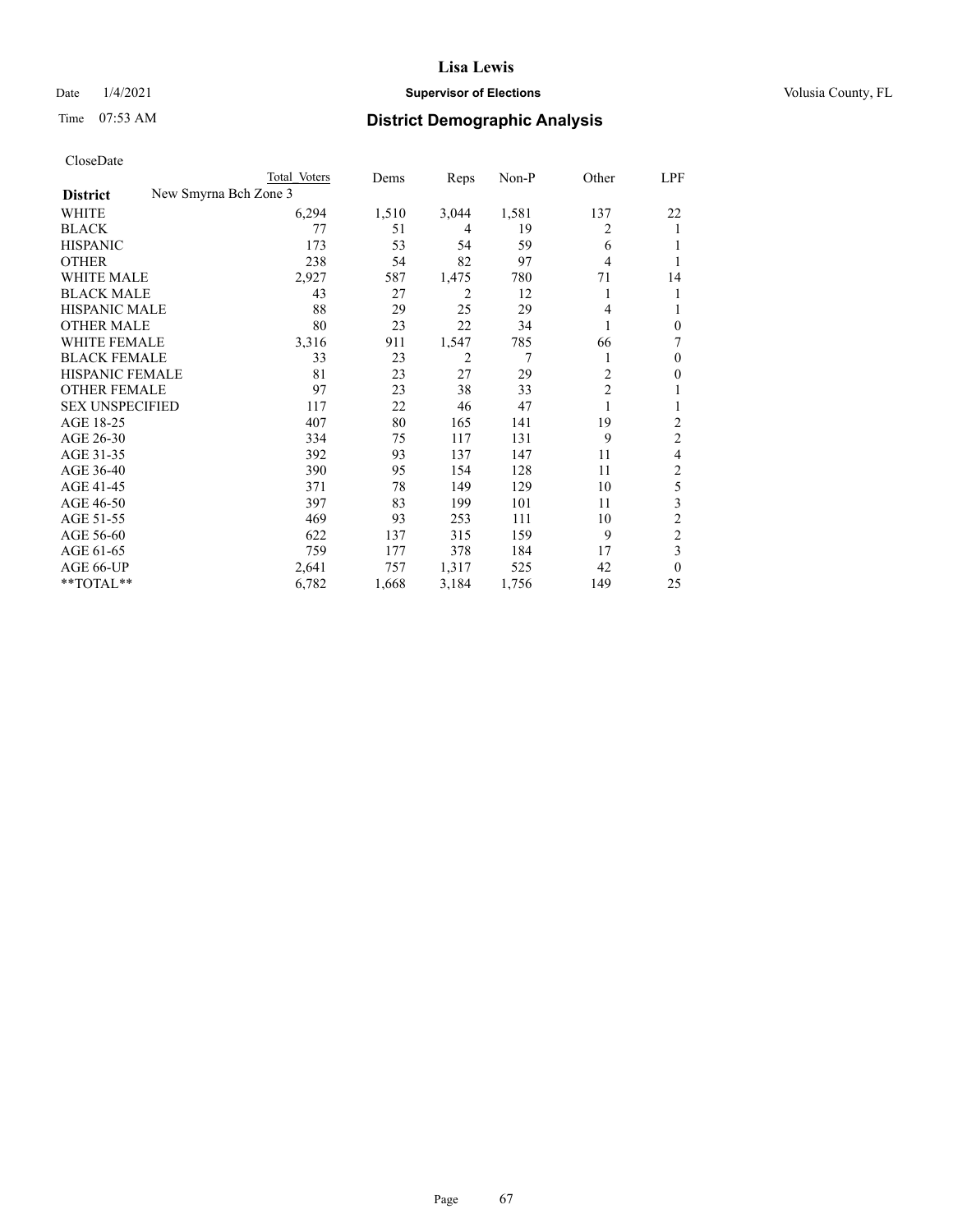## Date  $1/4/2021$  **Supervisor of Elections Supervisor of Elections** Volusia County, FL

|                                          | Total Voters | Dems  | Reps  | $Non-P$ | Other | LPF          |
|------------------------------------------|--------------|-------|-------|---------|-------|--------------|
| New Smyrna Bch Zone 4<br><b>District</b> |              |       |       |         |       |              |
| WHITE                                    | 6,474        | 1,626 | 3,155 | 1,542   | 137   | 14           |
| <b>BLACK</b>                             | 633          | 511   | 20    | 97      | 4     | 1            |
| <b>HISPANIC</b>                          | 197          | 71    | 63    | 59      | 4     | $\theta$     |
| <b>OTHER</b>                             | 352          | 107   | 82    | 156     | 6     |              |
| WHITE MALE                               | 2,969        | 624   | 1,549 | 723     | 61    | 12           |
| <b>BLACK MALE</b>                        | 264          | 199   | 9     | 52      | 3     | 1            |
| <b>HISPANIC MALE</b>                     | 80           | 32    | 27    | 20      |       | $\mathbf{0}$ |
| <b>OTHER MALE</b>                        | 132          | 33    | 37    | 57      | 4     |              |
| WHITE FEMALE                             | 3,440        | 986   | 1,577 | 799     | 76    | 2            |
| <b>BLACK FEMALE</b>                      | 356          | 301   | 10    | 44      | 1     | $\mathbf{0}$ |
| HISPANIC FEMALE                          | 109          | 38    | 33    | 35      | 3     | $\mathbf{0}$ |
| <b>OTHER FEMALE</b>                      | 143          | 53    | 34    | 55      |       | $\mathbf{0}$ |
| <b>SEX UNSPECIFIED</b>                   | 163          | 49    | 44    | 69      | 1     | $\theta$     |
| AGE 18-25                                | 553          | 175   | 173   | 184     | 18    | 3            |
| AGE 26-30                                | 426          | 131   | 128   | 146     | 18    | 3            |
| AGE 31-35                                | 397          | 131   | 124   | 127     | 11    | 4            |
| AGE 36-40                                | 381          | 112   | 142   | 119     | 7     |              |
| AGE 41-45                                | 353          | 90    | 142   | 115     | 6     | $\theta$     |
| AGE 46-50                                | 484          | 138   | 208   | 122     | 15    |              |
| AGE 51-55                                | 545          | 143   | 248   | 140     | 13    |              |
| AGE 56-60                                | 757          | 202   | 378   | 167     | 10    | $\Omega$     |
| AGE 61-65                                | 876          | 250   | 428   | 185     | 13    | $\theta$     |
| AGE 66-UP                                | 2,884        | 943   | 1,349 | 549     | 40    | 3            |
| **TOTAL**                                | 7,656        | 2,315 | 3,320 | 1,854   | 151   | 16           |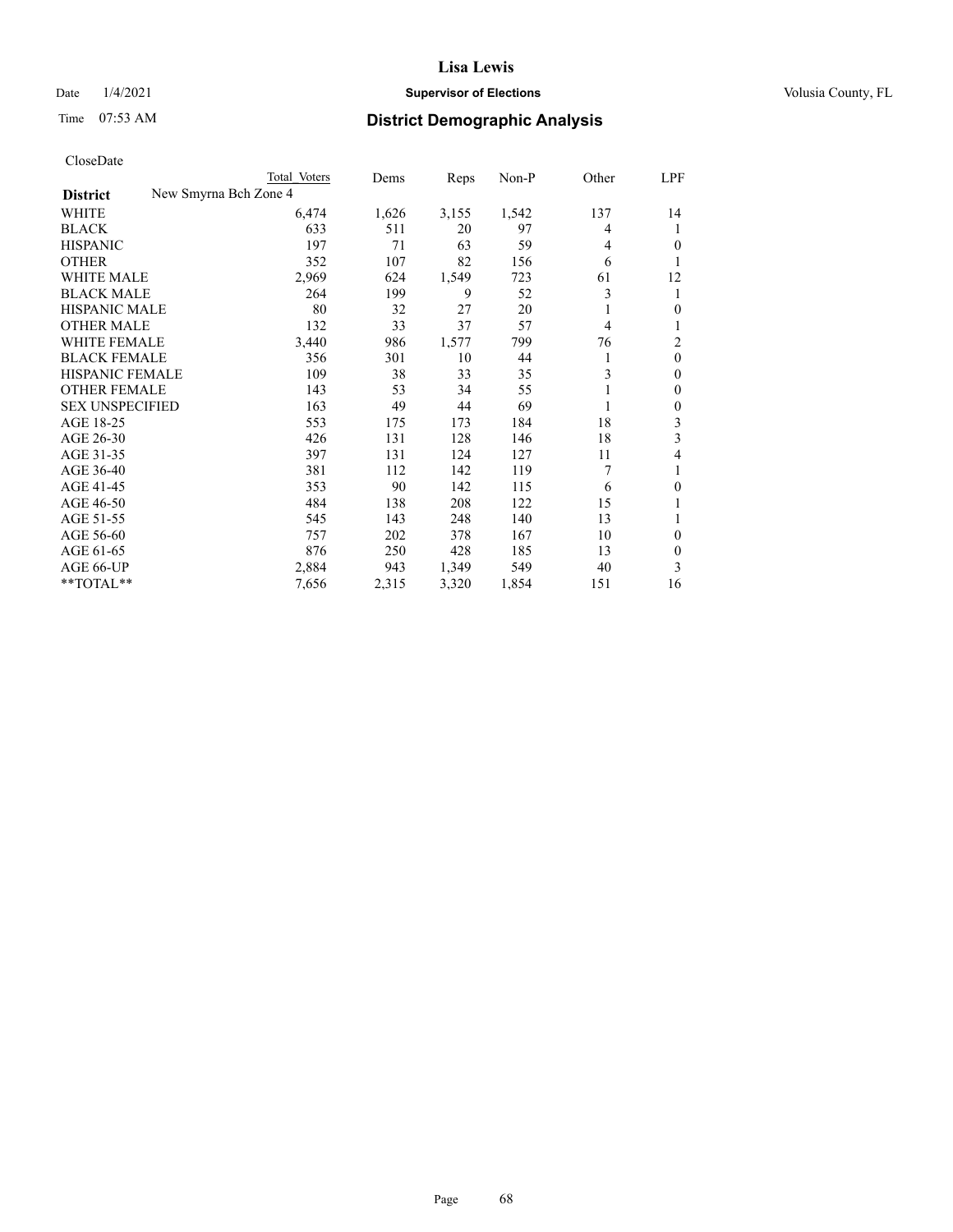## Date  $1/4/2021$  **Supervisor of Elections Supervisor of Elections** Volusia County, FL

# Time 07:53 AM **District Demographic Analysis**

|                        |          | Total Voters | Dems | Reps           | Non-P | Other | LPF |
|------------------------|----------|--------------|------|----------------|-------|-------|-----|
| <b>District</b>        | Oak Hill |              |      |                |       |       |     |
| WHITE                  |          | 1,466        | 328  | 747            | 362   | 25    | 4   |
| <b>BLACK</b>           |          | 158          | 132  | 5              | 21    | 0     | 0   |
| <b>HISPANIC</b>        |          | 17           | 6    | $\overline{c}$ | 8     |       | 0   |
| <b>OTHER</b>           |          | 53           | 16   | 21             | 15    |       | 0   |
| <b>WHITE MALE</b>      |          | 731          | 143  | 386            | 191   | 8     | 3   |
| <b>BLACK MALE</b>      |          | 77           | 60   | 4              | 13    | 0     | 0   |
| <b>HISPANIC MALE</b>   |          | 6            |      | 1              | 4     | 0     | 0   |
| <b>OTHER MALE</b>      |          | 21           | 6    | 8              | 6     |       | 0   |
| WHITE FEMALE           |          | 718          | 182  | 351            | 167   | 17    |     |
| <b>BLACK FEMALE</b>    |          | 81           | 72   | 1              | 8     | 0     | 0   |
| <b>HISPANIC FEMALE</b> |          | 11           | 5    | 1              | 4     |       | 0   |
| <b>OTHER FEMALE</b>    |          | 19           | 8    | 8              | 3     | 0     | 0   |
| <b>SEX UNSPECIFIED</b> |          | 30           | 5    | 15             | 10    | 0     | 0   |
| AGE 18-25              |          | 119          | 36   | 40             | 38    | 5     | 0   |
| AGE 26-30              |          | 80           | 24   | 32             | 20    | 3     |     |
| AGE 31-35              |          | 71           | 20   | 26             | 24    |       | 0   |
| AGE 36-40              |          | 85           | 20   | 35             | 27    | 2     |     |
| AGE 41-45              |          | 87           | 27   | 30             | 30    | 0     | 0   |
| AGE 46-50              |          | 96           | 25   | 40             | 28    | 3     | 0   |
| AGE 51-55              |          | 126          | 29   | 69             | 26    | 2     | 0   |
| AGE 56-60              |          | 178          | 54   | 79             | 42    | 3     | 0   |
| AGE 61-65              |          | 221          | 67   | 114            | 37    | 1     | 2   |
| AGE 66-UP              |          | 631          | 180  | 310            | 134   | 7     | 0   |
| **TOTAL**              |          | 1,694        | 482  | 775            | 406   | 27    | 4   |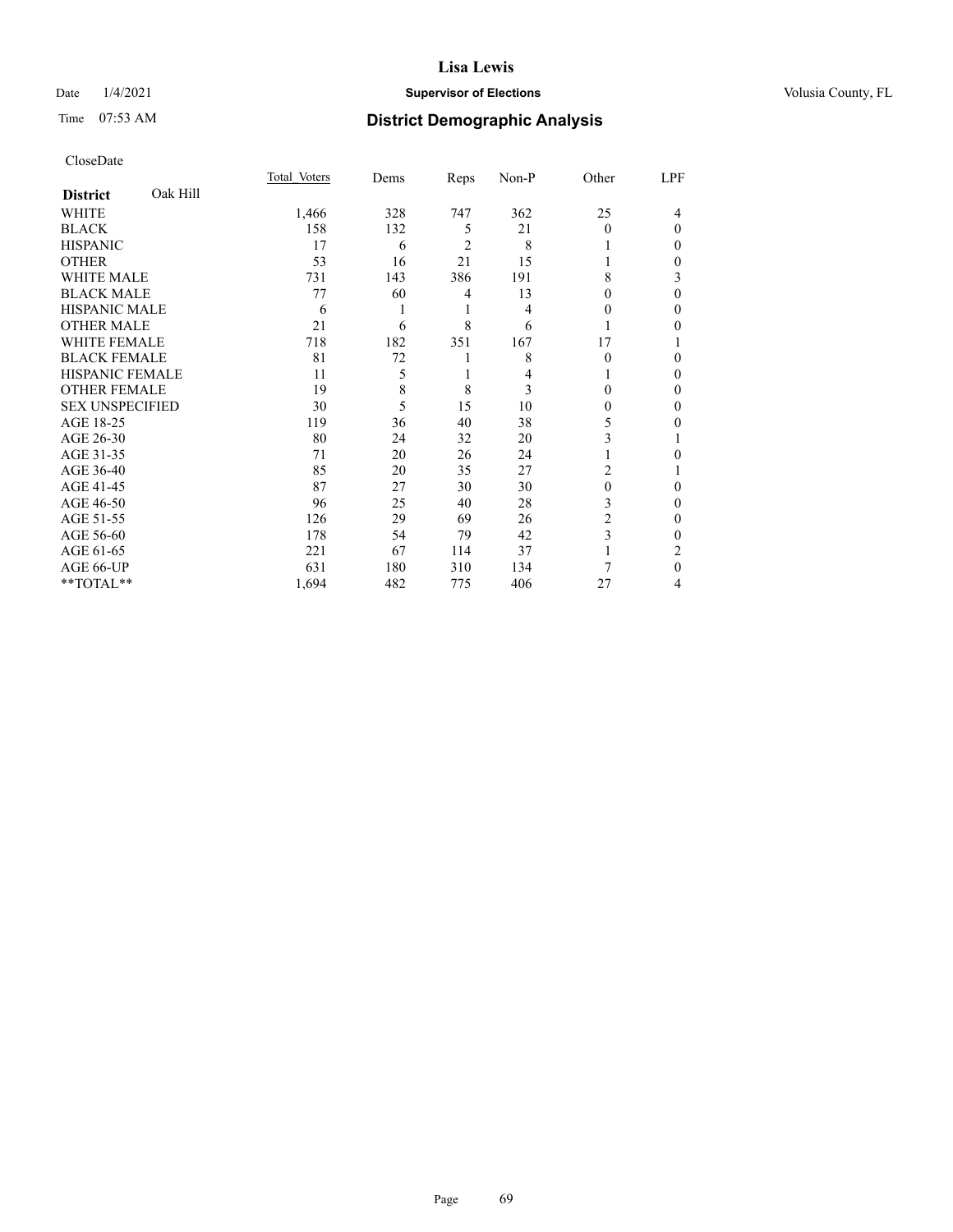## Date  $1/4/2021$  **Supervisor of Elections Supervisor of Elections** Volusia County, FL

# Time 07:53 AM **District Demographic Analysis**

|                        |                    | Total Voters | Dems | Reps           | Non-P | Other          | LPF            |
|------------------------|--------------------|--------------|------|----------------|-------|----------------|----------------|
| <b>District</b>        | Orange City Seat 1 |              |      |                |       |                |                |
| WHITE                  |                    | 850          | 264  | 334            | 229   | 21             | $\overline{2}$ |
| <b>BLACK</b>           |                    | 184          | 134  | 9              | 38    | $\overline{c}$ |                |
| <b>HISPANIC</b>        |                    | 627          | 272  | 97             | 247   | 10             |                |
| <b>OTHER</b>           |                    | 110          | 48   | 22             | 38    | 2              | 0              |
| WHITE MALE             |                    | 322          | 87   | 136            | 93    | 5              |                |
| <b>BLACK MALE</b>      |                    | 59           | 36   | 5              | 17    | 1              | 0              |
| HISPANIC MALE          |                    | 247          | 96   | 44             | 103   | 4              | 0              |
| <b>OTHER MALE</b>      |                    | 44           | 15   | 14             | 15    | $\Omega$       | 0              |
| WHITE FEMALE           |                    | 522          | 174  | 197            | 134   | 16             |                |
| <b>BLACK FEMALE</b>    |                    | 123          | 96   | 4              | 21    | 1              |                |
| <b>HISPANIC FEMALE</b> |                    | 374          | 173  | 51             | 143   | 6              |                |
| <b>OTHER FEMALE</b>    |                    | 49           | 27   | 7              | 13    | 2              | 0              |
| <b>SEX UNSPECIFIED</b> |                    | 31           | 14   | $\overline{4}$ | 13    | $\theta$       | 0              |
| AGE 18-25              |                    | 186          | 79   | 27             | 71    | 8              |                |
| AGE 26-30              |                    | 150          | 58   | 25             | 59    | 7              |                |
| AGE 31-35              |                    | 146          | 50   | 29             | 64    | 3              | 0              |
| AGE 36-40              |                    | 130          | 44   | 27             | 56    | 1              | 2              |
| AGE 41-45              |                    | 102          | 43   | 26             | 32    |                | $\theta$       |
| AGE 46-50              |                    | 118          | 45   | 32             | 39    | 2              | 0              |
| AGE 51-55              |                    | 108          | 40   | 32             | 33    | 3              | 0              |
| AGE 56-60              |                    | 112          | 41   | 31             | 39    |                | 0              |
| AGE 61-65              |                    | 117          | 59   | 26             | 29    | 3              | 0              |
| AGE 66-UP              |                    | 602          | 259  | 207            | 130   | 6              | 0              |
| $*$ $TOTAL**$          |                    | 1,771        | 718  | 462            | 552   | 35             | 4              |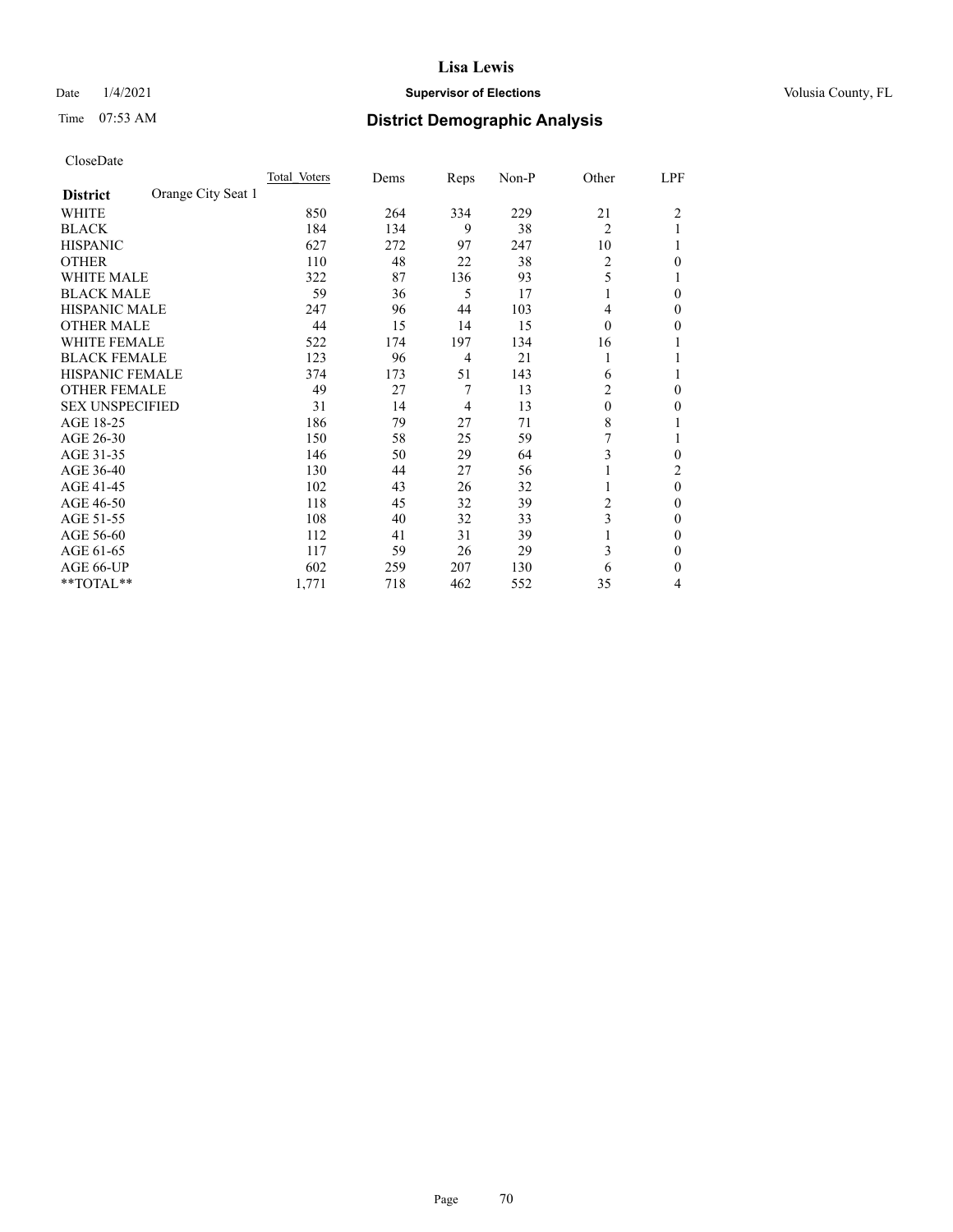## Date  $1/4/2021$  **Supervisor of Elections Supervisor of Elections** Volusia County, FL

# Time 07:53 AM **District Demographic Analysis**

|                                       | Total Voters | Dems | Reps | Non-P | Other          | LPF            |
|---------------------------------------|--------------|------|------|-------|----------------|----------------|
| Orange City Seat 2<br><b>District</b> |              |      |      |       |                |                |
| WHITE                                 | 1,144        | 289  | 524  | 316   | 12             | 3              |
| <b>BLACK</b>                          | 74           | 57   | 3    | 12    | $\overline{2}$ | 0              |
| <b>HISPANIC</b>                       | 307          | 129  | 49   | 122   |                | 0              |
| <b>OTHER</b>                          | 88           | 16   | 32   | 40    | $\theta$       | 0              |
| WHITE MALE                            | 525          | 103  | 259  | 154   | 8              |                |
| <b>BLACK MALE</b>                     | 35           | 25   | 2    | 7     | $\mathbf{I}$   | 0              |
| <b>HISPANIC MALE</b>                  | 131          | 51   | 26   | 52    | 2              | 0              |
| <b>OTHER MALE</b>                     | 31           | 3    | 13   | 15    | $\Omega$       | 0              |
| WHITE FEMALE                          | 606          | 185  | 254  | 161   | 4              | $\overline{c}$ |
| <b>BLACK FEMALE</b>                   | 39           | 32   | 1    | 5     | 1              | $\theta$       |
| <b>HISPANIC FEMALE</b>                | 171          | 77   | 23   | 66    | 5              | 0              |
| <b>OTHER FEMALE</b>                   | 35           | 10   | 13   | 12    | $\Omega$       | 0              |
| <b>SEX UNSPECIFIED</b>                | 40           | 5    | 17   | 18    | $\Omega$       | 0              |
| AGE 18-25                             | 170          | 55   | 44   | 67    | 4              | 0              |
| AGE 26-30                             | 142          | 40   | 36   | 61    | 3              | 2              |
| AGE 31-35                             | 129          | 47   | 40   | 40    | $\overline{c}$ | 0              |
| AGE 36-40                             | 124          | 31   | 44   | 47    | $\overline{c}$ | 0              |
| AGE 41-45                             | 123          | 32   | 36   | 53    | $\overline{c}$ | 0              |
| AGE 46-50                             | 144          | 38   | 66   | 39    | $\theta$       |                |
| AGE 51-55                             | 139          | 42   | 49   | 46    | 2              | 0              |
| AGE 56-60                             | 146          | 46   | 57   | 40    | 3              | 0              |
| AGE 61-65                             | 137          | 33   | 75   | 29    | $\theta$       | 0              |
| AGE 66-UP                             | 359          | 127  | 161  | 68    | 3              | 0              |
| **TOTAL**                             | 1,613        | 491  | 608  | 490   | 21             | 3              |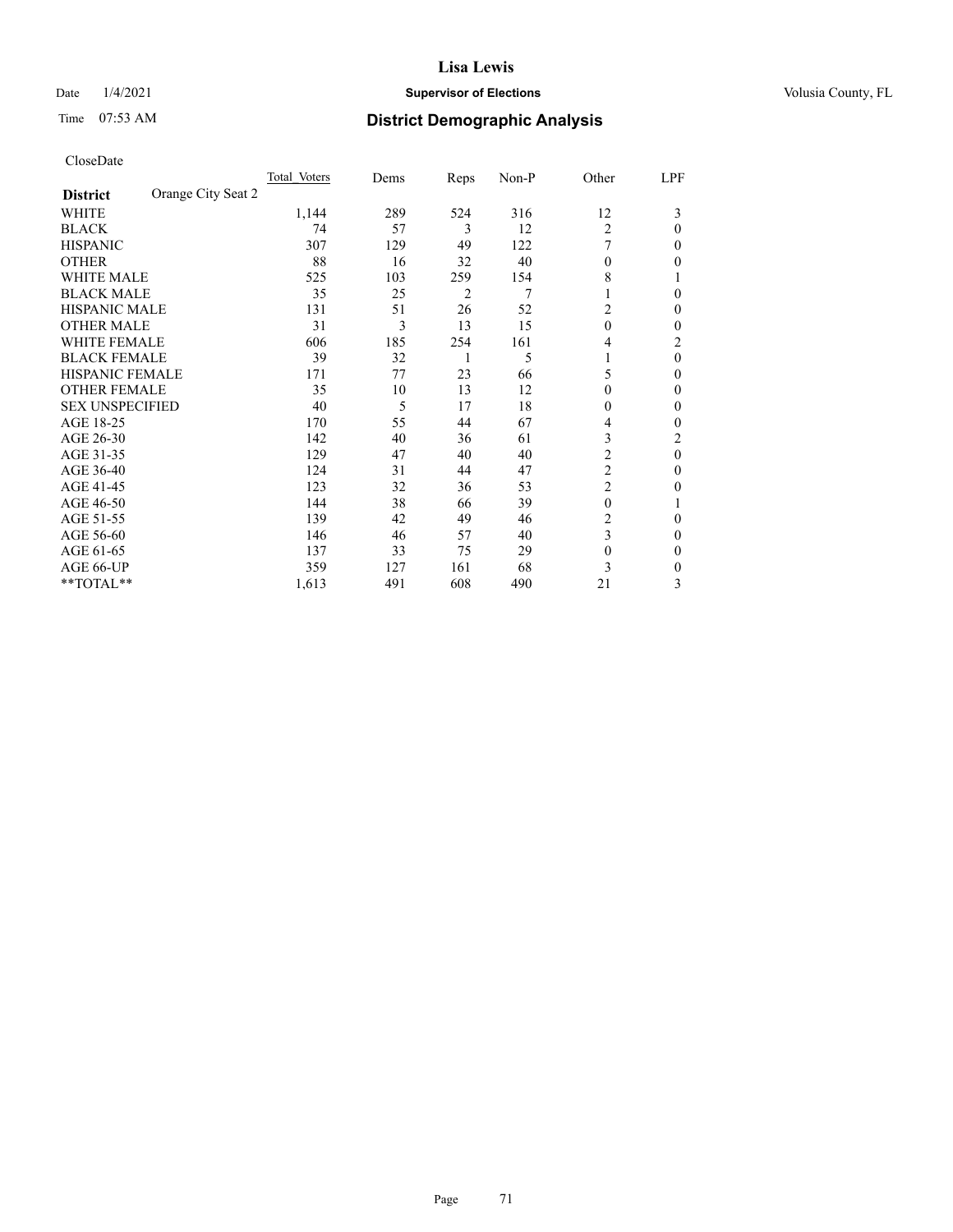## Date  $1/4/2021$  **Supervisor of Elections Supervisor of Elections** Volusia County, FL

# Time 07:53 AM **District Demographic Analysis**

|                        | Total Voters       | Dems | Reps | Non-P | Other          | LPF            |
|------------------------|--------------------|------|------|-------|----------------|----------------|
| <b>District</b>        | Orange City Seat 3 |      |      |       |                |                |
| WHITE                  | 1,257              | 306  | 557  | 367   | 21             | 6              |
| <b>BLACK</b>           | 125                | 93   | 6    | 24    | 1              |                |
| <b>HISPANIC</b>        | 353                | 160  | 58   | 131   | 4              | 0              |
| <b>OTHER</b>           | 119                | 29   | 23   | 62    | 3              | $\overline{c}$ |
| WHITE MALE             | 557                | 117  | 247  | 182   |                | 4              |
| <b>BLACK MALE</b>      | 47                 | 30   | 3    | 13    | $\theta$       |                |
| HISPANIC MALE          | 143                | 54   | 32   | 54    | 3              | 0              |
| <b>OTHER MALE</b>      | 40                 | 9    | 7    | 23    | $\Omega$       | 1              |
| WHITE FEMALE           | 677                | 184  | 303  | 175   | 13             | 2              |
| <b>BLACK FEMALE</b>    | 74                 | 60   | 3    | 10    | 1              | $\theta$       |
| <b>HISPANIC FEMALE</b> | 205                | 103  | 26   | 75    |                | 0              |
| <b>OTHER FEMALE</b>    | 56                 | 16   | 11   | 26    | 2              |                |
| <b>SEX UNSPECIFIED</b> | 55                 | 15   | 12   | 26    | $\overline{c}$ | 0              |
| AGE 18-25              | 155                | 61   | 28   | 57    | 6              | 3              |
| AGE 26-30              | 99                 | 32   | 23   | 38    | 5              |                |
| AGE 31-35              | 111                | 35   | 28   | 45    | $\overline{2}$ |                |
| AGE 36-40              | 101                | 31   | 19   | 49    | $\theta$       | 2              |
| AGE 41-45              | 131                | 44   | 40   | 47    | $\theta$       | 0              |
| AGE 46-50              | 151                | 43   | 56   | 50    | 1              |                |
| AGE 51-55              | 136                | 40   | 55   | 36    | 5              | 0              |
| AGE 56-60              | 138                | 42   | 59   | 34    | 3              | 0              |
| AGE 61-65              | 190                | 57   | 74   | 58    |                | 0              |
| AGE 66-UP              | 642                | 203  | 262  | 170   | 6              |                |
| **TOTAL**              | 1,854              | 588  | 644  | 584   | 29             | 9              |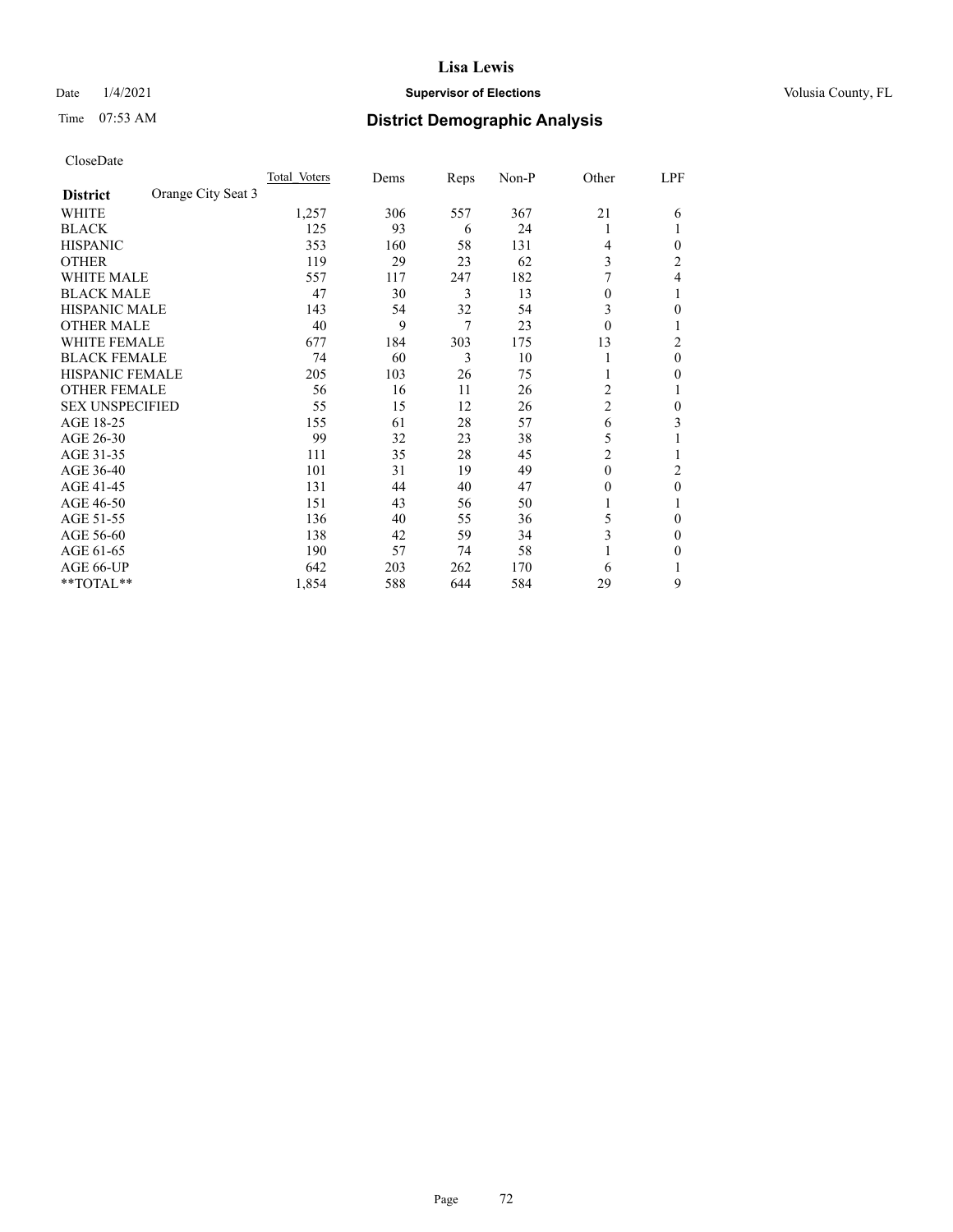## Date  $1/4/2021$  **Supervisor of Elections Supervisor of Elections** Volusia County, FL

# Time 07:53 AM **District Demographic Analysis**

|                        |                    | Total Voters | Dems           | Reps           | Non-P | Other          | LPF |
|------------------------|--------------------|--------------|----------------|----------------|-------|----------------|-----|
| <b>District</b>        | Orange City Seat 4 |              |                |                |       |                |     |
| WHITE                  |                    | 1,323        | 376            | 560            | 359   | 20             | 8   |
| <b>BLACK</b>           |                    | 25           | 19             | $\overline{2}$ | 3     |                | 0   |
| <b>HISPANIC</b>        |                    | 133          | 54             | 31             | 48    | 0              | 0   |
| <b>OTHER</b>           |                    | 87           | 19             | 11             | 56    |                | 0   |
| WHITE MALE             |                    | 608          | 136            | 277            | 183   | 8              | 4   |
| <b>BLACK MALE</b>      |                    | 10           | 6              | $\overline{2}$ | 2     | 0              | 0   |
| <b>HISPANIC MALE</b>   |                    | 69           | 29             | 17             | 23    | $_{0}$         | 0   |
| <b>OTHER MALE</b>      |                    | 27           | 6              | 5              | 16    | 0              | 0   |
| WHITE FEMALE           |                    | 702          | 240            | 275            | 171   | 12             | 4   |
| <b>BLACK FEMALE</b>    |                    | 15           | 13             | $\overline{0}$ |       | 1              | 0   |
| <b>HISPANIC FEMALE</b> |                    | 62           | 25             | 13             | 24    | 0              | 0   |
| <b>OTHER FEMALE</b>    |                    | 34           | 11             | 5              | 17    |                | 0   |
| <b>SEX UNSPECIFIED</b> |                    | 40           | $\overline{2}$ | 9              | 29    | 0              | 0   |
| AGE 18-25              |                    | 161          | 36             | 53             | 66    | 4              | 2   |
| AGE 26-30              |                    | 108          | 23             | 30             | 49    | 5              | 1   |
| AGE 31-35              |                    | 100          | 26             | 26             | 46    | $\overline{2}$ | 0   |
| AGE 36-40              |                    | 114          | 36             | 37             | 38    | 1              | 2   |
| AGE 41-45              |                    | 108          | 32             | 37             | 36    | 3              | 0   |
| AGE 46-50              |                    | 121          | 25             | 54             | 41    |                | 0   |
| AGE 51-55              |                    | 139          | 43             | 59             | 36    | 0              |     |
| AGE 56-60              |                    | 145          | 31             | 62             | 51    | $_{0}$         |     |
| AGE 61-65              |                    | 158          | 42             | 78             | 36    |                |     |
| AGE 66-UP              |                    | 414          | 174            | 168            | 67    | 5              | 0   |
| **TOTAL**              |                    | 1,568        | 468            | 604            | 466   | 22             | 8   |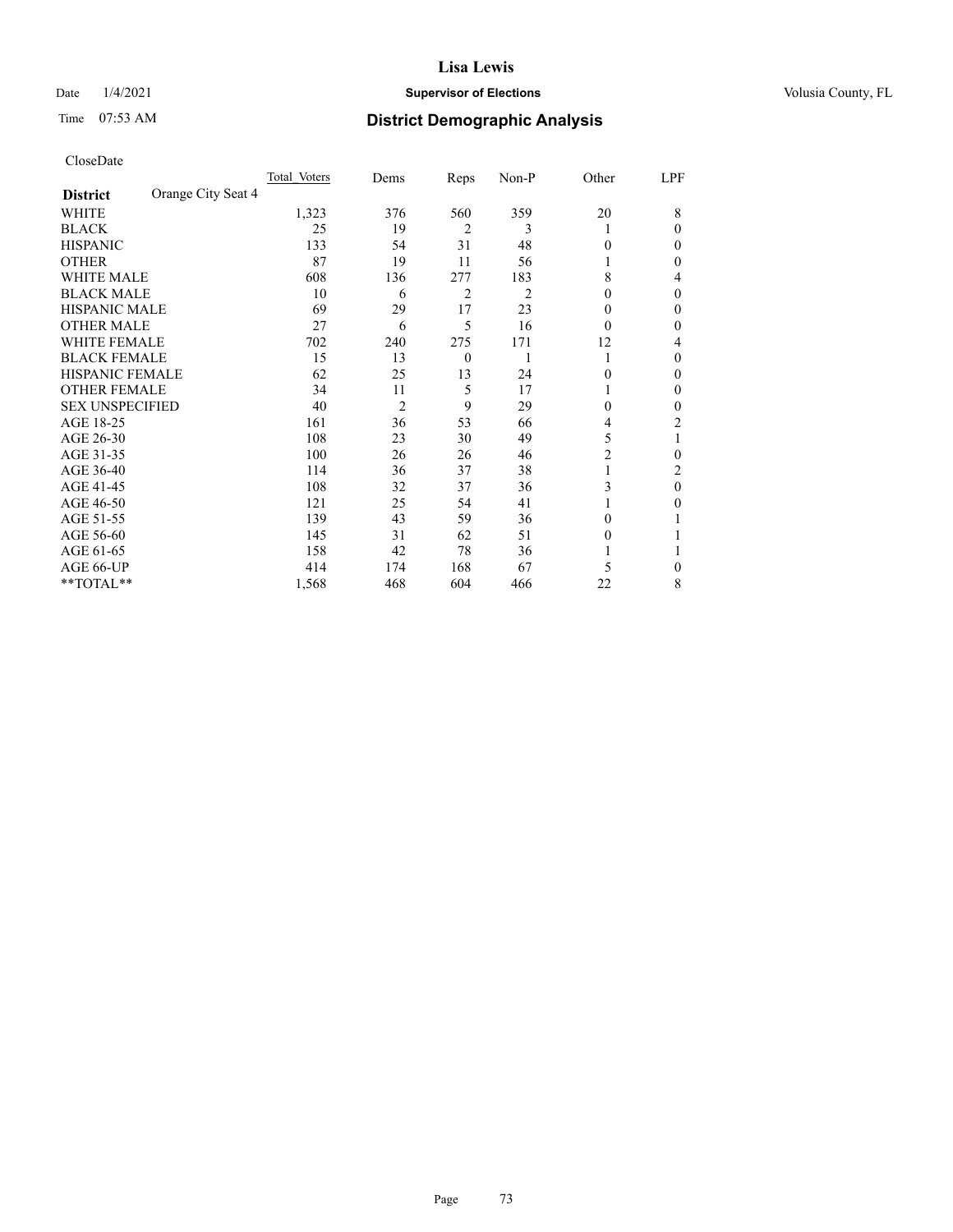## Date  $1/4/2021$  **Supervisor of Elections Supervisor of Elections** Volusia County, FL

# Time 07:53 AM **District Demographic Analysis**

|                        |                    | Total Voters | Dems | Reps | Non-P | Other    | LPF |
|------------------------|--------------------|--------------|------|------|-------|----------|-----|
| <b>District</b>        | Orange City Seat 5 |              |      |      |       |          |     |
| WHITE                  |                    | 1,547        | 396  | 767  | 361   | 20       | 3   |
| <b>BLACK</b>           |                    | 138          | 103  | 6    | 27    | 2        | 0   |
| <b>HISPANIC</b>        |                    | 196          | 74   | 36   | 85    |          | 0   |
| <b>OTHER</b>           |                    | 89           | 31   | 25   | 32    |          | 0   |
| WHITE MALE             |                    | 625          | 135  | 325  | 154   | 10       |     |
| <b>BLACK MALE</b>      |                    | 55           | 37   | 3    | 14    |          | 0   |
| <b>HISPANIC MALE</b>   |                    | 86           | 37   | 18   | 30    |          | 0   |
| <b>OTHER MALE</b>      |                    | 28           | 9    | 9    | 10    | $\Omega$ | 0   |
| WHITE FEMALE           |                    | 911          | 261  | 438  | 200   | 10       | 2   |
| <b>BLACK FEMALE</b>    |                    | 80           | 65   | 3    | 11    | 1        | 0   |
| <b>HISPANIC FEMALE</b> |                    | 106          | 36   | 18   | 52    | 0        | 0   |
| <b>OTHER FEMALE</b>    |                    | 46           | 18   | 15   | 12    |          | 0   |
| <b>SEX UNSPECIFIED</b> |                    | 33           | 6    | 5    | 22    | 0        | 0   |
| AGE 18-25              |                    | 91           | 27   | 25   | 38    |          | 0   |
| AGE 26-30              |                    | 80           | 17   | 22   | 38    | 3        | 0   |
| AGE 31-35              |                    | 85           | 28   | 31   | 26    | 0        | 0   |
| AGE 36-40              |                    | 74           | 27   | 15   | 31    | 0        |     |
| AGE 41-45              |                    | 65           | 18   | 18   | 26    | 3        | 0   |
| AGE 46-50              |                    | 95           | 31   | 33   | 30    |          | 0   |
| AGE 51-55              |                    | 90           | 27   | 34   | 27    | 2        | 0   |
| AGE 56-60              |                    | 132          | 43   | 47   | 40    |          |     |
| AGE 61-65              |                    | 151          | 58   | 56   | 34    | 3        | 0   |
| AGE 66-UP              |                    | 1,107        | 328  | 553  | 215   | 10       |     |
| **TOTAL**              |                    | 1,970        | 604  | 834  | 505   | 24       | 3   |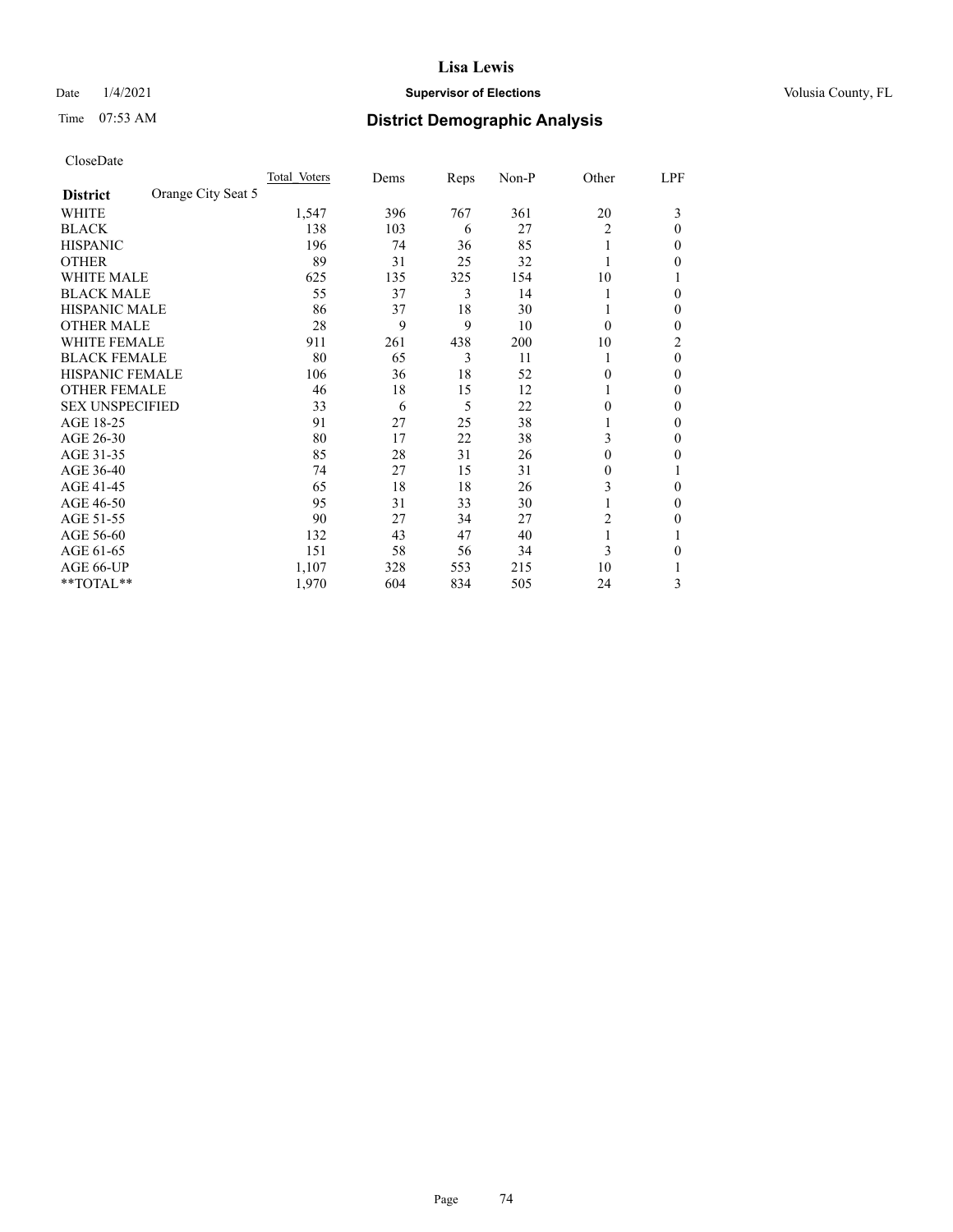## Date  $1/4/2021$  **Supervisor of Elections Supervisor of Elections** Volusia County, FL

|                                        | Total Voters | Dems  | Reps  | Non-P | Other          | LPF            |
|----------------------------------------|--------------|-------|-------|-------|----------------|----------------|
| Ormond Beach Zone 1<br><b>District</b> |              |       |       |       |                |                |
| WHITE                                  | 8,493        | 2,304 | 4,074 | 2,007 | 88             | 20             |
| <b>BLACK</b>                           | 143          | 105   | 6     | 28    | 4              | $\mathbf{0}$   |
| <b>HISPANIC</b>                        | 237          | 81    | 77    | 72    | 5              | 2              |
| <b>OTHER</b>                           | 548          | 159   | 149   | 230   | 10             | $\theta$       |
| <b>WHITE MALE</b>                      | 3,940        | 862   | 2,021 | 1,003 | 37             | 17             |
| <b>BLACK MALE</b>                      | 73           | 49    | 4     | 19    | 1              | $\mathbf{0}$   |
| <b>HISPANIC MALE</b>                   | 93           | 26    | 30    | 32    | 4              |                |
| <b>OTHER MALE</b>                      | 222          | 67    | 54    | 97    | 4              | $\theta$       |
| <b>WHITE FEMALE</b>                    | 4,479        | 1,423 | 2,027 | 975   | 51             | 3              |
| <b>BLACK FEMALE</b>                    | 66           | 53    | 2     | 8     | 3              | $\theta$       |
| <b>HISPANIC FEMALE</b>                 | 140          | 53    | 46    | 39    | 1              |                |
| <b>OTHER FEMALE</b>                    | 226          | 66    | 69    | 87    | 4              | $\theta$       |
| <b>SEX UNSPECIFIED</b>                 | 182          | 50    | 53    | 77    | $\overline{2}$ | $\mathbf{0}$   |
| AGE 18-25                              | 740          | 205   | 273   | 246   | 12             | 4              |
| AGE 26-30                              | 469          | 129   | 169   | 161   | 8              | 2              |
| AGE 31-35                              | 488          | 123   | 199   | 153   | 8              | 5              |
| AGE 36-40                              | 555          | 128   | 225   | 197   | 4              |                |
| AGE 41-45                              | 577          | 144   | 229   | 190   | 10             | 4              |
| AGE 46-50                              | 627          | 163   | 293   | 165   | 4              | 2              |
| AGE 51-55                              | 750          | 185   | 380   | 177   | 8              | $\overline{0}$ |
| AGE 56-60                              | 890          | 242   | 433   | 201   | 14             | $\Omega$       |
| AGE 61-65                              | 991          | 299   | 477   | 198   | 17             | $\Omega$       |
| AGE 66-UP                              | 3,334        | 1,031 | 1,628 | 649   | 22             | 4              |
| **TOTAL**                              | 9,421        | 2,649 | 4,306 | 2,337 | 107            | 22             |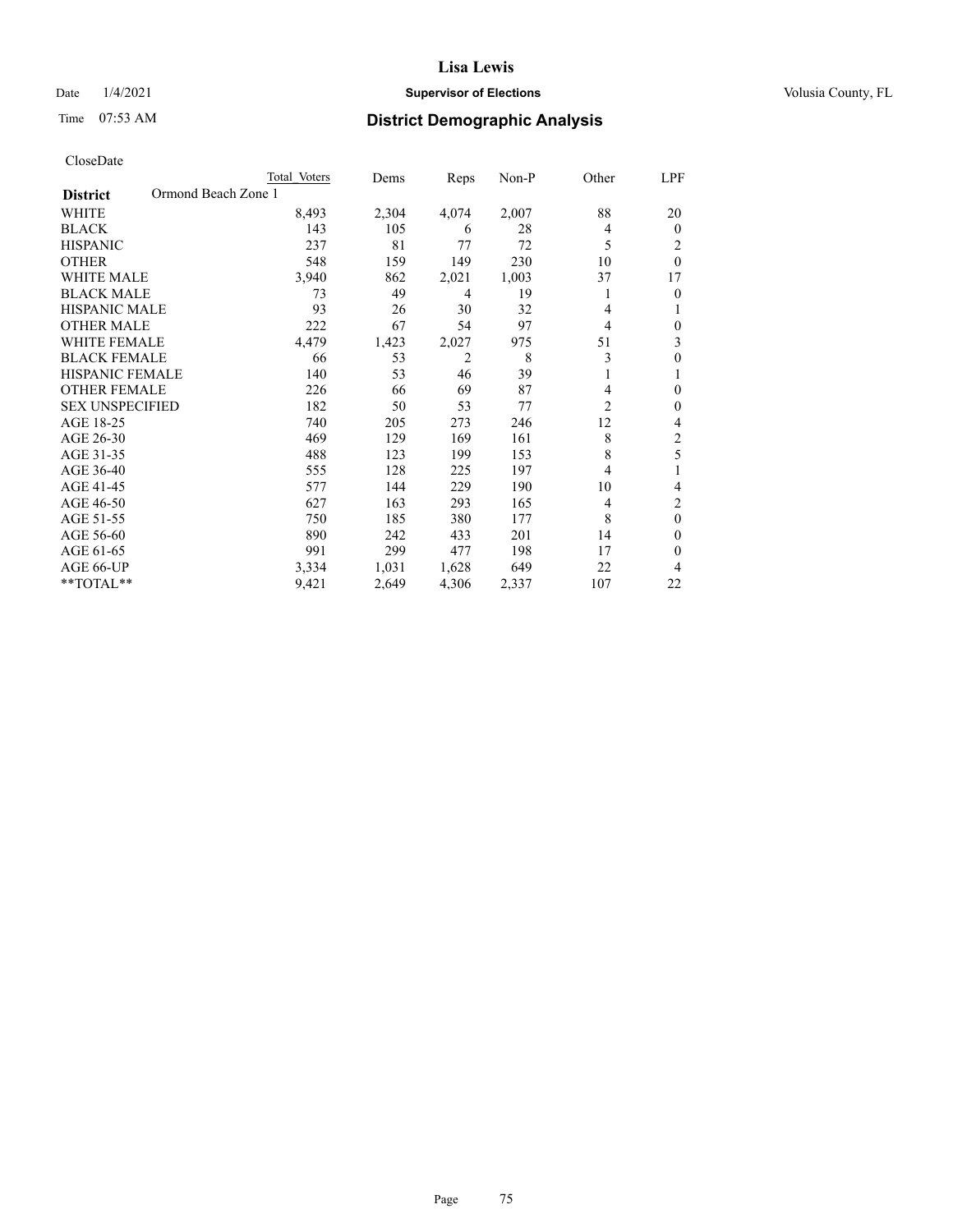## Date  $1/4/2021$  **Supervisor of Elections Supervisor of Elections** Volusia County, FL

| CloseDate |
|-----------|
|-----------|

|                                        | Total Voters | Dems  | Reps  | Non-P | Other    | LPF            |
|----------------------------------------|--------------|-------|-------|-------|----------|----------------|
| Ormond Beach Zone 2<br><b>District</b> |              |       |       |       |          |                |
| WHITE                                  | 6,312        | 1,938 | 2,557 | 1,675 | 121      | 21             |
| <b>BLACK</b>                           | 438          | 341   | 22    | 74    | 1        | $\overline{0}$ |
| <b>HISPANIC</b>                        | 262          | 114   | 56    | 89    | 2        |                |
| <b>OTHER</b>                           | 458          | 160   | 114   | 176   | 6        | 2              |
| <b>WHITE MALE</b>                      | 2,844        | 722   | 1,250 | 799   | 56       | 17             |
| <b>BLACK MALE</b>                      | 179          | 125   | 12    | 41    | 1        | $\overline{0}$ |
| <b>HISPANIC MALE</b>                   | 94           | 38    | 28    | 28    | 0        | 0              |
| <b>OTHER MALE</b>                      | 158          | 49    | 36    | 67    | 4        | 2              |
| <b>WHITE FEMALE</b>                    | 3,388        | 1,195 | 1,285 | 841   | 63       | 4              |
| <b>BLACK FEMALE</b>                    | 251          | 210   | 10    | 31    | $\theta$ | $\theta$       |
| <b>HISPANIC FEMALE</b>                 | 162          | 76    | 27    | 57    | 1        | 1              |
| <b>OTHER FEMALE</b>                    | 185          | 78    | 57    | 48    | 2        | 0              |
| <b>SEX UNSPECIFIED</b>                 | 209          | 60    | 44    | 102   | 3        | $\mathbf{0}$   |
| AGE 18-25                              | 636          | 192   | 186   | 233   | 19       | 6              |
| AGE 26-30                              | 481          | 146   | 143   | 176   | 13       | 3              |
| AGE 31-35                              | 467          | 168   | 131   | 161   | 5        | $\overline{c}$ |
| AGE 36-40                              | 401          | 112   | 126   | 152   | 8        | 3              |
| AGE 41-45                              | 447          | 151   | 131   | 152   | 10       | 3              |
| AGE 46-50                              | 496          | 143   | 182   | 150   | 17       | 4              |
| AGE 51-55                              | 666          | 184   | 290   | 176   | 15       | 1              |
| AGE 56-60                              | 764          | 238   | 317   | 197   | 11       |                |
| AGE 61-65                              | 772          | 284   | 304   | 171   | 12       | 1              |
| AGE 66-UP                              | 2,340        | 935   | 939   | 446   | 20       | $\Omega$       |
| **TOTAL**                              | 7,470        | 2,553 | 2,749 | 2,014 | 130      | 24             |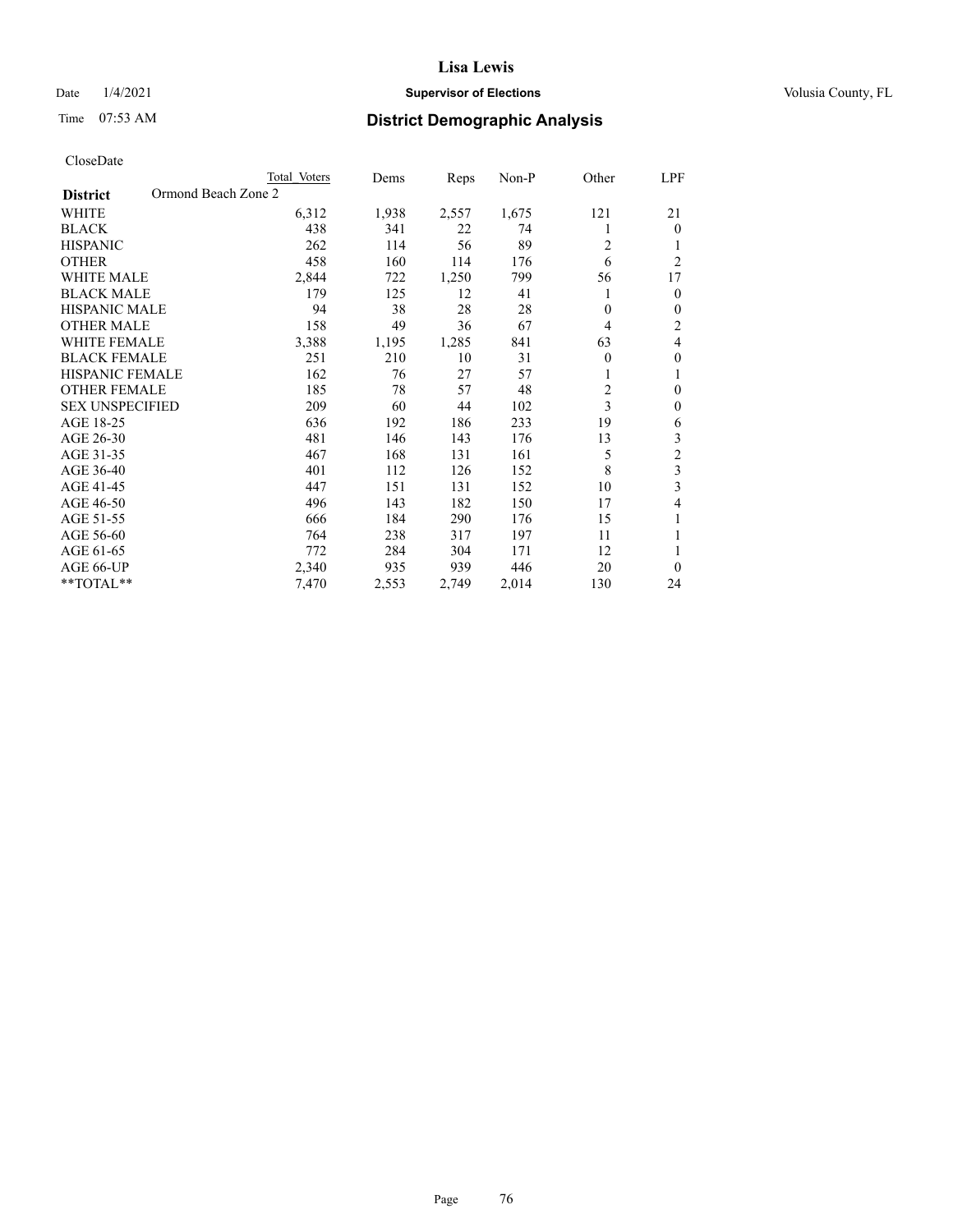## Date  $1/4/2021$  **Supervisor of Elections Supervisor of Elections** Volusia County, FL

|                                        | Total Voters | Dems  | Reps  | Non-P | Other | LPF                     |
|----------------------------------------|--------------|-------|-------|-------|-------|-------------------------|
| Ormond Beach Zone 3<br><b>District</b> |              |       |       |       |       |                         |
| WHITE                                  | 7,844        | 2,051 | 3,860 | 1,815 | 93    | 25                      |
| <b>BLACK</b>                           | 342          | 248   | 14    | 73    | 6     | 1                       |
| <b>HISPANIC</b>                        | 324          | 112   | 83    | 120   | 8     | 1                       |
| <b>OTHER</b>                           | 671          | 206   | 176   | 270   | 18    | 1                       |
| <b>WHITE MALE</b>                      | 3,657        | 817   | 1,915 | 869   | 37    | 19                      |
| <b>BLACK MALE</b>                      | 145          | 97    | 7     | 39    | 2     | $\mathbf{0}$            |
| HISPANIC MALE                          | 139          | 42    | 37    | 56    | 3     | 1                       |
| <b>OTHER MALE</b>                      | 241          | 73    | 70    | 91    | 7     | $\mathbf{0}$            |
| <b>WHITE FEMALE</b>                    | 4,103        | 1,215 | 1,909 | 917   | 56    | 6                       |
| <b>BLACK FEMALE</b>                    | 192          | 148   | 7     | 32    | 4     | 1                       |
| <b>HISPANIC FEMALE</b>                 | 180          | 70    | 44    | 61    | 5     | $\mathbf{0}$            |
| <b>OTHER FEMALE</b>                    | 314          | 110   | 81    | 116   | 7     | $\mathbf{0}$            |
| <b>SEX UNSPECIFIED</b>                 | 210          | 45    | 63    | 97    | 4     | 1                       |
| AGE 18-25                              | 982          | 271   | 358   | 314   | 34    | 5                       |
| AGE 26-30                              | 558          | 181   | 181   | 188   | 6     | $\mathfrak{2}$          |
| AGE 31-35                              | 558          | 170   | 195   | 184   | 9     | $\mathbf{0}$            |
| AGE 36-40                              | 652          | 151   | 267   | 216   | 10    | $\,$ 8 $\,$             |
| AGE 41-45                              | 529          | 121   | 226   | 167   | 12    | 3                       |
| AGE 46-50                              | 643          | 144   | 315   | 172   | 9     | $\overline{\mathbf{3}}$ |
| AGE 51-55                              | 752          | 179   | 395   | 164   | 12    | $\overline{c}$          |
| AGE 56-60                              | 808          | 210   | 406   | 185   | 6     | 1                       |
| AGE 61-65                              | 861          | 265   | 405   | 179   | 11    | 1                       |
| AGE 66-UP                              | 2,838        | 925   | 1,385 | 509   | 16    | 3                       |
| **TOTAL**                              | 9,181        | 2,617 | 4,133 | 2,278 | 125   | 28                      |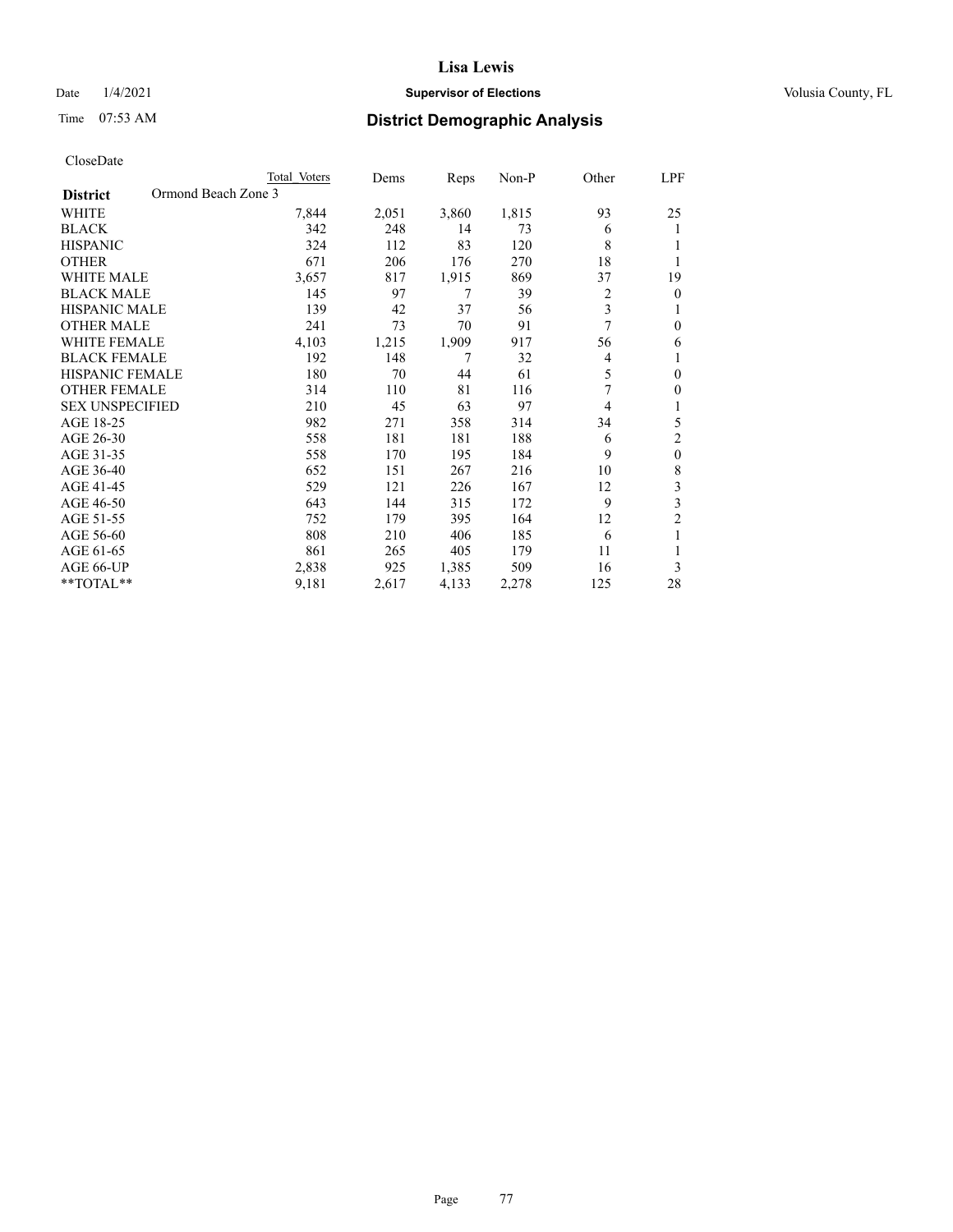## Date  $1/4/2021$  **Supervisor of Elections Supervisor of Elections** Volusia County, FL

| CloseDate |
|-----------|
|-----------|

|                                        | Total Voters | Dems  | Reps  | Non-P | Other        | LPF            |
|----------------------------------------|--------------|-------|-------|-------|--------------|----------------|
| Ormond Beach Zone 4<br><b>District</b> |              |       |       |       |              |                |
| WHITE                                  | 7,361        | 2,147 | 3,188 | 1,894 | 113          | 19             |
| <b>BLACK</b>                           | 262          | 191   | 10    | 56    | 3            | 2              |
| <b>HISPANIC</b>                        | 237          | 104   | 54    | 76    | 3            | $\theta$       |
| <b>OTHER</b>                           | 509          | 134   | 137   | 227   | 11           | $\theta$       |
| <b>WHITE MALE</b>                      | 3,201        | 781   | 1,448 | 913   | 46           | 13             |
| <b>BLACK MALE</b>                      | 125          | 86    | 4     | 31    | 2            | 2              |
| <b>HISPANIC MALE</b>                   | 101          | 42    | 26    | 30    | 3            | $\theta$       |
| <b>OTHER MALE</b>                      | 194          | 48    | 51    | 90    | 5            | $\theta$       |
| <b>WHITE FEMALE</b>                    | 4,072        | 1,349 | 1,703 | 948   | 66           | 6              |
| <b>BLACK FEMALE</b>                    | 135          | 104   | 5     | 25    |              | $\theta$       |
| <b>HISPANIC FEMALE</b>                 | 134          | 61    | 28    | 45    | $\mathbf{0}$ | $\theta$       |
| <b>OTHER FEMALE</b>                    | 199          | 60    | 52    | 83    | 4            | $\theta$       |
| <b>SEX UNSPECIFIED</b>                 | 208          | 45    | 72    | 88    | 3            | $\theta$       |
| AGE 18-25                              | 564          | 162   | 174   | 209   | 16           | 3              |
| AGE 26-30                              | 465          | 123   | 160   | 168   | 13           |                |
| AGE 31-35                              | 488          | 142   | 150   | 181   | 11           | 4              |
| AGE 36-40                              | 417          | 134   | 118   | 157   | 4            | $\overline{4}$ |
| AGE 41-45                              | 354          | 84    | 128   | 131   | 8            | 3              |
| AGE 46-50                              | 435          | 104   | 184   | 138   | 6            | 3              |
| AGE 51-55                              | 583          | 141   | 258   | 170   | 12           | $\overline{c}$ |
| AGE 56-60                              | 745          | 217   | 334   | 183   | 11           | $\theta$       |
| AGE 61-65                              | 879          | 281   | 393   | 191   | 14           | $\theta$       |
| AGE 66-UP                              | 3,439        | 1,188 | 1,490 | 725   | 35           | 1              |
| **TOTAL**                              | 8,369        | 2,576 | 3,389 | 2,253 | 130          | 21             |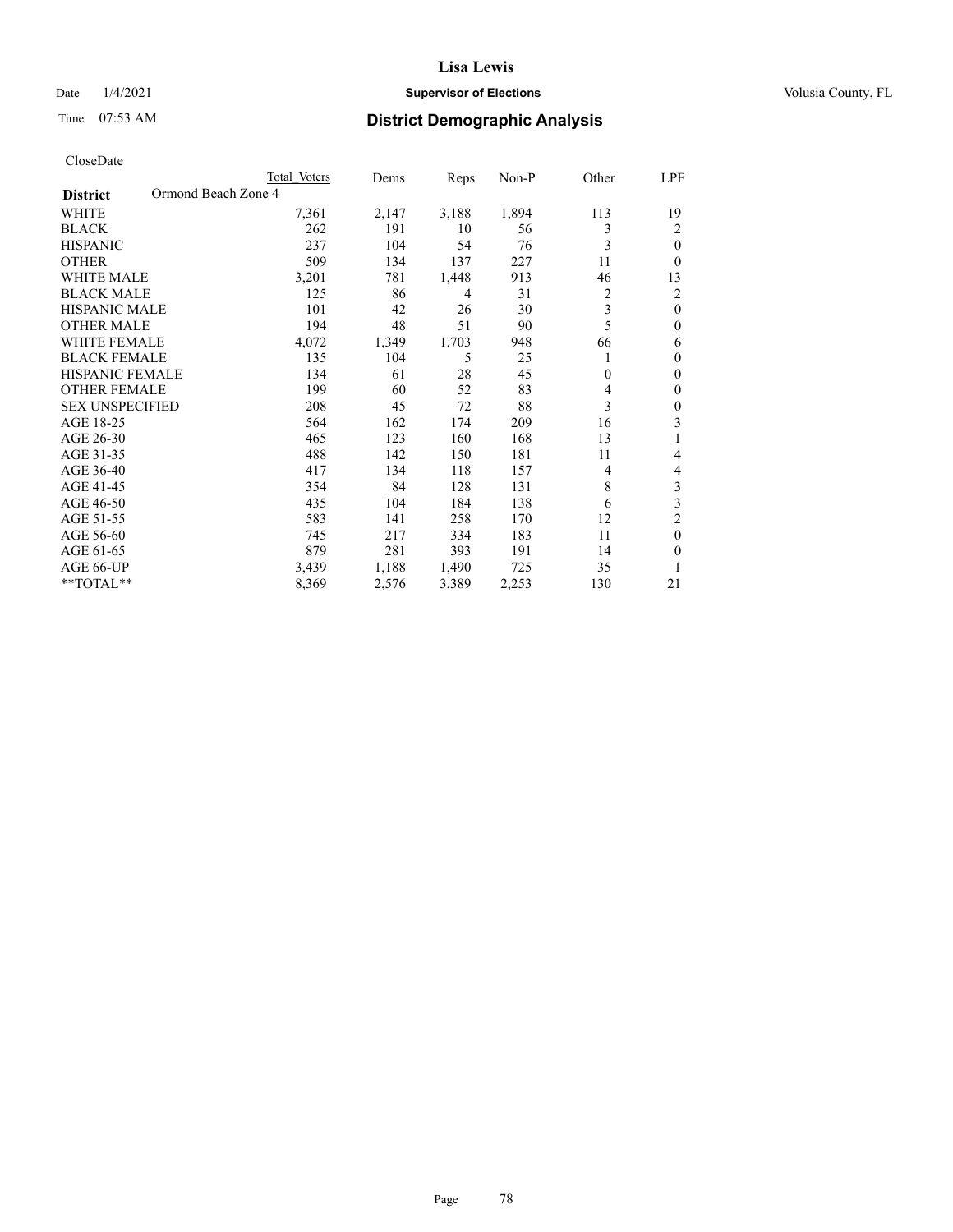## Date  $1/4/2021$  **Supervisor of Elections Supervisor of Elections** Volusia County, FL

# Time 07:53 AM **District Demographic Analysis**

|                        |         | Total Voters | Dems           | Reps     | Non-P          | Other    | LPF      |
|------------------------|---------|--------------|----------------|----------|----------------|----------|----------|
| <b>District</b>        | Pierson |              |                |          |                |          |          |
| WHITE                  |         | 598          | 138            | 328      | 118            | 10       | 4        |
| <b>BLACK</b>           |         | 38           | 31             | 1        | 6              | 0        | $\Omega$ |
| <b>HISPANIC</b>        |         | 190          | 85             | 12       | 92             |          | $\Omega$ |
| <b>OTHER</b>           |         | 38           | 9              | 7        | 22             | 0        | $\Omega$ |
| <b>WHITE MALE</b>      |         | 295          | 65             | 164      | 58             | 5        | 3        |
| <b>BLACK MALE</b>      |         | 19           | 16             | 1        | $\overline{2}$ | 0        | $\theta$ |
| <b>HISPANIC MALE</b>   |         | 102          | 51             | 6        | 44             |          | $\Omega$ |
| <b>OTHER MALE</b>      |         | 15           | 3              | 5        | 7              | $\Omega$ | $\Omega$ |
| <b>WHITE FEMALE</b>    |         | 298          | 72             | 161      | 59             | 5        |          |
| <b>BLACK FEMALE</b>    |         | 19           | 15             | $\theta$ | $\overline{4}$ | 0        | $\Omega$ |
| <b>HISPANIC FEMALE</b> |         | 85           | 32             | 6        | 47             | 0        | $\Omega$ |
| <b>OTHER FEMALE</b>    |         | 13           | $\overline{4}$ | 1        | 8              | 0        | $\Omega$ |
| <b>SEX UNSPECIFIED</b> |         | 18           | 5              | 4        | 9              | 0        | $\Omega$ |
| AGE 18-25              |         | 136          | 40             | 28       | 67             |          | $\Omega$ |
| AGE 26-30              |         | 80           | 29             | 21       | 27             |          | 2        |
| AGE 31-35              |         | 63           | 19             | 19       | 24             |          | 0        |
| AGE 36-40              |         | 64           | 10             | 29       | 24             | 0        |          |
| AGE 41-45              |         | 47           | 8              | 19       | 19             | 0        |          |
| AGE 46-50              |         | 55           | 14             | 25       | 15             |          | $\Omega$ |
| AGE 51-55              |         | 51           | 17             | 22       | 11             |          | $\Omega$ |
| AGE 56-60              |         | 80           | 25             | 40       | 14             |          | 0        |
| AGE 61-65              |         | 94           | 29             | 44       | 20             |          | $\Omega$ |
| AGE 66-UP              |         | 194          | 72             | 101      | 17             | 4        | 0        |
| **TOTAL**              |         | 864          | 263            | 348      | 238            | 11       | 4        |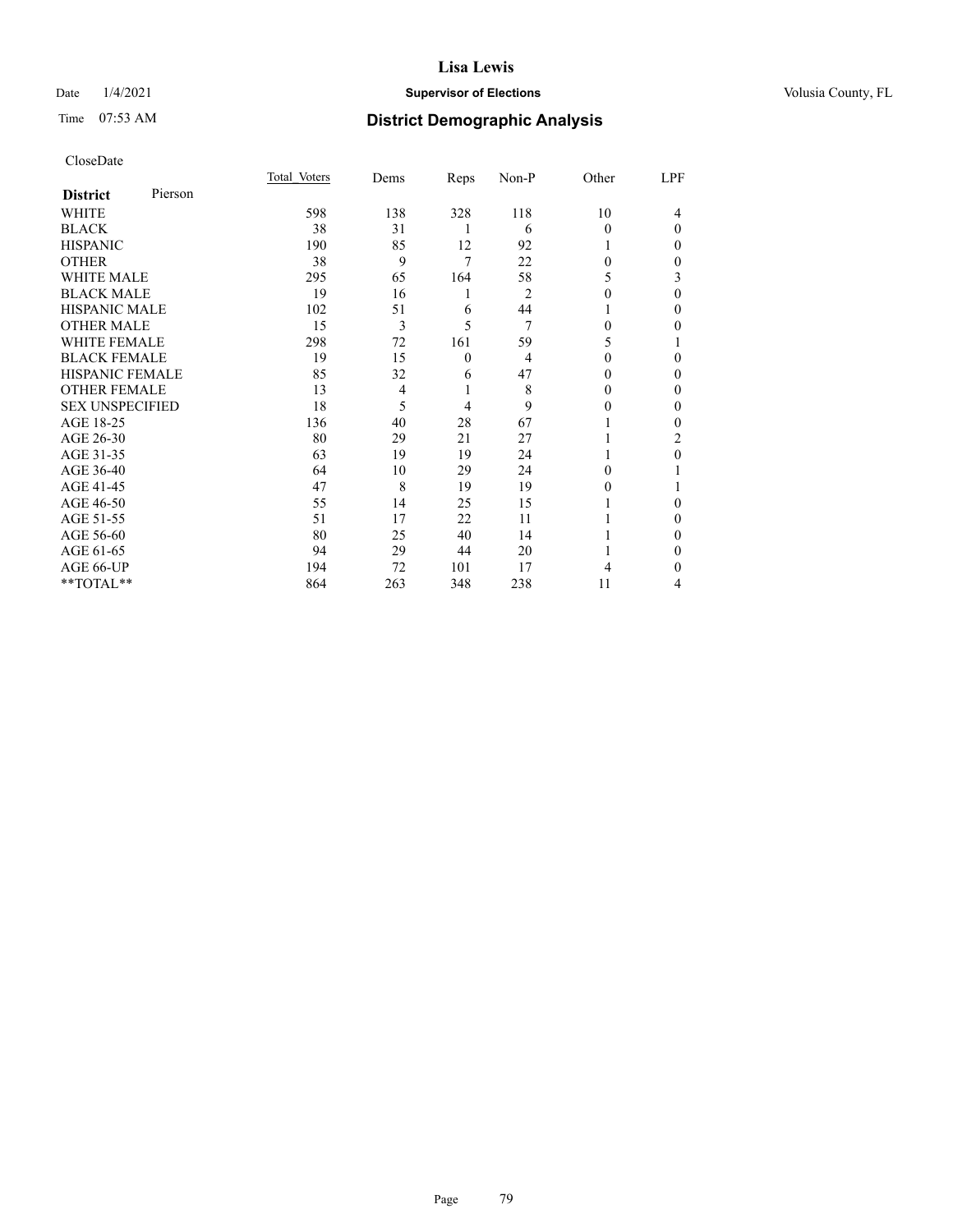## Date  $1/4/2021$  **Supervisor of Elections Supervisor of Elections** Volusia County, FL

# Time 07:53 AM **District Demographic Analysis**

|                        |             | Total Voters | Dems           | Reps         | Non-P | Other          | LPF              |
|------------------------|-------------|--------------|----------------|--------------|-------|----------------|------------------|
| <b>District</b>        | Ponce Inlet |              |                |              |       |                |                  |
| WHITE                  |             | 3,149        | 709            | 1,682        | 699   | 51             | 8                |
| <b>BLACK</b>           |             | 15           | 5              | 3            | 7     | 0              | $\theta$         |
| <b>HISPANIC</b>        |             | 66           | 13             | 30           | 22    | 0              | 1                |
| <b>OTHER</b>           |             | 128          | 37             | 47           | 44    | 0              | $\mathbf{0}$     |
| <b>WHITE MALE</b>      |             | 1,506        | 282            | 827          | 363   | 28             | 6                |
| <b>BLACK MALE</b>      |             | 10           | 3              | 3            | 4     | 0              | $\theta$         |
| HISPANIC MALE          |             | 25           | 5              | 11           | 9     | 0              | $\boldsymbol{0}$ |
| <b>OTHER MALE</b>      |             | 47           | 13             | 18           | 16    | 0              | $\theta$         |
| <b>WHITE FEMALE</b>    |             | 1,615        | 420            | 845          | 325   | 23             | 2                |
| <b>BLACK FEMALE</b>    |             | 5            | $\overline{2}$ | $\mathbf{0}$ | 3     | 0              | $\mathbf{0}$     |
| <b>HISPANIC FEMALE</b> |             | 40           | 8              | 19           | 12    | 0              | 1                |
| <b>OTHER FEMALE</b>    |             | 49           | 15             | 18           | 16    | 0              | $\theta$         |
| <b>SEX UNSPECIFIED</b> |             | 61           | 16             | 21           | 24    | 0              | $\boldsymbol{0}$ |
| AGE 18-25              |             | 193          | 39             | 87           | 58    | 6              | 3                |
| AGE 26-30              |             | 96           | 25             | 34           | 35    |                |                  |
| AGE 31-35              |             | 86           | 23             | 29           | 33    |                | $\theta$         |
| AGE 36-40              |             | 80           | 22             | 31           | 27    | 0              | $\mathbf{0}$     |
| AGE 41-45              |             | 102          | 16             | 50           | 33    | 2              | 1                |
| AGE 46-50              |             | 157          | 30             | 84           | 41    | $\overline{2}$ | $\theta$         |
| AGE 51-55              |             | 214          | 31             | 123          | 55    | 3              | 2                |
| AGE 56-60              |             | 369          | 80             | 196          | 85    | 7              |                  |
| AGE 61-65              |             | 471          | 96             | 278          | 87    | 10             | $\mathbf{0}$     |
| AGE 66-UP              |             | 1,590        | 402            | 850          | 318   | 19             |                  |
| **TOTAL**              |             | 3,358        | 764            | 1,762        | 772   | 51             | 9                |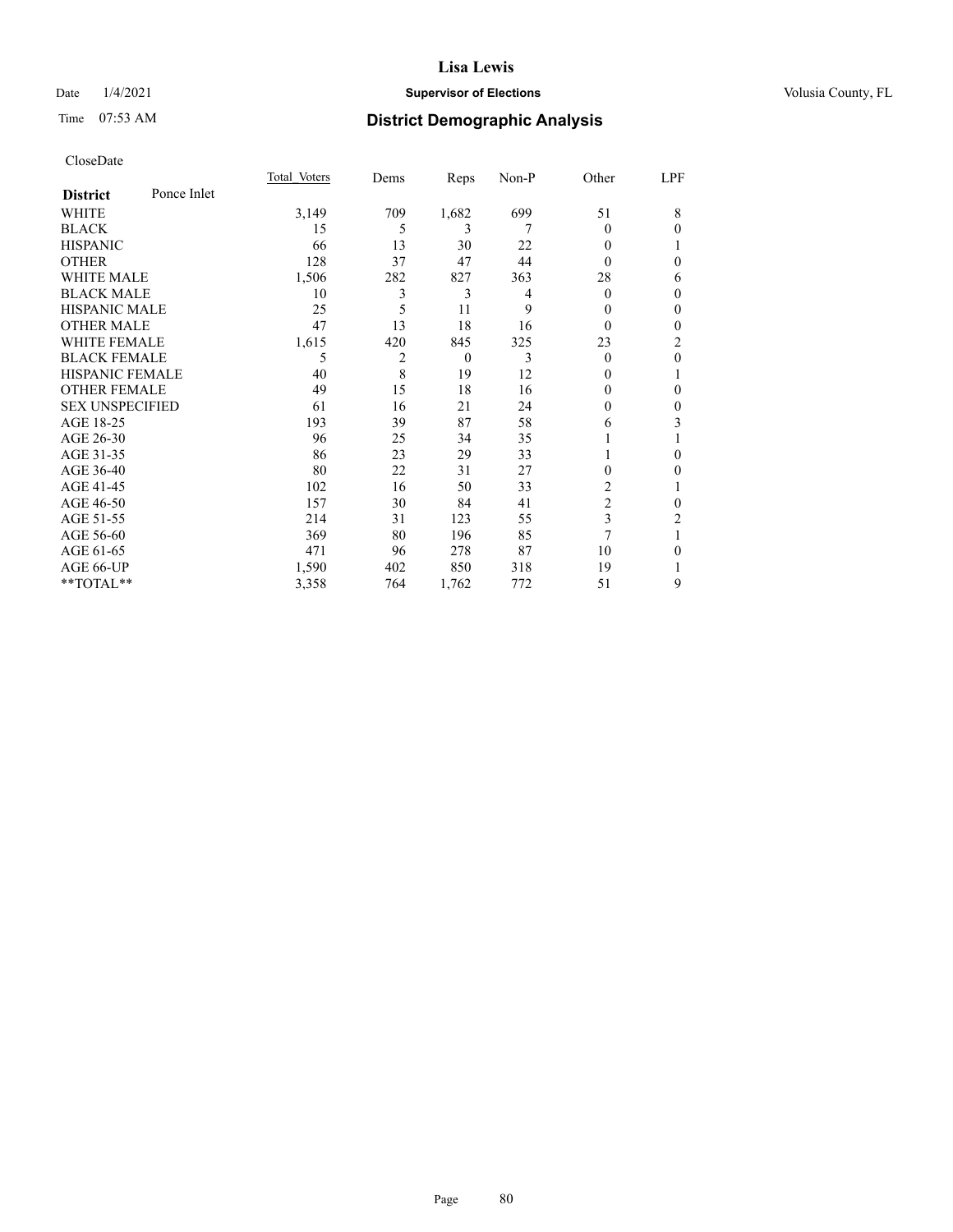## Date  $1/4/2021$  **Supervisor of Elections Supervisor of Elections** Volusia County, FL

# Time 07:53 AM **District Demographic Analysis**

|                                           | Total Voters | Dems  | Reps  | Non-P | Other          | LPF              |
|-------------------------------------------|--------------|-------|-------|-------|----------------|------------------|
| Port Orange District 1<br><b>District</b> |              |       |       |       |                |                  |
| WHITE                                     | 9,013        | 2,583 | 3,573 | 2,701 | 137            | 19               |
| <b>BLACK</b>                              | 251          | 172   | 17    | 59    | 3              | $\theta$         |
| <b>HISPANIC</b>                           | 390          | 143   | 84    | 157   | $\overline{4}$ | 2                |
| <b>OTHER</b>                              | 529          | 138   | 146   | 224   | 15             | 6                |
| WHITE MALE                                | 4,162        | 1,004 | 1,795 | 1,287 | 67             | 9                |
| <b>BLACK MALE</b>                         | 104          | 62    | 10    | 30    | 2              | $\boldsymbol{0}$ |
| <b>HISPANIC MALE</b>                      | 174          | 59    | 34    | 78    | $\overline{c}$ |                  |
| <b>OTHER MALE</b>                         | 183          | 45    | 51    | 80    | $\overline{4}$ | 3                |
| <b>WHITE FEMALE</b>                       | 4,704        | 1,546 | 1,724 | 1,357 | 68             | 9                |
| <b>BLACK FEMALE</b>                       | 143          | 107   | 7     | 28    | 1              | 0                |
| <b>HISPANIC FEMALE</b>                    | 204          | 80    | 48    | 73    | $\overline{c}$ |                  |
| <b>OTHER FEMALE</b>                       | 220          | 63    | 75    | 73    | 7              | 2                |
| <b>SEX UNSPECIFIED</b>                    | 289          | 70    | 76    | 135   | 6              | $\overline{c}$   |
| AGE 18-25                                 | 865          | 246   | 213   | 374   | 28             | 4                |
| AGE 26-30                                 | 709          | 204   | 184   | 294   | 23             | 4                |
| AGE 31-35                                 | 623          | 168   | 179   | 262   | 10             | 4                |
| AGE 36-40                                 | 634          | 181   | 188   | 247   | 12             | 6                |
| AGE 41-45                                 | 573          | 153   | 189   | 222   | 7              | 2                |
| AGE 46-50                                 | 639          | 174   | 239   | 215   | 8              | 3                |
| AGE 51-55                                 | 755          | 203   | 311   | 231   | 9              |                  |
| AGE 56-60                                 | 1,039        | 290   | 437   | 298   | 13             |                  |
| AGE 61-65                                 | 1,136        | 375   | 475   | 270   | 15             |                  |
| AGE 66-UP                                 | 3,210        | 1,042 | 1,405 | 728   | 34             |                  |
| **TOTAL**                                 | 10,183       | 3,036 | 3,820 | 3,141 | 159            | 27               |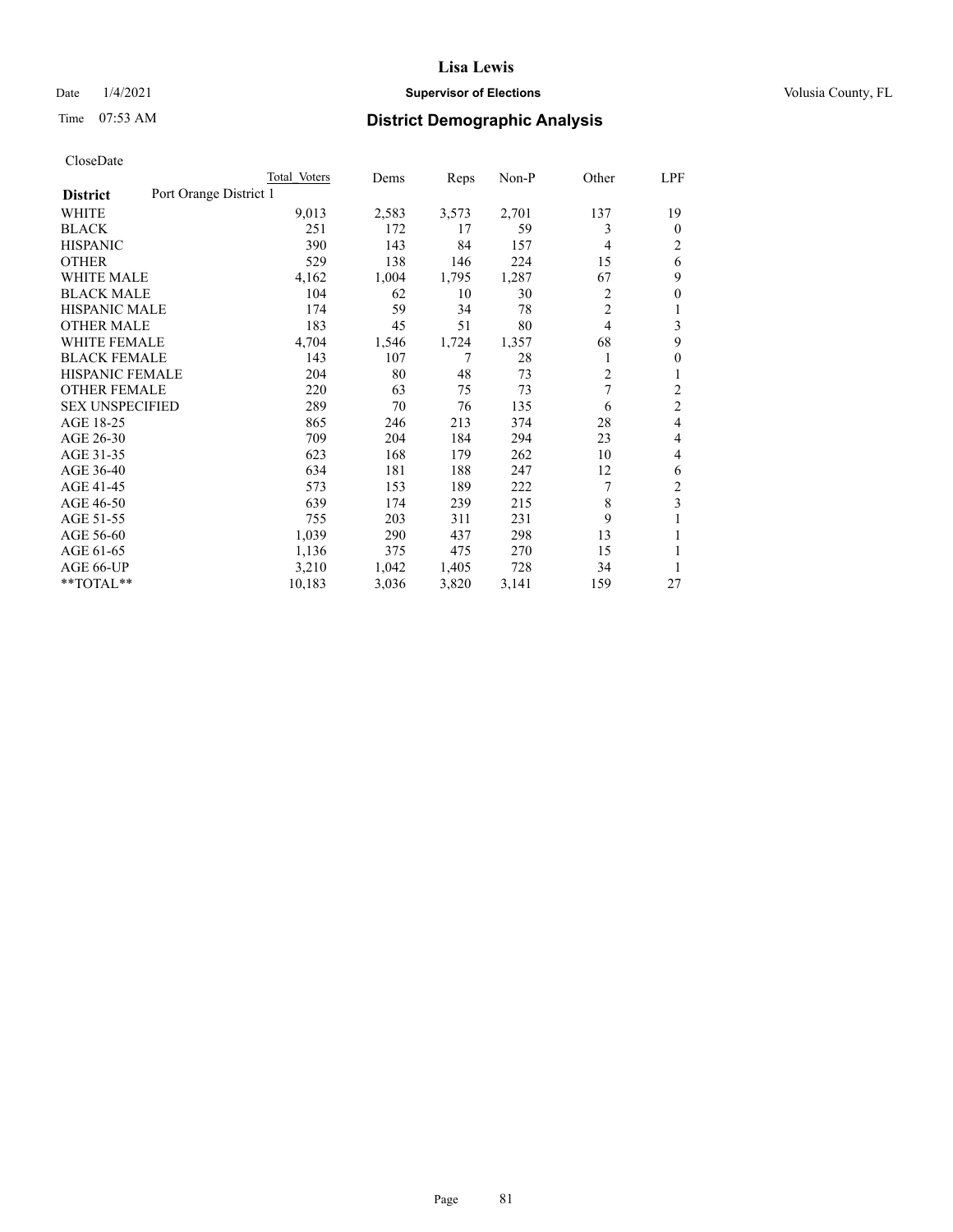## Date  $1/4/2021$  **Supervisor of Elections Supervisor of Elections** Volusia County, FL

# Time 07:53 AM **District Demographic Analysis**

|                        |                        | Total Voters | Dems  | Reps  | Non-P | Other | LPF            |
|------------------------|------------------------|--------------|-------|-------|-------|-------|----------------|
| <b>District</b>        | Port Orange District 2 |              |       |       |       |       |                |
| WHITE                  |                        | 9,399        | 2,662 | 3,953 | 2,587 | 165   | 32             |
| <b>BLACK</b>           |                        | 523          | 394   | 27    | 97    | 3     | 2              |
| <b>HISPANIC</b>        |                        | 484          | 197   | 98    | 182   | 7     | $\mathbf{0}$   |
| <b>OTHER</b>           |                        | 683          | 201   | 159   | 310   | 10    | 3              |
| <b>WHITE MALE</b>      |                        | 4,240        | 986   | 1,935 | 1,227 | 76    | 16             |
| <b>BLACK MALE</b>      |                        | 202          | 136   | 14    | 50    | 2     | $\mathbf{0}$   |
| <b>HISPANIC MALE</b>   |                        | 239          | 88    | 59    | 86    | 6     | $\mathbf{0}$   |
| <b>OTHER MALE</b>      |                        | 249          | 65    | 66    | 111   | 4     | 3              |
| WHITE FEMALE           |                        | 5,013        | 1,637 | 1,955 | 1,316 | 89    | 16             |
| <b>BLACK FEMALE</b>    |                        | 315          | 254   | 12    | 47    |       | 1              |
| <b>HISPANIC FEMALE</b> |                        | 240          | 108   | 37    | 94    |       | $\theta$       |
| <b>OTHER FEMALE</b>    |                        | 283          | 104   | 58    | 116   | 5     | $\mathbf{0}$   |
| <b>SEX UNSPECIFIED</b> |                        | 308          | 76    | 101   | 129   | 1     | 1              |
| AGE 18-25              |                        | 1,041        | 333   | 262   | 406   | 35    | 5              |
| AGE 26-30              |                        | 847          | 240   | 251   | 328   | 20    | 8              |
| AGE 31-35              |                        | 747          | 223   | 224   | 276   | 18    | 6              |
| AGE 36-40              |                        | 678          | 190   | 226   | 249   | 8     | 5              |
| AGE 41-45              |                        | 567          | 151   | 204   | 207   | 4     | 1              |
| AGE 46-50              |                        | 622          | 157   | 257   | 192   | 11    | 5              |
| AGE 51-55              |                        | 814          | 214   | 344   | 241   | 12    | 3              |
| AGE 56-60              |                        | 1,078        | 314   | 481   | 262   | 19    | $\overline{c}$ |
| AGE 61-65              |                        | 1,106        | 366   | 475   | 245   | 19    | 1              |
| AGE 66-UP              |                        | 3,589        | 1,266 | 1,513 | 770   | 39    | 1              |
| **TOTAL**              |                        | 11,089       | 3,454 | 4,237 | 3,176 | 185   | 37             |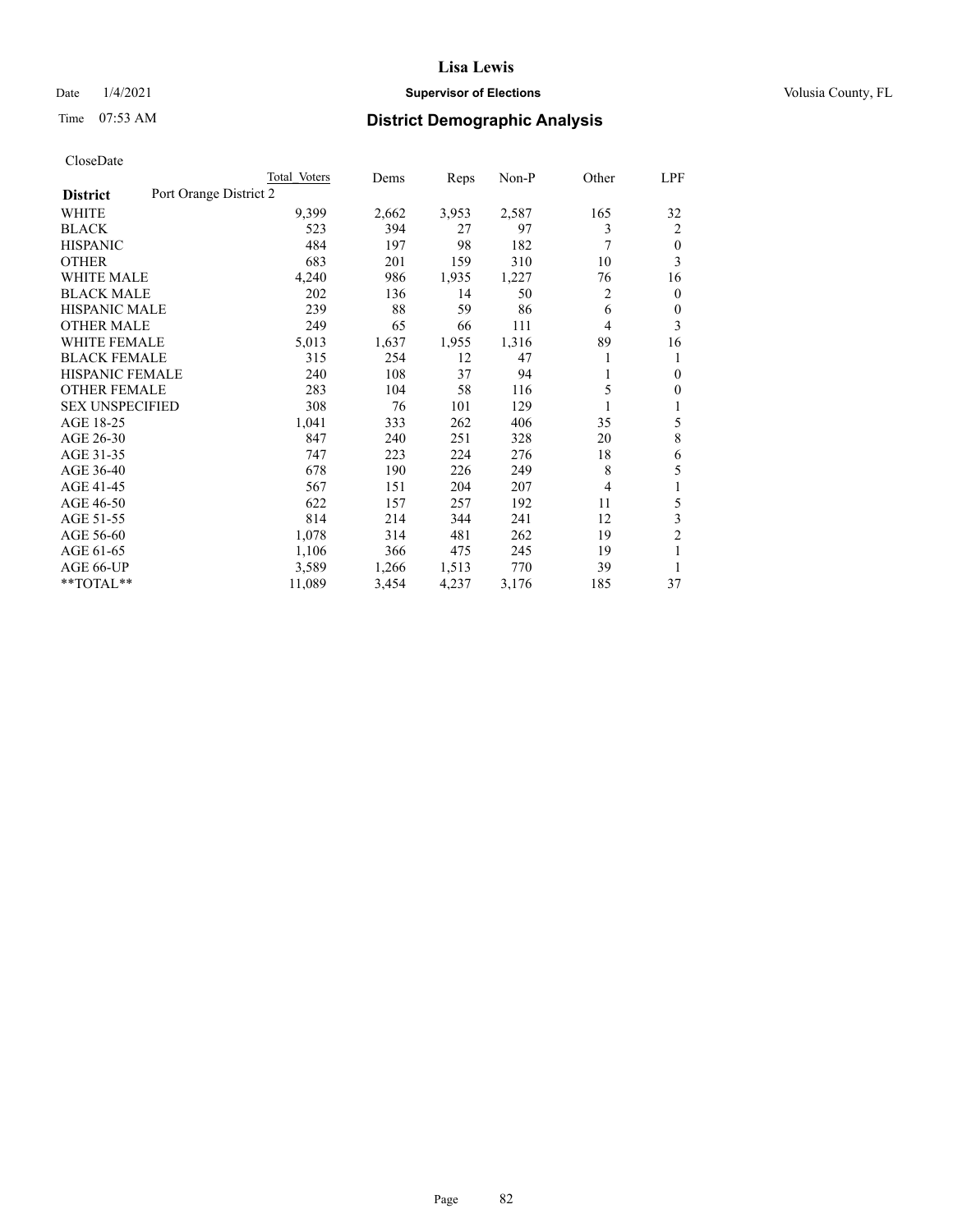## Date  $1/4/2021$  **Supervisor of Elections Supervisor of Elections** Volusia County, FL

|                        | Total Voters           | Dems  | Reps  | Non-P | Other          | LPF                     |
|------------------------|------------------------|-------|-------|-------|----------------|-------------------------|
| <b>District</b>        | Port Orange District 3 |       |       |       |                |                         |
| WHITE                  | 11,575                 | 2,977 | 5,278 | 3,094 | 184            | 42                      |
| BLACK                  | 523                    | 376   | 21    | 118   | 7              | 1                       |
| <b>HISPANIC</b>        | 589                    | 189   | 137   | 253   | 5              | 5                       |
| <b>OTHER</b>           | 828                    | 235   | 231   | 341   | 20             | 1                       |
| <b>WHITE MALE</b>      | 5,272                  | 1,134 | 2,541 | 1,475 | 92             | 30                      |
| <b>BLACK MALE</b>      | 236                    | 155   | 12    | 63    | 5              | 1                       |
| <b>HISPANIC MALE</b>   | 270                    | 79    | 83    | 100   | 3              | 5                       |
| <b>OTHER MALE</b>      | 302                    | 86    | 79    | 129   | $\overline{7}$ |                         |
| <b>WHITE FEMALE</b>    | 6,146                  | 1,802 | 2,670 | 1,574 | 89             | 11                      |
| <b>BLACK FEMALE</b>    | 282                    | 217   | 9     | 54    | $\overline{2}$ | $\theta$                |
| <b>HISPANIC FEMALE</b> | 309                    | 109   | 53    | 145   | $\overline{2}$ | $\mathbf{0}$            |
| <b>OTHER FEMALE</b>    | 354                    | 116   | 106   | 123   | 9              | $\theta$                |
| <b>SEX UNSPECIFIED</b> | 344                    | 79    | 114   | 143   | 7              |                         |
| AGE 18-25              | 1,281                  | 360   | 402   | 475   | 33             | 11                      |
| AGE 26-30              | 970                    | 249   | 326   | 365   | 26             | $\overline{4}$          |
| AGE 31-35              | 920                    | 237   | 328   | 334   | 11             | 10                      |
| AGE 36-40              | 908                    | 223   | 333   | 326   | 23             | 3                       |
| AGE 41-45              | 818                    | 221   | 309   | 272   | 13             | 3                       |
| AGE 46-50              | 869                    | 237   | 363   | 250   | 15             | 4                       |
| AGE 51-55              | 942                    | 242   | 423   | 253   | 18             | 6                       |
| AGE 56-60              | 1,117                  | 301   | 532   | 273   | 10             | 1                       |
| AGE 61-65              | 1,195                  | 361   | 547   | 270   | 15             | $\overline{\mathbf{c}}$ |
| AGE 66-UP              | 4,494                  | 1,346 | 2,103 | 988   | 52             | 5                       |
| **TOTAL**              | 13,515                 | 3,777 | 5,667 | 3,806 | 216            | 49                      |
|                        |                        |       |       |       |                |                         |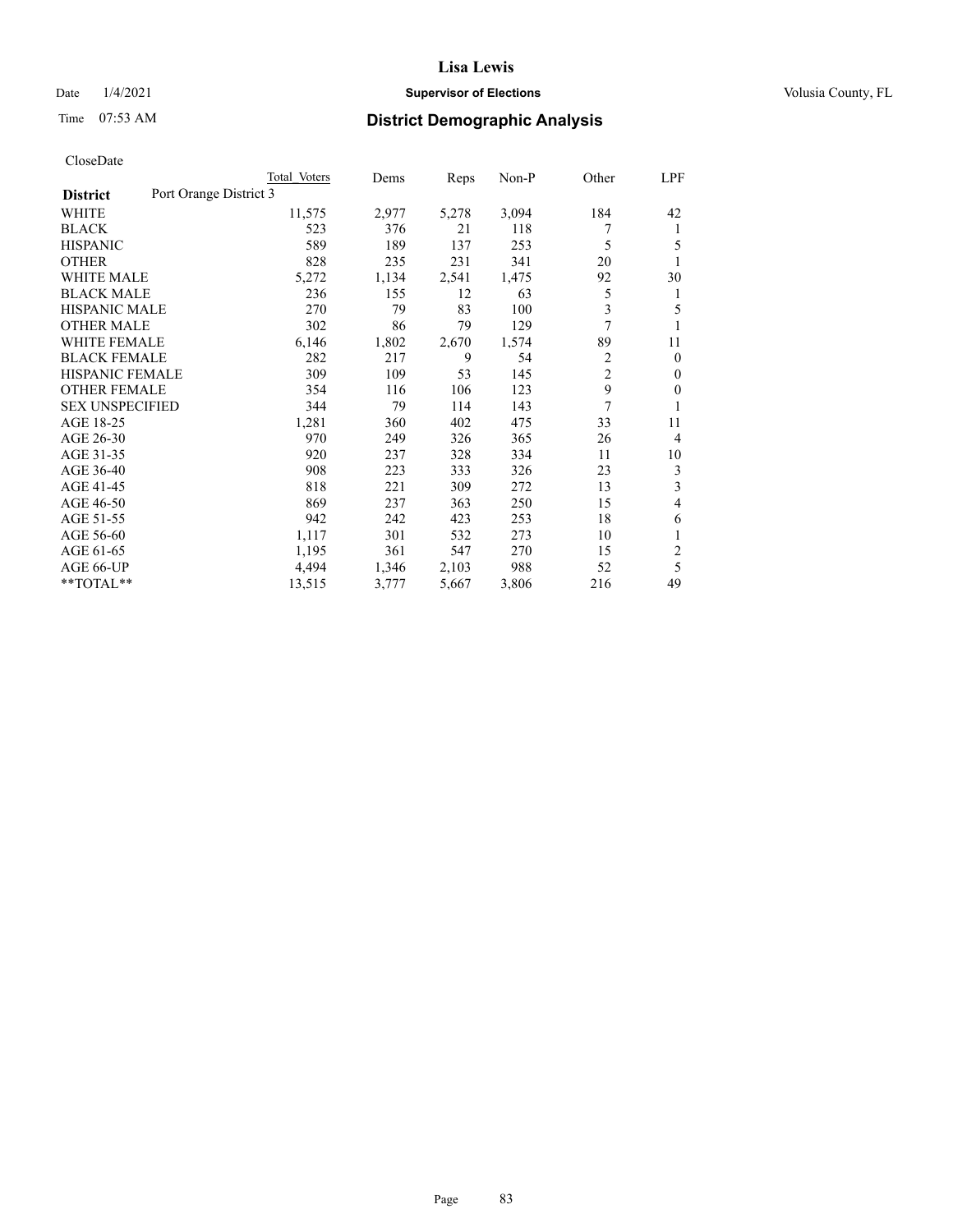## Date  $1/4/2021$  **Supervisor of Elections Supervisor of Elections** Volusia County, FL

# Time 07:53 AM **District Demographic Analysis**

|                        | Total Voters           | Dems  | Reps  | Non-P | Other | LPF            |
|------------------------|------------------------|-------|-------|-------|-------|----------------|
| <b>District</b>        | Port Orange District 4 |       |       |       |       |                |
| WHITE                  | 10,585                 | 2,709 | 4,974 | 2,704 | 159   | 39             |
| <b>BLACK</b>           | 332                    | 242   | 22    | 66    | 2     | $\mathbf{0}$   |
| <b>HISPANIC</b>        | 473                    | 169   | 146   | 152   | 6     | 0              |
| <b>OTHER</b>           | 824                    | 279   | 199   | 330   | 14    | $\overline{2}$ |
| <b>WHITE MALE</b>      | 4,978                  | 1,077 | 2,464 | 1,334 | 74    | 29             |
| <b>BLACK MALE</b>      | 158                    | 110   | 15    | 33    | 0     | $\mathbf{0}$   |
| <b>HISPANIC MALE</b>   | 215                    | 71    | 71    | 70    | 3     | 0              |
| <b>OTHER MALE</b>      | 297                    | 100   | 78    | 110   | 8     | 1              |
| WHITE FEMALE           | 5,468                  | 1,603 | 2,450 | 1,320 | 85    | 10             |
| <b>BLACK FEMALE</b>    | 169                    | 128   | 7     | 32    | 2     | $\mathbf{0}$   |
| <b>HISPANIC FEMALE</b> | 249                    | 95    | 71    | 80    | 3     | 0              |
| <b>OTHER FEMALE</b>    | 371                    | 145   | 84    | 136   | 5     | 1              |
| <b>SEX UNSPECIFIED</b> | 309                    | 70    | 101   | 137   |       | $\mathbf{0}$   |
| AGE 18-25              | 1,258                  | 348   | 415   | 453   | 38    | 4              |
| AGE 26-30              | 673                    | 198   | 230   | 227   | 12    | 6              |
| AGE 31-35              | 746                    | 219   | 257   | 249   | 15    | 6              |
| AGE 36-40              | 859                    | 240   | 299   | 302   | 14    | 4              |
| AGE 41-45              | 910                    | 216   | 376   | 292   | 20    | 6              |
| AGE 46-50              | 1,066                  | 242   | 502   | 302   | 15    | 5              |
| AGE 51-55              | 1,027                  | 242   | 497   | 271   | 15    | $\overline{c}$ |
| AGE 56-60              | 1,133                  | 274   | 594   | 251   | 9     | 5              |
| AGE 61-65              | 1,075                  | 342   | 498   | 224   | 11    | $\theta$       |
| AGE 66-UP              | 3,465                  | 1,078 | 1,672 | 680   | 32    | 3              |
| **TOTAL**              | 12,214                 | 3,399 | 5,341 | 3,252 | 181   | 41             |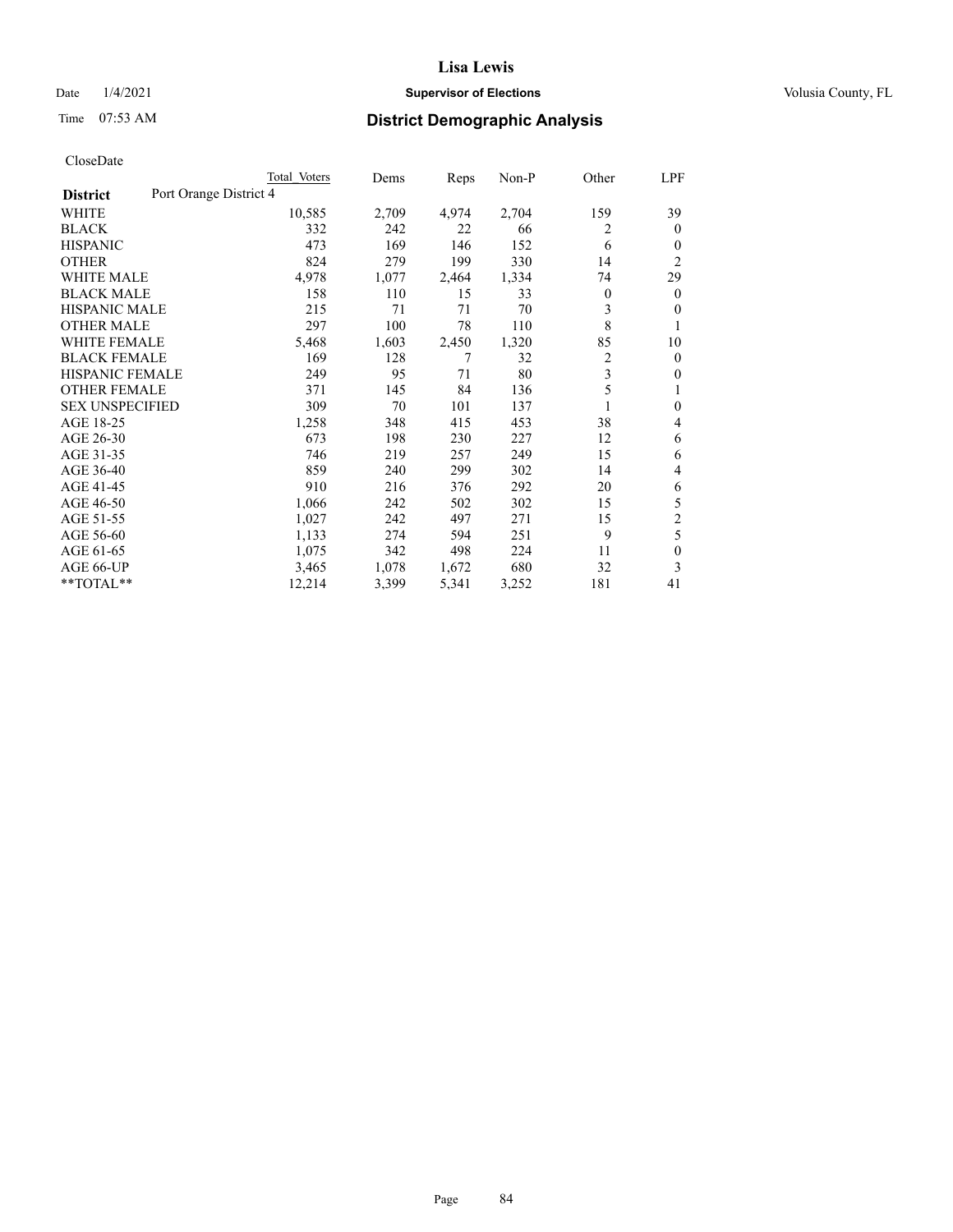## Date  $1/4/2021$  **Supervisor of Elections Supervisor of Elections** Volusia County, FL

# Time 07:53 AM **District Demographic Analysis**

|                        |               | Total Voters | Dems  | Reps  | Non-P | Other          | LPF              |
|------------------------|---------------|--------------|-------|-------|-------|----------------|------------------|
| <b>District</b>        | South Daytona |              |       |       |       |                |                  |
| WHITE                  |               | 7,383        | 2,177 | 3,044 | 2,006 | 135            | 21               |
| <b>BLACK</b>           |               | 740          | 565   | 24    | 141   | 9              | 1                |
| <b>HISPANIC</b>        |               | 358          | 152   | 86    | 114   | 3              | 3                |
| <b>OTHER</b>           |               | 483          | 156   | 112   | 200   | 12             | 3                |
| <b>WHITE MALE</b>      |               | 3,368        | 814   | 1,508 | 967   | 66             | 13               |
| <b>BLACK MALE</b>      |               | 277          | 202   | 13    | 58    | 4              | $\boldsymbol{0}$ |
| <b>HISPANIC MALE</b>   |               | 161          | 59    | 46    | 52    | 1              | 3                |
| <b>OTHER MALE</b>      |               | 161          | 51    | 42    | 60    | 7              | 1                |
| <b>WHITE FEMALE</b>    |               | 3,911        | 1,343 | 1,497 | 996   | 68             | 7                |
| <b>BLACK FEMALE</b>    |               | 455          | 359   | 10    | 80    | 5              | 1                |
| <b>HISPANIC FEMALE</b> |               | 187          | 87    | 40    | 58    | 2              | $\mathbf{0}$     |
| <b>OTHER FEMALE</b>    |               | 210          | 79    | 53    | 73    | 4              | $\mathbf{1}$     |
| <b>SEX UNSPECIFIED</b> |               | 234          | 56    | 57    | 117   | $\overline{2}$ | $\overline{c}$   |
| AGE 18-25              |               | 781          | 241   | 220   | 285   | 28             | 7                |
| AGE 26-30              |               | 637          | 207   | 154   | 250   | 19             | 7                |
| AGE 31-35              |               | 686          | 230   | 192   | 251   | 11             | $\mathfrak{2}$   |
| AGE 36-40              |               | 570          | 194   | 163   | 198   | 11             | $\overline{4}$   |
| AGE 41-45              |               | 545          | 175   | 161   | 191   | 15             | 3                |
| AGE 46-50              |               | 561          | 174   | 214   | 168   | 4              | 1                |
| AGE 51-55              |               | 716          | 231   | 299   | 178   | 6              | $\overline{2}$   |
| AGE 56-60              |               | 933          | 308   | 391   | 223   | 11             | $\mathbf{0}$     |
| AGE 61-65              |               | 970          | 339   | 404   | 208   | 19             | $\mathbf{0}$     |
| AGE 66-UP              |               | 2,565        | 951   | 1,068 | 509   | 35             | $\overline{2}$   |
| **TOTAL**              |               | 8,964        | 3,050 | 3,266 | 2,461 | 159            | 28               |